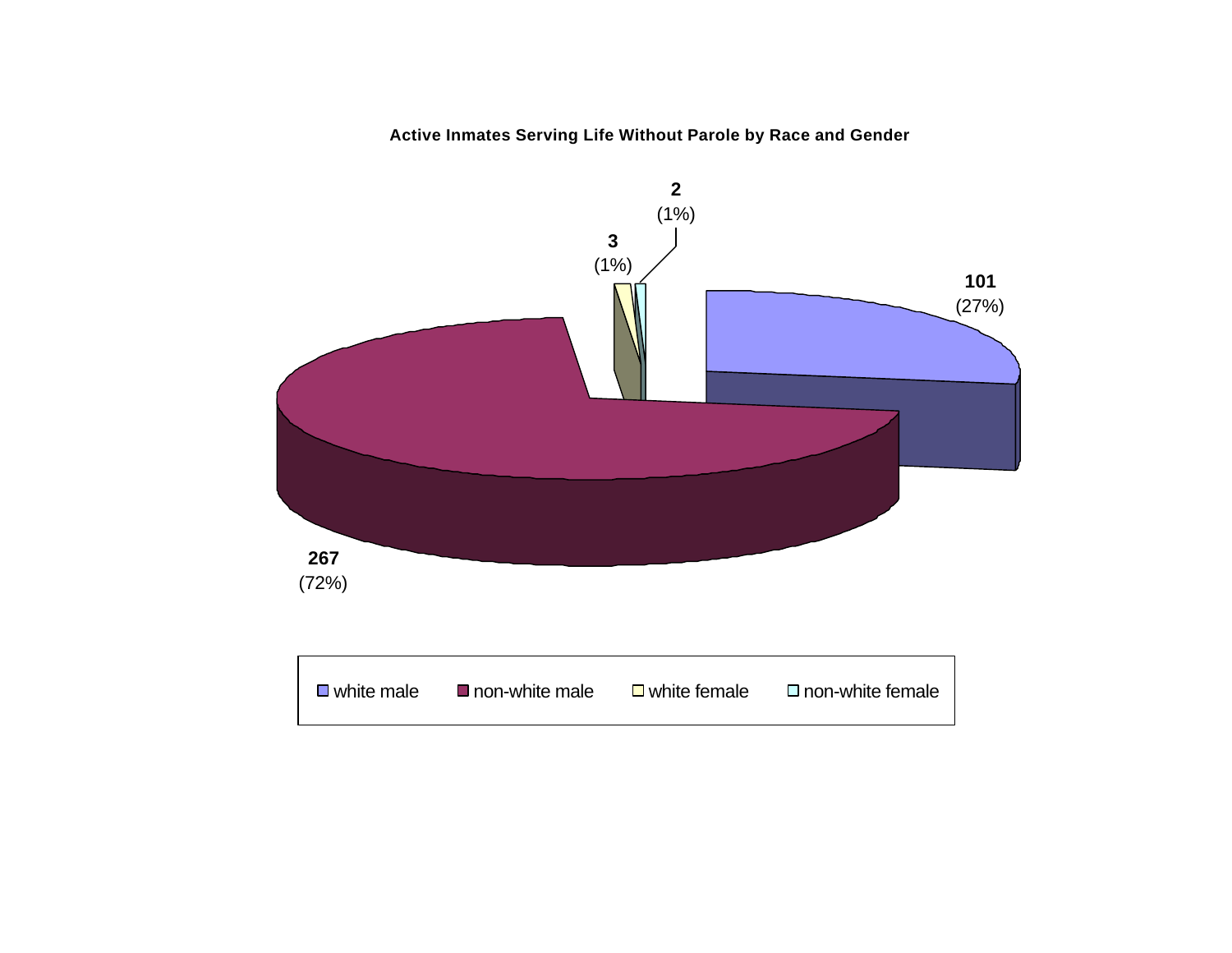

## **Active Inmates Serving Life Without Parole by Prior Incarcerations**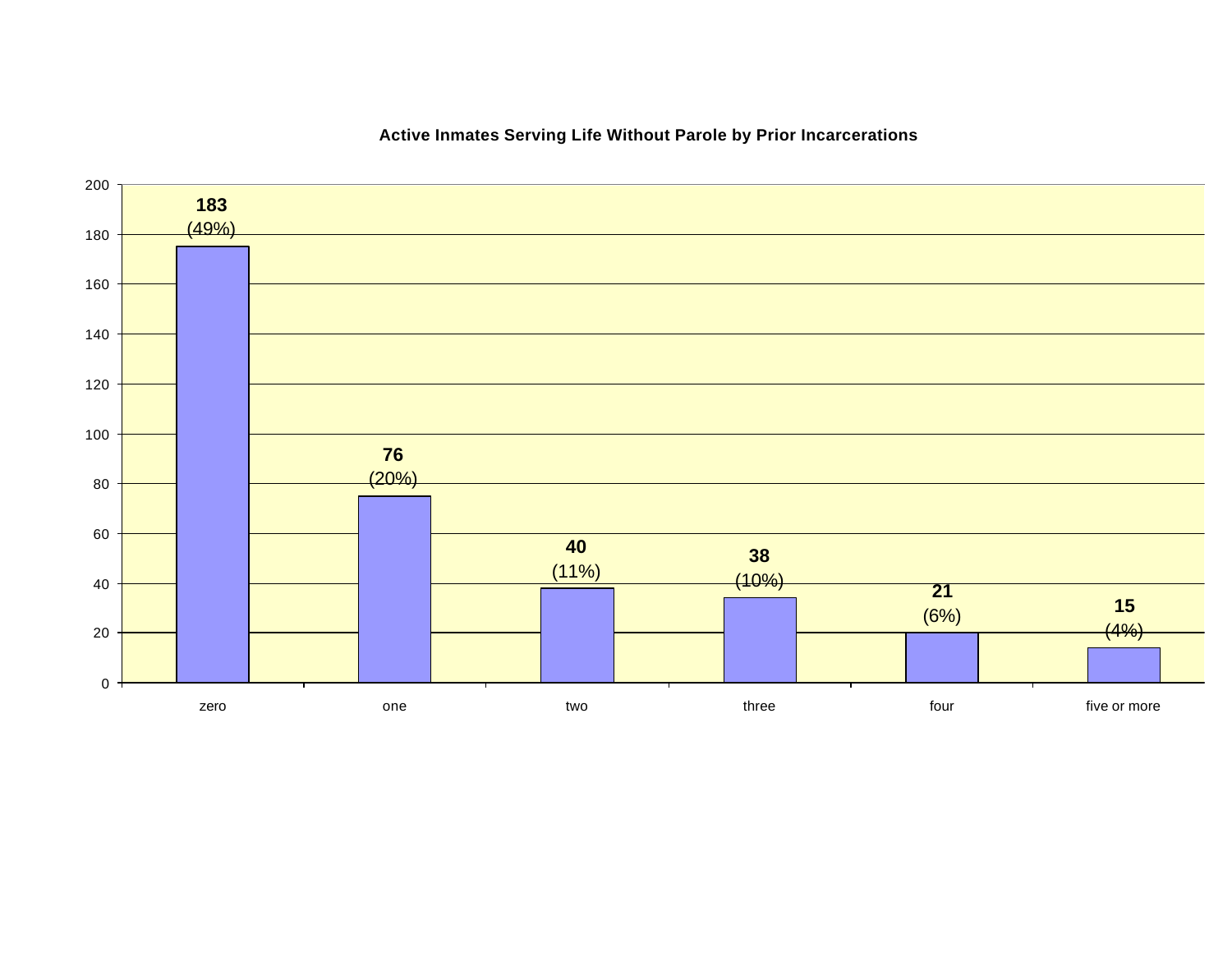**Active Inmates Serving LWOP by Crime Type**



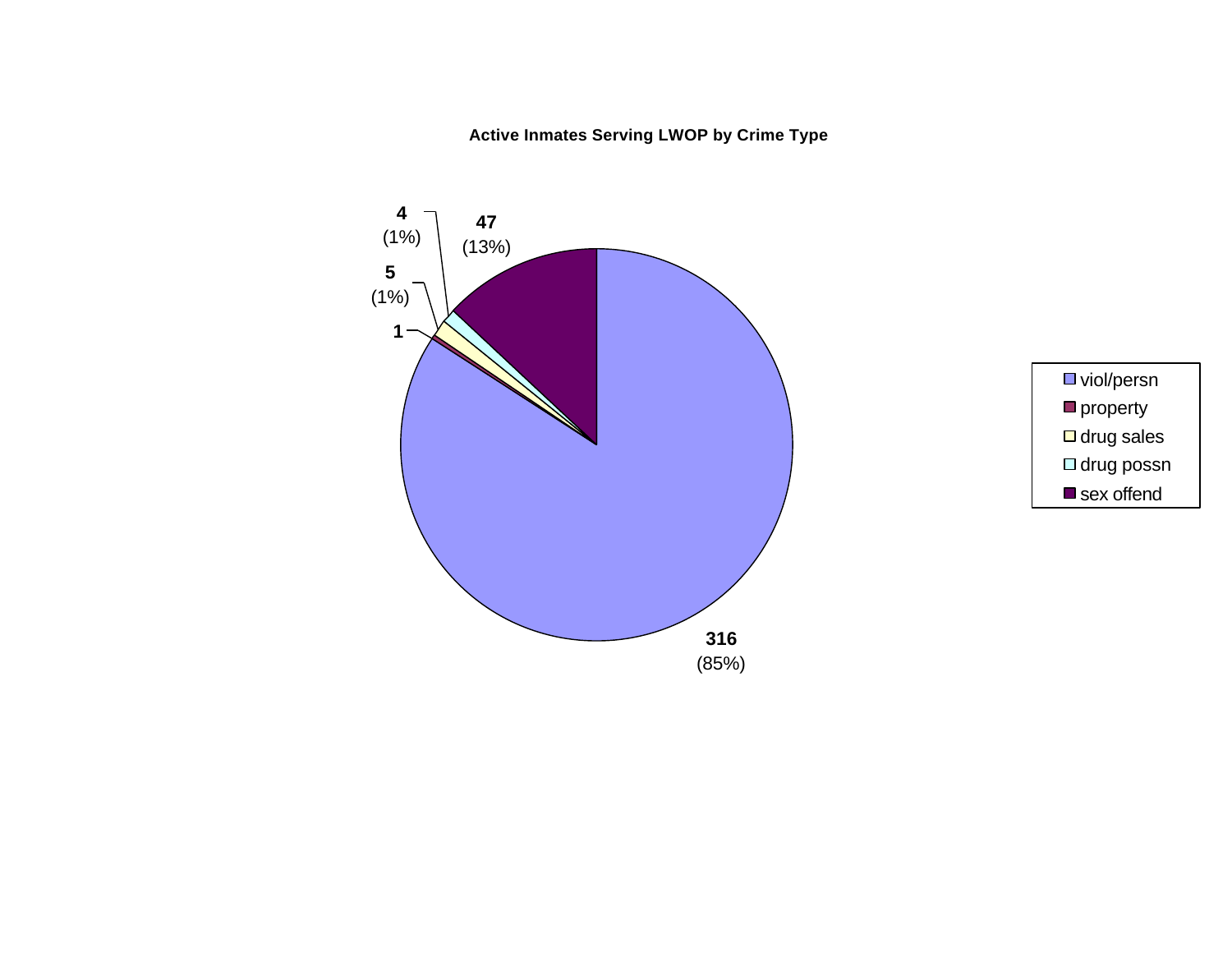Georgia Department of Corrections Page 1 Run 07/20/04 9:53 am Office of Planning and Analysis

Inmate statistical profile

TABLE OF CONTENTS FOR ACTIVE PRISONERS EXCLUDING JAIL

Title PAGE ----- ---- RACE AND SEX............................ 2 Culture Fair IQ Scores.................. 3 Self-Rpt Socioeconomic Class............ 4 Self-Rpt Environment To Age 16.......... 5 Self-Rpt Education Level................ 6 Functional Reading Level (WRAT Scores).. 7 Functional Math Level (WRAT Scores)..... 8 Functional Spelling Level (WRAT Scores). 9 Self-Rpt Guardian Status To Age 16......10 Self-Rpt Employment Status Before Prison11 Self-Rpt Marital Status At Admission....12 Self-Rpt Number Of Children At Admission13 Self-Rpt Religious Affiliation..........14 Self-Rpt Family Behavior Patterns \*.....15 Inmate Diagnostic Behavior Problem \*....16 Physical Profile (General Condition)....17 Security Status...........................18 Number Of Sentences.....................19 Number Of Disciplinaries................20 Number Of Escapes.........................21 Number Of Prior Georgia Incarcerations \*22 Number Of Transfers.....................23 County Of Conviction....................24 Circ Of Conviction........................27 Home County.............................29 Prison Sentence In Years................32 Probation To Follow Prison..............33 Admission Type.............................34 Release Type................................35 Inst By Group..................................36 Institution.............................37 Misdemeanors And Felonies...............38 Crimes By Group..............................39 Most Serious Offense....................40 Most Serious Crime Type.................41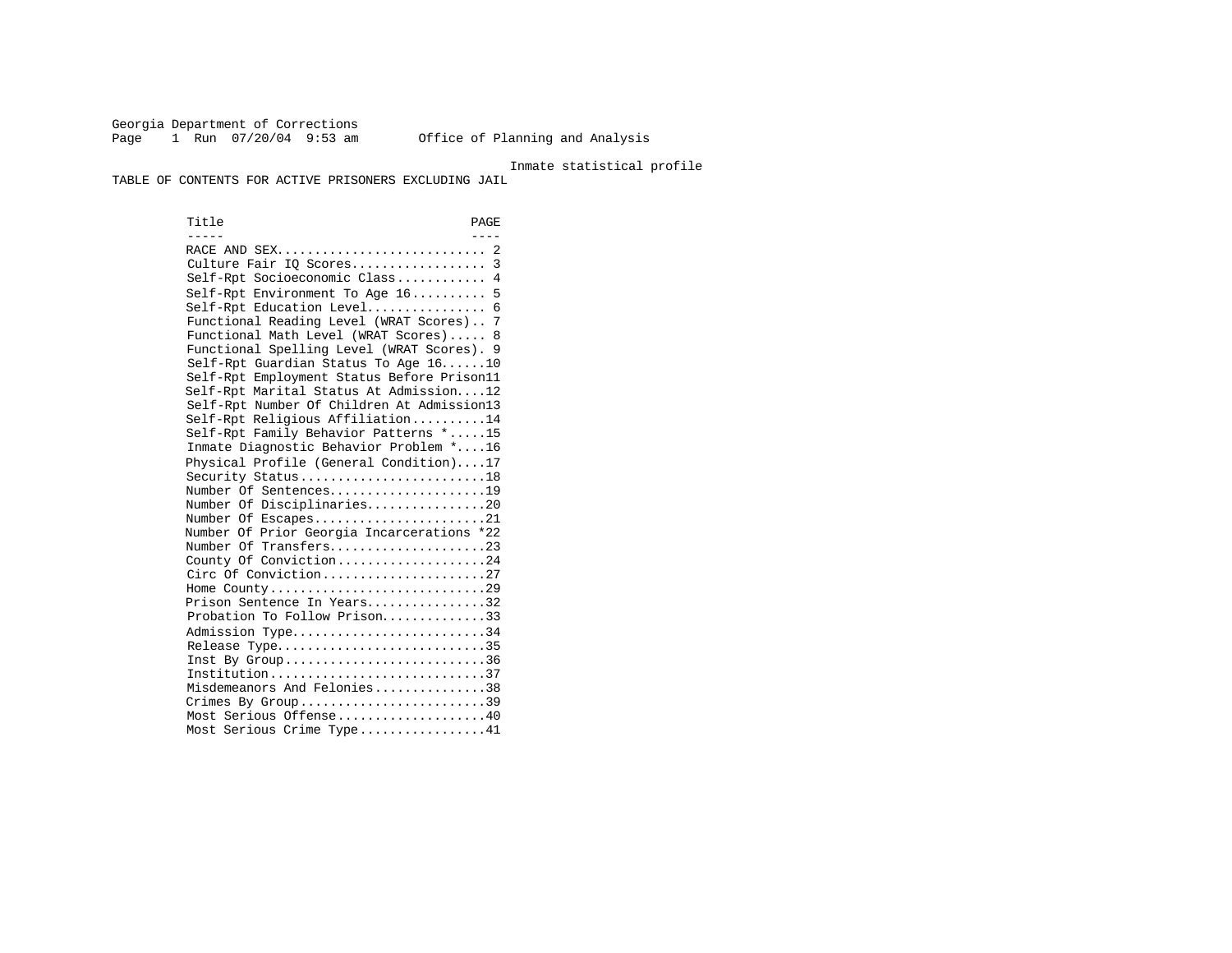Page 2 Run  $07/20/04$  9:53 am

## Inmate statistical profile

Sample: ACTIVE PRISONERS EXCLUDING JAIL Requestor: Statistics Active inmates 07/20/2004

RACE AND SEX by current age & sex

| RACE AND SEX                                                     | Age<br>$ 00-21 $                                         | Age<br>$ 22-39 $                                    | M E N<br>Age<br>$ 40-54 $                                 | Age<br>$ 55-99 $                                         | Men<br>% Total                                    | Age<br>$8   00 - 21$                                                                                  | Age<br>$ 22-39 $                                                        | <b>WOMEN</b><br>Age<br>$ 40-54 $  | Age<br>$8 55-99$                                       | Women<br>% Total<br>∻                                                 | Grand<br>Total<br>°≈                          |
|------------------------------------------------------------------|----------------------------------------------------------|-----------------------------------------------------|-----------------------------------------------------------|----------------------------------------------------------|---------------------------------------------------|-------------------------------------------------------------------------------------------------------|-------------------------------------------------------------------------|-----------------------------------|--------------------------------------------------------|-----------------------------------------------------------------------|-----------------------------------------------|
| WHITE MALE<br>NON WHITE MALE<br>WHITE FEMALE<br>NON WHITE FEMALE | 33<br>67<br>$\overline{a}$<br>$\mathbf 0$<br>0<br>0<br>0 | 51<br>25<br>75<br>153<br>$\mathbf 0$<br>0<br>0<br>0 | 34<br>26<br>74<br>98<br>0<br>$\Omega$<br>$\mathbf 0$<br>0 | 15<br>52<br>14<br>48<br>$\mathbf 0$<br>0<br>$\circ$<br>0 | 101<br>27<br>267<br>73<br>0<br>$\Omega$<br>0<br>0 | $\mathbf 0$<br>0<br>$\mathbf 0$<br>$\circ$<br>$\mathsf{O}\xspace$<br>$\mathbf 0$<br>$\mathsf{O}$<br>0 | 0<br>0<br>$\mathbf 0$<br>$\mathbf 0$<br>67<br>$\overline{2}$<br>33<br>1 | 0<br>0<br>$\mathbf 0$<br>50<br>50 | 0<br>0<br>$\mathbf 0$<br>$\overline{0}$<br>0<br>0<br>0 | $\Omega$<br>$\Omega$<br>$\mathbf 0$<br>$\Omega$<br>3<br>60<br>2<br>40 | 101<br>27<br>267<br>72<br>3<br>$\overline{a}$ |
| Total reported                                                   | 3 100                                                    | 204 100                                             | 132 100                                                   | 29 100                                                   | 368 100                                           | 0<br>0                                                                                                | 3 100                                                                   | 2 100                             | 0<br>$\mathbf{0}$                                      | 5 100                                                                 | 373 100                                       |
| Percent reported                                                 | 100.0                                                    | 100.0                                               | 100.0                                                     | 100.0                                                    | 100.0                                             | .0'                                                                                                   | 100.0                                                                   | 100.0                             | $\cdot$ 0                                              | 100.0                                                                 | 100.0                                         |
| NOT REPORTED                                                     | 0                                                        | $\mathbf 0$                                         | 0                                                         | $\mathbf 0$                                              | $\mathbf 0$                                       | 0                                                                                                     | 0                                                                       | $\mathbf 0$                       | $\mathbf 0$                                            | $\mathbf 0$                                                           | $\Omega$                                      |
| Total                                                            | 3                                                        | 204                                                 | 132                                                       | 29                                                       | 368                                               | 0                                                                                                     | 3                                                                       | $\overline{2}$                    | $\mathbf 0$                                            | 5                                                                     | 373                                           |
| AVERAGE AGE                                                      | 20.00                                                    | 31.29                                               | 45.71                                                     | 60.38                                                    | 38.67                                             | .00                                                                                                   | 31.00                                                                   | 47.50                             | .00                                                    | 37.60                                                                 | 38.65                                         |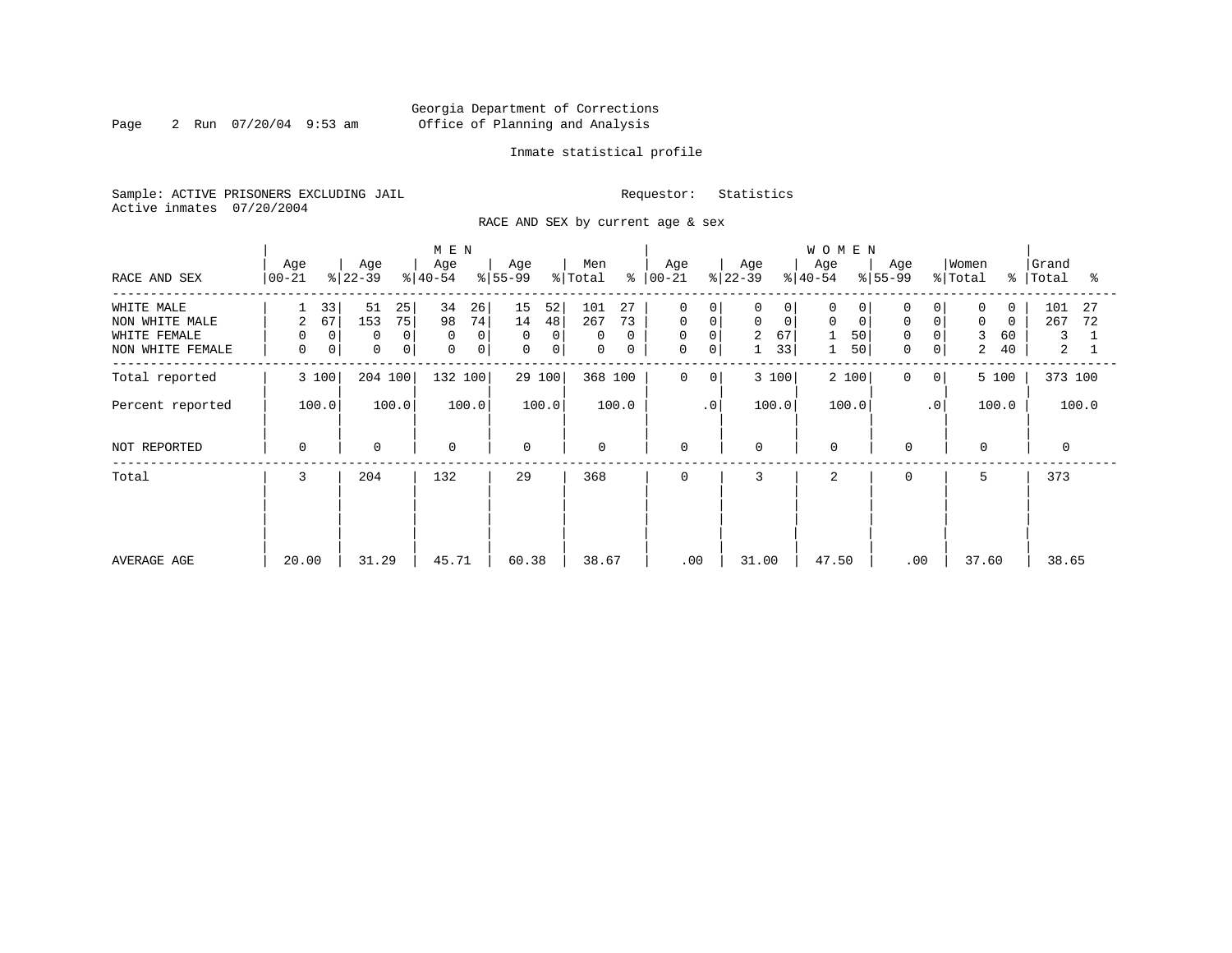Page 3 Run  $07/20/04$  9:53 am

## Inmate statistical profile

Sample: ACTIVE PRISONERS EXCLUDING JAIL Requestor: Statistics Active inmates 07/20/2004

Culture Fair IQ Scores by current age & sex

| IQ Score                  | Age<br>$00 - 21$ | Age<br>$ 22-39 $                   | M E N<br>Age<br>$ 40-54 $ | Age<br>$ 55-99$                          | Men<br>$\frac{1}{2}$ Total | Age<br>$8   00 - 21$                                                   | Age<br>$ 22-39 $                | <b>WOMEN</b><br>Age<br>$8 40-54$ | Age<br>$8 55-99$    | Women<br>% Total       | Grand<br>%   Total<br>ႜ |
|---------------------------|------------------|------------------------------------|---------------------------|------------------------------------------|----------------------------|------------------------------------------------------------------------|---------------------------------|----------------------------------|---------------------|------------------------|-------------------------|
| LESS THAN 70<br>70 AND UP | 0<br>0<br>3 100  | 2 <br>$\overline{4}$<br>98 <br>177 | 10<br>12<br>103<br>90     | $\mathbf{0}$<br>$\overline{0}$<br>24 100 | 16<br>5<br>307<br>95       | $\mathbf 0$<br>0 <sup>1</sup><br>$\mathsf{O}\xspace$<br>0 <sup>1</sup> | $\mathbf 0$<br>$\circ$<br>3 100 | 0<br>0<br>2 100                  | 0<br>0<br>0<br>0    | $\Omega$<br>0<br>5 100 | 16<br>5<br>312 95       |
| Total reported            | 3 100            | 181 100                            | 115 100                   | 24 100                                   | 323<br>100                 | $\mathsf{O}$<br>0                                                      | 3 100                           | 2 100                            | 0<br>0 <sup>1</sup> | 5 100                  | 328 100                 |
| Percent reported          | 100.0            | 88.7                               | 87.1                      | 82.8                                     | 87.8                       | .0 <sup>1</sup>                                                        | 100.0                           | 100.0                            | $\cdot$ 0           | 100.0                  | 87.9                    |
| NOT REPORTED              | 0                | 23                                 | 17                        | 5                                        | 45                         | 0                                                                      | $\mathbf 0$                     | $\mathbf 0$                      | $\mathbf 0$         | $\mathbf 0$            | 45                      |
| Total                     | 3                | 204                                | 132                       | 29                                       | 368                        | 0                                                                      | 3                               | 2                                | $\mathbf 0$         | 5                      | 373                     |
| AVERAGE IQ                | 93.00            | 101.56                             | 94.89                     | 99.50                                    | 98.95                      | .00                                                                    | 113.67                          | 91.00                            | .00                 | 104.60                 | 99.04                   |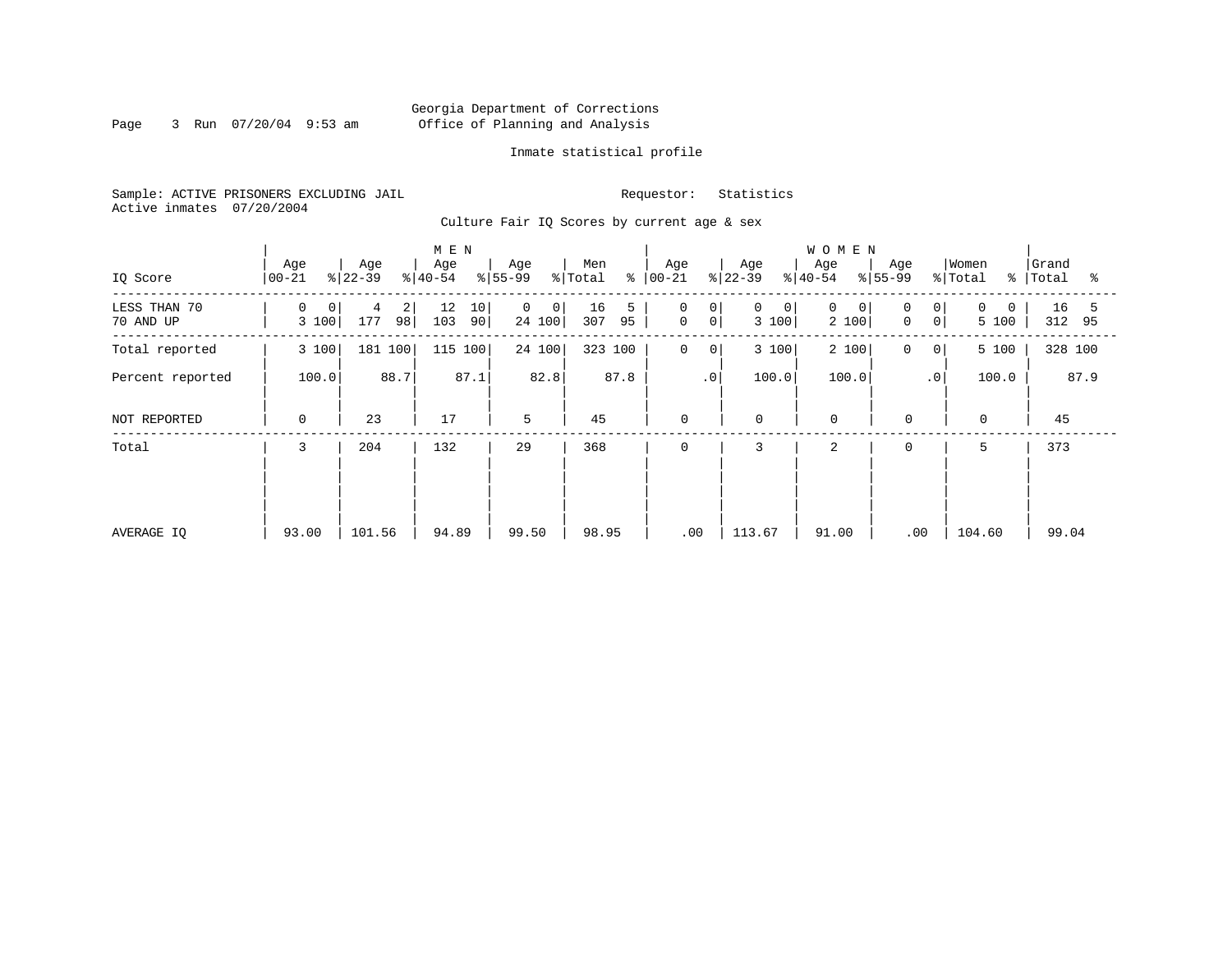Page  $4$  Run  $07/20/04$  9:53 am

## Inmate statistical profile

Sample: ACTIVE PRISONERS EXCLUDING JAIL Requestor: Statistics Active inmates 07/20/2004

Self-Rpt Socioeconomic Class by current age & sex

|                     |                  |                |                  |      | M E N            |                         |                  |             |                |      |                   |                 |                 |       | <b>WOMEN</b>     |       |                    |                 |                  |          |                |      |
|---------------------|------------------|----------------|------------------|------|------------------|-------------------------|------------------|-------------|----------------|------|-------------------|-----------------|-----------------|-------|------------------|-------|--------------------|-----------------|------------------|----------|----------------|------|
| Socioeconomic Class | Age<br>$00 - 21$ |                | Age<br>$ 22-39 $ |      | Age<br>$ 40-54 $ |                         | Age<br>$8 55-99$ |             | Men<br>% Total | ి    | Age<br>$ 00 - 21$ |                 | Age<br>$ 22-39$ |       | Age<br>$8 40-54$ |       | Age<br>$8155 - 99$ |                 | Women<br>% Total | %        | Grand<br>Total | °    |
| WELFARE             |                  | 33             | 10               | 5    |                  | 5.                      |                  | 4           | 19             |      | 0                 | 0               | 0               | 0     |                  | 0     | 0                  | $\overline{0}$  | 0                |          | 19             |      |
| OCC EMPLOY          | 0                | $\mathbf 0$    | 10               | 5    | 7                | 5                       | $\mathbf 0$      | $\mathbf 0$ | 17             |      | $\Omega$          | $\mathbf 0$     | 0               |       | $\Omega$         |       | $\mathbf 0$        | 0               | $\Omega$         | $\Omega$ | 17             |      |
| MINIMUM STD         | $\overline{2}$   | 67             | 108              | 55   | 65               | 51                      | 13               | 46          | 188            | 53   | $\Omega$          | $\Omega$        | 0               |       |                  | 50    | $\mathbf 0$        | 0               |                  | 20       | 189            | 53   |
| MIDDLE              | 0                | $\mathbf{0}$   | 66               | 34   | 45               | 35                      | 13               | 46          | 124            | 35   | 0                 | 0               | $\overline{2}$  | 67    |                  | 50    | 0                  | 0 <sup>1</sup>  | 3                | 60       | 127            | 35   |
| OTHER               | 0                | 0 <sup>1</sup> | 2                | 1    | 4                | $\overline{\mathbf{3}}$ |                  | 4           |                | 2    | 0                 | $\mathbf 0$     |                 | 33    | $\Omega$         | 0     | 0                  | $\overline{0}$  |                  | 20       | 8              |      |
| Total reported      |                  | 3 100          | 196 100          |      | 128 100          |                         |                  | 28 100      | 355 100        |      | 0                 | 0 <sup>1</sup>  |                 | 3 100 |                  | 2 100 | $\mathbf 0$        | 0 <sup>1</sup>  |                  | 5 100    | 360 100        |      |
| Percent reported    |                  | 100.0          |                  | 96.1 |                  | 97.0                    |                  | 96.6        |                | 96.5 |                   | .0 <sup>′</sup> |                 | 100.0 |                  | 100.0 |                    | .0 <sup>1</sup> |                  | 100.0    |                | 96.5 |
| NOT RPTD            | 0                |                | 8                |      | 4                |                         |                  |             | 13             |      | $\mathbf 0$       |                 | $\mathbf 0$     |       | $\mathbf 0$      |       | $\mathbf 0$        |                 | 0                |          | 13             |      |
| Total               | 3                |                | 204              |      | 132              |                         | 29               |             | 368            |      | 0                 |                 | 3               |       | 2                |       | 0                  |                 | 5                |          | 373            |      |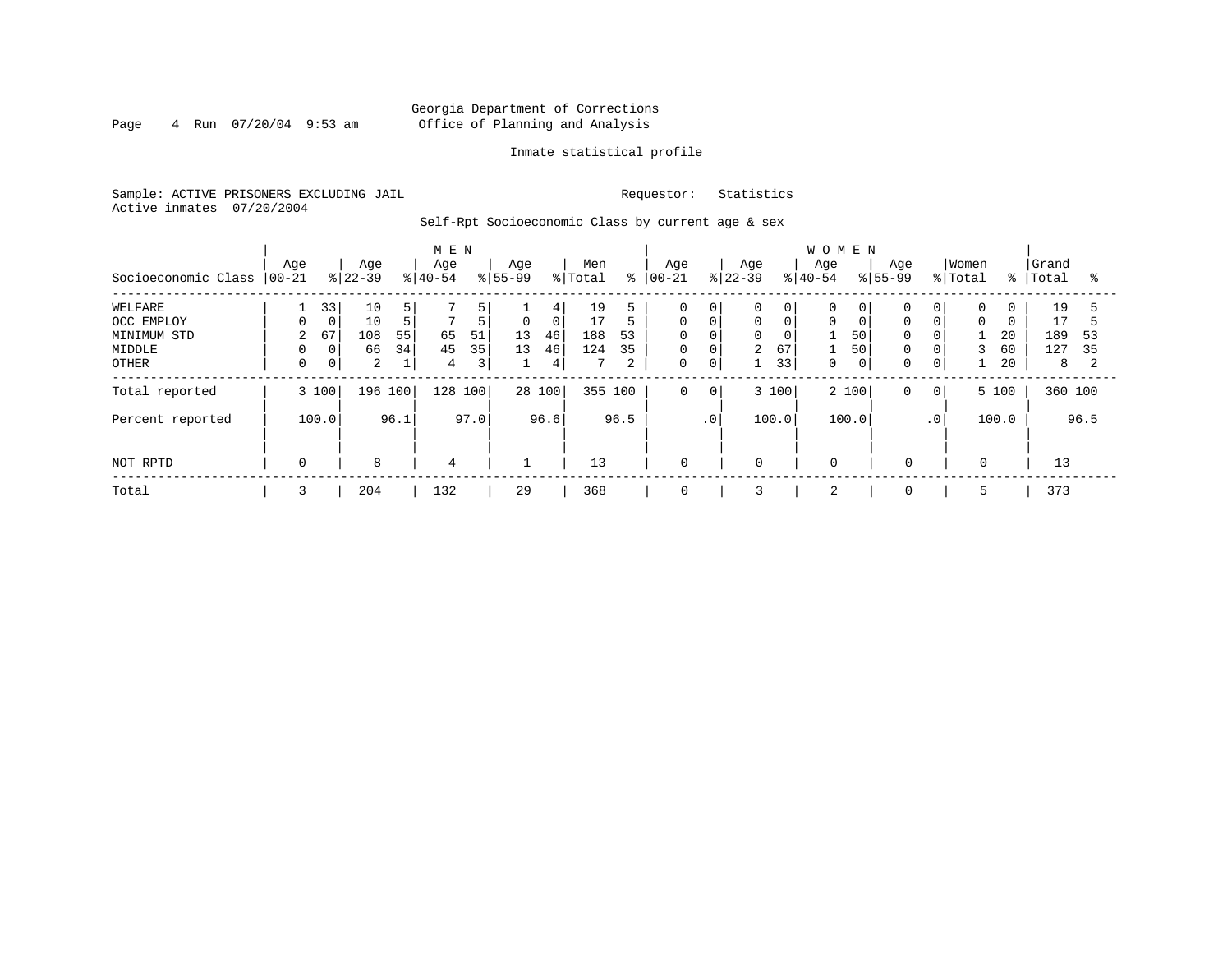Page 5 Run 07/20/04 9:53 am

## Inmate statistical profile

Sample: ACTIVE PRISONERS EXCLUDING JAIL Requestor: Statistics Active inmates 07/20/2004

Self-Rpt Environment To Age 16 by current age & sex

|                  |                  |             |                 |      | M E N            |                |                    |       |                |      |                   |             |                  |              | WOMEN            |       |                    |                 |                  |               |                |      |
|------------------|------------------|-------------|-----------------|------|------------------|----------------|--------------------|-------|----------------|------|-------------------|-------------|------------------|--------------|------------------|-------|--------------------|-----------------|------------------|---------------|----------------|------|
| Environment      | Age<br>$ 00-21 $ |             | Age<br>$ 22-39$ |      | Age<br>$8 40-54$ |                | Age<br>$8155 - 99$ |       | Men<br>% Total | ి    | Age<br>$ 00 - 21$ |             | Age<br>$8 22-39$ |              | Age<br>$8 40-54$ |       | Age<br>$8155 - 99$ |                 | Women<br>% Total | $\frac{8}{6}$ | Grand<br>Total | ႜ    |
| RURAL/FARM       | 0                | 0           |                 |      | 4                | 3              | 4                  | 14    | 9              | 3    | $\Omega$          | 0           | 0                | $\mathbf{0}$ | $\Omega$         | 0     | $\mathbf 0$        | 0               | 0                | 0             | 9              |      |
| RURAL/NFARM      |                  | $\mathbf 0$ |                 | 4    | 9                | $\overline{7}$ | 3                  | 10    | 19             | 5    | $\mathbf 0$       | $\mathbf 0$ |                  | 33           |                  | 50    | 0                  | $\Omega$        | 2                | 40            | 21             | 6    |
| S.M.S.A          | 2                | 67          | 90              | 46   | 43               | 34             | 8                  | 28    | 143            | 40   | $\mathbf 0$       | $\mathbf 0$ | 0                | 0            | $\Omega$         |       | $\mathbf 0$        | 0               | 0                | $\mathbf 0$   | 143            | 40   |
| URBAN            |                  | $\mathbf 0$ | 36              | 18   | 26               | 20             | $\overline{a}$     | 7     | 64             | 18   | $\mathbf 0$       | $\mathbf 0$ |                  | 33           |                  | 50    | 0                  | 0               | 2                | 40            | 66             | 18   |
| SMALL TOWN       |                  | 33          | 61              | 31   | 45               | 35             | 12                 | 41    | 119            | 33   | $\mathbf 0$       | $\mathbf 0$ |                  | 33           | $\Omega$         |       | 0                  | 0               |                  | 20            | 120            | 33   |
| <b>OTHER</b>     | 0                | 0           |                 |      |                  |                | $\Omega$           | 0     | 2              |      | $\Omega$          | $\mathbf 0$ | 0                | 0            | $\Omega$         | 0     | $\mathbf 0$        | 0               | 0                | 0             | 2              |      |
| Total reported   |                  | 3 100       | 196 100         |      | 128              | 100            | 29                 | 100   | 356 100        |      | 0                 | 0           |                  | 3 100        |                  | 2 100 | $\mathbf 0$        | $\circ$         |                  | 5 100         | 361 100        |      |
| Percent reported |                  | 100.0       |                 | 96.1 |                  | 97.0           |                    | 100.0 |                | 96.7 |                   | $\cdot$ 0   |                  | 100.0        |                  | 100.0 |                    | .0 <sup>1</sup> |                  | 100.0         |                | 96.8 |
| NOT RPTD         | $\Omega$         |             | 8               |      | 4                |                | $\Omega$           |       | 12             |      | $\mathbf 0$       |             | $\Omega$         |              | $\Omega$         |       | $\Omega$           |                 | $\Omega$         |               | 12             |      |
| Total            | 3                |             | 204             |      | 132              |                | 29                 |       | 368            |      | $\mathbf 0$       |             | 3                |              | 2                |       | $\mathbf 0$        |                 |                  |               | 373            |      |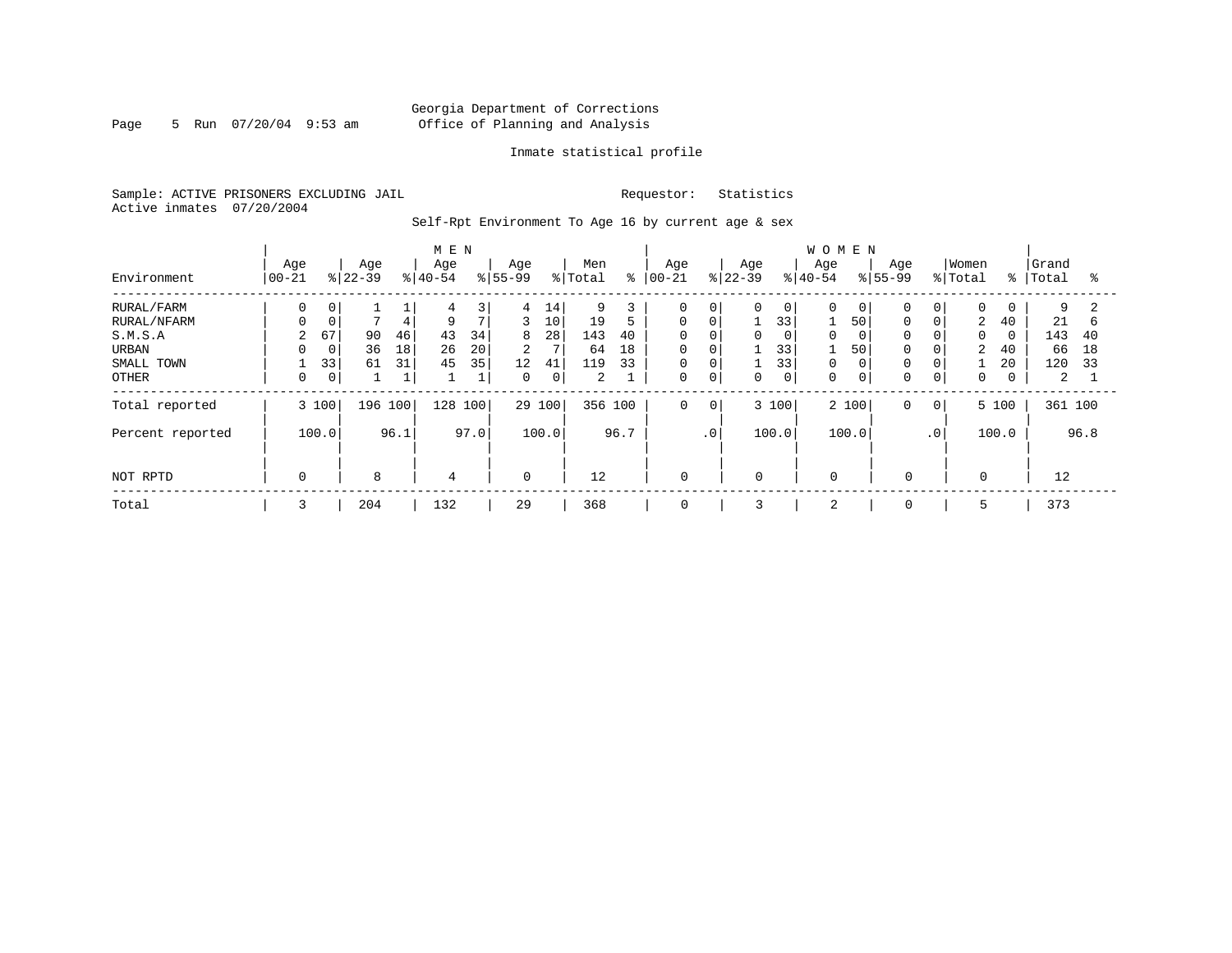Page 6 Run  $07/20/04$  9:53 am

## Inmate statistical profile

Sample: ACTIVE PRISONERS EXCLUDING JAIL Requestor: Statistics Active inmates 07/20/2004

Self-Rpt Education Level by current age & sex

|                     |                  |             | M E N            |      |                  |      |                  |        |                |         | <b>WOMEN</b>         |           |                  |              |                  |                |                  |             |                  |               |                |         |
|---------------------|------------------|-------------|------------------|------|------------------|------|------------------|--------|----------------|---------|----------------------|-----------|------------------|--------------|------------------|----------------|------------------|-------------|------------------|---------------|----------------|---------|
| Education Level     | Age<br>$ 00-21 $ |             | Age<br>$ 22-39 $ |      | Age<br>$ 40-54 $ |      | Age<br>$ 55-99 $ |        | Men<br>% Total |         | Age<br>$8   00 - 21$ |           | Age<br>$ 22-39 $ |              | Age<br>$ 40-54 $ |                | Age<br>$ 55-99 $ |             | Women<br>% Total | $\frac{8}{6}$ | Grand<br>Total | °       |
| LESS THAN GRADE 7   | 0                |             | 6                | 3    | 5                | 4    |                  | 10     | 14             | 4       | $\Omega$             | $\Omega$  | 0                | $\Omega$     | $\Omega$         |                | O                |             | $\Omega$         | 0             | 14             |         |
| GRADE 7             | $\Omega$         | 0           | 6                | 3    |                  | 5    | 2                | 7      | 15             | 4       | 0                    | 0         | 0                | 0            | 0                | 0              | <sup>0</sup>     | 0           | 0                | $\Omega$      | 15             |         |
| GRADE 8             | $\overline{a}$   | 67          | 23               | 12   | 8                | 6    | 4                | 14     | 37             | 10      | $\Omega$             | $\Omega$  | 0                | $\Omega$     | $\Omega$         |                |                  |             | $\Omega$         |               | 37             | 10      |
| GRADE 9             |                  | $\Omega$    | 25               | 13   | 16               | 13   | 4                | 14     | 45             | 13      | 0                    | $\Omega$  |                  | 33           | $\Omega$         |                |                  |             |                  | 20            | 46             | 13      |
| GRADE 10            |                  | 33          | 43               | 22   | 31               | 24   |                  | 3      | 76             | 21      | $\mathbf 0$          | $\Omega$  | 0                | $\Omega$     |                  | 50             |                  |             |                  | 20            | 77             | 21      |
| GRADE 11            |                  | $\mathbf 0$ | 34               | 17   | 12               | 9    | 4                | 14     | 50             | 14      | $\mathbf 0$          |           | $\overline{2}$   | 67           |                  |                |                  |             | $\overline{2}$   | 40            | 52             | 14      |
| GRADE 12            |                  | 0           | 38               | 19   | 17               | 13   | 5                | 17     | 60             | 17      | 0                    | $\Omega$  | 0                | $\Omega$     |                  | 50             | <sup>0</sup>     |             |                  | 20            | 61             | 17      |
| MORE THAN GRADE 12  | 0                | 0           | 24               | 12   | 32               | 25   | 6                | 21     | 62             | 17      | $\mathbf 0$          | 0         | 0                | $\mathbf{0}$ | 0                | $\overline{0}$ | $\Omega$         | $\mathbf 0$ | 0                | $\Omega$      | 62             | 17      |
| Total reported      |                  | 3 100       | 199 100          |      | 128 100          |      |                  | 29 100 |                | 359 100 | $\Omega$             | $\Omega$  | 3 100            |              | 2 100            |                | $\Omega$         | 0           |                  | 5 100         |                | 364 100 |
| Percent reported    |                  | 100.0       |                  | 97.5 |                  | 97.0 |                  | 100.0  |                | 97.6    |                      | $\cdot$ 0 | 100.0            |              | 100.0            |                |                  | $\cdot$ 0   |                  | 100.0         |                | 97.6    |
| NOT REPORTED        | 0                |             | 5                |      | 4                |      | $\Omega$         |        | 9              |         | $\mathbf 0$          |           | $\Omega$         |              | $\mathbf 0$      |                | $\Omega$         |             | $\Omega$         |               | 9              |         |
| Total               | 3                |             | 204              |      | 132              |      | 29               |        | 368            |         | $\Omega$             |           | ζ                |              | $\overline{a}$   |                | $\Omega$         |             | 5                |               | 373            |         |
|                     |                  |             |                  |      |                  |      |                  |        |                |         |                      |           |                  |              |                  |                |                  |             |                  |               |                |         |
| AVG EDUCATION LEVEL | 8.67             |             | 11.18            |      | 11.97            |      | 11.10            |        | 11.43          |         | .00                  |           | 10.33            |              | 11.00            |                | .00              |             | 10.60            |               | 11.42          |         |

\* NOTE: THE FIELD LABLED "LESS THAN GRADE 7" WAS CORRECTED IN MARCH 1989: MISSING DATA FOR INMATES STILL IN DIAGNOSTICS NOW HAS BEEN REMOVED FROM THIS FIELD AND IDENTIFIED AS "NOT REPORTED" INFORMATION.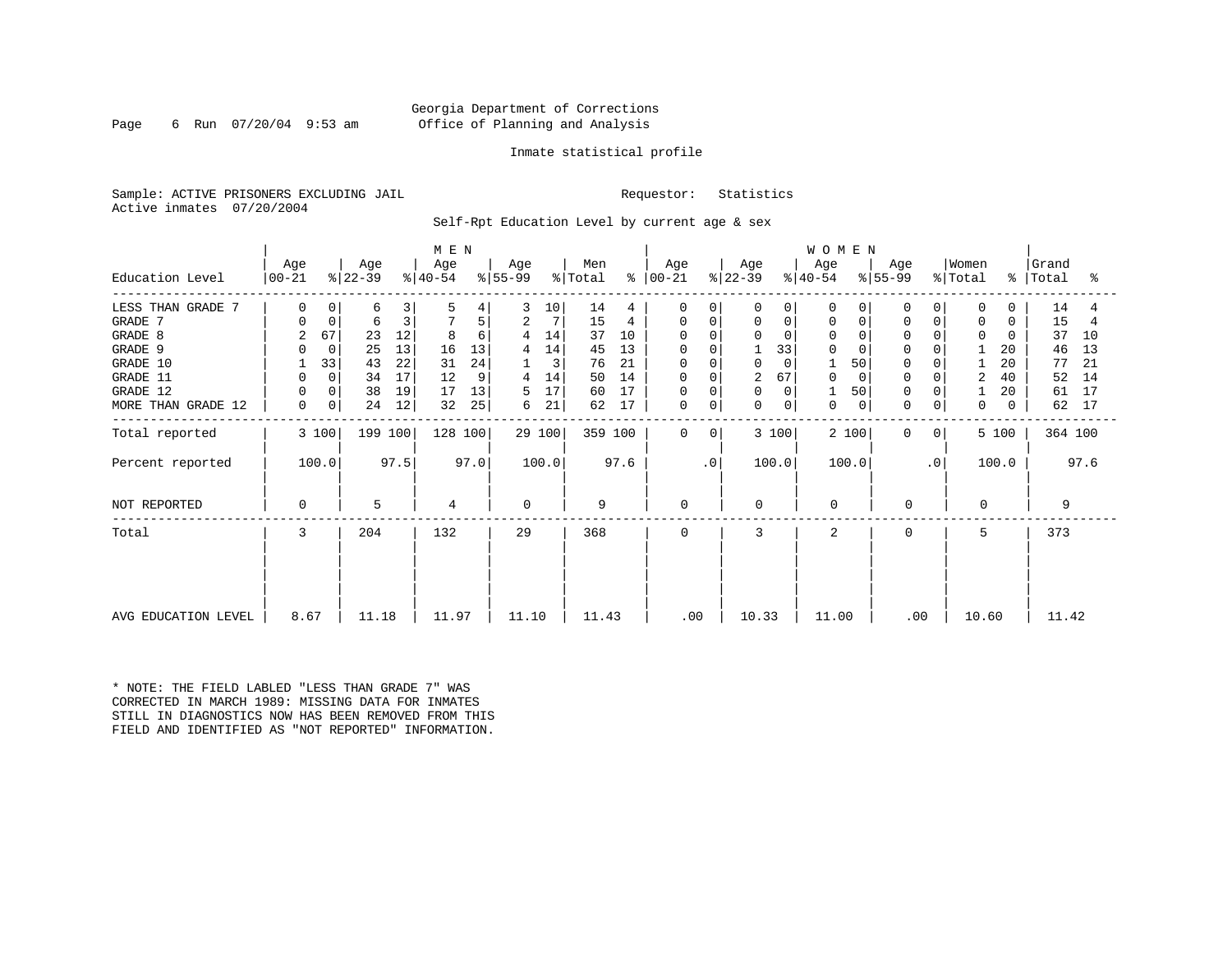Page 7 Run 07/20/04 9:53 am

## Inmate statistical profile

Sample: ACTIVE PRISONERS EXCLUDING JAIL Requestor: Statistics Active inmates 07/20/2004

Functional Reading Level (WRAT Scores) by current age & sex

|                    |                    |                   |         | M E N            |      |                 |                |                |         |                |                |                  |    | WOMEN            |    |                  |                |                  |          |                    |      |
|--------------------|--------------------|-------------------|---------|------------------|------|-----------------|----------------|----------------|---------|----------------|----------------|------------------|----|------------------|----|------------------|----------------|------------------|----------|--------------------|------|
| WRAT Reading Score | Age<br>$ 00 - 21 $ | Age<br>$ 22-39 $  |         | Age<br>$ 40-54 $ |      | Age<br>$ 55-99$ |                | Men<br>% Total | ွေ      | Age<br>  00-21 |                | Age<br>$ 22-39 $ |    | Age<br>$ 40-54 $ |    | Age<br>$ 55-99 $ |                | Women<br>% Total |          | Grand<br>%   Total | ႜ    |
| LESS THAN GRADE 6  |                    | 33<br>49          | 27      | 49               | 42   | 8               | 33             | 107            | 33      | $\Omega$       | $\Omega$       |                  | 33 |                  | 50 | $\Omega$         |                | 2                | 40       | 109                | 33   |
| 6TH THRU 8TH GRADE | 2                  | 67<br>42          | 23      | 20               | 17   | 6               | 25             | 70             | 21      | 0              | 0              | 0                | 0  | 0                |    | $\mathbf 0$      | 0              | $\Omega$         | 0        | 70                 | 21   |
| GRADE 9            | 0                  | 16<br>0           | 9       | 15               | 13   | 2               | 8              | 33             | 10      | 0              |                |                  | 33 | 0                |    | 0                |                |                  | 20       | 34                 | 10   |
| GRADE 10           | 0                  | 0                 | 3       |                  | 3    | 2               | 8              | 11             | 3       | $\Omega$       | 0              | 0                | 0  | $\Omega$         |    | $\mathbf 0$      |                | 0                | 0        | 11                 |      |
| GRADE 11           | $\mathbf 0$        | 10                | 5       |                  | 6    |                 | $\overline{4}$ | 18             | 6       | <sup>0</sup>   |                | $\Omega$         |    |                  |    |                  |                | $\Omega$         |          | 18                 |      |
| GRADE 12           | $\mathbf 0$        | 35<br>$\mathbf 0$ | 19      | 14               | 12   | 4               | 17             | 53             | 16      | 0              |                | 0                | 0  | $\Omega$         |    | $\Omega$         | 0              | 0                | $\Omega$ | 53                 | 16   |
| MORE THAN GRADE 12 | 0                  | 25<br>0           | 14      | 9                | 8    |                 | 4              | 35             | 11      | 0              | 0              |                  | 33 |                  | 50 | 0                | $\overline{0}$ | 2                | 40       | 37                 | 11   |
| Total reported     | 3 100              |                   | 182 100 | 118 100          |      |                 | 24 100         |                | 327 100 | $\mathbf 0$    | $\overline{0}$ | 3 100            |    | 2 100            |    | $\mathbf 0$      | 0 <sup>1</sup> |                  | 5 100    | 332 100            |      |
| Percent reported   | 100.0              |                   | 89.2    |                  | 89.4 |                 | 82.8           |                | 88.9    |                | $\cdot$ 0      | 100.0            |    | 100.0            |    |                  | $\cdot$ 0      |                  | 100.0    |                    | 89.0 |
| NOT REPORTED       | 0                  | 22                |         | 14               |      | 5               |                | 41             |         | $\mathbf 0$    |                | 0                |    | $\mathbf 0$      |    | 0                |                | $\Omega$         |          | 41                 |      |
| Total              | 3                  | 204               |         | 132              |      | 29              |                | 368            |         | 0              |                | 3                |    | 2                |    | $\mathbf 0$      |                | 5                |          | 373                |      |
|                    |                    |                   |         |                  |      |                 |                |                |         |                |                |                  |    |                  |    |                  |                |                  |          |                    |      |
| AVG READING SCORE  | 7.17               |                   | 8.75    | 7.39             |      | 7.86            |                | 8.18           |         | .00            |                | 9.13             |    | 7.85             |    | .00              |                | 8.62             |          | 8.18               |      |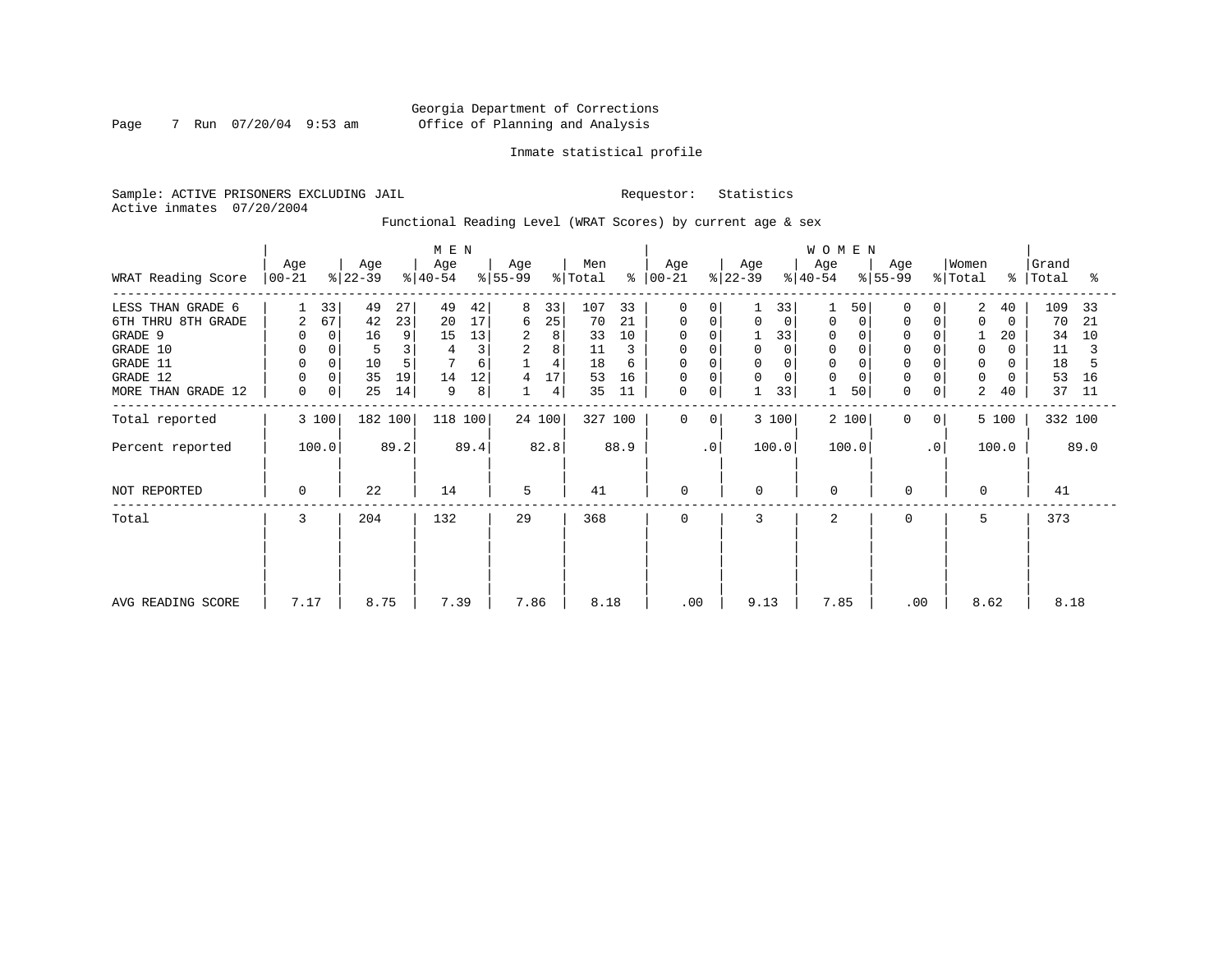Page 8 Run  $07/20/04$  9:53 am

## Inmate statistical profile

Sample: ACTIVE PRISONERS EXCLUDING JAIL Requestor: Statistics Active inmates 07/20/2004

Functional Math Level (WRAT Scores) by current age & sex

|                    | Age       | Age                       | M E N<br>Age | Age       | Men                 | Age                         | Age           | WOMEN<br>Age     | Age                     | Women                    | Grand      |
|--------------------|-----------|---------------------------|--------------|-----------|---------------------|-----------------------------|---------------|------------------|-------------------------|--------------------------|------------|
| WRAT Math Score    | $00 - 21$ | $ 22-39 $                 | $ 40-54 $    | $ 55-99 $ | % Total<br>န္       | $ 00-21 $                   | $ 22-39 $     | $8 40-54$        | $\frac{1}{6}$ 55-99     | % Total<br>$\frac{8}{6}$ | Total<br>ႜ |
| LESS THAN GRADE 6  | 33        | 50<br>27                  | 52<br>44     | 12<br>50  | 115<br>35           | $\Omega$<br>$\Omega$        | 0<br>0        | 50               | O                       | 20                       | 116<br>35  |
| 6TH THRU 8TH GRADE | 67<br>2   | 84<br>46                  | 36<br>43     | 25<br>6   | 135<br>41           | 0<br>$\mathbf 0$            | 33            | 0<br>0           | 0                       | 20                       | 136<br>41  |
| GRADE 9            |           | 12<br>0<br>22             | 11<br>9      | 4         | 34<br>10            | 0                           | 33            | 50               |                         | $\overline{2}$<br>40     | 36<br>11   |
| GRADE 10           | 0         | 13<br>7 <sub>1</sub><br>0 | 5            | 2<br>8    | 20<br>6             | 0                           | $\Omega$      | 0                |                         | 0<br>0                   | 20<br>6    |
| GRADE 11           |           | 9<br>5                    | $\Omega$     | 4         | 10                  | $\Omega$                    | $\Omega$      | $\Omega$         |                         | $\Omega$                 | 10         |
| GRADE 12           |           | 2                         | 3<br>4       | 4         | 8                   | 0<br>$\Omega$               | 0<br>$\Omega$ | $\Omega$         |                         | $\mathbf 0$              | 8          |
| MORE THAN GRADE 12 | 0         | 0                         | 3<br>3       | 4         | 5<br>$\overline{a}$ | $\mathbf 0$<br>0            | 33            | $\mathbf 0$<br>0 | $\Omega$<br>$\mathbf 0$ | 20                       | 6          |
| Total reported     | 3 100     | 182 100                   | 118 100      | 24 100    | 327 100             | $\mathbf 0$<br>$\mathbf{0}$ | 3 100         | 2 100            | $\mathbf 0$<br>0        | 5 100                    | 332 100    |
| Percent reported   | 100.0     | 89.2                      | 89.4         | 82.8      | 88.9                | $\cdot$ 0                   | 100.0         | 100.0            | $\cdot$ 0               | 100.0                    | 89.0       |
| NOT REPORTED       | $\Omega$  | 22                        | 14           | 5         | 41                  | 0                           | $\Omega$      | $\mathbf 0$      | 0                       | 0                        | 41         |
| Total              | 3         | 204                       | 132          | 29        | 368                 | $\mathbf 0$                 | 3             | $\overline{2}$   | 0                       | 5                        | 373        |
|                    |           |                           |              |           |                     |                             |               |                  |                         |                          |            |
|                    |           |                           |              |           |                     |                             |               |                  |                         |                          |            |
| AVG MATH SCORE     | 6.00      | 7.34                      | 6.53         | 6.60      | 6.98                | .00                         | 10.20         | 6.90             | .00                     | 8.88                     | 7.01       |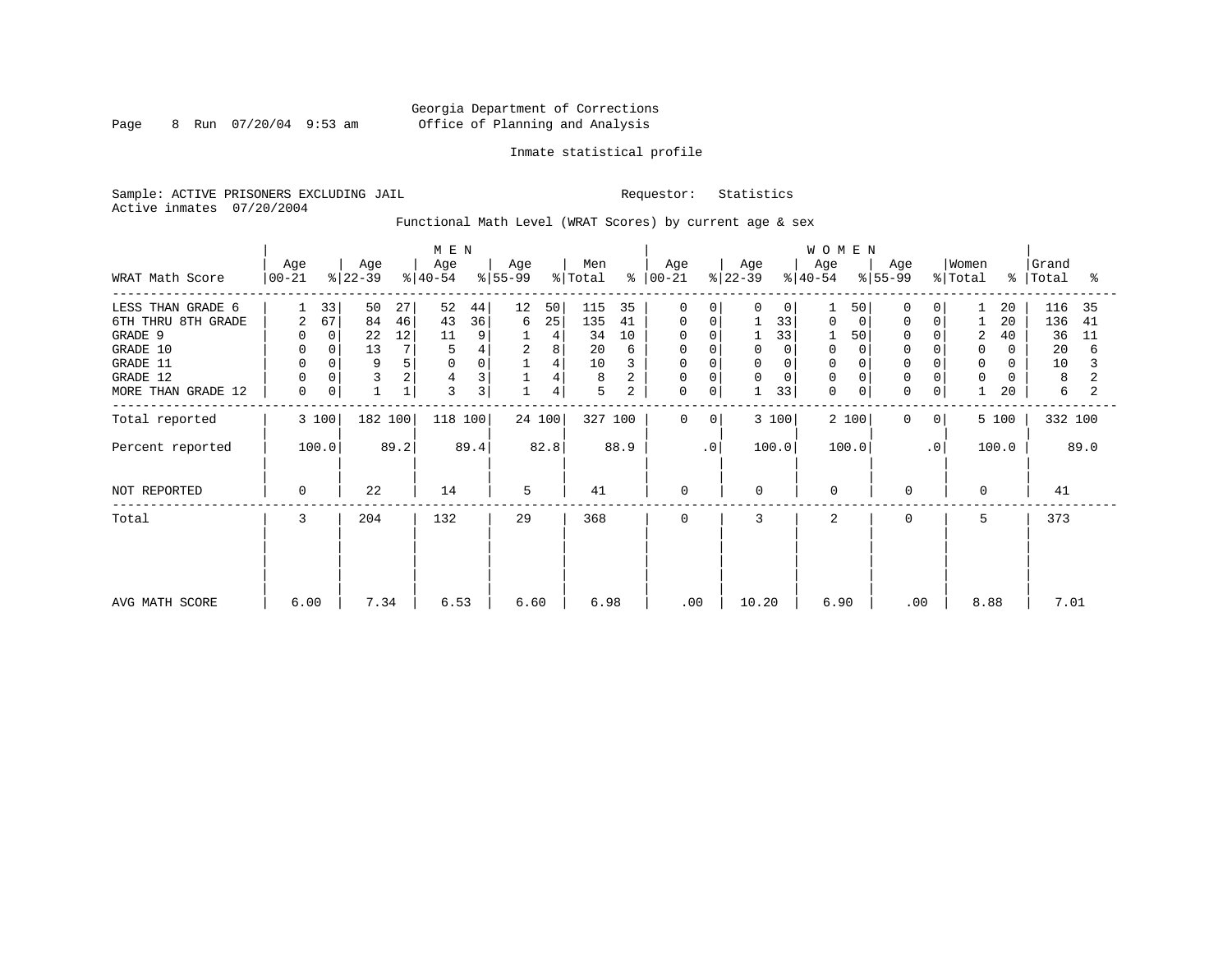Page 9 Run 07/20/04 9:53 am

## Inmate statistical profile

Sample: ACTIVE PRISONERS EXCLUDING JAIL Requestor: Statistics Active inmates 07/20/2004

Functional Spelling Level (WRAT Scores) by current age & sex

|                             | Age         | Age      | M E N<br>Age | Age  | Men       |      | Age            |        | Age     |      | WOMEN<br>Age |           | Age          |             | Women       |       | Grand     |                |          |             |         |      |
|-----------------------------|-------------|----------|--------------|------|-----------|------|----------------|--------|---------|------|--------------|-----------|--------------|-------------|-------------|-------|-----------|----------------|----------|-------------|---------|------|
| WRAT Spelling Score   00-21 |             |          | $ 22-39 $    |      | $8 40-54$ |      | $ 55-99 $      |        | % Total | ႜ    | $ 00-21$     |           | $ 22-39 $    |             | $ 40-54 $   |       | $ 55-99 $ |                | % Total  | $\approx$ 1 | Total   | ႜ    |
| LESS THAN GRADE 6           |             | 33       | 51           | 28   | 58        | 49   | 12             | 50     | 122     | 37   | 0            | $\Omega$  | 0            | $\mathbf 0$ |             | 50    | 0         | 0              |          | 20          | 123     | 37   |
| 6TH THRU 8TH GRADE          | 2           | 67       | 55           | 30   | 32        | 27   |                | 29     | 96      | 29   | 0            | 0         |              | 33          | 0           | 0     | 0         | 0              |          | 20          | 97      | 29   |
| GRADE 9                     | 0           | $\Omega$ | 22           | 12   | 6         | 5    |                | 4      | 29      |      | 0            |           | $\Omega$     | $\Omega$    | 0           |       |           |                | 0        |             | 29      | 9    |
| GRADE 10                    | 0           | 0        | 15           | 8    | 5         |      | 0              | 0      | 20      |      | 0            |           | 0            |             | 0           |       | $\Omega$  |                | 0        | 0           | 20      |      |
| GRADE 11                    | $\mathbf 0$ |          | 11           | 6    |           |      |                | 4      | 17      |      |              |           | $\Omega$     |             |             |       |           |                | $\Omega$ |             | 17      |      |
| GRADE 12                    | $\mathbf 0$ | 0        | 16           | 9    |           | 6    | $\overline{2}$ | 8      | 25      |      | 0            | $\Omega$  |              | 33          |             | 50    | $\Omega$  | $\Omega$       | 2        | 40          | 27      |      |
| MORE THAN GRADE 12          | 0           | 0        | 12           | 7    | 5         | 4    |                | 4      | 18      | 6    | 0            | 0         | $\mathbf{1}$ | 33          | $\mathbf 0$ | 0     | 0         | 0              |          | 20          | 19      | 6    |
| Total reported              |             | 3 100    | 182 100      |      | 118 100   |      |                | 24 100 | 327 100 |      | $\mathbf 0$  | 0         |              | 3 100       |             | 2 100 | 0         | 0 <sup>1</sup> |          | 5 100       | 332 100 |      |
| Percent reported            |             | 100.0    |              | 89.2 |           | 89.4 |                | 82.8   |         | 88.9 |              | $\cdot$ 0 |              | 100.0       | 100.0       |       |           | $\cdot$ 0      |          | 100.0       |         | 89.0 |
| NOT REPORTED                | 0           |          | 22           |      | 14        |      | 5              |        | 41      |      | $\mathbf 0$  |           | $\mathbf 0$  |             | $\Omega$    |       | 0         |                | $\Omega$ |             | 41      |      |
| Total                       | 3           |          | 204          |      | 132       |      | 29             |        | 368     |      | $\mathbf 0$  |           | 3            |             | 2           |       | 0         |                | 5        |             | 373     |      |
|                             |             |          |              |      |           |      |                |        |         |      |              |           |              |             |             |       |           |                |          |             |         |      |
|                             |             |          |              |      |           |      |                |        |         |      |              |           |              |             |             |       |           |                |          |             |         |      |
| AVG SPELLING SCORE          | 5.90        |          | 8.03         |      | 6.37      |      | 6.59           |        | 7.31    |      | .00          |           | 10.57        |             | 8.20        |       | .00       |                | 9.62     |             | 7.34    |      |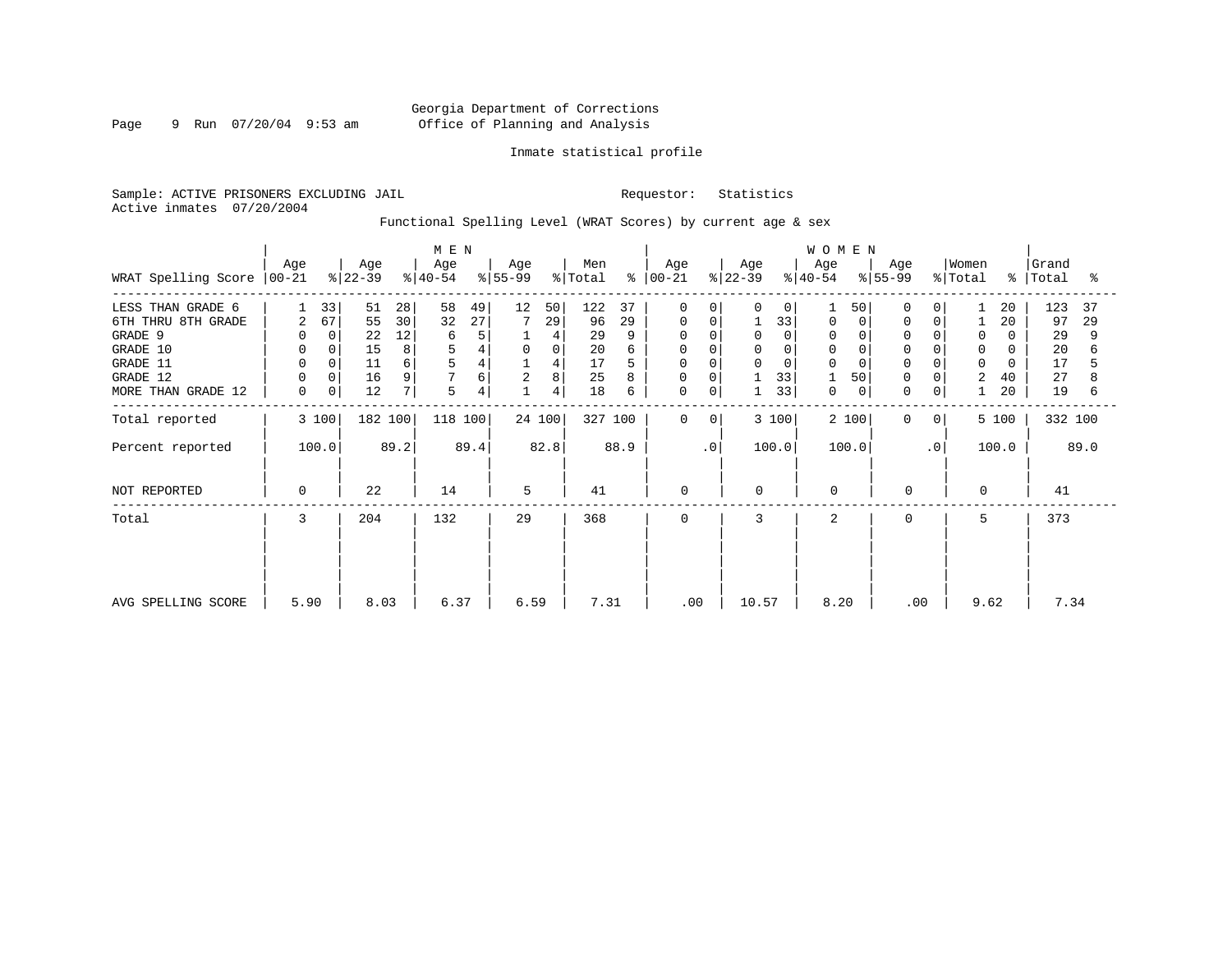Page 10 Run 07/20/04 9:53 am

## Inmate statistical profile

Sample: ACTIVE PRISONERS EXCLUDING JAIL Requestor: Statistics Active inmates 07/20/2004

Self-Rpt Guardian Status To Age 16 by current age & sex

|                  | Age       |          | Age       |      | M E N<br>Age |      | Age      |          | Men     |         | Age          |          | Age       |             | <b>WOMEN</b><br>Age |       | Age                   |                | Women        |        | Grand |         |
|------------------|-----------|----------|-----------|------|--------------|------|----------|----------|---------|---------|--------------|----------|-----------|-------------|---------------------|-------|-----------------------|----------------|--------------|--------|-------|---------|
| Guardian Status  | $00 - 21$ |          | $ 22-39 $ |      | $ 40-54 $    |      | $ 55-99$ |          | % Total | ៖       | $ 00-21$     |          | $ 22-39 $ |             | $ 40-54 $           |       | $\frac{1}{6}$   55-99 |                | % Total      | °      | Total | °       |
| ORPHANAGE        |           | 3 100    | 204 103   |      | 132 102      |      |          | 29 100   |         | 368 102 | $\Omega$     | 0        |           | 3 100       | $\overline{2}$      | 100   | U                     | $\Omega$       |              | 5 100  |       | 373 102 |
| FATHER ONLY      | 0         | 0        | 8         |      |              | 2    | $\Omega$ | $\Omega$ | 10      | 3       | U            | C        |           | $\Omega$    | O                   |       |                       |                | <sup>0</sup> |        | 10    |         |
| FTR MTR HD       | $\Omega$  | 0        | 17        | 9    |              | 5    | 2        | 7        | 26      |         | <sup>0</sup> |          |           |             | <sup>0</sup>        |       |                       |                |              |        | 26    |         |
| MOTHER ONLY      |           | 33       | 74        | 37   | 53           | 41   | 5        | 17       | 133     | 37      | U            |          |           |             | $\cap$              |       |                       |                | $\Omega$     |        | 133   | 36      |
| MTR FTR HD       | $\Omega$  | $\Omega$ | 59        | 30   | 49           | 38   | 14       | 48       | 122     | 34      | 0            |          | 2         | 67          | $\overline{a}$      | 100   |                       |                | 4            | 80     | 126   | 35      |
| OTH FEMALE       | 0         |          |           |      |              | 2    |          | 10       | 13      |         | O            |          |           |             |                     |       |                       |                | 0            |        | 13    |         |
| OTH MALE         |           |          | 2         |      |              |      |          | 0        | 2       |         | U            |          |           |             | O                   |       |                       |                | 0            |        | 2     |         |
| STEP-PARNTS      |           | 33       |           |      |              |      |          | 7        | 11      |         | 0            |          |           |             | 0                   |       |                       |                | $\Omega$     |        | 11    |         |
| FOSTER HOME      |           | 0        | 6         | 3    | $\Omega$     |      |          | 3        |         |         | 0            |          |           |             | $\Omega$            |       |                       |                | $\Omega$     |        |       |         |
| GRAND PRNTS      |           | 33       | 11        | 6    | 10           | 8    |          | 3        | 23      | 6       | 0            | C        |           | 33          | 0                   |       |                       |                |              | 20     | 24    |         |
| <b>OTHER</b>     | 0         | 0        | 8         | 4    | 4            | 3    |          | 3        | 13      |         | 0            | 0        |           | $\mathbf 0$ | 0                   |       | $\Omega$              |                | $\Omega$     |        | 13    |         |
| Total reported   |           | 6 100    | 403 100   |      | 261 100      |      |          | 58 100   | 728 100 |         | $\Omega$     | $\Omega$ |           | 6 100       |                     | 4 100 | $\Omega$              | $\overline{0}$ |              | 10 100 |       | 738 100 |
| Percent reported |           | 100.0    |           | 97.5 |              | 97.7 |          | 100.0    |         | 97.8    |              | . 0      |           | 100.0       |                     | 100.0 |                       | $\cdot$ 0      |              | 100.0  |       | 97.9    |
| NOT RPTD         | $\Omega$  |          | 5         |      | 3            |      |          |          | 8       |         | $\Omega$     |          | $\Omega$  |             | $\Omega$            |       | $\Omega$              |                | $\Omega$     |        | 8     |         |
| Total            | 3         |          | 204       |      | 132          |      | 29       |          | 368     |         | $\Omega$     |          | 3         |             | $\overline{a}$      |       | $\Omega$              |                | 5            |        | 373   |         |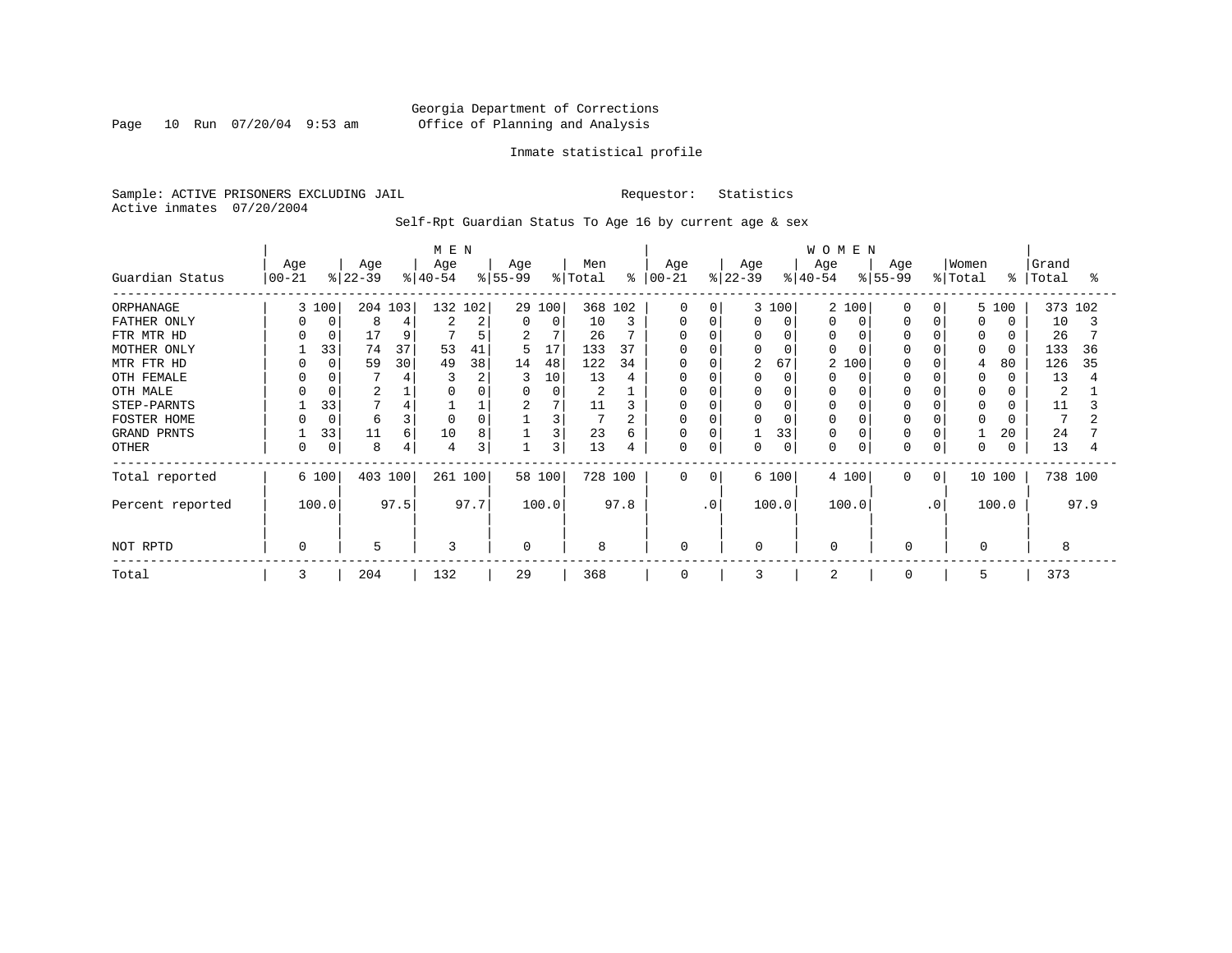## Georgia Department of Corrections Page 11 Run 07/20/04 9:53 am Office of Planning and Analysis

## Inmate statistical profile

Sample: ACTIVE PRISONERS EXCLUDING JAIL Requestor: Statistics Active inmates 07/20/2004

## Self-Rpt Employment Status Before Prison by current age & sex

|                  | M E N             |       |                  |                |                  |      |                 |             |                |      |                   |                |                  |             | <b>WOMEN</b>     |       |                 |              |                  |       |                |      |
|------------------|-------------------|-------|------------------|----------------|------------------|------|-----------------|-------------|----------------|------|-------------------|----------------|------------------|-------------|------------------|-------|-----------------|--------------|------------------|-------|----------------|------|
| Employment       | Age<br>$ 00 - 21$ |       | Age<br>$ 22-39 $ |                | Age<br>$ 40-54 $ |      | Age<br>$ 55-99$ |             | Men<br>% Total | ွေ   | Age<br>$ 00 - 21$ |                | Age<br>$ 22-39 $ |             | Age<br>$8 40-54$ |       | Age<br>$ 55-99$ |              | Women<br>% Total | ៖     | Grand<br>Total | ႜ    |
|                  |                   |       |                  |                |                  |      |                 |             |                |      |                   |                |                  |             |                  |       |                 |              |                  |       |                |      |
| FULL TIME        |                   | 33    | 91               | 49             | 78               | 67   | 20              | 71          | 190            | 57   | $\mathbf 0$       | $\overline{0}$ |                  | 3 100       |                  | 100   | $\Omega$        | $\Omega$     |                  | 4 100 | 194            | 57   |
| PART TIME        |                   | 0     | 13               |                | 4                | 3    | $\mathbf 0$     | $\mathbf 0$ | 17             | 5    | 0                 | 0              | 0                | $\mathbf 0$ | 0                |       | $\Omega$        |              | $\Omega$         |       | 17             | 5    |
| UNEMPL < 6M      |                   |       | 22               | 12             | 11               | 9    |                 | 4           | 34             | 10   | $\Omega$          |                |                  | $\Omega$    | 0                |       |                 |              |                  |       | 34             | 10   |
| UNEMPL > 6M      |                   |       | 35               | 19             | 17               | 15   |                 | 4           | 53             | 16   | $\mathbf 0$       |                |                  | 0           | 0                |       |                 |              |                  |       | 53             | 16   |
| NEVER WORKD      | $\overline{2}$    | 67    | 21               | 11             | 2                | 2    |                 | 4           | 26             | 8    | $\mathbf 0$       |                |                  | $\Omega$    | 0                |       |                 |              | 0                |       | 26             | 8    |
| <b>STUDENT</b>   |                   |       |                  |                | $\Omega$         |      | 0               | 0           |                | 0    | 0                 |                | 0                | 0           | 0                |       |                 |              | $\Omega$         |       |                |      |
| INCAPABLE        |                   |       | 4                | $\overline{2}$ | $\overline{4}$   | 3    | 5               | 18          | 13             | 4    | $\Omega$          |                | 0                | $\Omega$    | $\Omega$         |       |                 |              | $\Omega$         |       | 13             |      |
| OTHER            |                   | 0     | 0                | 0              | 0                | 0    | 0               | 0           | $\mathbf 0$    | 0    | 0                 | 0              | 0                | $\mathbf 0$ | 0                |       | 0               | 0            | 0                |       | 0              | 0    |
| Total reported   |                   | 3 100 | 187              | 100            | 116 100          |      |                 | 28 100      | 334 100        |      | 0                 | 0              |                  | 3 100       |                  | 1 100 | $\mathbf 0$     | $\mathbf{0}$ |                  | 4 100 | 338 100        |      |
| Percent reported |                   | 100.0 |                  | 91.7           |                  | 87.9 |                 | 96.6        |                | 90.8 |                   | $\cdot$ 0      |                  | 100.0       |                  | 50.0  |                 | $\cdot$ 0    |                  | 80.0  |                | 90.6 |
| NOT RPTD         | $\Omega$          |       | 17               |                | 16               |      |                 |             | 34             |      | 0                 |                | 0                |             |                  |       | $\Omega$        |              |                  |       | 35             |      |
| Total            | 3                 |       | 204              |                | 132              |      | 29              |             | 368            |      | 0                 |                | 3                |             | 2                |       | 0               |              | 5                |       | 373            |      |

\* NOTE: THE FIELD LABELD "OTHER" WAS CORRECTED IN APRIL 1989; INMATES CODED "PRE-OTIS NOT REPORTED" NOW HAVE BEEN REMOVED FROM THIS FIELD AND IDENTIFIED AS "NOT REPORTED".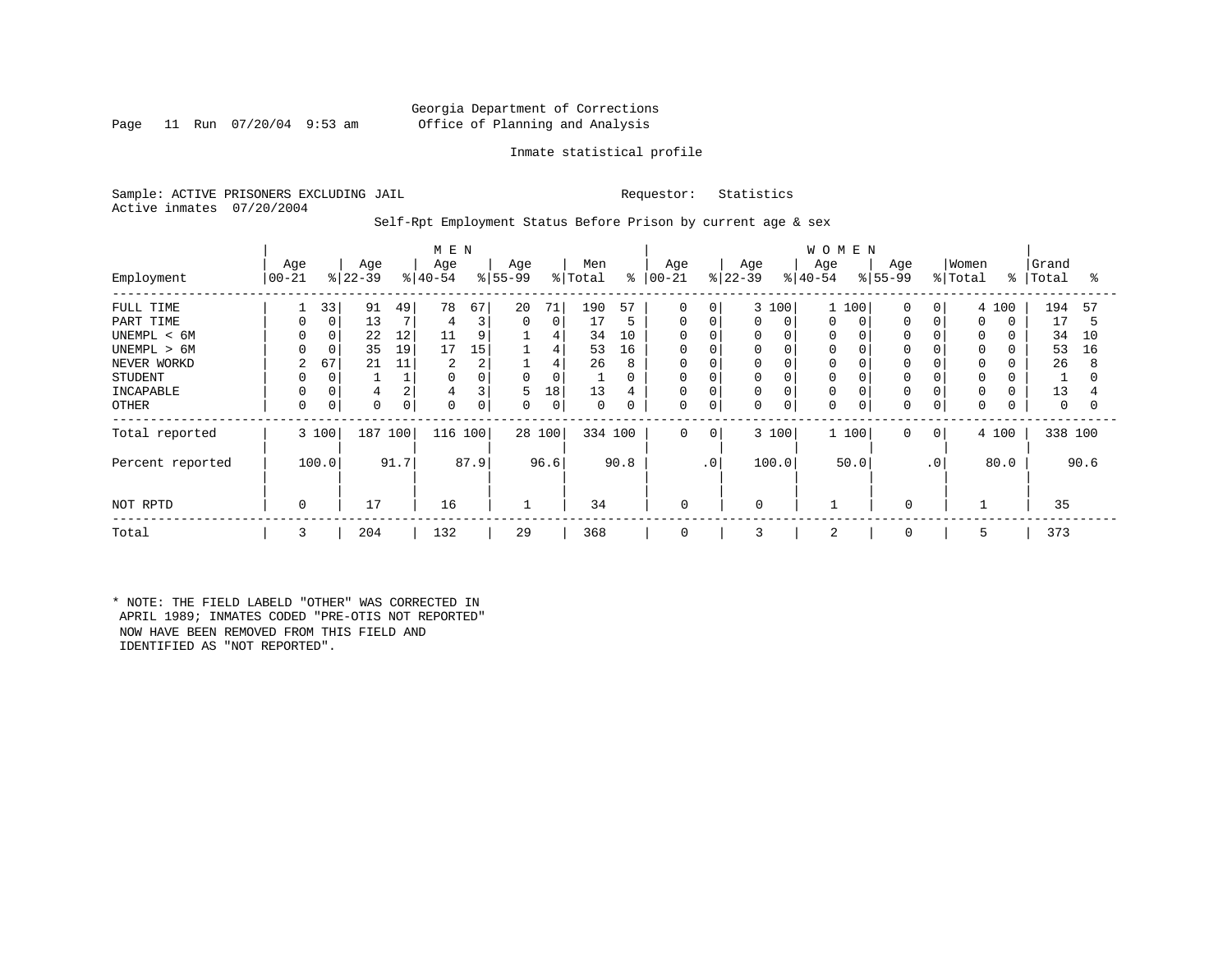Page 12 Run 07/20/04 9:53 am

## Inmate statistical profile

Sample: ACTIVE PRISONERS EXCLUDING JAIL Requestor: Statistics Active inmates 07/20/2004

Self-Rpt Marital Status At Admission by current age & sex

|                  |          | M E N |           |             |             |             |             |       |             |      |             |                 |             |             | <b>WOMEN</b> |       |             |           |             |               |              |      |
|------------------|----------|-------|-----------|-------------|-------------|-------------|-------------|-------|-------------|------|-------------|-----------------|-------------|-------------|--------------|-------|-------------|-----------|-------------|---------------|--------------|------|
|                  | Age      |       | Age       |             | Age         |             | Age         |       | Men         |      | Age         |                 | Age         |             | Age          |       | Age         |           | Women       |               | Grand        |      |
| Marital Status   | $ 00-21$ |       | $ 22-39 $ |             | $ 40-54 $   |             | $8 55-99$   |       | % Total     | ៖    | $ 00 - 21$  |                 | $ 22-39 $   |             | $ 40-54$     |       | $8 55-99$   |           | % Total     | $\frac{1}{6}$ | Total        | °≈   |
| <b>SINGLE</b>    |          | 3 100 | 144       | 72          | 57          | 44          | 3           | 10    | 207         | 57   | $\mathbf 0$ | 0               | 2           | 67          |              | 50    |             | 0         | 3           | 60            | 210          | 57   |
| MARRIED          | $\Omega$ | 0     | 21        | 11          | 16          | 12          | 13          | 45    | 50          | 14   | $\mathbf 0$ | 0               | 0           | 0           | 0            |       | $\Omega$    |           | $\mathbf 0$ |               | 50           | 14   |
| SEPARATED        | $\Omega$ |       |           |             | 10          | 8           | $\mathbf 0$ | 0     | 11          | 3    | 0           | 0               | 0           | 0           | 0            |       |             |           | 0           |               | 11           | 3    |
| DIVORCED         | 0        | 0     | 14        |             | 24          | 19          | 7           | 24    | 45          | 12   | 0           | 0               | 0           | 0           |              | 50    |             |           |             | 20            | 46           | 13   |
| WIDOWED          |          |       | 2         |             |             | 5           |             | 3     | 10          | 3    | 0           |                 |             | 33          | 0            |       |             |           |             | 20            | 11           |      |
| COMMON LAW       |          |       | 18        | 9           | 15          | 12          | 5           | 17    | 38          | 11   | $\mathbf 0$ | O               |             | 0           | 0            |       |             |           | 0           |               | 38           | 10   |
| <b>OTHER</b>     | 0        | 0     | $\Omega$  | $\mathbf 0$ | $\mathbf 0$ | $\mathbf 0$ | 0           | 0     | $\mathbf 0$ | 0    | 0           | 0               | 0           | $\mathbf 0$ | 0            |       |             | 0         | $\mathbf 0$ |               | $\mathbf{0}$ |      |
| Total reported   |          | 3 100 | 200 100   |             | 129         | 100         | 29 100      |       | 361 100     |      | $\mathbf 0$ | 0               |             | 3 100       |              | 2 100 | 0           | $\circ$   |             | 5 100         | 366 100      |      |
| Percent reported |          | 100.0 |           | 98.0        |             | 97.7        |             | 100.0 |             | 98.1 |             | .0 <sup>1</sup> |             | 100.0       |              | 100.0 |             | $\cdot$ 0 |             | 100.0         |              | 98.1 |
|                  |          |       |           |             |             |             |             |       |             |      |             |                 |             |             |              |       |             |           |             |               |              |      |
| NOT RPTD         | 0        |       | 4         |             | 3           |             | $\mathbf 0$ |       | 7           |      | 0           |                 | $\mathbf 0$ |             | $\mathbf 0$  |       | $\mathbf 0$ |           | $\mathbf 0$ |               |              |      |
| Total            | 3        |       | 204       |             | 132         |             | 29          |       | 368         |      | 0           |                 | 3           |             | 2            |       | 0           |           | 5           |               | 373          |      |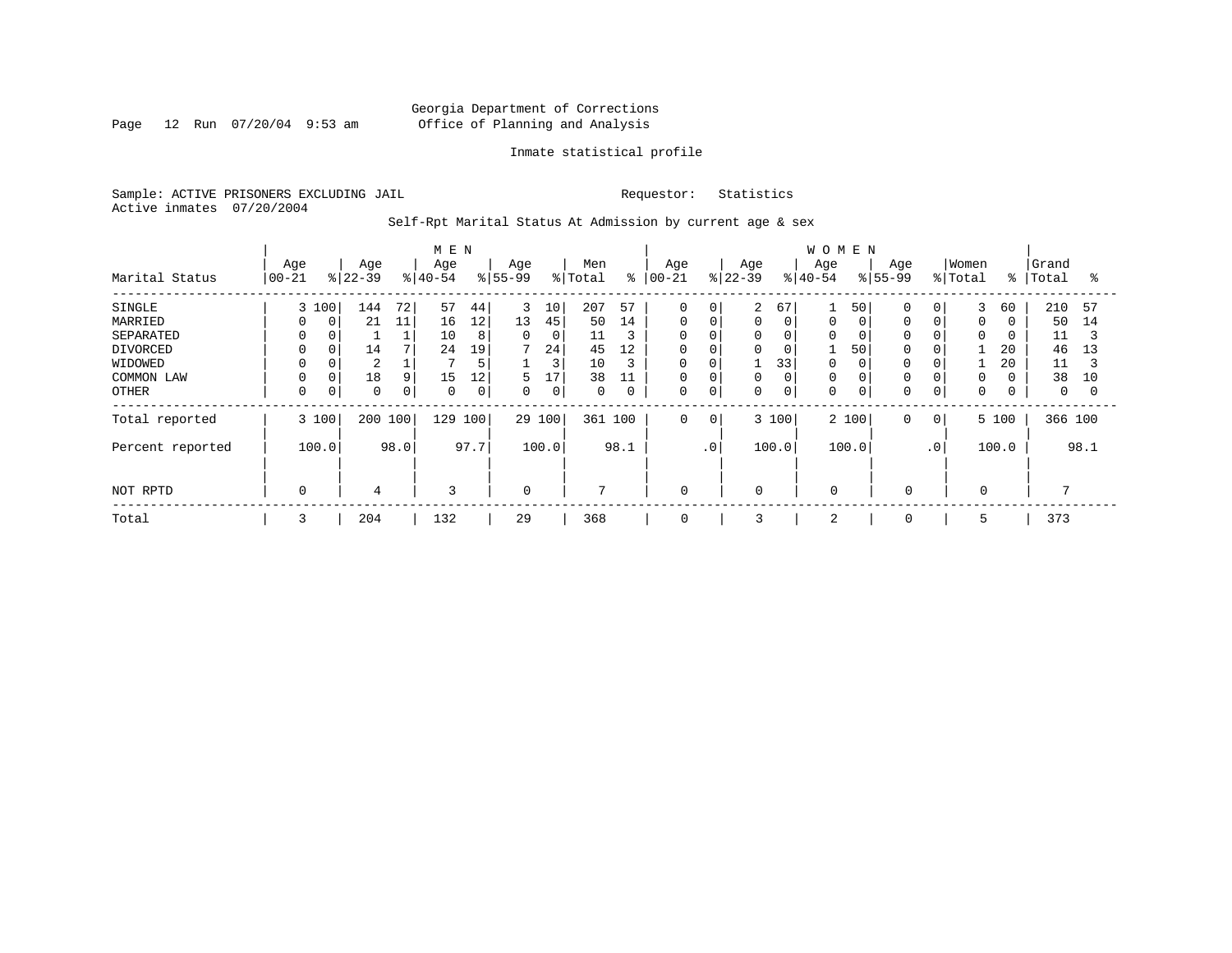## Georgia Department of Corrections Page 13 Run 07/20/04 9:53 am Office of Planning and Analysis

## Inmate statistical profile

Sample: ACTIVE PRISONERS EXCLUDING JAIL Requestor: Statistics Active inmates 07/20/2004

## Self-Rpt Number Of Children At Admission by current age & sex

|                      |                    |             |                  |             | M E N            |        |                  |        |                            |      |              |           |                  |                | WOMEN            |          |                  |             |                  |               |                |      |
|----------------------|--------------------|-------------|------------------|-------------|------------------|--------|------------------|--------|----------------------------|------|--------------|-----------|------------------|----------------|------------------|----------|------------------|-------------|------------------|---------------|----------------|------|
| Number Of Children   | Age<br>$ 00 - 21 $ |             | Age<br>$ 22-39 $ |             | Age<br>$ 40-54 $ |        | Age<br>$ 55-99 $ |        | Men<br>$\frac{1}{2}$ Total | ៖    | Age<br>00-21 |           | Age<br>$ 22-39 $ |                | Age<br>$ 40-54 $ |          | Age<br>$ 55-99 $ |             | Women<br>% Total | $\frac{8}{6}$ | Grand<br>Total | °    |
| NO CHILDREN          | $\Omega$           | 0           |                  | 1           | 0                | 0      | $\Omega$         | 0      |                            | 0    | 0            | $\Omega$  | 0                | $\overline{0}$ | $\Omega$         | $\Omega$ | $\Omega$         | 0           | $\Omega$         | $\Omega$      |                |      |
| ONE CHILD            |                    | 50          | 54               | 45          | 30               | 35     | 8                | 30     | 93                         | 40   | 0            | 0         |                  | 50             | 2                | 100      | $\Omega$         | $\mathbf 0$ | 3                | 75            | 96             | 40   |
| TWO CHILDREN         |                    | 50          | 31               | 26          | 24               | 28     |                  | 26     | 63                         | 27   |              |           |                  | 50             | $\Omega$         |          | $\Omega$         | $\Omega$    |                  | 25            | 64             | 27   |
| THREE CHILDREN       | 0                  | $\mathbf 0$ | 17               | 14          | 20               | 23     | 6                | 22     | 43                         | 18   | 0            | 0         | 0                | 0              | 0                |          | $\Omega$         |             | 0                | $\Omega$      | 43             | 18   |
| FOUR CHILDREN        | $\mathbf 0$        |             | 11               | 9           |                  | 3      | 2                | 7      | 16                         |      | $\Omega$     |           | $\Omega$         |                | $\Omega$         |          |                  |             | $\Omega$         |               | 16             |      |
| FIVE CHILDREN        | $\mathbf 0$        | $\mathbf 0$ | 4                | 3           |                  | 6      | 2                | 7      | 11                         |      | 0            | 0         | 0                |                | $\Omega$         |          |                  | 0           | $\mathbf 0$      |               | 11             |      |
| MORE THAN 5 CHILDREN | $\mathbf 0$        | 0           |                  | $\mathbf 1$ | 4                | 5      | 2                | 7      | $7\phantom{.0}$            | 3    | 0            | 0         | 0                | 0              | $\mathbf 0$      | 0        | $\mathbf 0$      | $\mathbf 0$ | $\mathbf 0$      | 0             | 7              |      |
| Total reported       |                    | 2 100       | 119 100          |             |                  | 86 100 |                  | 27 100 | 234 100                    |      | 0            | 0         |                  | 2 100          | 2 100            |          | $\mathbf 0$      | 0           |                  | 4 100         | 238 100        |      |
| Percent reported     |                    | 66.7        |                  | 58.3        |                  | 65.2   |                  | 93.1   |                            | 63.6 |              | $\cdot$ 0 |                  | 66.7           | 100.0            |          |                  | $\cdot$ 0   |                  | 80.0          |                | 63.8 |
| NOT REPORTED         |                    |             | 85               |             | 46               |        | 2                |        | 134                        |      | $\mathbf 0$  |           |                  |                | 0                |          | 0                |             | 1                |               | 135            |      |
| Total                | 3                  |             | 204              |             | 132              |        | 29               |        | 368                        |      | $\mathbf 0$  |           | 3                |                | $\overline{2}$   |          | $\mathbf 0$      |             | 5                |               | 373            |      |
|                      |                    |             |                  |             |                  |        |                  |        |                            |      |              |           |                  |                |                  |          |                  |             |                  |               |                |      |
|                      |                    |             |                  |             |                  |        |                  |        |                            |      |              |           |                  |                |                  |          |                  |             |                  |               |                |      |
| AVG NUM CHILDREN     | 1.50               |             | 1.99             |             | 2.45             |        | 2.89             |        | 2.26                       |      | .00          |           | 1.50             |                | 1.00             |          | .00              |             | 1.25             |               | 2.24           |      |

\* NOTE: THE FIELD LABLED "NO CHILDREN" WAS CORRECTED IN MARCH 1989: MISSING DATA FOR INMATES STILL IN DIAGNOSTICS NOW HAS BEEN REMOVED FROM THIS FIELD AND IDENTIFIED AS "NOT REPORTED" INFORMATION.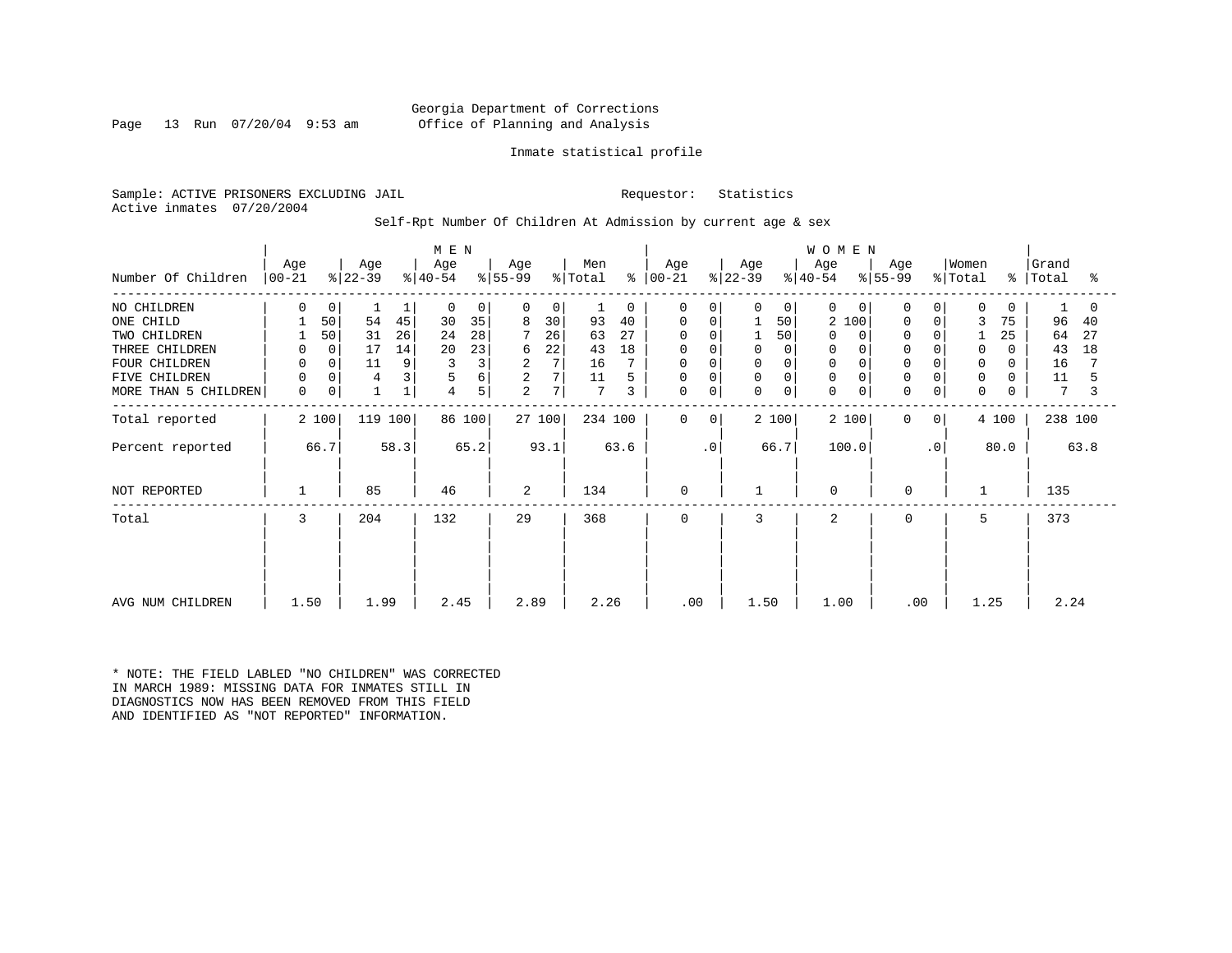Page 14 Run 07/20/04 9:53 am

## Inmate statistical profile

Sample: ACTIVE PRISONERS EXCLUDING JAIL Requestor: Statistics Active inmates 07/20/2004

## Self-Rpt Religious Affiliation by current age & sex

|                  |           |             |                |                | M E N    |          |                |          |              |               |             |             |          |              | WOMEN          |             |          |           |              |          |         |      |
|------------------|-----------|-------------|----------------|----------------|----------|----------|----------------|----------|--------------|---------------|-------------|-------------|----------|--------------|----------------|-------------|----------|-----------|--------------|----------|---------|------|
|                  | Age       |             | Age            |                | Age      |          | Age            |          | Men          |               | Age         |             | Age      |              | Age            |             | Age      |           | Women        |          | Grand   |      |
| Religion         | $00 - 21$ |             | $ 22-39$       |                | $ 40-54$ |          | $ 55-99$       |          | % Total      | $\frac{8}{6}$ | $00 - 21$   |             | $ 22-39$ |              | $ 40-54 $      |             | $ 55-99$ |           | % Total      | ి        | Total   | ႜ    |
| <b>ISLAM</b>     | O         | 0           | 20             | 10             | 8        | 6        | 2              | 7        | 30           | 8             | 0           | 0           | 0        | $\mathbf{0}$ | 0              | 0           | 0        | 0         | 0            | 0        | 30      | 8    |
| CATHOLIC         |           | 33          | 4              | $\overline{2}$ | 2        | 2        | $\mathbf 0$    | 0        | 7            | 2             | $\Omega$    | $\mathbf 0$ | 0        | $\mathbf 0$  | 0              | 0           | 0        | $\Omega$  | $\mathbf 0$  | 0        | 7       | 2    |
| <b>BAPTIST</b>   |           | 33          | 61             | 31             | 70       | 54       | 12             | 41       | 144          | 41            | $\Omega$    | 0           |          | 33           | 2              | 100         | U        | $\Omega$  | 3            | 60       | 147     | 41   |
| METHODIST        |           | $\Omega$    | $\overline{2}$ | 1              |          | 1        | $\overline{2}$ | 7        | 5            | 1             |             | $\Omega$    | $\Omega$ | $\Omega$     | 0              | 0           |          | O         | $\mathbf 0$  | $\Omega$ | 5       |      |
| EPISCOPLN        |           | $\Omega$    | $\Omega$       | $\Omega$       |          | 0        | $\Omega$       | 0        | O            | 0             |             | $\mathbf 0$ | 0        | $\Omega$     | Ω              | 0           | O        | $\Omega$  | $\Omega$     | $\Omega$ | O       |      |
| PRESBYTRN        |           |             | 0              | $\Omega$       |          | O        | 0              | 0        | O            | 0             |             | $\Omega$    | 0        | $\Omega$     | 0              | 0           |          | $\Omega$  | 0            |          |         |      |
| CHC OF GOD       |           | U           |                |                |          |          | $\Omega$       | 0        | 2            | 1             |             | $\Omega$    | 0        | $\Omega$     | 0              | $\Omega$    | O        | $\Omega$  | $\Omega$     | U        | 2       |      |
| HOLINESS         |           |             | 3              | 2              | 2        | 2        | 3              | 10       | 8            | 2             | U           | $\Omega$    |          | 33           | O              | $\Omega$    |          | n         | $\mathbf{1}$ | 20       | q       |      |
| <b>JEWISH</b>    |           |             |                |                | O        | O        | $\Omega$       | $\Omega$ | $\mathbf{1}$ | 0             | U           | $\Omega$    | $\Omega$ | $\mathbf 0$  | O              | 0           | O        | n         | $\mathbf 0$  | $\Omega$ |         |      |
| ANGLICAN         |           | $\Omega$    | 0              | O              | O        | U        | $\Omega$       | 0        | 0            | 0             | O           | $\Omega$    | 0        | $\mathbf 0$  | O              | $\Omega$    | $\Omega$ | O         | $\Omega$     |          | n       |      |
| GRK ORTHDX       |           | 0           | $\Omega$       | 0              | O        | 0        | 0              | 0        | 0            | 0             | U           | 0           | 0        | $\Omega$     | 0              | 0           |          | 0         | 0            |          |         |      |
| <b>HINDU</b>     |           |             | $\Omega$       |                |          | 0        | 0              | 0        | 0            | 0             |             | $\Omega$    | 0        | $\Omega$     | Ω              | 0           |          | O         | 0            |          |         |      |
| <b>BUDDHIST</b>  |           |             | $\Omega$       | $\Omega$       |          | O        | $\Omega$       | 0        | 0            | $\Omega$      |             | $\Omega$    | 0        | $\Omega$     | Ω              | 0           |          | $\Omega$  | $\Omega$     |          |         |      |
| TAOIST           |           |             | $\Omega$       | O              |          | 0        | 0              | 0        | 0            | 0             |             | $\Omega$    | 0        | $\cap$       | Ω              | $\Omega$    |          | $\Omega$  | $\Omega$     |          |         |      |
| SHINTOIST        |           |             | $\Omega$       |                | U        | O        | U              | 0        | O            | 0             |             | $\Omega$    | 0        | $\cap$       | O              | $\Omega$    |          | $\Omega$  | $\Omega$     | ∩        |         |      |
| SEVEN D AD       |           |             |                |                |          | 2        |                | 3        | 4            | 1             | U           | $\Omega$    | $\Omega$ | $\cap$       | O              | $\Omega$    |          | $\Omega$  | $\Omega$     |          |         |      |
| JEHOVAH WT       |           | O           |                | 2              |          |          |                | 3        |              |               | U           | $\Omega$    | 0        | $\Omega$     | 0              | 0           | U        | $\Omega$  | 0            |          |         |      |
| LATR DAY S       |           |             | $\Omega$       | $\Omega$       |          | 0        | 0              | $\Omega$ | 0            | 0             |             | $\Omega$    | 0        | $\Omega$     | 0              | 0           | O        | O         | $\mathbf 0$  |          |         |      |
| QUAKER           |           | $\Omega$    | $\Omega$       | O              | $\cap$   | $\Omega$ | O              | 0        | 0            | 0             | U           | $\Omega$    | 0        | $\Omega$     | 0              | 0           | 0        | $\Omega$  | $\mathbf 0$  | O        |         |      |
| OTHER PROD       |           | 33          | 31             | 16             | 12       | 9        | -1             | 3        | 45           | 13            | $\Omega$    | $\Omega$    | 1        | 33           | 0              | 0           | 0        | $\Omega$  | 1            | 20       | 46      | 13   |
| <b>NONE</b>      | $\Omega$  | $\mathbf 0$ | 43             | 22             | 20       | 16       | 7              | 24       | 70           | 20            | $\Omega$    | 0           | $\Omega$ | $\mathbf 0$  | 0              | $\mathbf 0$ | 0        | 0         | $\mathbf 0$  | $\Omega$ | 70      | 19   |
| <b>OTHER</b>     | 0         | 0           | 24             | 12             | 10       | 8        | 0              | 0        | 34           | 10            | 0           | 0           | 0        | 0            | 0              | 0           | 0        | $\Omega$  | $\mathbf 0$  | $\Omega$ | 34      | 9    |
| Total reported   |           | 3 100       | 194 100        |                | 129 100  |          |                | 29 100   | 355 100      |               | $\mathbf 0$ | 0           |          | 3 100        |                | 2 100       | $\Omega$ | 0         |              | 5 100    | 360 100 |      |
| Percent reported |           | 100.0       |                | 95.1           |          | 97.7     |                | 100.0    |              | 96.5          |             | $\cdot$ 0   |          | 100.0        |                | 100.0       |          | $\cdot$ 0 |              | 100.0    |         | 96.5 |
| NOT RPTD         | 0         |             | 10             |                | 3        |          | 0              |          | 13           |               | $\mathbf 0$ |             | 0        |              | $\mathbf 0$    |             | $\Omega$ |           | $\Omega$     |          | 13      |      |
| Total            | 3         |             | 204            |                | 132      |          | 29             |          | 368          |               | 0           |             | 3        |              | $\overline{2}$ |             | 0        |           | 5            |          | 373     |      |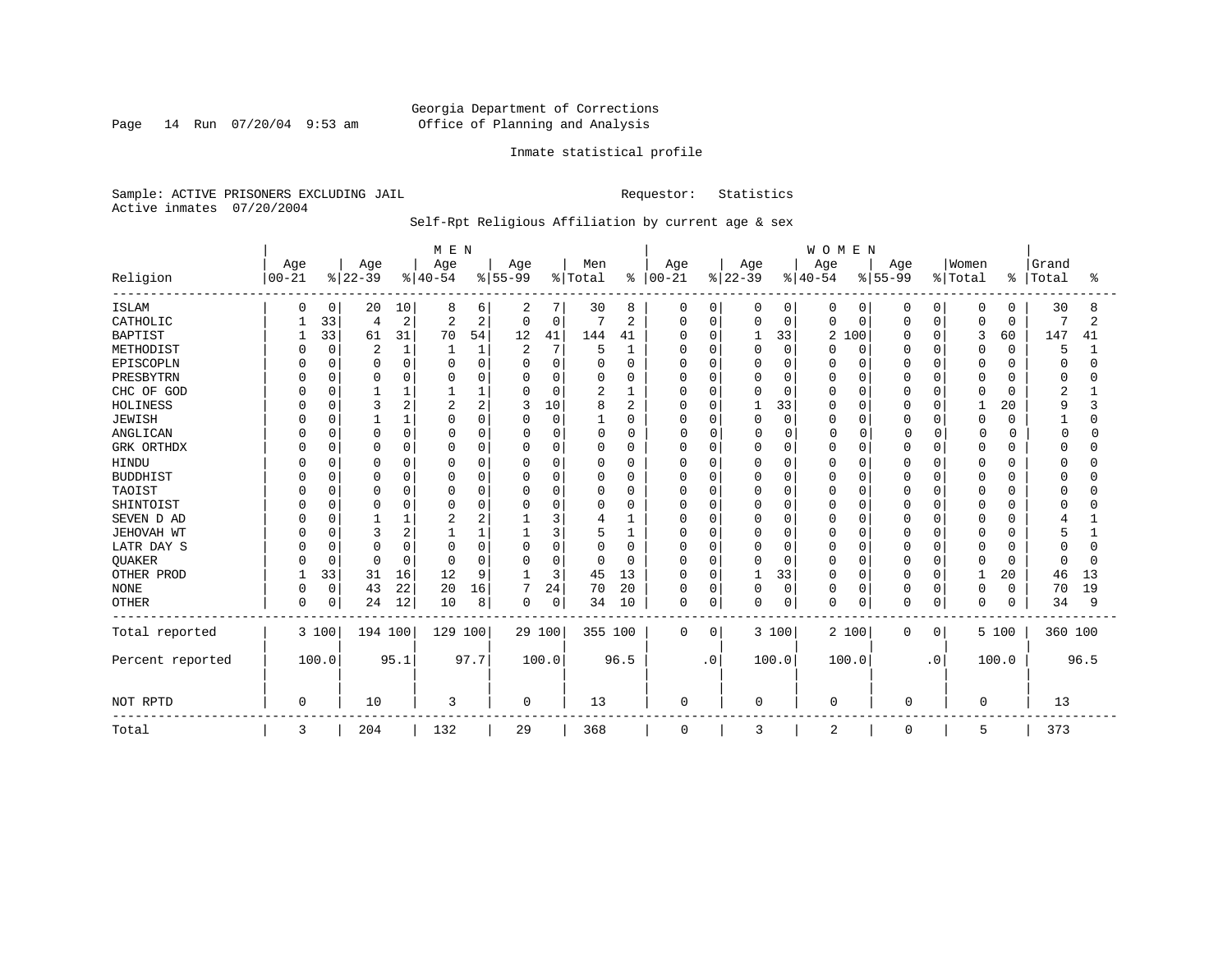## Georgia Department of Corrections Page 15 Run 07/20/04 9:53 am Office of Planning and Analysis

### Inmate statistical profile

Sample: ACTIVE PRISONERS EXCLUDING JAIL **Requestor:** Statistics Active inmates 07/20/2004

Self-Rpt Family Behavior Patterns \* by current age & sex

|                  |           |       |           |      | M E N     |      |                |        |                     |          |              |            |           |          | <b>WOMEN</b> |       |           |           |         |           |         |      |
|------------------|-----------|-------|-----------|------|-----------|------|----------------|--------|---------------------|----------|--------------|------------|-----------|----------|--------------|-------|-----------|-----------|---------|-----------|---------|------|
|                  | Age       |       | Age       |      | Age       |      | Age            |        | Men                 |          | Age          |            | Age       |          | Age          |       | Age       |           | Women   |           | Grand   |      |
| Family Behavior  | $00 - 21$ |       | $ 22-39 $ |      | $ 40-54 $ |      | $ 55-99$       |        | $\frac{1}{2}$ Total | န္       | $ 00-21$     |            | $ 22-39 $ |          | $ 40-54 $    |       | $8 55-99$ |           | % Total | $\approx$ | Total   | °    |
| CRIMINLTY        |           | 13    | 60        | 20   | 43        | 24   | 6              | 21     | 110                 | 21       | $\Omega$     | $\Omega$   |           | 9        |              | 100   | $\Omega$  | $\Omega$  | 2       | 17        | 112     | -21  |
| ALCOHOLISM       | 2         | 25    | 41        | 14   | 28        | 15   | 5              | 18     | 76                  | 15       | $\Omega$     | $\Omega$   |           | 9        | $\Omega$     | 0     |           | $\Omega$  |         | 8         | 77      | 15   |
| DRUG ABUSE       |           | 13    | 27        | 9    | 15        | 8    |                | 4      | 44                  | 9        | <sup>0</sup> | C          | 2         | 18       | $\Omega$     |       |           |           | 2       |           | 46      | 9    |
| DOMINERING       |           |       |           |      |           |      | 0              |        |                     | $\Omega$ | n            |            |           | 9        | $\Omega$     |       |           |           |         | 8         | 2       |      |
| MIGRANT          |           |       |           |      |           | 2    | 0              | 0      | 6                   |          | 0            |            |           | $\Omega$ | 0            |       |           |           | 0       | 0         | 6       |      |
| INFL BTGS        |           |       | 14        |      |           | 4    | $\overline{2}$ | 7      | 23                  | 4        | 0            |            |           | 9        | $\Omega$     |       |           |           |         | 8         | 24      |      |
| PERMISSIVE       |           |       |           |      | $\Omega$  | 0    | $\Omega$       |        |                     | $\Omega$ | $\Omega$     | 0          | 2         | 18       | $\Omega$     |       |           |           | 2       |           |         |      |
| FATH ABSNT       |           | 38    | 109       | 37   | 66        | 36   | 11             | 39     | 189                 | 37       | $\Omega$     | $\sqrt{ }$ |           | 9        | $\Omega$     |       |           |           |         | 8         | 190     | 36   |
| MOTH ABSNT       |           | 13    | 34        | 12   | 17        | 9    | 3              | 11     | 55                  | 11       | 0            | $\Omega$   |           | 9        | $\Omega$     |       |           |           |         | 8         | 56      | 11   |
| NONE             | 0         | 0     | 5         | 2    | 3         | 2    | 0              | 0      | 8                   |          | $\mathbf 0$  | C          |           | 9        | $\Omega$     |       |           |           |         | 8         | 9       | 2    |
| Total reported   |           | 8 100 | 295 100   |      | 182 100   |      |                | 28 100 | 513 100             |          | $\mathbf 0$  | 0          | 11 100    |          |              | 1 100 | 0         | 0         |         | 12 100    | 525 100 |      |
| Percent reported |           | 100.0 |           | 74.5 |           | 75.0 |                | 65.5   |                     | 74.2     |              | $\cdot$ 0  | 100.0     |          |              | 50.0  |           | $\cdot$ 0 |         | 80.0      |         | 74.3 |
| <b>OTHER</b>     | $\Omega$  |       | 52        |      | 33        |      | 10             |        | 95                  |          | 0            |            | $\Omega$  |          |              |       | $\Omega$  |           |         |           | 96      |      |
| Total            | 3         |       | 204       |      | 132       |      | 29             |        | 368                 |          | 0            |            | 3         |          | 2            |       | 0         |           | 5       |           | 373     |      |

\* NOTE: SINCE THERE CAN BE UP TO FIVE BEHAVIOR CODES PER INMATE, THE NUMBER OF CASES REPORTED IN THE DETAIL LINES AND THE TOTAL REPORTED LINE MAY EXCEED THE TOTAL NUMBER OF CASES. IN SHORT, THIS TABLE COUNTS THE NUMBER OF BEHAVIOR PROBLEMS, NOT INMATES.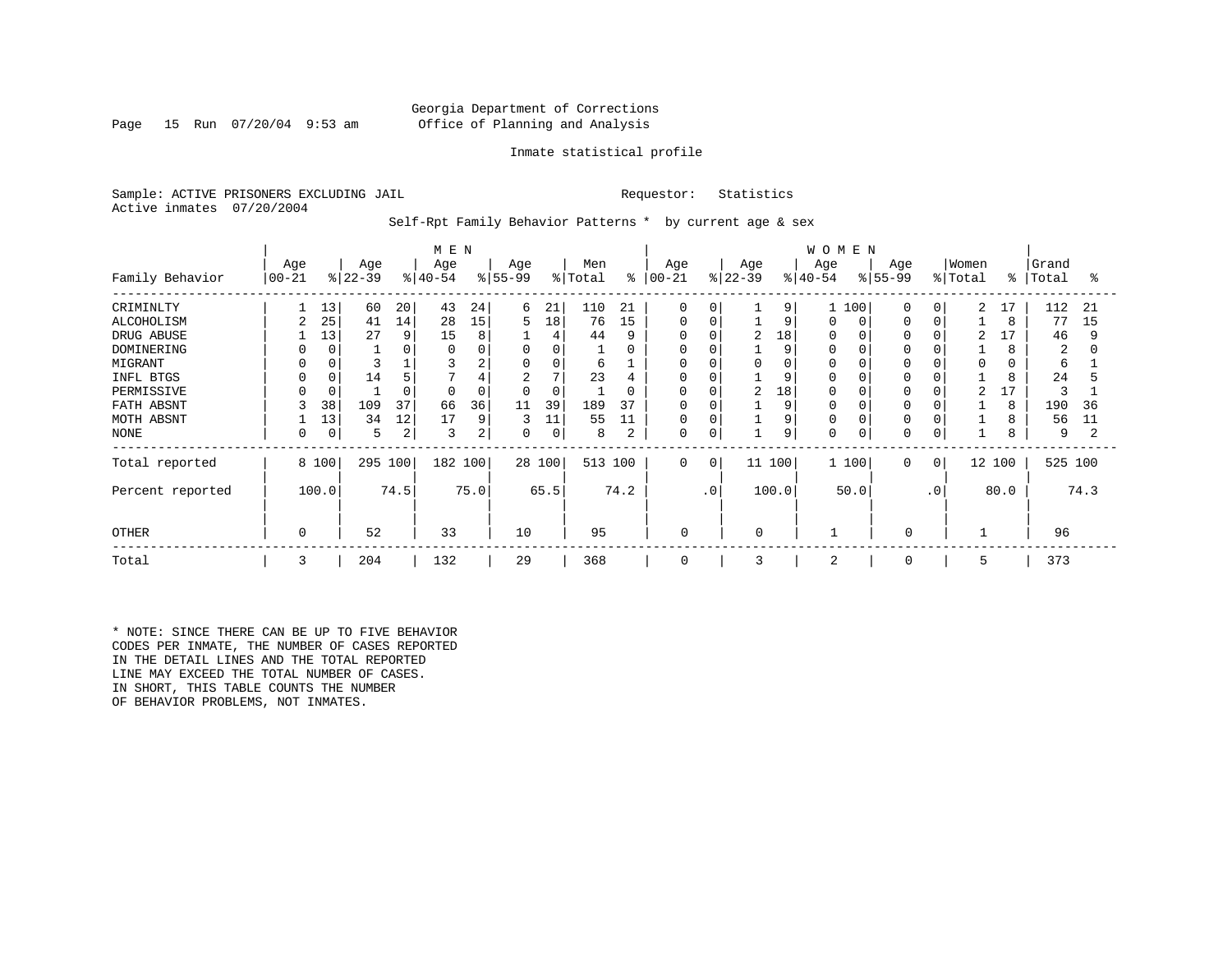## Georgia Department of Corrections Page 16 Run 07/20/04 9:53 am Office of Planning and Analysis

### Inmate statistical profile

Sample: ACTIVE PRISONERS EXCLUDING JAIL **Requestor:** Statistics Active inmates 07/20/2004

## Inmate Diagnostic Behavior Problem \* by current age & sex

|                    |            |          | M E N     |      |           |        |                |          |                |      | WOMEN         |             |           |             |              |             |              |           |          |          |                |      |
|--------------------|------------|----------|-----------|------|-----------|--------|----------------|----------|----------------|------|---------------|-------------|-----------|-------------|--------------|-------------|--------------|-----------|----------|----------|----------------|------|
|                    | Age        |          | Age       |      | Age       |        | Age            |          | Men            |      | Age           |             | Age       |             | Age          |             | Age          |           | Women    |          | Grand          |      |
| Diagnostic Problem | $ 00 - 21$ |          | $ 22-39 $ |      | $ 40-54 $ |        | $ 55-99$       |          | % Total        |      | $8   00 - 21$ |             | $ 22-39 $ |             | $ 40-54 $    |             | $ 55-99 $    |           | % Total  | ႜ        | Total          | °≈   |
| <b>ALCOHOLIC</b>   |            | 13       | 10        | 2    | 9         | 3      | 4              |          | 24             | 3    | 0             | 0           |           | 14          | $\Omega$     | 0           | $\Omega$     | $\Omega$  | 1        | 8        | 25             | 3    |
| <b>ALCOH ABSE</b>  |            | 13       | 45        | 9    | 34        | 11     | 4              | 7        | 84             | 10   | 0             | $\mathbf 0$ |           | 14          | O            | 0           | 0            | $\Omega$  |          | 8        | 85             | 10   |
| DRUG EXP           |            | 13       | 64        | 13   | 36        | 12     | 8              | 13       | 109            | 13   | O             | O           | $\Omega$  | $\mathbf 0$ |              | 20          | $\Omega$     | $\Omega$  |          | 8        | 110            | 13   |
| DRUG ABSE          |            | 13       | 76        | 16   | 49        | 16     | 4              |          | 130            | 15   | O             | O           | 2         | 29          |              | $\Omega$    |              | $\Omega$  | 2        | 17       | 132            | 15   |
| NARC ADDCT         |            | $\Omega$ | 6         |      |           |        | $\Omega$       | 0        | 10             |      | 0             | 0           |           | $\mathbf 0$ |              | $\Omega$    |              | $\Omega$  | 0        | $\Omega$ | 10             |      |
| EPILEPTIC          |            | $\Omega$ |           |      | 3         |        | $\Omega$       | 0        |                |      | O             | $\Omega$    |           | $\Omega$    |              | $\Omega$    |              | $\Omega$  | 0        | O        |                |      |
| MANIPULTVE         |            | 13       | 49        | 10   | 25        | 8      | 5              | 8        | 80             | 9    | $\Omega$      | O           |           | $\Omega$    |              | $\Omega$    |              | $\Omega$  | 0        | $\Omega$ | 80             |      |
| <b>ASSAULTIVE</b>  | 3          | 38       | 165       | 34   | 102       | 34     | 23             | 38       | 293            | 34   | $\Omega$      | O           |           | 43          | 2            | 40          | $\Omega$     | $\Omega$  | 5        | 42       | 298            | 34   |
| ESCPE TEND         |            | $\Omega$ | 22        | 5    | 16        | 5      |                | 11       | 45             | 5    | 0             | $\Omega$    |           | $\mathbf 0$ |              | $\Omega$    | 0            | $\Omega$  | 0        | $\Omega$ | 45             |      |
| SUICIDAL           |            |          | 18        |      |           | 2      | 2              | 3        | 25             | 3    | 0             | O           |           | 0           |              | 20          |              |           |          | 8        | 26             |      |
| WITHDRAWN          |            |          |           |      |           |        | $\Omega$       | $\Omega$ | 3              | U    | <sup>0</sup>  | U           |           | $\Omega$    |              | 20          |              | $\Omega$  |          | 8        | 4              |      |
| PR RLTY CT         |            |          | 6         |      |           |        | $\Omega$       | 0        | 10             |      | 0             | 0           |           | 0           |              | $\Omega$    | $\Omega$     | $\Omega$  | 0        | $\Omega$ | 10             |      |
| HOMOSEXUAL         |            |          |           |      |           | $\cap$ | $\Omega$       | $\Omega$ | $\overline{c}$ | O    | 0             | 0           |           | $\Omega$    |              | $\Omega$    | $\Omega$     | $\cap$    | $\Omega$ | $\cap$   | $\overline{2}$ |      |
| <b>NONE</b>        |            |          | 3         |      |           |        |                | 2        | 5              |      | 0             | 0           |           | $\Omega$    |              | $\Omega$    | 0            | $\Omega$  | $\Omega$ | O        | 5              |      |
| <b>OTHER</b>       |            |          |           |      | 9         |        |                | 2        | 17             | 2    | 0             | 0           |           | 0           |              | $\mathbf 0$ | 0            | $\Omega$  | 0        | 0        | 17             |      |
| NOT RPTD           | 0          | 0        | 6         |      | 4         |        | $\overline{2}$ | 3        | 12             |      | 0             | 0           |           | 0           | <sup>0</sup> | $\mathbf 0$ |              | 0         | 0        | 0        | 12             |      |
| Total reported     |            | 8 100    | 484 100   |      | 304 100   |        |                | 61 100   | 857 100        |      | $\Omega$      | 0           |           | 7 100       |              | 5 100       | $\Omega$     | 0         | 12 100   |          | 869 100        |      |
| Percent reported   |            | 100.0    |           | 99.5 |           | 100.0  |                | 100.0    |                | 99.7 |               | $\cdot$ 0   |           | 100.0       |              | 100.0       |              | $\cdot$ 0 |          | 100.0    |                | 99.7 |
| UNKNOWN            | $\Omega$   |          |           |      | 0         |        | $\mathbf 0$    |          | 1              |      | $\Omega$      |             | 0         |             | 0            |             | O            |           | 0        |          |                |      |
| Total              | 3          |          | 204       |      | 132       |        | 29             |          | 368            |      | $\mathbf 0$   |             | 3         |             | 2            |             | <sup>0</sup> |           | 5        |          | 373            |      |

\* NOTE: SINCE THERE CAN BE UP TO FIVE BEHAVIOR CODES PER INMATE, THE NUMBER OF CASES REPORTED IN THE DETAIL LINES AND THE TOTAL REPORTED LINE MAY EXCEED THE TOTAL NUMBER OF CASES. IN SHORT, THIS TABLE COUNTS THE NUMBER OF BEHAVIOR PROBLEMS, NOT INMATES.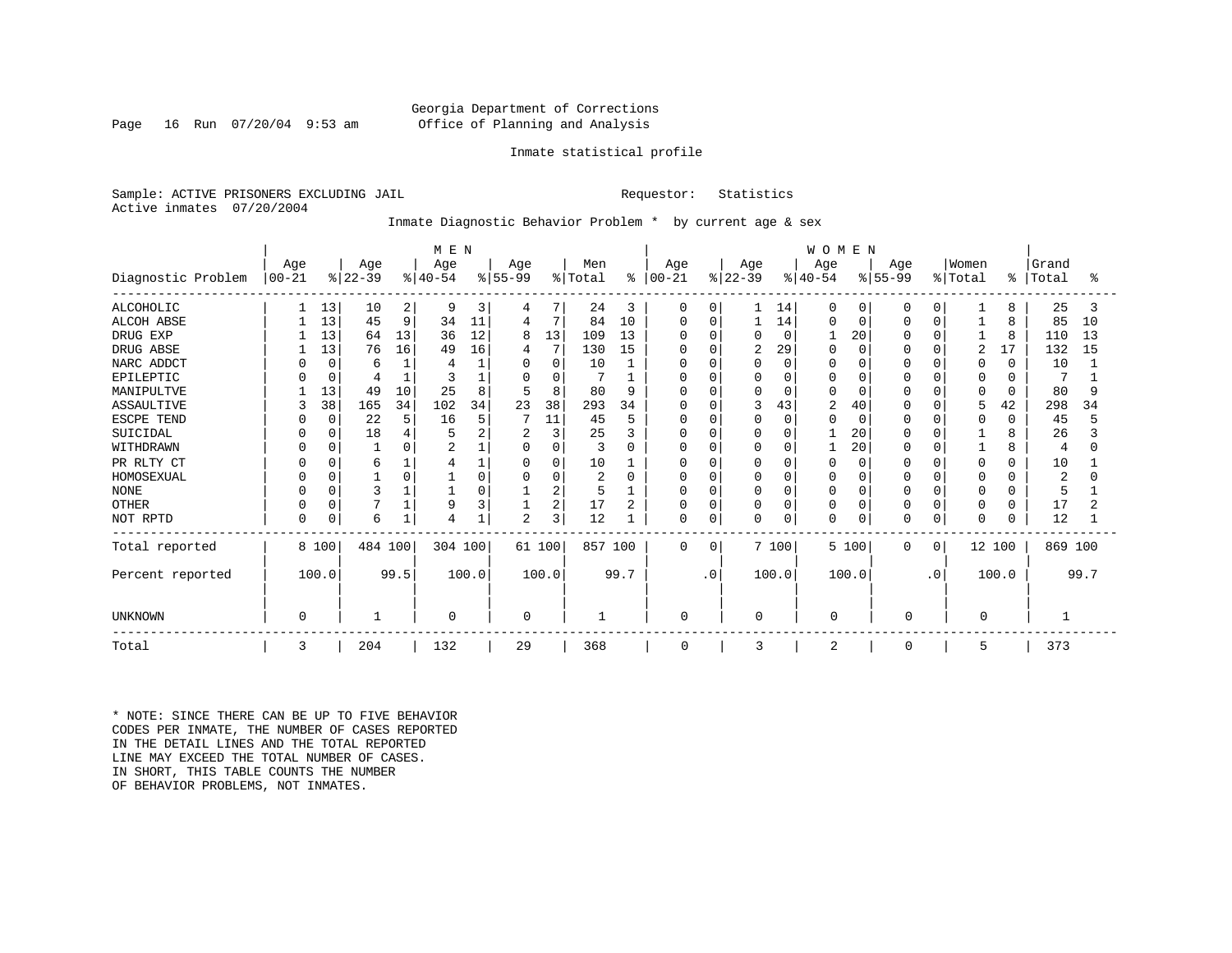Page 17 Run 07/20/04 9:53 am

## Inmate statistical profile

Sample: ACTIVE PRISONERS EXCLUDING JAIL Requestor: Statistics Active inmates 07/20/2004

Physical Profile (General Condition) by current age & sex

|                                                                                  |                                    | M E N                                     |                  |               |                  |                                |                                |                     |                      |                |                                                          |                             |                          |                                        | <b>WOMEN</b>     |               |                                              |                                                   |                            |                      |                      |                  |
|----------------------------------------------------------------------------------|------------------------------------|-------------------------------------------|------------------|---------------|------------------|--------------------------------|--------------------------------|---------------------|----------------------|----------------|----------------------------------------------------------|-----------------------------|--------------------------|----------------------------------------|------------------|---------------|----------------------------------------------|---------------------------------------------------|----------------------------|----------------------|----------------------|------------------|
| Physical Profile                                                                 | Age<br>$00 - 21$                   |                                           | Age<br>$ 22-39 $ |               | Age<br>$8 40-54$ |                                | Age<br>$8 55-99$               |                     | Men<br>% Total       | ៖              | Age<br>$ 00-21$                                          |                             | Age<br>$ 22-39 $         |                                        | Age<br>$8 40-54$ |               | Aqe<br>$8155 - 99$                           |                                                   | Women<br>% Total           | ႜႜ                   | Grand<br>Total       | °≈               |
| NO LIMITATION<br>DEFECT NO MAJOR LIMT<br>DEFECT MAJOR LIMIT<br>VERY MAJOR DEFECT | 3 100<br>$\Omega$<br>0<br>$\Omega$ | $\Omega$<br>$\overline{0}$<br>$\mathbf 0$ | 154<br>30<br>15  | 77<br>15<br>8 | 60<br>47<br>21   | 47<br>36<br>16<br>$\mathbf{1}$ | 8<br>11<br>8<br>$\overline{2}$ | 28<br>38<br>28<br>7 | 225<br>88<br>44<br>4 | 62<br>24<br>12 | $\mathbf 0$<br>$\mathbf 0$<br>$\mathbf 0$<br>$\mathbf 0$ | 0<br>0<br>0<br>$\mathbf{0}$ | $\overline{a}$<br>0<br>0 | 67<br>33<br>$\mathbf 0$<br>$\mathbf 0$ | 0<br>$\Omega$    | 50<br>50<br>0 | $\Omega$<br>$\Omega$<br>$\Omega$<br>$\Omega$ | 0 <sup>1</sup><br>$\Omega$<br>0<br>$\overline{0}$ | 3<br>2<br>0<br>$\mathbf 0$ | 60<br>40<br>$\Omega$ | 228<br>90<br>44<br>4 | - 62<br>25<br>12 |
| Total reported                                                                   | 3 100                              |                                           | 200 100          |               | 129              | 100                            |                                | 29 100              | 361                  | 100            | 0                                                        | $\mathbf 0$                 |                          | 3 100                                  | 2 100            |               | 0                                            | $\mathbf{0}$                                      |                            | 5 100                | 366 100              |                  |
| Percent reported                                                                 | 100.0                              |                                           |                  | 98.0          |                  | 97.7                           |                                | 100.0               |                      | 98.1           |                                                          | .0 <sup>1</sup>             |                          | 100.0                                  | 100.0            |               |                                              | $\cdot$ 0                                         |                            | 100.0                |                      | 98.1             |
| NOT REPORTED                                                                     | $\mathbf 0$                        |                                           | 4                |               | 3                |                                | $\overline{0}$                 |                     | $\mathbf{r}$         |                | $\mathbf 0$                                              |                             | $\mathbf 0$              |                                        | $\mathbf 0$      |               | $\mathbf 0$                                  |                                                   | $\mathbf{0}$               |                      |                      |                  |
| Total                                                                            | 3                                  |                                           | 204              |               | 132              |                                | 29                             |                     | 368                  |                | 0                                                        |                             | 3                        |                                        | $\overline{2}$   |               | $\mathbf 0$                                  |                                                   | 5                          |                      | 373                  |                  |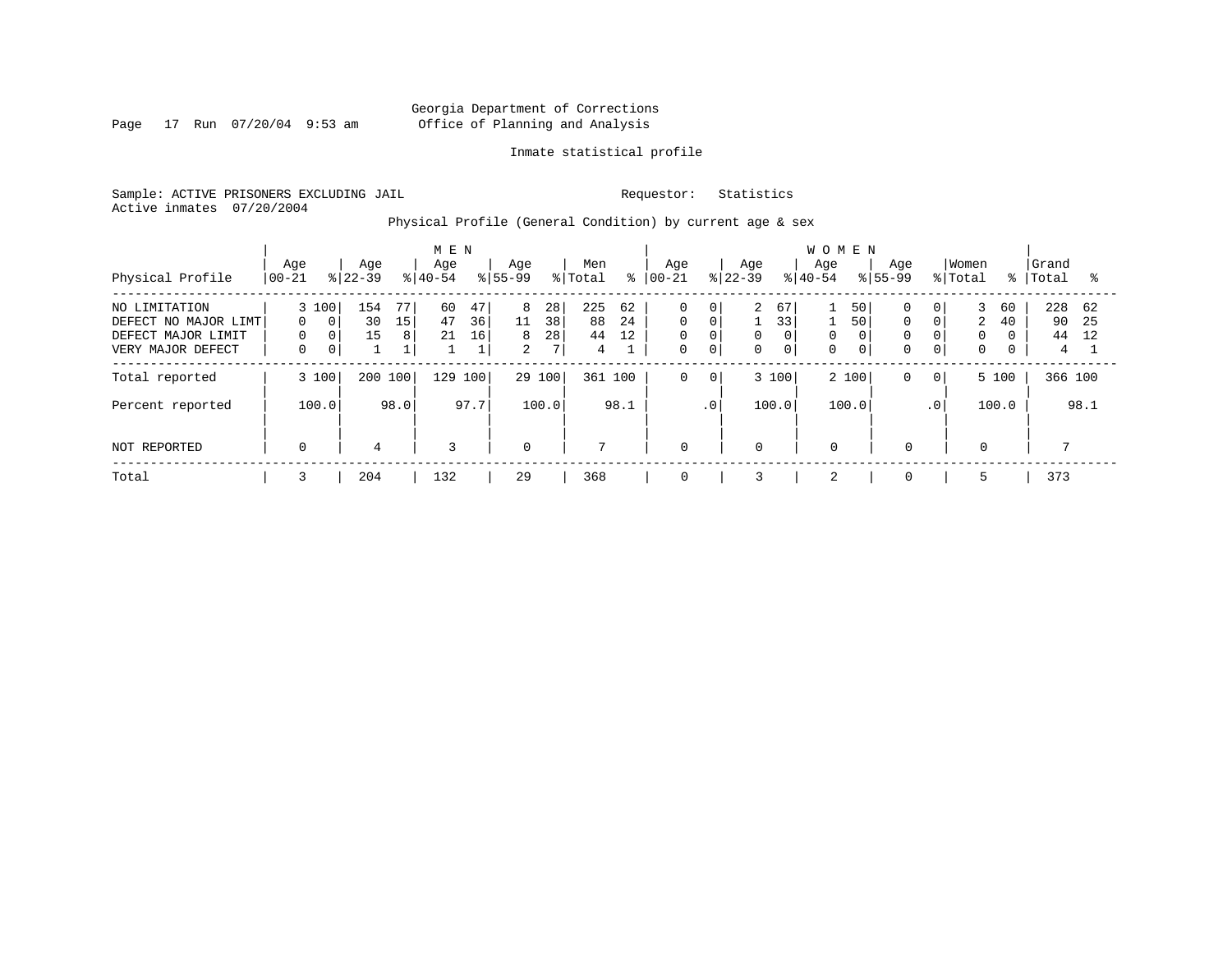## Georgia Department of Corrections Page 18 Run 07/20/04 9:53 am Office of Planning and Analysis

## Inmate statistical profile

Sample: ACTIVE PRISONERS EXCLUDING JAIL Requestor: Statistics Active inmates 07/20/2004

Security Status by current age & sex

|                  |                 |          |                 |       | M E N            |                |                  |        |                |                |                      |             |                  |             | <b>WOMEN</b>     |       |                  |          |                  |       |                |          |
|------------------|-----------------|----------|-----------------|-------|------------------|----------------|------------------|--------|----------------|----------------|----------------------|-------------|------------------|-------------|------------------|-------|------------------|----------|------------------|-------|----------------|----------|
| Security         | Age<br>$ 00-21$ |          | Age<br>$ 22-39$ |       | Age<br>$ 40-54 $ |                | Age<br>$8 55-99$ |        | Men<br>% Total |                | Age<br>$8   00 - 21$ |             | Age<br>$ 22-39 $ |             | Age<br>$8 40-54$ |       | Age<br>$ 55-99 $ |          | Women<br>% Total | ిం    | Grand<br>Total | ႜ        |
| DIAG INCOM       | <sup>0</sup>    | $\Omega$ | $\Omega$        |       | $\Omega$         | $\Omega$       | 0                | 0      | $\Omega$       | 0              | 0                    | 0           | 0                | 0           | $\Omega$         |       |                  | $\Omega$ | 0                |       | $\Omega$       | $\Omega$ |
| WRK RELEAS       | $\Omega$        |          | 0               | 0     | $\Omega$         | 0              | 0                | 0      | 0              | 0              | 0                    | $\mathbf 0$ | 0                | $\mathbf 0$ | 0                |       | $\Omega$         |          | 0                |       | 0              | $\Omega$ |
| TRUSTY           |                 |          |                 |       | $\Omega$         |                | 0                | 0      | $\mathbf 0$    | 0              | 0                    |             |                  | 0           | 0                |       |                  |          | $\Omega$         |       | $\Omega$       |          |
| MINIMUM          |                 |          | $\overline{2}$  |       |                  | 2              |                  | 3      | 6              | $\overline{2}$ | 0                    |             |                  | 33          | 0                |       |                  |          |                  | 20    |                |          |
| MEDIUM           |                 |          | 59              | 29    | 55               | 42             | 17               | 59     | 131            | 36             | 0                    |             | 0                | 0           | $\mathbf 0$      |       |                  |          | $\Omega$         |       | 131            | 35       |
| CLOSE            | 3               | 100      | 124             | 61    | 67               | 51             | 9                | 31     | 203            | 55             | 0                    | 0           | 2                | 67          | 2                | 100   | $\Omega$         |          | 4                | 80    | 207            | 55       |
| MAXIMUM          |                 | 0        | 13              | 6     | 5                | $\overline{4}$ | 2                | 7      | 20             | 5              | 0                    |             | 0                | $\mathbf 0$ | 0                |       | $\Omega$         |          | $\Omega$         |       | 20             | 5        |
| DIAGNOSTIC       | 0               | 0        | 6               | 3     | 2                | 2              | 0                | 0      | 8              | 2              | 0                    | 0           | 0                | 0           | 0                |       | 0                | 0        | 0                |       | 8              |          |
| Total reported   |                 | 3 100    | 204 100         |       | 132 100          |                |                  | 29 100 | 368 100        |                | 0                    | $\mathbf 0$ |                  | 3 100       |                  | 2 100 | $\mathbf 0$      | 0        |                  | 5 100 | 373 100        |          |
| Percent reported |                 | 100.0    |                 | 100.0 |                  | 100.0          |                  | 100.0  |                | 100.0          |                      | $\cdot$ 0   |                  | 100.0       |                  | 100.0 |                  | .0       |                  | 100.0 |                | 100.0    |
| NOT RPTD         | $\Omega$        |          | $\mathbf 0$     |       | $\mathbf 0$      |                | 0                |        | $\mathbf 0$    |                | 0                    |             | 0                |             | $\Omega$         |       | $\mathbf 0$      |          | 0                |       |                |          |
| Total            | 3               |          | 204             |       | 132              |                | 29               |        | 368            |                | 0                    |             | 3                |             | 2                |       | 0                |          | 5                |       | 373            |          |

\* NOTE: BEGINNING IN JULY 1987, THE FACILITIES DIVISION NO LONGER CODED INMATES AS BEING WORK RELEASE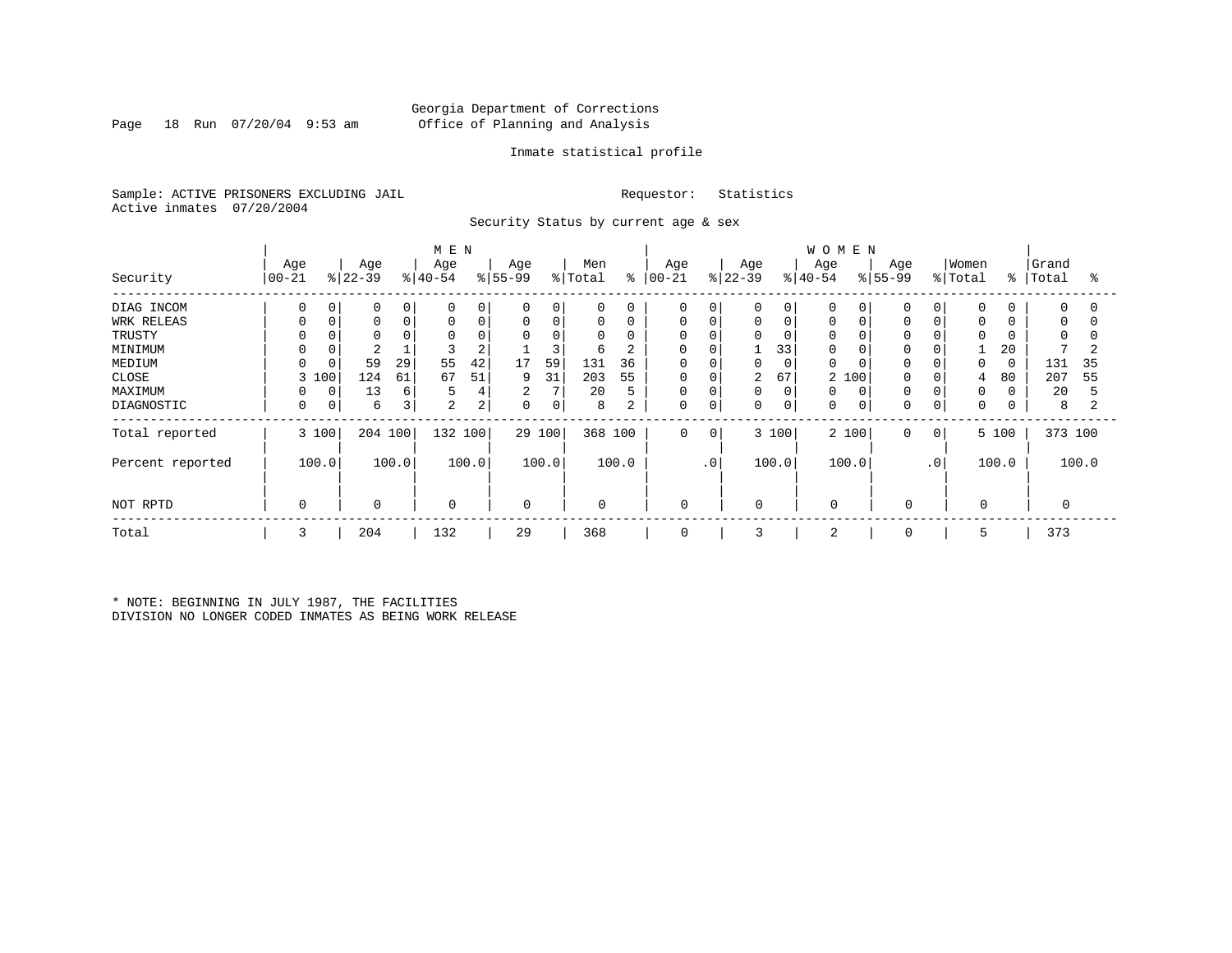Page 19 Run 07/20/04 9:53 am

## Inmate statistical profile

Sample: ACTIVE PRISONERS EXCLUDING JAIL Requestor: Statistics Active inmates 07/20/2004

Number Of Sentences by current age & sex

|                     |             |          |           |       | M E N       |       |                |        |             |       |             |           |             |             | WOMEN          |             |             |                |          |             |          |       |
|---------------------|-------------|----------|-----------|-------|-------------|-------|----------------|--------|-------------|-------|-------------|-----------|-------------|-------------|----------------|-------------|-------------|----------------|----------|-------------|----------|-------|
|                     | Age         |          | Age       |       | Age         |       | Age            |        | Men         |       | Age         |           | Age         |             | Age            |             | Age         |                | Women    |             | Grand    |       |
| Number Of Sentences | $ 00-21$    |          | $ 22-39 $ |       | $ 40-54 $   |       | $ 55-99 $      |        | % Total     | နွ    | $ 00-21 $   |           | $ 22-39 $   |             | $ 40-54 $      |             | $ 55-99 $   |                | % Total  | $\approx$ 1 | Total    | ႜ     |
| ONE                 | 0           | 0        | 20        | 10    | 23          | 17    | 5              | 17     | 48          | 13    | 0           | 0         | $\Omega$    | 0           |                | 50          | 0           | $\overline{0}$ |          | 20          | 49       | 13    |
| TWO                 | 0           | 0        | 35        | 17    | 25          | 19    | $7\phantom{.}$ | 24     | 67          | 18    | 0           |           |             | 33          | 0              | 0           | $\mathbf 0$ | $\mathbf 0$    |          | 20          | 68       | 18    |
| THREE               | 2           | 67       | 37        | 18    | 23          | 17    | 5              | 17     | 67          | 18    | 0           |           | $\mathbf 0$ |             |                | 50          | $\Omega$    |                |          | 20          | 68       | 18    |
| <b>FOUR</b>         | 0           | $\Omega$ | 28        | 14    | 19          | 14    |                | 3      | 48          | 13    | $\mathbf 0$ |           | $\Omega$    |             | $\mathbf 0$    |             |             |                | $\Omega$ | 0           | 48       | 13    |
| FIVE                | $\Omega$    | 0        | 20        | 10    | 11          | 8     | 4              | 14     | 35          | 10    | $\mathsf 0$ |           | 2           | 67          | 0              |             | $\Omega$    |                | 2        | 40          | 37       | 10    |
| MORE THAN FIVE      |             | 33       | 64        | 31    | 31          | 23    |                | 24     | 103         | 28    | $\mathsf 0$ | 0         | $\mathbf 0$ | $\mathbf 0$ | $\mathbf 0$    | $\mathbf 0$ | $\Omega$    | 0              | 0        | 0           | 103      | 28    |
| Total reported      |             | 3 100    | 204 100   |       | 132 100     |       |                | 29 100 | 368 100     |       | $\Omega$    | $\Omega$  |             | 3 100       |                | 2 100       | $\Omega$    | $\overline{0}$ |          | 5 100       | 373 100  |       |
| Percent reported    |             | 100.0    |           | 100.0 |             | 100.0 |                | 100.0  |             | 100.0 |             | $\cdot$ 0 | 100.0       |             | 100.0          |             |             | $\cdot$ 0      |          | 100.0       |          | 100.0 |
| NOT REPORTED        | $\mathbf 0$ |          | 0         |       | $\mathbf 0$ |       | $\mathbf 0$    |        | $\mathbf 0$ |       | $\mathbf 0$ |           | $\mathbf 0$ |             | $\Omega$       |             | $\mathbf 0$ |                | $\Omega$ |             | $\Omega$ |       |
| Total               | 3           |          | 204       |       | 132         |       | 29             |        | 368         |       | $\Omega$    |           | 3           |             | $\overline{a}$ |             | $\Omega$    |                | 5        |             | 373      |       |
|                     |             |          |           |       |             |       |                |        |             |       |             |           |             |             |                |             |             |                |          |             |          |       |
|                     |             |          |           |       |             |       |                |        |             |       |             |           |             |             |                |             |             |                |          |             |          |       |
| AVG NUM SENTENCES   | 4.67        |          | 4.90      |       | 4.31        |       | 4.38           |        | 4.65        |       | .00         |           | 4.00        |             | 2.00           |             | .00         |                | 3.20     |             | 4.63     |       |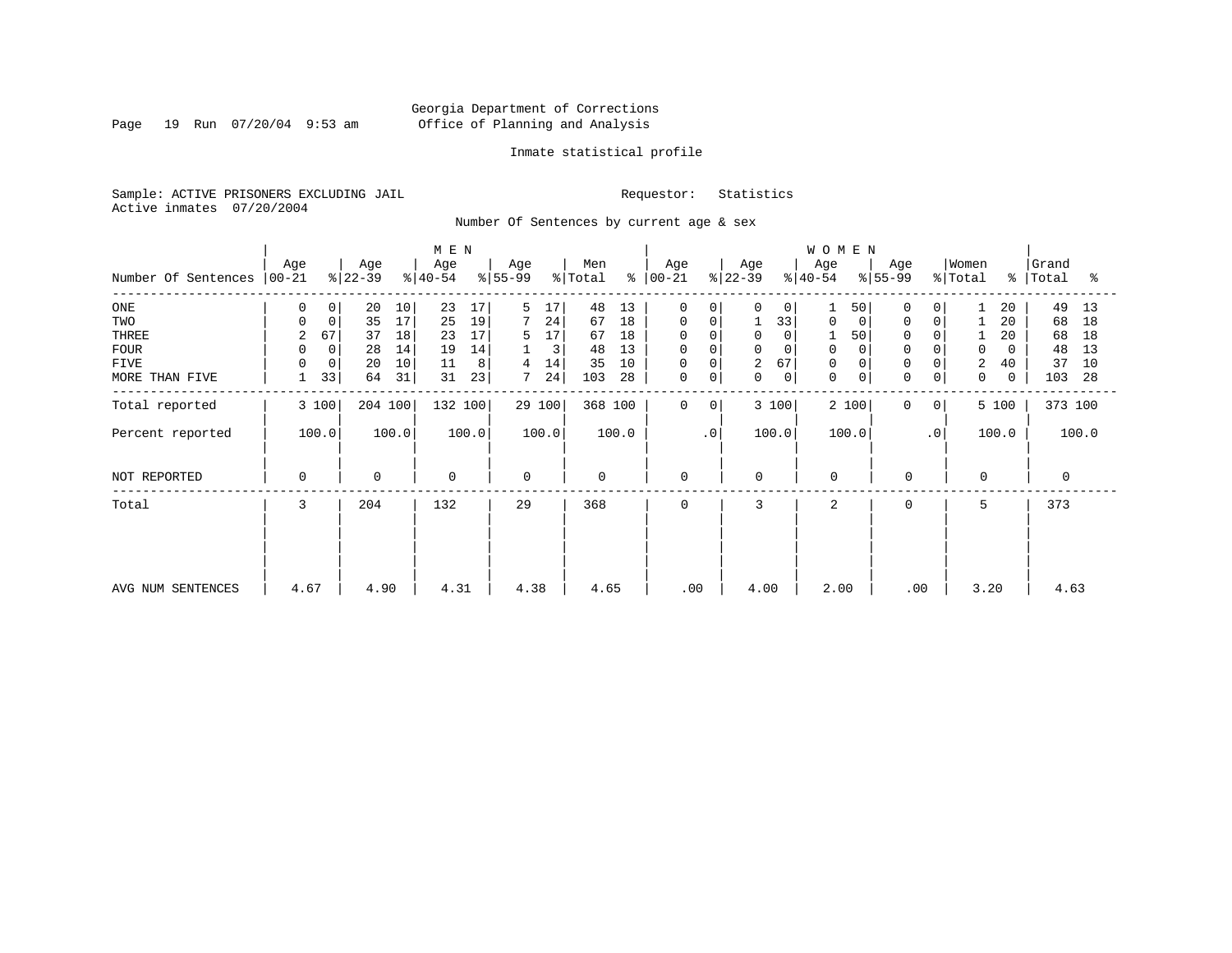Page 20 Run 07/20/04 9:53 am

## Inmate statistical profile

Sample: ACTIVE PRISONERS EXCLUDING JAIL Requestor: Statistics Active inmates 07/20/2004

Number Of Disciplinaries by current age & sex

|                  |                 |                      | M E N            |                 |                      |                  |                  | WOMEN                                          |                                        |                     |
|------------------|-----------------|----------------------|------------------|-----------------|----------------------|------------------|------------------|------------------------------------------------|----------------------------------------|---------------------|
| Disciplinaries   | Age<br>$ 00-21$ | Age<br>$ 22-39 $     | Age<br>$ 40-54 $ | Age<br>$ 55-99$ | Men<br>% Total<br>န္ | Age<br>$ 00-21$  | Age<br>$ 22-39 $ | Age<br>Age<br>$\frac{1}{6}$ 55-99<br>$ 40-54 $ | Women<br>% Total<br>ွေ                 | Grand<br>Total<br>ႜ |
| ZERO             | 0               | 41<br>20             | 41<br>31         | 8<br>28         | 90<br>24             | 0<br>$\Omega$    | 33               | $\overline{2}$<br>100<br>$\Omega$              | 3<br>0<br>60                           | 93<br>25            |
| ONE              | 33              | 23<br>11             | 13<br>10         | 21<br>6         | 43<br>12             | $\mathbf 0$<br>0 | $\mathbf 0$<br>0 | $\Omega$<br>0<br>0                             | $\mathbf 0$<br>$\mathbf 0$<br>$\Omega$ | 43<br>12            |
| TWO              | 33              | 8<br>16              | 12<br>9          | 21<br>6         | 35<br>10             | $\Omega$<br>0    | $\Omega$<br>0    | 0                                              | 0                                      | 35<br>9             |
| THREE            | $\mathbf 0$     | 12<br>6              | 12<br>9          | 10              | 27                   | 0<br>$\Omega$    | $\mathbf 0$<br>0 | $\Omega$<br>0                                  | $\mathbf 0$                            | 27                  |
| <b>FOUR</b>      |                 | 5 <sub>1</sub><br>11 | 10<br>13         | 7<br>2          | 26                   | 0                | $\Omega$         | $\Omega$                                       | $\Omega$                               | 26                  |
| <b>FIVE</b>      | 0<br>$\Omega$   | 12<br>6              | 5<br>6           | 3               | 19<br>5              | 0<br>$\mathbf 0$ | 33               | 0<br>$\Omega$                                  | 20                                     | 20<br>5             |
| MORE THAN FIVE   | 33              | 89<br>44             | 27<br>35         | 3<br>10         | 128<br>35            | 0<br>0           | 33               | $\mathbf 0$<br>$\mathbf 0$<br>0                | 20<br>0                                | 129<br>35           |
| Total reported   | 3 100           | 204 100              | 132 100          | 29 100          | 368 100              | $\mathbf 0$<br>0 | 3 100            | 2 100<br>0                                     | 5 100<br>$\mathbf{0}$                  | 373 100             |
| Percent reported | 100.0           | 100.0                | 100.0            | 100.0           | 100.0                | $\cdot$ 0        | 100.0            | 100.0                                          | $\cdot$ 0<br>100.0                     | 100.0               |
| NOT REPORTED     | 0               | $\mathbf 0$          | 0                | $\Omega$        | $\mathbf 0$          | 0                | 0                | $\mathbf 0$<br>0                               | $\mathbf 0$                            | $\Omega$            |
| Total            | 3               | 204                  | 132              | 29              | 368                  | 0                | 3                | 2<br>0                                         | 5                                      | 373                 |
|                  |                 |                      |                  |                 |                      |                  |                  |                                                |                                        |                     |
|                  |                 |                      |                  |                 |                      |                  |                  |                                                |                                        |                     |
| AVG NUM DISCIP   | 5.33            | 8.55                 | 4.93             | 2.41            | 6.74                 | .00              | 11.00            | .00                                            | .00<br>6.60                            | 6.74                |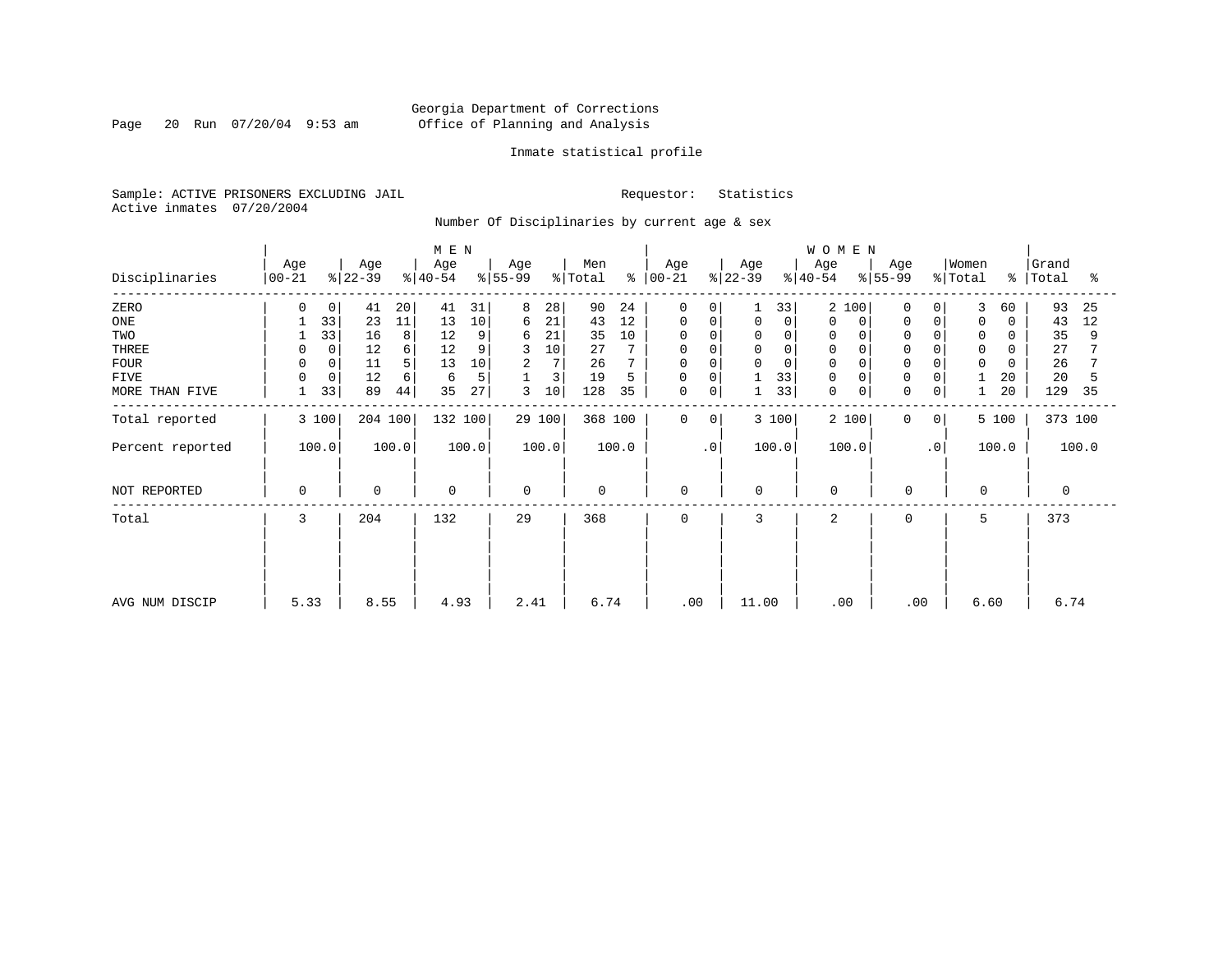Page 21 Run 07/20/04 9:53 am

## Inmate statistical profile

Sample: ACTIVE PRISONERS EXCLUDING JAIL Requestor: Statistics Active inmates 07/20/2004

Number Of Escapes by current age & sex

|                  |                  |                      | M E N                      |                  |                         |                            |                  | WOMEN            |                  |                                   |                     |
|------------------|------------------|----------------------|----------------------------|------------------|-------------------------|----------------------------|------------------|------------------|------------------|-----------------------------------|---------------------|
| Escapes          | Age<br>$00 - 21$ | Age<br>$ 22-39 $     | Age<br>$ 40-54 $           | Age<br>$ 55-99 $ | Men<br>% Total<br>ະ     | Age<br>$ 00 - 21 $         | Age<br>$ 22-39 $ | Age<br>$8 40-54$ | Age<br>$ 55-99 $ | Women<br>% Total<br>$\frac{1}{6}$ | Grand<br>Total<br>ႜ |
| ZERO             | 3 100            | 203<br>100           | 132 100                    | 29 100           | 367 100                 | $\Omega$<br>$\Omega$       | 3 100            | 2<br>100         | 0<br>0           | 5 100                             | 372 100             |
| ONE              | 0<br>0           | $\Omega$             | 0<br>$\Omega$              | 0<br>$\mathbf 0$ | 0                       | 0<br>0                     | 0<br>0           | 0<br>0           | 0<br>0           | $\Omega$<br>0                     | 0                   |
| TWO              | 0<br>$\Omega$    | 0                    | $\Omega$                   | 0<br>$\Omega$    | 0<br>$\Omega$           | 0<br>$\Omega$              | 0<br>$\Omega$    | 0                | $\mathbf 0$      | 0                                 | 0                   |
| THREE            | $\mathbf 0$      | $\mathbf 0$          | $\Omega$                   | 0<br>0           | $\mathbf 0$<br>0        | 0<br>0                     | 0                | $\mathbf 0$      | $\mathbf 0$      | 0                                 | 0                   |
| <b>FOUR</b>      | $\Omega$         |                      | $\Omega$                   | 0<br>$\Omega$    | $\mathbf 0$<br>$\Omega$ | 0                          | 0                | $\Omega$         | $\Omega$         | $\Omega$                          |                     |
| FIVE             | 0<br>0           | $\mathbf 0$          | 0<br>$\Omega$              | $\mathbf 0$<br>0 | 0<br>0                  | 0<br>$\Omega$              | 0<br>$\Omega$    | 0                | $\Omega$         | 0                                 | 0                   |
| MORE THAN FIVE   | $\mathbf 0$<br>0 | $\Omega$<br>$\Omega$ | $\mathbf 0$<br>$\mathbf 0$ | 0<br>$\Omega$    | $\mathbf 0$<br>0        | $\mathbf 0$<br>$\mathbf 0$ | 0<br>0           | $\mathbf 0$<br>0 | 0<br>0           | $\Omega$                          | $\Omega$            |
| Total reported   | 3 100            | 204 100              | 132 100                    | 29 100           | 368 100                 | 0<br>$\mathbf{0}$          | 3 100            | 2 100            | $\mathbf 0$<br>0 | 5 100                             | 373 100             |
| Percent reported | 100.0            | 100.0                | 100.0                      | 100.0            | 100.0                   | $\cdot$ 0                  | 100.0            | 100.0            | $\cdot$ 0        | 100.0                             | 100.0               |
| NOT REPORTED     | $\Omega$         | $\mathbf 0$          | $\mathbf 0$                | $\Omega$         | $\mathbf 0$             | 0                          | $\Omega$         | $\mathbf 0$      | $\mathbf 0$      | $\Omega$                          | 0                   |
| Total            | 3                | 204                  | 132                        | 29               | 368                     | $\mathbf 0$                | 3                | 2                | 0                | 5                                 | 373                 |
|                  |                  |                      |                            |                  |                         |                            |                  |                  |                  |                                   |                     |
|                  |                  |                      |                            |                  |                         |                            |                  |                  |                  |                                   |                     |
| AVG NUM ESCAPES  | .00              | .00                  | .00                        | .00              | .00                     | .00                        | .00              | .00              | .00              | .00                               | .00                 |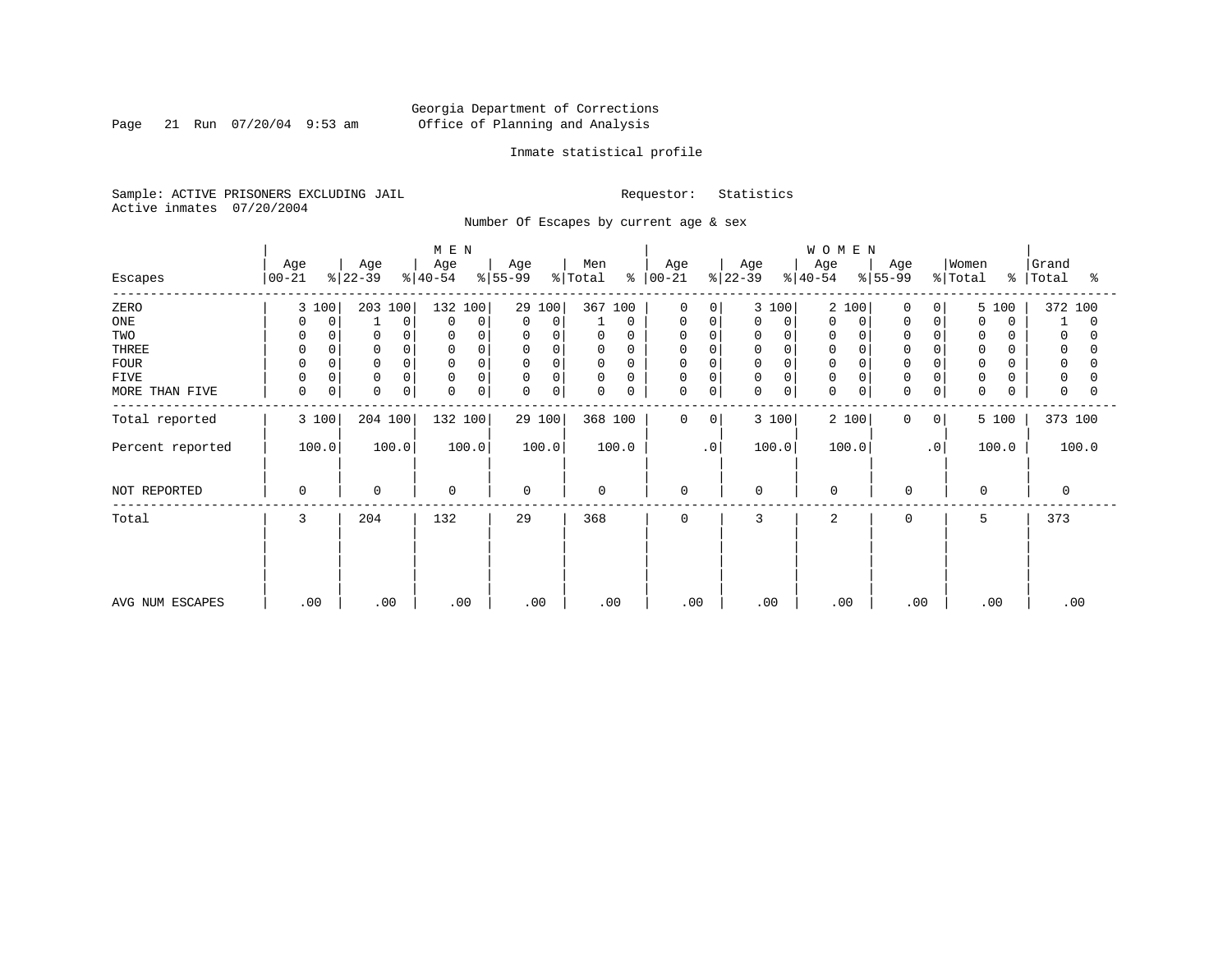## Georgia Department of Corrections Page 22 Run 07/20/04 9:53 am Office of Planning and Analysis

#### Inmate statistical profile

Sample: ACTIVE PRISONERS EXCLUDING JAIL **Requestor:** Statistics Active inmates 07/20/2004

#### Number Of Prior Georgia Incarcerations \* by current age & sex

| Prior Incarcerations 00-21                                                  | Age                                                                    | Age<br>$ 22-39 $                                                | M E N<br>Age<br>$ 40-54 $                                                    | Age<br>$ 55-99$                                              | Men<br>% Total<br>៖                                                          | Age<br>$00 - 21$                                                                                                                               | Age<br>$ 22-39 $<br>$ 40-54 $                                                        | <b>WOMEN</b><br>Age<br>Age<br>$ 55-99$                                                                                                  | Women<br>% Total                                                                                        | Grand<br>%   Total<br>ႜ                                                                   |
|-----------------------------------------------------------------------------|------------------------------------------------------------------------|-----------------------------------------------------------------|------------------------------------------------------------------------------|--------------------------------------------------------------|------------------------------------------------------------------------------|------------------------------------------------------------------------------------------------------------------------------------------------|--------------------------------------------------------------------------------------|-----------------------------------------------------------------------------------------------------------------------------------------|---------------------------------------------------------------------------------------------------------|-------------------------------------------------------------------------------------------|
| ZERO<br>ONE<br>TWO<br>THREE<br><b>FOUR</b><br><b>FIVE</b><br>MORE THAN FIVE | 3 100<br>$\mathbf 0$<br>0<br>0<br>0<br>0<br>$\mathbf 0$<br>0<br>0<br>0 | 58<br>118<br>20<br>41<br>19<br>9<br>9<br>18<br>3<br>6<br>0<br>0 | 33<br>44<br>28<br>21<br>14<br>19<br>13<br>17<br>13<br>10<br>5<br>6<br>4<br>5 | 13<br>45<br>24<br>7<br>7<br>2<br>3<br>10<br>7<br>2<br>3<br>3 | 178<br>48<br>21<br>76<br>40<br>11<br>38<br>10<br>21<br>6<br>8<br>2<br>7<br>2 | $\mathbf 0$<br>$\Omega$<br>$\mathbf 0$<br>0<br>$\Omega$<br>0<br>$\mathbf 0$<br>$\mathbf 0$<br>$\Omega$<br>$\mathbf 0$<br>0<br>0<br>$\mathbf 0$ | 3 100<br>0<br>0<br>0<br>0<br>0<br>0<br>$\Omega$<br>0<br>$\Omega$<br>0<br>$\mathbf 0$ | 2 100<br>$\Omega$<br>0<br>$\Omega$<br>0<br>$\Omega$<br>$\mathbf 0$<br>$\mathbf 0$<br>$\mathbf 0$<br>$\Omega$<br>$\Omega$<br>$\mathbf 0$ | 5 100<br>0<br>0<br>$\Omega$<br>$\Omega$<br>$\Omega$<br>0<br>$\mathbf 0$<br>$\mathbf 0$<br>$\Omega$<br>0 | 183<br>49<br>20<br>76<br>40<br>11<br>38<br>10<br>21<br>6<br>8<br>2<br>7<br>$\overline{c}$ |
| Total reported<br>Percent reported                                          | 3 100<br>100.0                                                         | 204 100<br>100.0                                                | 132 100<br>100.0                                                             | 29 100<br>100.0                                              | 368 100<br>100.0                                                             | 0<br>0<br>$\cdot$ 0                                                                                                                            | 3 100<br>100.0                                                                       | 2 100<br>$\mathbf 0$<br>100.0                                                                                                           | 5 100<br>$\overline{0}$<br>$\cdot$ 0<br>100.0                                                           | 373 100<br>100.0                                                                          |
| NOT REPORTED                                                                | 0                                                                      | $\Omega$                                                        | $\mathbf 0$                                                                  | $\Omega$                                                     | $\mathbf 0$                                                                  | 0                                                                                                                                              | $\Omega$                                                                             | $\mathbf 0$<br>$\mathbf 0$                                                                                                              | $\mathbf 0$                                                                                             |                                                                                           |
| Total                                                                       | 3                                                                      | 204                                                             | 132                                                                          | 29                                                           | 368                                                                          | 0                                                                                                                                              | 3                                                                                    | $\overline{2}$<br>0                                                                                                                     | 5                                                                                                       | 373                                                                                       |
| AVG # INCARCERATIONS                                                        | .00                                                                    | .83                                                             | 1.78                                                                         | 1.34                                                         | 1.20                                                                         | .00                                                                                                                                            | .00                                                                                  | .00<br>.00                                                                                                                              | .00                                                                                                     | 1.19                                                                                      |

\* This data counts a parole revocation on an existing sentenCE AS A prior incarceration. Also, this data counts, for any cohort of inmates, the total number of Georgia incarcerations the inmate has had during his entire criminal career. For example, if an inmate was admitted to prison first in FY72, and then re-admitted in FY79 and FY85, he had two prior incarcerations before the FY85 admission. This inmate's records show two prior incarcerations in all three of his records since he has had two prior incarcerations in his criminal career. If the cohort of FY72 admissions is selected for analysis, two prior incarcerations will be listed for this inmate even though in FY72, he had no prior incarcerations.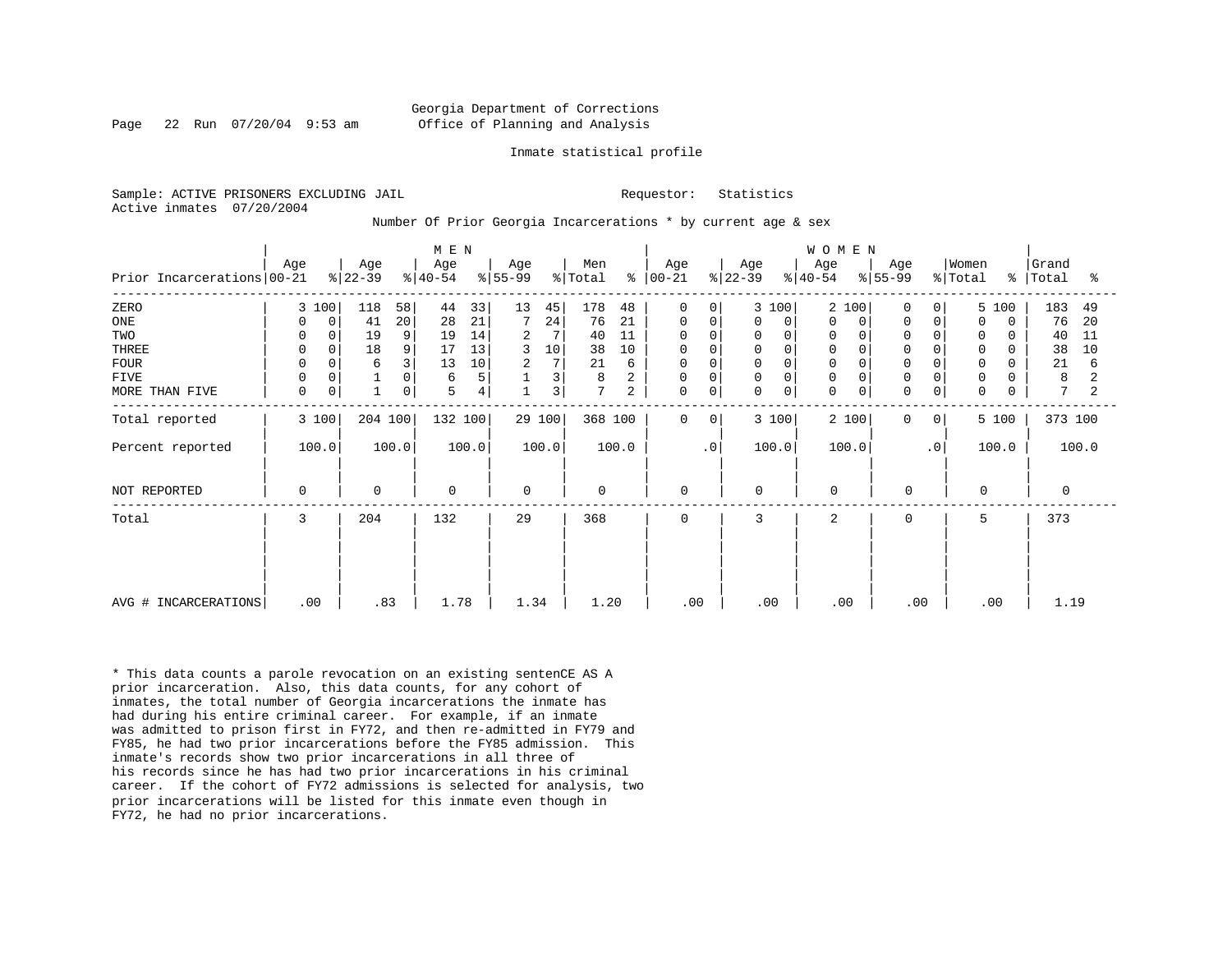Page 23 Run 07/20/04 9:53 am

## Inmate statistical profile

Sample: ACTIVE PRISONERS EXCLUDING JAIL Requestor: Statistics Active inmates 07/20/2004

Number Of Transfers by current age & sex

|                   |                      |                           | M E N            |                   |                |                      |                         | <b>WOMEN</b>                  |                                     |             |                         |
|-------------------|----------------------|---------------------------|------------------|-------------------|----------------|----------------------|-------------------------|-------------------------------|-------------------------------------|-------------|-------------------------|
| Transfers         | Age<br>$ 00-21 $     | Age<br>$ 22-39 $          | Age<br>$ 40-54 $ | Age<br>$ 55-99 $  | Men<br>% Total | Age<br>$8   00 - 21$ | Age<br>$ 22-39 $        | Age<br>$ 40-54 $<br>$ 55-99 $ | Women<br>Age<br>$\frac{1}{2}$ Total |             | Grand<br>%   Total<br>ႜ |
| ZERO              |                      | 0<br>3                    | 5<br>4           | 0<br>0            | 12<br>3        | 0<br>0 <sup>1</sup>  | 2<br>67                 | 0<br>$\Omega$                 | 0                                   | 2<br>40     | 14                      |
| ONE               | $\overline{2}$<br>67 | 81<br>40                  | 53<br>40         | 12<br>41          | 148<br>40      | 0<br>0               | 33                      | 2<br>100                      | 0<br>$\Omega$                       | 3<br>60     | 151<br>40               |
| TWO               | 33                   | 52<br>25                  | 32<br>24         | 7<br>24           | 92<br>25       | $\Omega$             | $\Omega$<br>0           | 0                             | $\Omega$                            | 0           | 92<br>25                |
| THREE             |                      | 29<br>14<br>0             | 16<br>21         | 21<br>6           | 15<br>56       | 0                    | 0<br>0                  | 0                             | $\Omega$                            | 0           | 56<br>15                |
| <b>FOUR</b>       |                      | 11<br>5                   | 10<br>8          | 10<br>3           | 24             | 0                    | $\mathbf 0$<br>$\Omega$ | $\mathbf 0$                   |                                     |             | 24<br>6                 |
| <b>FIVE</b>       |                      | 0<br>10                   | 3                | $\mathbf{1}$<br>3 | 14<br>4        | 0<br>0               | $\mathbf 0$<br>0        | $\mathbf 0$                   | $\Omega$<br>$\mathbf 0$             | $\mathbf 0$ | 14                      |
| MORE THAN FIVE    | $\mathbf 0$          | 0 <sup>1</sup><br>14<br>7 | б<br>8           | 0<br>0            | 22<br>6        | 0<br>0               | $\mathbf 0$<br>0        | $\mathbf 0$<br>0              | $\mathbf 0$<br>0                    | $\mathbf 0$ | 22<br>6                 |
| Total reported    | 3 100                | 204 100                   | 132 100          | 29 100            | 368 100        | 0<br>0               | 3 100                   | 2 100                         | 0<br>$\mathbf{0}$                   | 5 100       | 373 100                 |
| Percent reported  | 100.0                | 100.0                     | 100.0            | 100.0             | 100.0          | $\cdot$ 0            | 100.0                   | 100.0                         | $\cdot$ 0                           | 100.0       | 100.0                   |
| NOT REPORTED      | 0                    | $\mathbf 0$               | $\mathbf 0$      | $\Omega$          | $\mathbf 0$    | $\mathbf 0$          | $\mathbf 0$             | $\mathbf 0$                   | $\mathbf 0$                         | $\mathbf 0$ | 0                       |
| Total             | 3                    | 204                       | 132              | 29                | 368            | 0                    | 3                       | 2                             | $\mathbf 0$                         | 5           | 373                     |
|                   |                      |                           |                  |                   |                |                      |                         |                               |                                     |             |                         |
|                   |                      |                           |                  |                   |                |                      |                         |                               |                                     |             |                         |
| AVG NUM TRANSFERS | 1.33                 | 2.28                      | 2.19             | 2.10              | 2.23           | .00                  | .33                     | 1.00                          | .00                                 | .60         | 2.21                    |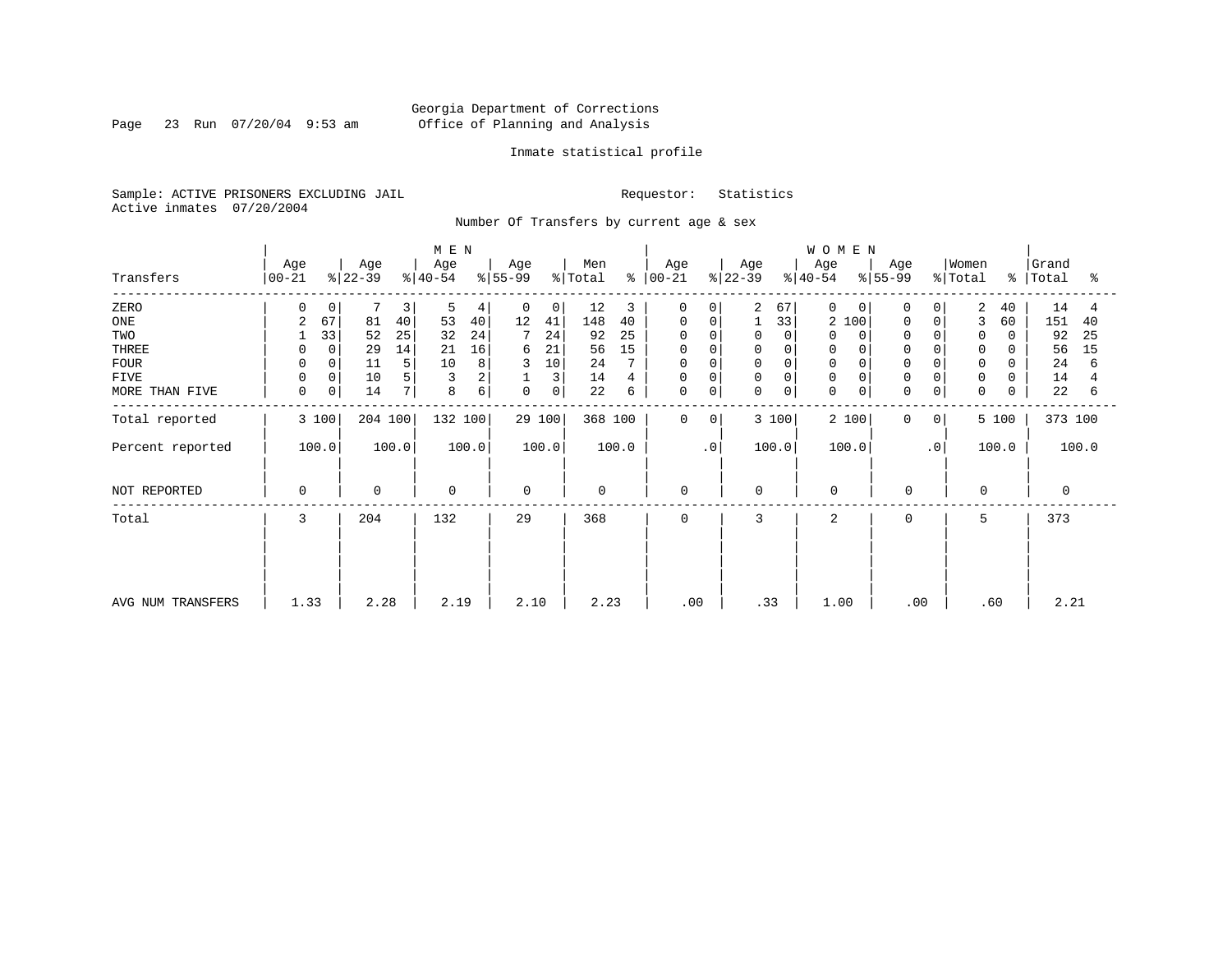Page 24 Run 07/20/04 9:53 am

## Inmate statistical profile

Sample: ACTIVE PRISONERS EXCLUDING JAIL Requestor: Statistics Active inmates 07/20/2004

County Of Conviction by current age & sex

|                            |     |          |                |                | M E N          |                |              |             |                |                |             |             |             |             | WOMEN       |             |             |             |              |              |                |              |
|----------------------------|-----|----------|----------------|----------------|----------------|----------------|--------------|-------------|----------------|----------------|-------------|-------------|-------------|-------------|-------------|-------------|-------------|-------------|--------------|--------------|----------------|--------------|
|                            | Age |          | Age            |                | Age            |                | Age          |             | Men            |                | Age         |             | Age         |             | Age         |             | Age         |             | Women        |              | Grand          |              |
| County Of Conviction 00-21 |     |          | $8 22-39$      |                | $ 40-54$       |                | $8 55-99$    |             | % Total        | ႜ              | $00 - 21$   |             | $ 22 - 39$  |             | $8 40-54$   |             | $8 55-99$   |             | % Total      | ႜ            | Total          | ႜ            |
| Appling                    | 0   | 0        | 1              | 0              | 0              | 0              | 1            | 3           | 2              | 1              | 0           | 0           | 0           | 0           | 0           | 0           | 0           | $\mathbf 0$ | $\mathbf 0$  | $\mathbf 0$  | 2              | 1            |
| Atkinson                   | O   | 0        | $\mathbf 0$    | 0              | $\mathbf 0$    | $\mathsf 0$    | $\mathbf{1}$ | 3           | $\mathbf{1}$   | $\mathsf 0$    | $\mathbf 0$ | 0           | $\mathbf 0$ | 0           | $\mathbf 0$ | $\mathbf 0$ | $\mathbf 0$ | $\mathbf 0$ | $\mathbf 0$  | 0            | $\mathbf{1}$   | $\Omega$     |
| Bacon                      | U   | 0        | $\mathbf 0$    | 0              | $\mathbf{1}$   | 1              | $\Omega$     | $\mathbf 0$ | 1              | 0              | $\mathbf 0$ | $\mathbf 0$ | $\mathbf 0$ | 0           | $\mathbf 0$ | 0           | $\Omega$    | $\Omega$    | $\mathbf 0$  | 0            | $\mathbf{1}$   | 0            |
| Baldwin                    | O   | 0        | 2              | $1\,$          | 3              | 2              | $\Omega$     | $\mathbf 0$ | 5              | $\mathbf{1}$   | $\Omega$    | $\Omega$    | $\Omega$    | $\Omega$    | $\Omega$    | $\Omega$    | $\cap$      | $\Omega$    | $\mathbf 0$  | $\Omega$     | 5              |              |
| <b>Banks</b>               | U   | $\Omega$ | $\Omega$       | $\mathbf 0$    | $\Omega$       | $\Omega$       | 1            | 3           | $\mathbf{1}$   | $\Omega$       | U           | $\Omega$    | $\Omega$    | $\Omega$    | $\Omega$    | $\cap$      | $\cap$      | $\Omega$    | $\Omega$     | <sup>n</sup> | $\mathbf{1}$   | $\Omega$     |
| Barrow                     | U   | $\Omega$ | $\overline{2}$ | $\mathbf 1$    | $\Omega$       | $\mathbf 0$    | $\mathbf{1}$ | 3           | 3              | 1              | 0           | 0           | $\Omega$    | $\Omega$    | $\Omega$    | $\Omega$    | $\Omega$    | $\Omega$    | $\mathbf 0$  | $\Omega$     | 3              | 1            |
| Bartow                     |     | 0        | $\Omega$       | 0              | $\overline{c}$ | 2              | $\Omega$     | $\mathbf 0$ | 2              | $\mathbf{1}$   | 0           | 0           | $\Omega$    | 0           | $\Omega$    | 0           | $\Omega$    | $\mathbf 0$ | $\mathbf 0$  | 0            | $\overline{2}$ | $\mathbf{1}$ |
| Ben Hill                   | O   | 0        | $\overline{2}$ | $\mathbf{1}$   | $\cap$         | $\mathbf 0$    | $\Omega$     | $\mathbf 0$ | $\overline{2}$ | $\mathbf{1}$   | $\mathbf 0$ | 0           | $\mathbf 0$ | 0           | $\Omega$    | 0           | $\cap$      | $\Omega$    | $\mathbf 0$  | $\Omega$     | $\overline{2}$ | 1            |
| Berrien                    | O   | 0        | 1              | $\mathbf 0$    | $\Omega$       | $\mathbf 0$    | 0            | $\mathbf 0$ | 1              | $\mathbf 0$    | 0           | 0           | 0           | 0           | $\Omega$    | 0           | $\Omega$    | $\Omega$    | $\mathbf 0$  | $\Omega$     | $\mathbf{1}$   | 0            |
| <b>Bibb</b>                | O   | 0        | 8              | 4              | 2              | $\overline{2}$ | 3            | 10          | 13             | $\overline{4}$ | $\mathbf 0$ | $\Omega$    | $\Omega$    | $\mathbf 0$ | $\Omega$    | $\mathbf 0$ | $\Omega$    | $\Omega$    | $\mathbf 0$  | 0            | 13             | 3            |
| Bleckley                   | 0   | $\Omega$ | $\mathbf{1}$   | 0              | $\Omega$       | $\Omega$       | $\Omega$     | $\mathbf 0$ | $\mathbf{1}$   | $\Omega$       | $\Omega$    | $\Omega$    | $\Omega$    | $\Omega$    | $\Omega$    | $\Omega$    | $\Omega$    | $\Omega$    | $\Omega$     | $\Omega$     | $\mathbf{1}$   | $\Omega$     |
| Brantley                   | 0   | $\Omega$ | $\mathbf{1}$   | $\mathbf 0$    | 1              | $\mathbf{1}$   | $\Omega$     | $\mathbf 0$ | 2              | 1              | 0           | $\Omega$    | 0           | $\Omega$    | $\Omega$    | $\Omega$    | O           | $\Omega$    | $\mathbf 0$  | 0            | 2              | 1            |
| Brooks                     |     | 0        | $\mathbf 0$    | 0              |                | $\mathbf{1}$   | $\Omega$     | $\mathsf 0$ | $1\,$          | $\mathbf 0$    | 0           | 0           | 0           | 0           | $\mathbf 0$ | 0           | $\Omega$    | $\mathbf 0$ | $\mathbf 0$  | O            | $\mathbf{1}$   | 0            |
| Bulloch                    | O   | 0        | $\mathbf 0$    | $\mathsf 0$    | $\mathbf{1}$   | $\mathbf{1}$   | $\Omega$     | $\mathbf 0$ | $\mathbf 1$    | $\mathbf 0$    | 0           | $\Omega$    | $\Omega$    | 0           | $\Omega$    | 0           | $\cap$      | $\Omega$    | $\mathbf 0$  | $\Omega$     | $\mathbf{1}$   | $\Omega$     |
| <b>Burke</b>               | O   | 0        | 3              | $\mathbf{1}$   | $\overline{2}$ | $\overline{2}$ | $\Omega$     | $\mathbf 0$ | 5              | 1              | 0           | 0           | 0           | 0           | $\Omega$    | 0           | $\Omega$    | $\Omega$    | $\mathbf 0$  | 0            | 5              |              |
| <b>Butts</b>               | U   | 0        | 1              | 0              |                | 1              |              | 3           | 3              | 1              | $\mathbf 0$ | $\Omega$    | $\Omega$    | 0           | $\Omega$    | $\Omega$    | $\Omega$    | $\Omega$    | $\mathbf 0$  | 0            | 3              | 1            |
| Camden                     | U   | $\Omega$ | $\Omega$       | $\Omega$       | $\mathbf{1}$   | $\mathbf{1}$   | $\Omega$     | $\Omega$    | 1              | $\Omega$       | 0           | $\Omega$    | $\Omega$    | $\Omega$    | $\Omega$    | $\Omega$    | $\Omega$    | $\Omega$    | $\Omega$     | $\Omega$     | $\mathbf{1}$   | $\Omega$     |
| Carroll                    | 0   | $\Omega$ | $\overline{2}$ | $\mathbf 1$    | $\Omega$       | $\mathbf 0$    | $\Omega$     | $\mathbf 0$ | 2              | $\mathbf{1}$   | 0           | $\mathbf 0$ | $\Omega$    | $\Omega$    | $\Omega$    | $\Omega$    | 0           | $\Omega$    | $\mathbf 0$  | O            | $\overline{2}$ |              |
| Catoosa                    |     | 0        | $\Omega$       | 0              |                | $\mathbf{1}$   | $\mathbf{1}$ | 3           | $\overline{c}$ | $\mathbf{1}$   | 0           | $\mathbf 0$ | $\Omega$    | $\mathbf 0$ | $\Omega$    | $\Omega$    | $\Omega$    | $\Omega$    | $\mathbf 0$  | $\Omega$     | $\overline{2}$ | $\mathbf{1}$ |
| Charlton                   | O   | 0        | $\Omega$       | $\mathbf 0$    | $\mathbf{1}$   | $\mathbf{1}$   | $\Omega$     | $\Omega$    | $\mathbf{1}$   | $\Omega$       | $\Omega$    | $\mathbf 0$ | $\mathbf 0$ | $\Omega$    | $\Omega$    | $\Omega$    | $\Omega$    | $\Omega$    | $\mathbf 0$  | $\Omega$     | $\overline{1}$ | $\Omega$     |
| Chatham                    | U   | 0        | 10             | 5              | 4              | 3              |              | 3           | 15             | 4              | 0           | $\Omega$    | 0           | $\Omega$    | $\Omega$    | $\Omega$    | O           | $\Omega$    | 0            | $\Omega$     | 15             | 4            |
| Chattooga                  | U   | 0        | $\mathbf{1}$   | $\mathbf 0$    | $\Omega$       | $\Omega$       | $\Omega$     | $\mathbf 0$ | $\mathbf{1}$   | $\Omega$       | $\Omega$    | $\mathbf 0$ | $\Omega$    | $\Omega$    | $\Omega$    | $\Omega$    | $\cap$      | $\cap$      | $\mathbf 0$  | $\Omega$     | $\mathbf{1}$   | $\Omega$     |
| Cherokee                   | U   | 0        | $\mathbf{1}$   | 0              | -1             | $\mathbf{1}$   | $\Omega$     | $\mathbf 0$ | $\overline{2}$ | 1              | $\mathbf 0$ | $\mathbf 0$ | $\Omega$    | 0           | $\Omega$    | $\Omega$    | $\Omega$    | $\Omega$    | $\mathbf 0$  | 0            | 2              | 1            |
| Clarke                     | 0   | $\Omega$ | 5              | 2              | 6              | 5              | $\Omega$     | $\mathbf 0$ | 11             | 3              | 0           | $\Omega$    | $\Omega$    | $\Omega$    | $\Omega$    | $\Omega$    | 0           | $\Omega$    | $\mathbf 0$  | $\Omega$     | 11             | 3            |
| Clayton                    |     | 0        | 9              | $\overline{4}$ | $\overline{2}$ | 2              |              | 3           | 12             | 3              | 0           | 0           | $\Omega$    | $\mathbf 0$ | $\Omega$    | $\Omega$    | $\Omega$    | $\Omega$    | $\mathbf 0$  | 0            | 12             | 3            |
| Cobb                       | Ω   | 0        | $\overline{7}$ | 3              | $\overline{4}$ | 3              | $\mathbf{1}$ | 3           | 12             | 3              | $\Omega$    | $\Omega$    | $\Omega$    | $\Omega$    | $\Omega$    | $\Omega$    | $\Omega$    | $\Omega$    | $\mathbf 0$  | $\Omega$     | 12             | 3            |
| Coffee                     | U   | 0        |                | 0              |                | 1              | $\Omega$     | $\mathbf 0$ | 2              | 1              | 0           | $\Omega$    | $\Omega$    | $\Omega$    | $\Omega$    | $\Omega$    | $\Omega$    | $\Omega$    | $\mathbf 0$  | O            | $\overline{2}$ |              |
| Colquit                    | U   | 0        | $\mathbf{1}$   | 0              | $\overline{a}$ | 2              | $\Omega$     | $\Omega$    | 3              | $\mathbf{1}$   | O           | 0           | $\Omega$    | $\Omega$    | $\Omega$    | $\Omega$    | $\cap$      | $\cap$      | $\mathbf 0$  | $\Omega$     | 3              | 1            |
| Columbia                   | U   | $\Omega$ | $\overline{2}$ | $1\,$          | $\overline{2}$ | 2              | $\Omega$     | $\mathbf 0$ | 4              | 1              | O           | $\Omega$    | $\Omega$    | $\Omega$    | $\Omega$    | $\Omega$    | $\cap$      | $\Omega$    | $\mathbf 0$  | $\Omega$     | 4              | 1            |
| Cook                       | U   | 0        | 3              | $\mathbf 1$    | $\Omega$       | $\mathbf 0$    | $\Omega$     | $\mathbf 0$ | 3              | $\mathbf{1}$   | 0           | 0           | $\Omega$    | 0           | $\Omega$    | $\Omega$    | $\Omega$    | $\Omega$    | $\mathbf 0$  | O            | 3              | 1            |
| Coweta                     | 0   | 0        | $\overline{c}$ | $\mathbf{1}$   | 0              | $\mathbf 0$    | $\Omega$     | $\mathbf 0$ | 2              | $\mathbf{1}$   | 0           | $\mathbf 0$ | $\Omega$    | 0           | $\Omega$    | 0           | $\Omega$    | $\Omega$    | $\mathbf 0$  | O            | $\overline{2}$ | $\mathbf{1}$ |
| Crisp                      | U   | 0        | $\mathbf 0$    | 0              |                | 1              | 0            | $\mathbf 0$ | 1              | $\mathbf 0$    | $\mathbf 0$ | 0           | 0           | 0           | $\mathbf 0$ | 0           | $\Omega$    | $\Omega$    | $\mathbf 0$  | 0            | $\mathbf{1}$   | 0            |
| Dade                       | U   | 0        | 1              | $\mathbf 0$    | $\Omega$       | $\mathbf 0$    | $\mathbf 0$  | $\mathbf 0$ | 1              | 0              | $\mathbf 0$ | 0           | $\mathbf 0$ | $\mathbf 0$ | $\mathbf 0$ | 0           | $\Omega$    | $\Omega$    | $\mathbf 0$  | 0            | 1              | $\Omega$     |
| Decatur                    | 0   | 0        | $\Omega$       | 0              | $\mathbf{1}$   | 1              | $\Omega$     | $\Omega$    | $\mathbf{1}$   | $\Omega$       | $\Omega$    | $\mathbf 0$ | $\Omega$    | $\Omega$    | $\Omega$    | $\Omega$    | $\Omega$    | $\Omega$    | $\Omega$     | $\Omega$     | $\mathbf{1}$   | $\Omega$     |
| DeKalb                     | 0   | 0        | 14             | 7              | 9              | 7              | 2            | 7           | 25             | 7              | $\mathbf 0$ | $\mathbf 0$ | 1           | 33          | $\Omega$    | 0           | 0           | $\mathbf 0$ | $\mathbf{1}$ | 20           | 26             |              |
| Dodge<br>------------      | 0   | 0        | 1              | $\mathsf 0$    | $\mathbf 0$    | $\mathsf 0$    | $\Omega$     | $\mathsf 0$ | 1              | 0              | 0           | 0           | $\Omega$    | 0           | $\Omega$    | 0           | $\mathbf 0$ | $\mathsf 0$ | $\mathbf 0$  | 0            | 1              | 0            |
|                            |     |          |                |                |                |                |              |             |                |                |             |             |             |             |             |             |             |             |              |              |                |              |

(continued)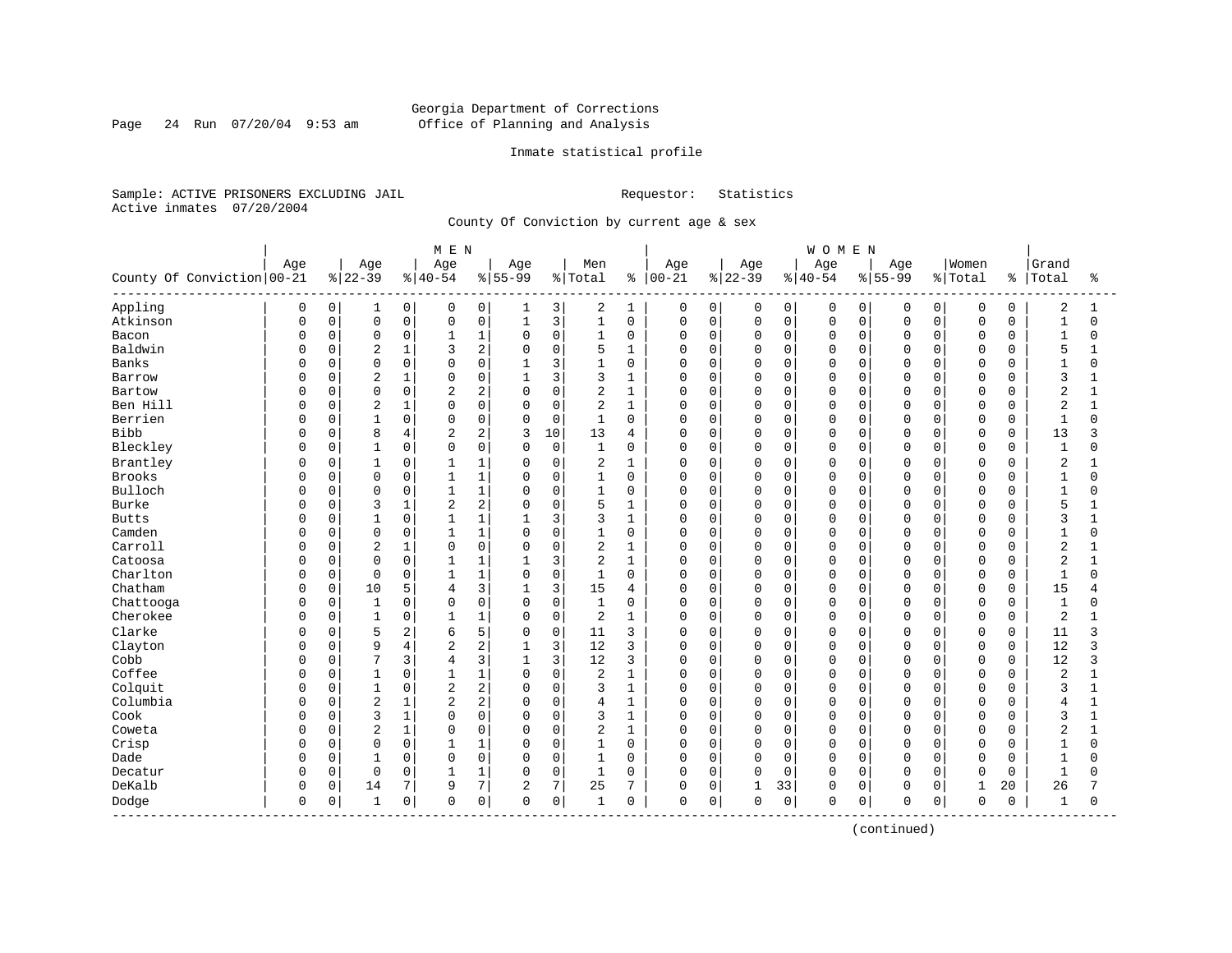Page 25 Run 07/20/04 9:53 am

## Inmate statistical profile

Sample: ACTIVE PRISONERS EXCLUDING JAIL Requestor: Statistics Active inmates 07/20/2004

County Of Conviction by current age & sex (continued)

|                              |          |             |                |                | M E N          |                |                |              |                |                |               |             |             |             | <b>WOMEN</b> |             |             |             |              |             |                |                |
|------------------------------|----------|-------------|----------------|----------------|----------------|----------------|----------------|--------------|----------------|----------------|---------------|-------------|-------------|-------------|--------------|-------------|-------------|-------------|--------------|-------------|----------------|----------------|
|                              | Age      |             | Age            |                | Age            |                | Age            |              | Men            |                | Age           |             | Age         |             | Age          |             | Age         |             | Women        |             | Grand          |                |
| County Of Conviction 00-21   |          |             | $ 22-39 $      |                | $ 40-54$       |                | $8155 - 99$    |              | % Total        |                | $8   00 - 21$ |             | $8 22-39$   |             | $8140 - 54$  |             | $8155 - 99$ | % Total     |              | န္          | Total          | ႜ              |
| Dougherty                    | 0        | $\mathbf 0$ | 6              | 3              | 2              | 2              | 1              | 3            | 9              | 2              | 0             | 0           | 0           | 0           | 0            | $\mathbf 0$ | 0           | 0           | $\mathbf 0$  | 0           | 9              | 2              |
| Douglas                      | $\Omega$ | $\mathbf 0$ | 6              | 3              | $\overline{4}$ | $\overline{3}$ | $\mathbf 0$    | $\mathsf{O}$ | 10             | 3              | 0             | 0           | $\mathbf 0$ | 0           | $\mathbf 1$  | 50          | $\mathbf 0$ | 0           | $\mathbf{1}$ | 20          | 11             | 3              |
| Effingham                    | 0        | $\mathbf 0$ | $\mathbf 1$    | $\mathbf 0$    | 0              | $\mathsf{O}$   | 0              | 0            | 1              | $\mathbf 0$    | $\mathbf 0$   | 0           | 0           | 0           | $\Omega$     | $\mathbf 0$ | $\Omega$    | $\Omega$    | $\mathbf 0$  | 0           | $\mathbf{1}$   | $\mathbf 0$    |
| Elbert                       |          | $\Omega$    | $\mathbf{1}$   | $\Omega$       | $\Omega$       | $\mathbf 0$    | 1              | 3            | $\overline{2}$ | $\mathbf{1}$   | $\Omega$      | 0           | $\Omega$    | $\Omega$    | $\Omega$     | $\mathbf 0$ | $\Omega$    | $\Omega$    | $\mathbf 0$  | $\Omega$    | $\overline{2}$ | $\mathbf{1}$   |
| Emanuel                      | U        | $\mathbf 0$ | $\mathbf 1$    | $\Omega$       | 0              | $\mathbf 0$    | 0              | $\mathbf 0$  | $\mathbf{1}$   | $\mathbf 0$    | $\mathbf 0$   | 0           | $\Omega$    | 0           | $\Omega$     | $\mathbf 0$ | $\cap$      | $\cap$      | $\mathbf 0$  | 0           | $\mathbf{1}$   | $\Omega$       |
| Fayette                      |          | $\mathbf 0$ | $\mathbf 0$    | $\Omega$       |                | 1              |                | 3            | 2              | 1              | $\mathbf 0$   | 0           | $\Omega$    | $\Omega$    | $\Omega$     | $\mathbf 0$ | $\Omega$    | $\cap$      | $\mathbf 0$  | $\Omega$    | $\overline{2}$ |                |
| Floyd                        | Ω        | $\mathbf 0$ | 3              | $\mathbf{1}$   |                | $\mathbf{1}$   | $\Omega$       | $\mathbf 0$  | 4              | $\mathbf{1}$   | $\mathbf 0$   | $\Omega$    | $\Omega$    | $\Omega$    | $\Omega$     | $\mathbf 0$ | $\Omega$    | $\Omega$    | $\Omega$     | $\Omega$    | 4              |                |
| Forsyth                      | U        | $\Omega$    | $\Omega$       | $\Omega$       | $\mathbf{1}$   | $\mathbf{1}$   | 0              | $\Omega$     | $\mathbf{1}$   | $\Omega$       | $\Omega$      | $\Omega$    | $\Omega$    | $\Omega$    | $\Omega$     | $\Omega$    | $\Omega$    | $\cap$      | $\Omega$     | $\Omega$    | $\mathbf{1}$   | $\Omega$       |
| Franklin                     | 0        | $\mathbf 0$ | $\mathbf{1}$   | $\mathbf 0$    | 0              | $\mathbf 0$    | 0              | $\mathbf 0$  | $\mathbf{1}$   | $\mathbf 0$    | $\Omega$      | $\Omega$    | $\Omega$    | $\Omega$    | $\mathbf 0$  | $\mathbf 0$ | $\Omega$    | $\Omega$    | $\mathbf 0$  | 0           | $\mathbf{1}$   | O              |
| Fulton                       | 1        | 33          | 16             | 8              | 15             | 11             | $\overline{c}$ | 7            | 34             | 9              | $\mathbf 0$   | $\mathbf 0$ | $\mathbf 0$ | $\Omega$    | $\circ$      | 0           | O           | 0           | $\mathbf 0$  | 0           | 34             | 9              |
| Gilmer                       | O        | $\mathbf 0$ | $\mathbf{1}$   | 0              | $\mathbf 0$    | $\mathsf 0$    | 0              | $\mathsf{O}$ | $\mathbf{1}$   | $\mathbf 0$    | $\mathbf 0$   | 0           | $\Omega$    | $\mathbf 0$ | $\Omega$     | $\mathbf 0$ | $\Omega$    | 0           | $\mathbf 0$  | 0           | $\mathbf 1$    | $\Omega$       |
| Glynn                        |          | $\mathbf 0$ | 5              | 2              | 4              | 3              |                | 3            | 10             | 3              | 0             | 0           | 0           | 0           | $\Omega$     | $\mathbf 0$ | $\Omega$    | $\mathbf 0$ | $\mathbf 0$  | $\mathbf 0$ | 10             | 3              |
| Gordon                       | U        | $\mathbf 0$ | $\mathbf 0$    | $\Omega$       | $\Omega$       | $\mathbf 0$    | $\mathbf{1}$   | 3            | $\mathbf{1}$   | $\mathbf 0$    | $\mathbf 0$   | 0           | $\Omega$    | $\Omega$    | $\Omega$     | $\mathbf 0$ | $\Omega$    | $\Omega$    | $\mathbf 0$  | $\Omega$    | $\mathbf{1}$   | $\Omega$       |
| Greene                       | Ω        | 0           | $\mathbf{1}$   | $\Omega$       | 0              | 0              | 0              | $\mathbf 0$  | 1              | $\mathbf 0$    | 0             | 0           | $\mathbf 0$ | $\Omega$    | $\Omega$     | 0           | $\Omega$    | $\Omega$    | 0            | $\Omega$    | 1              | O              |
| Gwinnett                     | Ω        | $\mathbf 0$ | 4              | $\overline{2}$ |                | $\mathbf{1}$   | 0              | $\mathbf 0$  | 5              | 1              | $\mathbf 0$   | 0           | $\Omega$    | $\Omega$    | $\Omega$     | $\mathbf 0$ | $\Omega$    | $\Omega$    | $\mathbf 0$  | $\Omega$    | 5              |                |
| Habersham                    | U        | $\mathbf 0$ | $\mathbf 0$    | $\mathbf 0$    | $\mathbf{1}$   | $\mathbf{1}$   | $\Omega$       | $\mathbf 0$  | $\mathbf{1}$   | $\mathbf 0$    | $\Omega$      | 0           | $\mathbf 0$ | $\Omega$    | $\Omega$     | $\Omega$    | $\cap$      | $\cap$      | $\Omega$     | $\Omega$    | $\mathbf{1}$   | $\Omega$       |
| Hall                         | U        | $\mathbf 0$ | 5              | 2              | $\overline{2}$ | 2              | 0              | $\mathbf 0$  | 7              | $\overline{2}$ | $\mathbf 0$   | $\Omega$    | $\Omega$    | $\Omega$    | $\Omega$     | $\Omega$    | $\Omega$    | $\Omega$    | $\Omega$     | $\Omega$    | 7              | $\overline{2}$ |
| Harris                       |          | $\mathbf 0$ | $\overline{2}$ | $\mathbf{1}$   | $\Omega$       | $\mathbf 0$    | 0              | $\mathbf 0$  | 2              | $\mathbf{1}$   | $\mathbf 0$   | $\Omega$    | $\Omega$    | $\Omega$    | $\Omega$     | $\Omega$    | $\Omega$    | $\Omega$    | $\Omega$     | $\Omega$    | $\overline{2}$ | $\mathbf{1}$   |
| Hart                         |          | $\mathbf 0$ | $\overline{2}$ | $\mathbf 1$    | $\overline{2}$ | 2              | 0              | $\mathbf 0$  | 4              | $\mathbf{1}$   | $\Omega$      | 0           | $\Omega$    | $\Omega$    | $\Omega$     | $\mathbf 0$ | $\Omega$    | $\Omega$    | $\Omega$     | $\Omega$    | 4              |                |
| Henry                        |          | $\Omega$    | 5              | $\overline{2}$ | 2              | 2              | 0              | $\mathbf 0$  | 7              | $\overline{2}$ | $\Omega$      | 0           | $\Omega$    | $\Omega$    | $\Omega$     | $\Omega$    | $\Omega$    | $\Omega$    | $\Omega$     | $\Omega$    | 7              | 2              |
| Houston                      |          | $\mathbf 0$ | $\overline{2}$ | $\mathbf{1}$   | 5              | 4              | 0              | $\mathbf 0$  | 7              | $\overline{2}$ | $\mathbf 0$   | 0           | $\mathbf 0$ | 0           | $\Omega$     | $\mathbf 0$ | $\cap$      | $\Omega$    | $\mathbf 0$  | 0           | 7              | $\overline{c}$ |
| Jackson                      |          | 33          | 3              | $\mathbf{1}$   |                | $\mathbf{1}$   |                | 3            | 6              | 2              | $\Omega$      | $\Omega$    | 0           | 0           | $\Omega$     | $\mathbf 0$ |             | $\Omega$    | $\mathbf 0$  | 0           | 6              | $\overline{c}$ |
| Jasper                       | O        | $\mathbf 0$ | $\mathbf{1}$   | $\mathbf 0$    | $\Omega$       | $\mathbf 0$    | $\Omega$       | $\mathbf 0$  | $\mathbf{1}$   | $\mathbf 0$    | $\Omega$      | 0           | $\Omega$    | 0           | $\Omega$     | $\mathbf 0$ | $\Omega$    | $\Omega$    | $\Omega$     | $\Omega$    | $\mathbf{1}$   | $\Omega$       |
| Jeff Davis                   | Ω        | $\mathbf 0$ | 1              | $\Omega$       | $\Omega$       | $\mathbf 0$    | 0              | $\mathbf 0$  | $\mathbf{1}$   | $\Omega$       | $\mathbf 0$   | 0           | $\Omega$    | $\Omega$    | $\Omega$     | $\mathbf 0$ | $\Omega$    | $\Omega$    | $\mathbf 0$  | $\Omega$    | $\mathbf{1}$   | O              |
| Jones                        | O        | $\Omega$    | $\mathbf 1$    | $\Omega$       | $\Omega$       | $\Omega$       | 0              | $\mathbf 0$  | $\mathbf{1}$   | $\mathbf 0$    | $\Omega$      | $\Omega$    | $\Omega$    | $\Omega$    | $\Omega$     | $\Omega$    | $\Omega$    | $\Omega$    | $\Omega$     | $\Omega$    | $\mathbf{1}$   | $\Omega$       |
| Laurens                      |          | $\Omega$    | 1              | $\Omega$       | $\mathbf{1}$   | $\mathbf{1}$   | 0              | $\mathbf 0$  | 2              | $\mathbf{1}$   | $\mathbf 0$   | $\Omega$    | $\Omega$    | $\Omega$    | $\Omega$     | $\Omega$    | $\Omega$    | $\Omega$    | $\Omega$     | $\Omega$    | $\overline{2}$ | $\mathbf{1}$   |
| Lee                          |          | $\mathbf 0$ | $\mathbf{1}$   | $\Omega$       | $\Omega$       | $\mathbf 0$    | $\Omega$       | $\mathsf 0$  | 1              | $\mathbf 0$    | $\Omega$      | 0           | $\Omega$    | $\Omega$    | $\Omega$     | $\mathbf 0$ | $\Omega$    | $\Omega$    | $\mathbf 0$  | $\Omega$    | $\mathbf{1}$   | 0              |
| Liberty                      |          | $\mathbf 0$ | $\overline{2}$ | $\mathbf{1}$   | $\Omega$       | $\mathbf 0$    | $\Omega$       | $\mathbf 0$  | 2              | $\mathbf{1}$   | $\Omega$      | 0           | $\Omega$    | 0           | $\Omega$     | $\mathbf 0$ | $\Omega$    | $\Omega$    | $\mathbf 0$  | $\Omega$    | $\overline{2}$ | $\mathbf{1}$   |
| Long                         | O        | $\mathbf 0$ | 3              | $\mathbf{1}$   | $\Omega$       | $\mathbf 0$    | $\Omega$       | $\mathbf 0$  | 3              | $\mathbf{1}$   | $\mathbf 0$   | 0           | $\mathbf 0$ | $\Omega$    | $\Omega$     | $\mathbf 0$ | $\Omega$    | $\Omega$    | $\mathbf 0$  | $\Omega$    | 3              | $\mathbf{1}$   |
| Lowndes                      |          | $\mathbf 0$ | $\overline{2}$ | $\mathbf{1}$   |                | $\mathbf{1}$   | $\Omega$       | $\mathbf 0$  | 3              | 1              | $\mathbf 0$   | 0           | $\Omega$    | $\Omega$    | $\Omega$     | $\mathbf 0$ | $\Omega$    | $\Omega$    | $\mathbf 0$  | $\Omega$    | 3              |                |
| Madison                      | O        | $\mathbf 0$ | 1              | $\Omega$       | $\Omega$       | $\mathbf 0$    | 0              | $\mathbf 0$  | $\mathbf{1}$   | $\mathbf 0$    | $\Omega$      | 0           | $\mathbf 0$ | $\Omega$    | $\Omega$     | $\Omega$    | $\Omega$    | $\Omega$    | $\Omega$     | $\Omega$    | $\mathbf{1}$   | $\Omega$       |
| Marion                       | U        | $\Omega$    | $\mathbf 1$    | $\Omega$       | 0              | $\mathbf 0$    | 0              | $\mathbf 0$  | $\mathbf{1}$   | $\mathbf 0$    | $\mathbf 0$   | 0           | $\mathbf 0$ | $\Omega$    | $\Omega$     | $\mathbf 0$ | $\cap$      | $\cap$      | $\Omega$     | $\Omega$    | $\mathbf{1}$   | $\cap$         |
| McIntosh                     | $\Omega$ | $\mathbf 0$ | $\mathsf 0$    | $\mathbf 0$    | $\mathbf{1}$   | $\mathbf{1}$   | 0              | $\mathbf 0$  | $\mathbf 1$    | $\mathbf 0$    | $\mathbf 0$   | 0           | $\mathbf 0$ | $\Omega$    | $\Omega$     | $\mathbf 0$ | $\Omega$    | $\Omega$    | $\Omega$     | $\Omega$    | $\mathbf{1}$   | O              |
| Miller                       | 0        | $\mathbf 0$ | 1              | $\mathbf 0$    | 0              | $\mathsf 0$    | 0              | $\mathbf 0$  | 1              | 0              | 0             | 0           | 0           | 0           | $\Omega$     | 0           | $\Omega$    | 0           | $\mathbf 0$  | 0           |                | 0              |
| Monroe<br>------------------ | $\Omega$ | 0           | $\Omega$       | 0              | $\overline{a}$ | 2              | 0              | $\mathsf 0$  | 2              | 1              | $\mathbf 0$   | 0           | $\Omega$    | 0           | $\Omega$     | 0           | $\Omega$    | 0           | $\mathbf 0$  | 0           | $\overline{2}$ | $\mathbf{1}$   |

(continued)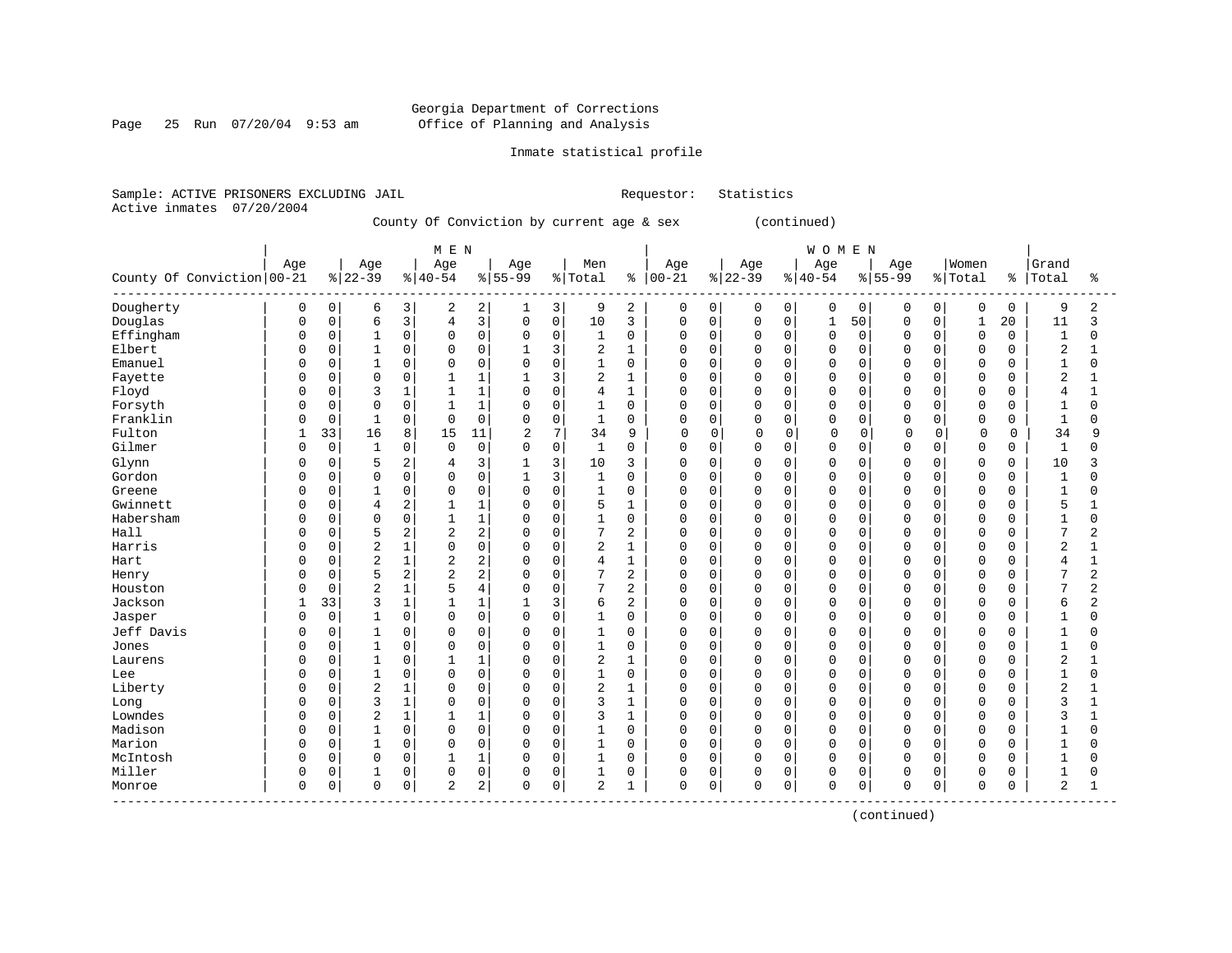## Georgia Department of Corrections<br>Office of Planning and Analysis Inmate statistical profile

Page 26 Run 07/20/04 9:53 am

Sample: ACTIVE PRISONERS EXCLUDING JAIL **Requestor:** Statistics

Active inmates 07/20/2004

County Of Conviction by current age & sex (continued)

|                            |              |             |                 |                | M E N            |                |                    |             |                |              |                  |             |                 |             | WOMEN            |             |                    |             |                    |       |                |              |
|----------------------------|--------------|-------------|-----------------|----------------|------------------|----------------|--------------------|-------------|----------------|--------------|------------------|-------------|-----------------|-------------|------------------|-------------|--------------------|-------------|--------------------|-------|----------------|--------------|
| County Of Conviction 00-21 | Age          |             | Age<br>$ 22-39$ |                | Age<br>$8 40-54$ |                | Age<br>$8155 - 99$ |             | Men<br>% Total | ႜ            | Age<br>$00 - 21$ |             | Age<br>$ 22-39$ |             | Age<br>$8 40-54$ |             | Age<br>$8155 - 99$ |             | Women<br>%   Total | ి     | Grand<br>Total | ႜ            |
| Murray                     | 0            | 0           |                 | 0              | $\mathbf 0$      | 0              | 0                  | 0           | 1              | 0            | 0                | 0           | 0               | 0           | 0                | 0           | 0                  | 0           | 0                  | 0     |                | 0            |
| Muscogee                   | $\Omega$     | $\mathbf 0$ | 6               | 3              | 8                | 6              | $\mathbf 0$        | $\mathbf 0$ | 14             | 4            | $\mathbf 0$      | 0           | $\mathbf 0$     | $\mathbf 0$ | $\mathbf 0$      | 0           | 0                  | 0           | 0                  | 0     | 14             | 4            |
| Newton                     | <sup>0</sup> | $\mathsf 0$ | 1               | $\mathsf 0$    | $\mathbf{1}$     | $\mathbf{1}$   | 0                  | 0           | 2              | $\mathbf{1}$ | 0                | 0           | $\mathbf 0$     | $\mathbf 0$ | $\mathbf 0$      | $\mathbf 0$ | $\Omega$           | $\mathbf 0$ | 0                  | 0     | 2              | $\mathbf{1}$ |
| Oglethorpe                 | $\Omega$     | $\mathbf 0$ | $\Omega$        | $\mathbf 0$    | $\mathbf{1}$     | $\mathbf{1}$   | $\Omega$           | $\mathbf 0$ | $\mathbf{1}$   | $\mathbf 0$  | $\Omega$         | $\Omega$    | $\Omega$        | $\Omega$    | $\Omega$         | $\mathbf 0$ | $\Omega$           | $\Omega$    | $\Omega$           | 0     | $\mathbf{1}$   | $\Omega$     |
| Paulding                   | <sup>0</sup> | 0           | 0               | $\mathsf 0$    |                  | $\mathbf{1}$   | 0                  | 0           | 1              | 0            | $\Omega$         | 0           | $\Omega$        | 0           | 0                | $\mathbf 0$ | O                  | 0           | $\Omega$           | 0     |                | $\Omega$     |
| Pierce                     | <sup>0</sup> | $\mathbf 0$ | $\Omega$        | $\mathbf 0$    | $\mathbf{1}$     | $\mathbf{1}$   | $\Omega$           | $\mathbf 0$ | $\mathbf 1$    | $\Omega$     | $\Omega$         | $\Omega$    | $\Omega$        | $\Omega$    | $\mathbf 0$      | $\Omega$    | $\Omega$           | $\Omega$    | $\Omega$           | 0     | 1              | $\Omega$     |
| Pike                       | 0            | $\mathbf 0$ |                 | $\mathbf 0$    | 1                | $\mathbf{1}$   | 1                  | 3           | 3              | 1            | $\Omega$         | 0           | $\Omega$        | $\Omega$    | $\mathbf 1$      | 50          | 0                  | $\mathbf 0$ | 1                  | 20    | 4              | $\mathbf{1}$ |
| Pulaski                    | n            | 0           | 1               | $\mathbf 0$    | 0                | $\mathbf 0$    | 0                  | $\mathbf 0$ | 1              | $\Omega$     | $\Omega$         | 0           | $\Omega$        | $\mathbf 0$ | $\mathbf 0$      | 0           | O                  | $\mathbf 0$ | 0                  | 0     | 1              | $\Omega$     |
| Putnam                     | n            | $\mathbf 0$ | 3               | $\mathbf{1}$   | 1                | $\mathbf{1}$   | $\Omega$           | $\mathbf 0$ | 4              | $\mathbf{1}$ | $\Omega$         | 0           | $\Omega$        | $\Omega$    | $\mathbf 0$      | $\mathbf 0$ | O                  | $\Omega$    | $\Omega$           | 0     | 4              | 1            |
| Rabun                      | $\Omega$     | $\mathbf 0$ | 1               | $\mathbf 0$    | $\mathbf 0$      | $\Omega$       | 0                  | $\mathbf 0$ | 1              | $\Omega$     | $\Omega$         | $\Omega$    | $\Omega$        | $\Omega$    | $\mathbf 0$      | $\Omega$    | $\Omega$           | $\Omega$    | 0                  | 0     | $\mathbf{1}$   | $\Omega$     |
| Randolph                   |              | 0           | 1               | $\mathbf 0$    | $\Omega$         | $\mathbf 0$    | 0                  | $\mathbf 0$ | $\mathbf{1}$   | 0            | $\mathbf 0$      | 0           | $\Omega$        | $\mathbf 0$ | $\mathbf 0$      | 0           | $\Omega$           | 0           | 0                  | 0     | $\mathbf{1}$   | $\Omega$     |
| Richmond                   |              | 33          | 7               | 3              | 4                | 3              | 2                  | 7           | 14             | 4            | $\mathbf 0$      | 0           | $\mathbf{1}$    | 33          | $\Omega$         | 0           | $\Omega$           | 0           | $\mathbf{1}$       | 20    | 15             | 4            |
| Rockdale                   | <sup>0</sup> | $\mathbf 0$ | 3               | $\mathbf{1}$   | 1                | $\mathbf{1}$   | 0                  | $\mathbf 0$ | 4              | 1            | $\Omega$         | 0           | 0               | $\mathbf 0$ | $\mathbf 0$      | $\mathbf 0$ | 0                  | 0           | 0                  | 0     | 4              | 1            |
| Spalding                   | <sup>0</sup> | $\mathbf 0$ | 3               | $\mathbf{1}$   | $\overline{2}$   | 2              | 0                  | $\mathbf 0$ | 5              | 1            | $\Omega$         | 0           | 0               | $\mathbf 0$ | $\mathbf 0$      | $\mathbf 0$ | 0                  | 0           | $\Omega$           | 0     | 5              | $\mathbf{1}$ |
| Sumter                     |              | $\mathsf 0$ | $\Omega$        | $\mathsf 0$    | $\mathbf{1}$     | $\mathbf{1}$   | 0                  | $\mathbf 0$ | $\mathbf{1}$   | $\Omega$     | $\Omega$         | $\mathbf 0$ | $\Omega$        | $\mathbf 0$ | $\overline{0}$   | 0           | 0                  | $\mathbf 0$ | 0                  | 0     |                | $\Omega$     |
| Terrell                    | $\Omega$     | $\mathbf 0$ | $\mathbf 0$     | $\mathbf 0$    | $\Omega$         | $\mathbf 0$    | $\mathbf{1}$       | 3           | 1              | $\Omega$     | $\mathbf 0$      | 0           | $\Omega$        | $\mathbf 0$ | $\mathbf 0$      | 0           | $\Omega$           | 0           | 0                  | 0     | 1              | $\Omega$     |
| Thomas                     | <sup>0</sup> | 0           |                 | $\mathbf 0$    | 1                | $\mathbf{1}$   | 0                  | $\mathbf 0$ | 2              | 1            | $\Omega$         | 0           | $\Omega$        | 0           | $\mathbf 0$      | 0           | 0                  | $\Omega$    | 0                  | 0     | 2              | $\mathbf{1}$ |
| Tift                       | n            | $\mathbf 0$ | $\mathbf 0$     | $\mathbf 0$    | $\mathbf{1}$     | $\mathbf{1}$   | $\mathbf{1}$       | 3           | 2              | $\mathbf{1}$ | $\Omega$         | 0           | $\Omega$        | $\Omega$    | $\mathbf 0$      | $\mathbf 0$ | $\Omega$           | $\Omega$    | 0                  | 0     | $\overline{2}$ | $\mathbf{1}$ |
| Toombs                     |              | $\mathbf 0$ | 2               | $\mathbf{1}$   | $\mathbf{1}$     | $\mathbf{1}$   | 0                  | $\mathbf 0$ | 3              | $\mathbf{1}$ | $\Omega$         | $\Omega$    | $\Omega$        | $\Omega$    | $\Omega$         | $\Omega$    | 0                  | $\Omega$    | $\Omega$           | 0     | 3              | $\mathbf{1}$ |
| Towns                      | <sup>0</sup> | 0           |                 | $\mathsf 0$    | 0                | $\mathbf 0$    | 0                  | $\mathbf 0$ | 1              | 0            | 0                | 0           | 0               | 0           | $\mathbf 0$      | 0           | 0                  | 0           | $\Omega$           | 0     |                | $\Omega$     |
| Troup                      | <sup>0</sup> | $\Omega$    | $\Omega$        | $\mathbf 0$    | $\mathbf{1}$     | $\mathbf{1}$   | $\Omega$           | $\mathbf 0$ | 1              | $\Omega$     | $\Omega$         | $\Omega$    | $\Omega$        | $\Omega$    | $\mathbf 0$      | $\Omega$    | $\Omega$           | $\Omega$    | $\Omega$           | 0     | 1              | $\Omega$     |
| Union                      | $\Omega$     | $\mathbf 0$ | $\Omega$        | $\mathbf 0$    | 1                | $\mathbf{1}$   | 0                  | $\mathbf 0$ | 1              | $\Omega$     | $\Omega$         | 0           | $\Omega$        | $\Omega$    | $\mathbf 0$      | $\Omega$    | $\Omega$           | $\Omega$    | $\Omega$           | 0     |                | $\Omega$     |
| Upson                      | <sup>0</sup> | 0           | $\Omega$        | $\mathbf 0$    | $\mathbf{1}$     | $\mathbf{1}$   | 0                  | $\mathbf 0$ | $1\,$          | $\Omega$     | $\Omega$         | 0           | $\mathbf 0$     | $\mathbf 0$ | $\overline{0}$   | 0           | $\Omega$           | $\mathbf 0$ | $\Omega$           | 0     | 1              | $\Omega$     |
| Walker                     | <sup>0</sup> | $\mathbf 0$ | $\overline{2}$  | $\mathbf{1}$   | $\Omega$         | $\mathbf 0$    | 0                  | $\mathbf 0$ | 2              | $\mathbf{1}$ | $\Omega$         | $\mathbf 0$ | 1               | 33          | $\mathbf 0$      | 0           | $\Omega$           | $\mathbf 0$ | $\mathbf{1}$       | 20    | 3              | $\mathbf{1}$ |
| Walton                     | <sup>0</sup> | $\mathbf 0$ | $\mathbf 0$     | $\mathbf 0$    | $\overline{2}$   | $\overline{2}$ | 0                  | $\mathbf 0$ | 2              | 1            | $\Omega$         | 0           | 0               | $\mathbf 0$ | $\mathbf 0$      | $\mathbf 0$ | 0                  | $\mathbf 0$ | $\mathbf 0$        | 0     | $\overline{2}$ | $\mathbf{1}$ |
| Ware                       | 0            | $\mathbf 0$ | 4               | $\overline{2}$ | 3                | $\overline{2}$ | 0                  | $\mathbf 0$ | 7              | 2            | 0                | 0           | $\Omega$        | $\mathbf 0$ | $\mathbf 0$      | $\mathbf 0$ | 0                  | $\mathbf 0$ | 0                  | 0     | 7              | 2            |
| Washington                 | $\Omega$     | $\mathbf 0$ | $\overline{c}$  | $1\,$          | $\Omega$         | $\mathbf 0$    | 0                  | $\mathbf 0$ | 2              | $\mathbf{1}$ | $\Omega$         | 0           | $\mathbf 0$     | $\Omega$    | $\mathbf 0$      | 0           | $\Omega$           | $\Omega$    | $\Omega$           | 0     | $\overline{2}$ | $\mathbf{1}$ |
| Wayne                      | $\Omega$     | $\mathbf 0$ |                 | $\mathbf 0$    | $\Omega$         | $\mathbf 0$    | $\Omega$           | $\mathbf 0$ | $\mathbf{1}$   | 0            | $\Omega$         | $\mathbf 0$ | $\Omega$        | $\Omega$    | $\mathbf 0$      | 0           | $\Omega$           | 0           | $\Omega$           | 0     |                | $\Omega$     |
| Whitfield                  | $\Omega$     | 0           | 0               | $\mathbf 0$    | $\overline{c}$   | $\overline{c}$ | 2                  | 7           | 4              | 1            | 0                | 0           | 0               | $\mathbf 0$ | $\mathbf 0$      | 0           | 0                  | 0           | 0                  | 0     | 4              | 1            |
| Wilkes                     | $\Omega$     | $\mathsf 0$ | $\mathbf{1}$    | $\mathsf 0$    | $\overline{0}$   | $\mathbf 0$    | $\Omega$           | $\mathbf 0$ | 1              | $\Omega$     | $\Omega$         | 0           | $\mathbf 0$     | $\mathbf 0$ | $\mathbf 0$      | 0           | $\mathbf 0$        | $\mathbf 0$ | $\Omega$           | 0     | 1              | $\mathbf 0$  |
| Total reported             |              | 3 100       | 204 100         |                | 132 100          |                | 29 100             |             | 368 100        |              | $\mathbf 0$      | $\mathbf 0$ |                 | 3 100       |                  | 2 100       | 0                  | 0           |                    | 5 100 | 373 100        |              |
| Percent reported           |              | 100.0       |                 | 100.0          | 100.0            |                | 100.0              |             | 100.0          |              |                  | $\cdot$ 0   |                 | 100.0       |                  | 100.0       |                    | $\cdot$ 0   |                    | 100.0 |                | 100.0        |
| Not reported               | $\mathbf 0$  |             | 0               |                | 0                |                | 0                  |             | 0              |              | $\mathbf 0$      |             | 0               |             | 0                |             | $\mathbf 0$        |             | 0                  |       | 0              |              |
| Total                      | 3            |             | 204             |                | 132              |                | 29                 |             | 368            |              | $\mathbf 0$      |             | 3               |             | 2                |             | $\mathbf 0$        |             | 5                  |       | 373            |              |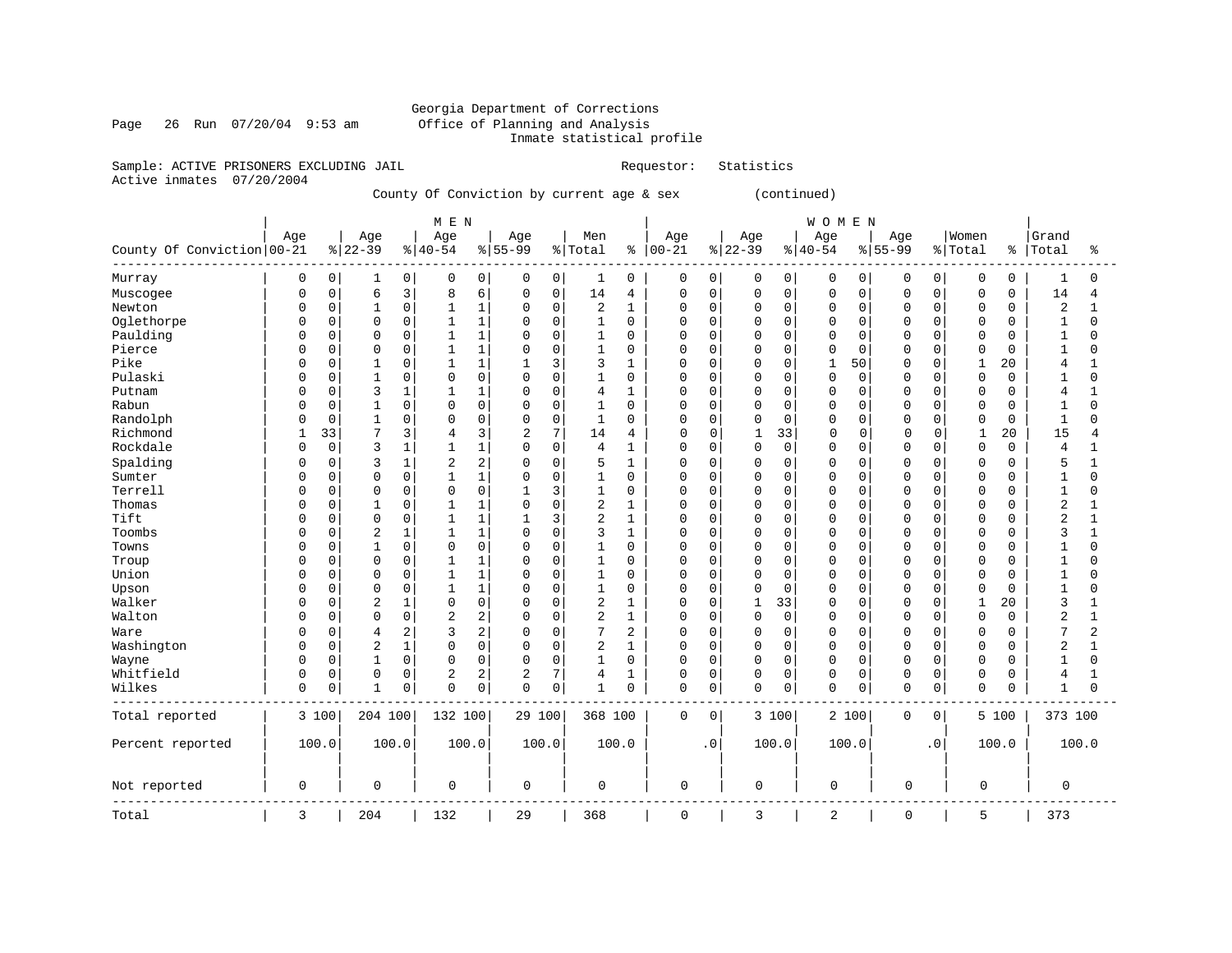Page 27 Run 07/20/04 9:53 am

## Inmate statistical profile

Sample: ACTIVE PRISONERS EXCLUDING JAIL Requestor: Statistics Active inmates 07/20/2004

Circ Of Conviction by current age & sex

| Age<br>Age<br>Women<br>Grand<br>Age<br>Age<br>Age<br>Men<br>Age<br>Age<br>Age<br>Circ Of Conviction<br>$00 - 21$<br>$ 22-39$<br>$8 40-54$<br>$8 55-99$<br>% Total<br>$ 00 - 21$<br>$ 22-39$<br>$ 40-54$<br>$8 55-99$<br>% Total<br>Total<br>ႜ<br>နွ<br>ႜ<br>Alapaha<br>$\mathbf 0$<br>2<br>0<br>3<br>$\mathbf 0$<br>0<br>0<br>$\overline{0}$<br>5<br>0<br>0<br>5<br>1<br>0<br>0<br>0<br>0<br>0<br>0<br>4<br>1<br>1<br>$\mathbf{1}$<br>0<br>2<br>$\mathsf 0$<br>$\mathbf 1$<br>Alcovy<br>$\mathbf 0$<br>3<br>$\mathbf 0$<br>0<br>$\mathbf 0$<br>$\mathsf 0$<br>$\mathbf 0$<br>$\mathbf 0$<br>$\overline{0}$<br>$\overline{4}$<br>$\overline{4}$<br>0<br>$\mathbf 0$<br>0<br>$\mathbf 0$<br>$\mathbf{1}$<br>C<br>7<br>33<br>8<br>9<br>Atlanta<br>16<br>15<br>11<br>2<br>34<br>$\Omega$<br>$\mathbf 0$<br>0<br>$\mathbf 0$<br>$\mathbf 0$<br>$\Omega$<br>$\mathbf 0$<br>34<br>9<br>0<br>$\Omega$<br>0<br>Atlantic<br>$\mathbf 0$<br>5<br>2<br>$\mathbf{1}$<br>$\mathbf 0$<br>$\mathbf{1}$<br>6<br>2<br>$\mathbf 0$<br>$\Omega$<br>$\Omega$<br>$\Omega$<br>$\Omega$<br>$\Omega$<br>$\Omega$<br>6<br>2<br>$\Omega$<br>O<br>$\Omega$<br>$\Omega$<br>6<br>7<br>33<br>12<br>33<br>Augusta<br>6<br>2<br>23<br>$\mathbf 0$<br>$\mathbf{1}$<br>$\mathbf{1}$<br>20<br>24<br>8<br>6<br>U<br>U<br>$\Omega$<br>U<br>U<br>б<br>$\mathbf 0$<br>$\mathbf 0$<br>0<br>$\overline{2}$<br>Blue Ridge<br>$\mathbf{1}$<br>1<br>$\mathbf 0$<br>2<br>$\mathbf 0$<br>0<br>$\mathbf 0$<br>0<br>$\mathbf 0$<br>$\Omega$<br>1<br>0<br>$\Omega$<br>$\Omega$<br>0<br>1<br>C<br>Brunswick<br>$\overline{2}$<br>7<br>15<br>15<br>$\mathbf 0$<br>8<br>4<br>4<br>$\mathbf 0$<br>$\mathbf 0$<br>0<br>0<br>$\mathbf 0$<br>4<br>0<br>0<br>$\Omega$<br>0<br>0<br>4<br>C<br>Chattahoochee<br>$\mathbf 0$<br>17<br>17<br>0<br>9<br>4<br>8<br>6<br>$\Omega$<br>5<br>0<br>$\mathbf 0$<br>$\mathbf 0$<br>O<br>$\Omega$<br>$\Omega$<br>$\Omega$<br>0<br>0<br>0<br>C<br>3<br>Cherokee<br>$\overline{2}$<br>0<br>3<br>$\mathbf 0$<br>0<br>3<br>0<br>$\Omega$<br>2<br>1<br>0<br>0<br>0<br>$\Omega$<br>$\Omega$<br>O<br>$\Omega$<br>0<br>C<br>2<br>3<br>Clayton<br>9<br>4<br>2<br>12<br>$\mathbf 0$<br>$\mathbf 0$<br>$\Omega$<br>12<br>0<br>$\mathbf{1}$<br>3<br>0<br>$\Omega$<br>$\Omega$<br>$\Omega$<br>$\Omega$<br>$\Omega$<br>$\Omega$<br>ς<br>3<br>3<br>7<br>3<br>Cobb<br>$\Omega$<br>12<br>3<br>$\mathbf 0$<br>$\Omega$<br>$\Omega$<br>12<br>$\mathbf{1}$<br>0<br>$\Omega$<br>$\Omega$<br>$\Omega$<br>$\Omega$<br>$\Omega$<br>$\Omega$<br>3<br>4<br>C<br>7<br>2<br>0<br>5<br>0<br>$\overline{2}$<br>2<br>5<br>$\mathbf{1}$<br>$\mathbf 0$<br>$\Omega$<br>0<br>0<br>Conasauga<br>$\mathbf{1}$<br>0<br>0<br>$\Omega$<br>$\Omega$<br>$\Omega$<br>$\Omega$<br>C<br>$\mathbf 1$<br>Cordele<br>$\overline{2}$<br>1<br>$\mathsf 0$<br>$\mathbf 0$<br>$\Omega$<br>0<br>$\Omega$<br>3<br>1<br>0<br>0<br>0<br>0<br>$\mathbf 0$<br>3<br>0<br>$\Omega$<br>$\Omega$<br>2<br>1<br>$\mathbf 0$<br>5<br>Coweta<br>$\Omega$<br>$\overline{4}$<br>$\mathbf{1}$<br>5<br>1<br>0<br>$\mathbf 0$<br>$\Omega$<br>0<br>$\mathbf 0$<br>$\Omega$<br>0<br>$\Omega$<br>$\Omega$<br>O<br>$\Omega$<br>$\mathbf{1}$<br>3<br>Dougherty<br>3<br>$\overline{2}$<br>0<br>$\overline{2}$<br>9<br>2<br>$\mathbf 0$<br>0<br>9<br>$\overline{2}$<br>6<br>0<br>0<br>$\Omega$<br>$\Omega$<br>0<br>0<br>C<br>$\Omega$<br>0<br>Dublin<br>$\mathbf 0$<br>$\mathbf{1}$<br>0<br>1<br>2<br>$\mathbf{1}$<br>$\mathbf 0$<br>$\overline{2}$<br>0<br>$\Omega$<br>0<br>0<br>$\Omega$<br>0<br>1<br>0<br>$\Omega$<br>$\sqrt{ }$<br>0<br>0<br>3<br>10<br>5<br>3<br>$\Omega$<br>15<br>O<br>15<br>Eastern<br>$\mathbf{1}$<br>0<br>$\Omega$<br>$\Omega$<br>$\Omega$<br>$\Omega$<br>0<br>$\Omega$<br>$\Omega$<br>4<br>4<br>$\Omega$<br>4<br>C<br>2<br>2<br>$\mathbf 0$<br>Flint<br>5<br>7<br>2<br>7<br>$\Omega$<br>$\Omega$<br>0<br>$\mathbf 0$<br>$\Omega$<br>$\Omega$<br>0<br>$\Omega$<br>$\Omega$<br>$\Omega$<br>$\Omega$<br>$\Omega$<br>2<br>C<br>7<br>Griffin<br>2<br>$\overline{4}$<br>$\overline{c}$<br>$\mathbf 0$<br>$\mathbf{1}$<br>$\mathbf{1}$<br>12<br>$\Omega$<br>11<br>3<br>O<br>$\Omega$<br>$\mathbf 0$<br>50<br>$\Omega$<br>$\Omega$<br>20<br>4<br>3<br>C<br>2<br>$\mathbf 0$<br>5<br>$\mathbf 0$<br>$\Omega$<br>$\overline{5}$<br>Gwinnett<br>$\Omega$<br>$\mathbf{1}$<br>$\mathbf{1}$<br>$\Omega$<br>1<br>O<br>$\mathbf 0$<br>$\Omega$<br>$\Omega$<br>$\Omega$<br>$\Omega$<br>$\Omega$<br>C<br>4<br>0<br>$\mathbf{1}$<br>$\overline{1}$<br>Houston<br>2<br>4<br>$\mathsf 0$<br>2<br>$\Omega$<br>7<br>$\overline{2}$<br>0<br>5<br>0<br>$\mathbf 0$<br>$\mathbf 0$<br>$\Omega$<br>$\Omega$<br>$\Omega$<br>0<br>$\Omega$<br>O<br>$\Omega$<br>2<br>3<br>$\mathbf 0$<br>$\mathbf{1}$<br>33<br>20<br>7<br>$\overline{a}$<br>Lookout Mountain<br>$\Omega$<br>4<br>$\mathbf{1}$<br>1<br>$\mathbf{1}$<br>6<br>2<br>O<br>$\Omega$<br>$\Omega$<br>$\cap$<br>1<br>$\Omega$<br>C<br>2<br>4<br>10<br>$\Omega$<br>8<br>$\overline{2}$<br>3<br>13<br>$\mathbf 0$<br>$\Omega$<br>$\mathbf 0$<br>$\mathbf 0$<br>$\Omega$<br>$\mathbf 0$<br>$\Omega$<br>13<br>3<br>Macon<br>0<br>$\Omega$<br>0<br>C<br>4<br>Middle<br>2<br>5<br>1<br>$\mathbf 0$<br>$\mathbf 0$<br>2<br>0<br>6<br>$\overline{a}$<br>0<br>$\Omega$<br>$\Omega$<br>0<br>$\Omega$<br>0<br>$\Omega$<br>6<br>$\Omega$<br>$\Omega$<br>$\Omega$<br>C<br>0<br>Mountain<br>$\Omega$<br>$\overline{1}$<br>1<br>$\mathsf 0$<br>$\overline{2}$<br>$\mathbf{1}$<br>$\mathbf 0$<br>$\Omega$<br>$\Omega$<br>$\overline{2}$<br>$\mathbf{1}$<br>$\Omega$<br>0<br>$\Omega$<br>0<br>0<br>$\Omega$<br>0<br>$\Omega$<br>C<br>5<br>2<br>2<br>7<br>Northeastern<br>$\overline{a}$<br>$\Omega$<br>7<br>2<br>$\mathbf 0$<br>$\Omega$<br>2<br>$\Omega$<br>$\Omega$<br>O<br>$\Omega$<br>$\Omega$<br>$\Omega$<br>$\Omega$<br>$\Omega$<br>$\Omega$<br>0<br>2<br>2<br>3<br>Northern<br>$\Omega$<br>5<br>9<br>2<br>$\mathbf 0$<br>0<br>$\Omega$<br>9<br>0<br>0<br>$\Omega$<br>$\Omega$<br>$\Omega$<br>O<br>$\Omega$<br>C<br>Ocmulgee<br>4<br>3<br>$\mathbf 0$<br>12<br>12<br>$\Omega$<br>8<br>3<br>O<br>$\mathbf 0$<br>$\Omega$<br>$\Omega$<br>$\mathbf 0$<br>$\Omega$<br>ς<br>$\Omega$<br>$\Omega$<br><sup>0</sup><br>U<br>$\Omega$<br>C<br>4<br>$\mathbf{1}$<br>$\Omega$<br>$\mathbf 0$<br>Oconee<br>$\Omega$<br>3<br>$\Omega$<br>3<br>$\mathbf{1}$<br>$\mathbf 0$<br>$\Omega$<br>$\Omega$<br>0<br>$\Omega$<br>$\Omega$<br>3<br>0<br>$\Omega$<br>$\Omega$<br>$\Omega$<br>U<br>C<br>Ogeechee<br>0<br>$\mathsf 0$<br>$\overline{2}$<br>0<br>$\mathbf{1}$<br>1<br>2<br>1<br>$\mathbf 0$<br>$\Omega$<br>0<br>0<br>$\mathbf 0$<br>$\Omega$<br>0<br>0<br>$\Omega$<br>0<br>$\Omega$<br>C<br>$\overline{2}$<br>3<br>Pataula<br>$1\,$<br>0<br>$\mathbf 0$<br>3<br>0<br>$\mathbf{1}$<br>3<br>1<br>0<br>$\Omega$<br>0<br>$\Omega$<br>$\mathbf 0$<br>$\Omega$<br>0<br>0<br>$\Omega$<br>0<br>Piedmont<br>2<br>10<br>33<br>5<br>10<br>$\mathbf 0$<br>$\mathbf 0$<br>10<br>1<br>1<br>3<br>3<br>0<br>$\Omega$<br>0<br>0<br>$\Omega$<br>0<br>0<br>3<br>0<br>$\mathbf{1}$<br>$\mathbf 0$<br>3<br>1<br>$\mathbf 0$<br>$\mathbf 0$<br>0<br>$\mathbf 0$<br>4<br>1<br>0<br>0<br>$\Omega$<br>$\Omega$<br>O<br>$\Omega$<br>4<br>Rome<br>$\Omega$<br>$\Omega$<br>C<br>South Georgia<br>$\Omega$<br>0<br>1<br>$\mathbf 0$<br>$\Omega$<br>$\Omega$<br>$\mathbf{1}$<br>$\Omega$<br>$\mathbf{1}$<br>$\Omega$<br>0<br>$\mathbf 0$<br>$\Omega$<br>$\Omega$<br>$\Omega$<br>$\Omega$<br>0<br>$\Omega$<br>$\mathbf{1}$<br>$\Omega$<br>$\Omega$<br>C<br>Southern<br>2<br>4<br>$\mathbf 0$<br>0<br>9<br>$\overline{2}$<br>$\mathbf 0$<br>0<br>$\mathbf 0$<br>$\mathbf 0$<br>9<br>2<br>5<br>$\Omega$<br>0<br>0<br>$\Omega$<br>$\Omega$<br>$\Omega$<br>C<br>4<br>O<br>0<br>$\mathsf 0$<br>Southwestern<br>0<br>1<br>$\overline{2}$<br>0<br>$\mathbf 0$<br>0<br>$\mathbf 0$<br>0<br>2<br>0<br>$\mathbf{1}$<br>1<br>$\Omega$<br>1<br>0<br>0<br>$\Omega$<br>0<br>O |  |  | MEN |  |  |  |  | <b>WOMEN</b> |  |  |  |  |
|--------------------------------------------------------------------------------------------------------------------------------------------------------------------------------------------------------------------------------------------------------------------------------------------------------------------------------------------------------------------------------------------------------------------------------------------------------------------------------------------------------------------------------------------------------------------------------------------------------------------------------------------------------------------------------------------------------------------------------------------------------------------------------------------------------------------------------------------------------------------------------------------------------------------------------------------------------------------------------------------------------------------------------------------------------------------------------------------------------------------------------------------------------------------------------------------------------------------------------------------------------------------------------------------------------------------------------------------------------------------------------------------------------------------------------------------------------------------------------------------------------------------------------------------------------------------------------------------------------------------------------------------------------------------------------------------------------------------------------------------------------------------------------------------------------------------------------------------------------------------------------------------------------------------------------------------------------------------------------------------------------------------------------------------------------------------------------------------------------------------------------------------------------------------------------------------------------------------------------------------------------------------------------------------------------------------------------------------------------------------------------------------------------------------------------------------------------------------------------------------------------------------------------------------------------------------------------------------------------------------------------------------------------------------------------------------------------------------------------------------------------------------------------------------------------------------------------------------------------------------------------------------------------------------------------------------------------------------------------------------------------------------------------------------------------------------------------------------------------------------------------------------------------------------------------------------------------------------------------------------------------------------------------------------------------------------------------------------------------------------------------------------------------------------------------------------------------------------------------------------------------------------------------------------------------------------------------------------------------------------------------------------------------------------------------------------------------------------------------------------------------------------------------------------------------------------------------------------------------------------------------------------------------------------------------------------------------------------------------------------------------------------------------------------------------------------------------------------------------------------------------------------------------------------------------------------------------------------------------------------------------------------------------------------------------------------------------------------------------------------------------------------------------------------------------------------------------------------------------------------------------------------------------------------------------------------------------------------------------------------------------------------------------------------------------------------------------------------------------------------------------------------------------------------------------------------------------------------------------------------------------------------------------------------------------------------------------------------------------------------------------------------------------------------------------------------------------------------------------------------------------------------------------------------------------------------------------------------------------------------------------------------------------------------------------------------------------------------------------------------------------------------------------------------------------------------------------------------------------------------------------------------------------------------------------------------------------------------------------------------------------------------------------------------------------------------------------------------------------------------------------------------------------------------------------------------------------------------------------------------------------------------------------------------------------------------------------------------------------------------------------------------------------------------------------------------------------------------------------------------------------------------------------------------------------------------------------------------------------------------------------------------------------------------------------------------------------------------------------------------------------------------------------------------------------------------------------------------------------------------------------------------------------------------------------------------------------------------------------------------------------------------------------------------------------------------------------------------------------------------------------------------------------------------------------------------------------------------------------------------------------------------------------------------------------------------------------------------------------------------------------------------------------------------------------------------------------------------------------------------------------------------------------------------------------------------------------------------------------------------------------------------------------------------------------------------------------------------------------------------------------------------------------------------------------------------------------------------------------------------------------------------------------------------------------------------------------------------------------------------------------------------------------------------------------------------------------------------------------------------------------------------------------------------------------------------------------------------------------|--|--|-----|--|--|--|--|--------------|--|--|--|--|
|                                                                                                                                                                                                                                                                                                                                                                                                                                                                                                                                                                                                                                                                                                                                                                                                                                                                                                                                                                                                                                                                                                                                                                                                                                                                                                                                                                                                                                                                                                                                                                                                                                                                                                                                                                                                                                                                                                                                                                                                                                                                                                                                                                                                                                                                                                                                                                                                                                                                                                                                                                                                                                                                                                                                                                                                                                                                                                                                                                                                                                                                                                                                                                                                                                                                                                                                                                                                                                                                                                                                                                                                                                                                                                                                                                                                                                                                                                                                                                                                                                                                                                                                                                                                                                                                                                                                                                                                                                                                                                                                                                                                                                                                                                                                                                                                                                                                                                                                                                                                                                                                                                                                                                                                                                                                                                                                                                                                                                                                                                                                                                                                                                                                                                                                                                                                                                                                                                                                                                                                                                                                                                                                                                                                                                                                                                                                                                                                                                                                                                                                                                                                                                                                                                                                                                                                                                                                                                                                                                                                                                                                                                                                                                                                                                                                                                                                                                                                                                                                                                                                                                                                                                                                                                                                                                                                                                                        |  |  |     |  |  |  |  |              |  |  |  |  |
|                                                                                                                                                                                                                                                                                                                                                                                                                                                                                                                                                                                                                                                                                                                                                                                                                                                                                                                                                                                                                                                                                                                                                                                                                                                                                                                                                                                                                                                                                                                                                                                                                                                                                                                                                                                                                                                                                                                                                                                                                                                                                                                                                                                                                                                                                                                                                                                                                                                                                                                                                                                                                                                                                                                                                                                                                                                                                                                                                                                                                                                                                                                                                                                                                                                                                                                                                                                                                                                                                                                                                                                                                                                                                                                                                                                                                                                                                                                                                                                                                                                                                                                                                                                                                                                                                                                                                                                                                                                                                                                                                                                                                                                                                                                                                                                                                                                                                                                                                                                                                                                                                                                                                                                                                                                                                                                                                                                                                                                                                                                                                                                                                                                                                                                                                                                                                                                                                                                                                                                                                                                                                                                                                                                                                                                                                                                                                                                                                                                                                                                                                                                                                                                                                                                                                                                                                                                                                                                                                                                                                                                                                                                                                                                                                                                                                                                                                                                                                                                                                                                                                                                                                                                                                                                                                                                                                                                        |  |  |     |  |  |  |  |              |  |  |  |  |
|                                                                                                                                                                                                                                                                                                                                                                                                                                                                                                                                                                                                                                                                                                                                                                                                                                                                                                                                                                                                                                                                                                                                                                                                                                                                                                                                                                                                                                                                                                                                                                                                                                                                                                                                                                                                                                                                                                                                                                                                                                                                                                                                                                                                                                                                                                                                                                                                                                                                                                                                                                                                                                                                                                                                                                                                                                                                                                                                                                                                                                                                                                                                                                                                                                                                                                                                                                                                                                                                                                                                                                                                                                                                                                                                                                                                                                                                                                                                                                                                                                                                                                                                                                                                                                                                                                                                                                                                                                                                                                                                                                                                                                                                                                                                                                                                                                                                                                                                                                                                                                                                                                                                                                                                                                                                                                                                                                                                                                                                                                                                                                                                                                                                                                                                                                                                                                                                                                                                                                                                                                                                                                                                                                                                                                                                                                                                                                                                                                                                                                                                                                                                                                                                                                                                                                                                                                                                                                                                                                                                                                                                                                                                                                                                                                                                                                                                                                                                                                                                                                                                                                                                                                                                                                                                                                                                                                                        |  |  |     |  |  |  |  |              |  |  |  |  |
|                                                                                                                                                                                                                                                                                                                                                                                                                                                                                                                                                                                                                                                                                                                                                                                                                                                                                                                                                                                                                                                                                                                                                                                                                                                                                                                                                                                                                                                                                                                                                                                                                                                                                                                                                                                                                                                                                                                                                                                                                                                                                                                                                                                                                                                                                                                                                                                                                                                                                                                                                                                                                                                                                                                                                                                                                                                                                                                                                                                                                                                                                                                                                                                                                                                                                                                                                                                                                                                                                                                                                                                                                                                                                                                                                                                                                                                                                                                                                                                                                                                                                                                                                                                                                                                                                                                                                                                                                                                                                                                                                                                                                                                                                                                                                                                                                                                                                                                                                                                                                                                                                                                                                                                                                                                                                                                                                                                                                                                                                                                                                                                                                                                                                                                                                                                                                                                                                                                                                                                                                                                                                                                                                                                                                                                                                                                                                                                                                                                                                                                                                                                                                                                                                                                                                                                                                                                                                                                                                                                                                                                                                                                                                                                                                                                                                                                                                                                                                                                                                                                                                                                                                                                                                                                                                                                                                                                        |  |  |     |  |  |  |  |              |  |  |  |  |
|                                                                                                                                                                                                                                                                                                                                                                                                                                                                                                                                                                                                                                                                                                                                                                                                                                                                                                                                                                                                                                                                                                                                                                                                                                                                                                                                                                                                                                                                                                                                                                                                                                                                                                                                                                                                                                                                                                                                                                                                                                                                                                                                                                                                                                                                                                                                                                                                                                                                                                                                                                                                                                                                                                                                                                                                                                                                                                                                                                                                                                                                                                                                                                                                                                                                                                                                                                                                                                                                                                                                                                                                                                                                                                                                                                                                                                                                                                                                                                                                                                                                                                                                                                                                                                                                                                                                                                                                                                                                                                                                                                                                                                                                                                                                                                                                                                                                                                                                                                                                                                                                                                                                                                                                                                                                                                                                                                                                                                                                                                                                                                                                                                                                                                                                                                                                                                                                                                                                                                                                                                                                                                                                                                                                                                                                                                                                                                                                                                                                                                                                                                                                                                                                                                                                                                                                                                                                                                                                                                                                                                                                                                                                                                                                                                                                                                                                                                                                                                                                                                                                                                                                                                                                                                                                                                                                                                                        |  |  |     |  |  |  |  |              |  |  |  |  |
|                                                                                                                                                                                                                                                                                                                                                                                                                                                                                                                                                                                                                                                                                                                                                                                                                                                                                                                                                                                                                                                                                                                                                                                                                                                                                                                                                                                                                                                                                                                                                                                                                                                                                                                                                                                                                                                                                                                                                                                                                                                                                                                                                                                                                                                                                                                                                                                                                                                                                                                                                                                                                                                                                                                                                                                                                                                                                                                                                                                                                                                                                                                                                                                                                                                                                                                                                                                                                                                                                                                                                                                                                                                                                                                                                                                                                                                                                                                                                                                                                                                                                                                                                                                                                                                                                                                                                                                                                                                                                                                                                                                                                                                                                                                                                                                                                                                                                                                                                                                                                                                                                                                                                                                                                                                                                                                                                                                                                                                                                                                                                                                                                                                                                                                                                                                                                                                                                                                                                                                                                                                                                                                                                                                                                                                                                                                                                                                                                                                                                                                                                                                                                                                                                                                                                                                                                                                                                                                                                                                                                                                                                                                                                                                                                                                                                                                                                                                                                                                                                                                                                                                                                                                                                                                                                                                                                                                        |  |  |     |  |  |  |  |              |  |  |  |  |
|                                                                                                                                                                                                                                                                                                                                                                                                                                                                                                                                                                                                                                                                                                                                                                                                                                                                                                                                                                                                                                                                                                                                                                                                                                                                                                                                                                                                                                                                                                                                                                                                                                                                                                                                                                                                                                                                                                                                                                                                                                                                                                                                                                                                                                                                                                                                                                                                                                                                                                                                                                                                                                                                                                                                                                                                                                                                                                                                                                                                                                                                                                                                                                                                                                                                                                                                                                                                                                                                                                                                                                                                                                                                                                                                                                                                                                                                                                                                                                                                                                                                                                                                                                                                                                                                                                                                                                                                                                                                                                                                                                                                                                                                                                                                                                                                                                                                                                                                                                                                                                                                                                                                                                                                                                                                                                                                                                                                                                                                                                                                                                                                                                                                                                                                                                                                                                                                                                                                                                                                                                                                                                                                                                                                                                                                                                                                                                                                                                                                                                                                                                                                                                                                                                                                                                                                                                                                                                                                                                                                                                                                                                                                                                                                                                                                                                                                                                                                                                                                                                                                                                                                                                                                                                                                                                                                                                                        |  |  |     |  |  |  |  |              |  |  |  |  |
|                                                                                                                                                                                                                                                                                                                                                                                                                                                                                                                                                                                                                                                                                                                                                                                                                                                                                                                                                                                                                                                                                                                                                                                                                                                                                                                                                                                                                                                                                                                                                                                                                                                                                                                                                                                                                                                                                                                                                                                                                                                                                                                                                                                                                                                                                                                                                                                                                                                                                                                                                                                                                                                                                                                                                                                                                                                                                                                                                                                                                                                                                                                                                                                                                                                                                                                                                                                                                                                                                                                                                                                                                                                                                                                                                                                                                                                                                                                                                                                                                                                                                                                                                                                                                                                                                                                                                                                                                                                                                                                                                                                                                                                                                                                                                                                                                                                                                                                                                                                                                                                                                                                                                                                                                                                                                                                                                                                                                                                                                                                                                                                                                                                                                                                                                                                                                                                                                                                                                                                                                                                                                                                                                                                                                                                                                                                                                                                                                                                                                                                                                                                                                                                                                                                                                                                                                                                                                                                                                                                                                                                                                                                                                                                                                                                                                                                                                                                                                                                                                                                                                                                                                                                                                                                                                                                                                                                        |  |  |     |  |  |  |  |              |  |  |  |  |
|                                                                                                                                                                                                                                                                                                                                                                                                                                                                                                                                                                                                                                                                                                                                                                                                                                                                                                                                                                                                                                                                                                                                                                                                                                                                                                                                                                                                                                                                                                                                                                                                                                                                                                                                                                                                                                                                                                                                                                                                                                                                                                                                                                                                                                                                                                                                                                                                                                                                                                                                                                                                                                                                                                                                                                                                                                                                                                                                                                                                                                                                                                                                                                                                                                                                                                                                                                                                                                                                                                                                                                                                                                                                                                                                                                                                                                                                                                                                                                                                                                                                                                                                                                                                                                                                                                                                                                                                                                                                                                                                                                                                                                                                                                                                                                                                                                                                                                                                                                                                                                                                                                                                                                                                                                                                                                                                                                                                                                                                                                                                                                                                                                                                                                                                                                                                                                                                                                                                                                                                                                                                                                                                                                                                                                                                                                                                                                                                                                                                                                                                                                                                                                                                                                                                                                                                                                                                                                                                                                                                                                                                                                                                                                                                                                                                                                                                                                                                                                                                                                                                                                                                                                                                                                                                                                                                                                                        |  |  |     |  |  |  |  |              |  |  |  |  |
|                                                                                                                                                                                                                                                                                                                                                                                                                                                                                                                                                                                                                                                                                                                                                                                                                                                                                                                                                                                                                                                                                                                                                                                                                                                                                                                                                                                                                                                                                                                                                                                                                                                                                                                                                                                                                                                                                                                                                                                                                                                                                                                                                                                                                                                                                                                                                                                                                                                                                                                                                                                                                                                                                                                                                                                                                                                                                                                                                                                                                                                                                                                                                                                                                                                                                                                                                                                                                                                                                                                                                                                                                                                                                                                                                                                                                                                                                                                                                                                                                                                                                                                                                                                                                                                                                                                                                                                                                                                                                                                                                                                                                                                                                                                                                                                                                                                                                                                                                                                                                                                                                                                                                                                                                                                                                                                                                                                                                                                                                                                                                                                                                                                                                                                                                                                                                                                                                                                                                                                                                                                                                                                                                                                                                                                                                                                                                                                                                                                                                                                                                                                                                                                                                                                                                                                                                                                                                                                                                                                                                                                                                                                                                                                                                                                                                                                                                                                                                                                                                                                                                                                                                                                                                                                                                                                                                                                        |  |  |     |  |  |  |  |              |  |  |  |  |
|                                                                                                                                                                                                                                                                                                                                                                                                                                                                                                                                                                                                                                                                                                                                                                                                                                                                                                                                                                                                                                                                                                                                                                                                                                                                                                                                                                                                                                                                                                                                                                                                                                                                                                                                                                                                                                                                                                                                                                                                                                                                                                                                                                                                                                                                                                                                                                                                                                                                                                                                                                                                                                                                                                                                                                                                                                                                                                                                                                                                                                                                                                                                                                                                                                                                                                                                                                                                                                                                                                                                                                                                                                                                                                                                                                                                                                                                                                                                                                                                                                                                                                                                                                                                                                                                                                                                                                                                                                                                                                                                                                                                                                                                                                                                                                                                                                                                                                                                                                                                                                                                                                                                                                                                                                                                                                                                                                                                                                                                                                                                                                                                                                                                                                                                                                                                                                                                                                                                                                                                                                                                                                                                                                                                                                                                                                                                                                                                                                                                                                                                                                                                                                                                                                                                                                                                                                                                                                                                                                                                                                                                                                                                                                                                                                                                                                                                                                                                                                                                                                                                                                                                                                                                                                                                                                                                                                                        |  |  |     |  |  |  |  |              |  |  |  |  |
|                                                                                                                                                                                                                                                                                                                                                                                                                                                                                                                                                                                                                                                                                                                                                                                                                                                                                                                                                                                                                                                                                                                                                                                                                                                                                                                                                                                                                                                                                                                                                                                                                                                                                                                                                                                                                                                                                                                                                                                                                                                                                                                                                                                                                                                                                                                                                                                                                                                                                                                                                                                                                                                                                                                                                                                                                                                                                                                                                                                                                                                                                                                                                                                                                                                                                                                                                                                                                                                                                                                                                                                                                                                                                                                                                                                                                                                                                                                                                                                                                                                                                                                                                                                                                                                                                                                                                                                                                                                                                                                                                                                                                                                                                                                                                                                                                                                                                                                                                                                                                                                                                                                                                                                                                                                                                                                                                                                                                                                                                                                                                                                                                                                                                                                                                                                                                                                                                                                                                                                                                                                                                                                                                                                                                                                                                                                                                                                                                                                                                                                                                                                                                                                                                                                                                                                                                                                                                                                                                                                                                                                                                                                                                                                                                                                                                                                                                                                                                                                                                                                                                                                                                                                                                                                                                                                                                                                        |  |  |     |  |  |  |  |              |  |  |  |  |
|                                                                                                                                                                                                                                                                                                                                                                                                                                                                                                                                                                                                                                                                                                                                                                                                                                                                                                                                                                                                                                                                                                                                                                                                                                                                                                                                                                                                                                                                                                                                                                                                                                                                                                                                                                                                                                                                                                                                                                                                                                                                                                                                                                                                                                                                                                                                                                                                                                                                                                                                                                                                                                                                                                                                                                                                                                                                                                                                                                                                                                                                                                                                                                                                                                                                                                                                                                                                                                                                                                                                                                                                                                                                                                                                                                                                                                                                                                                                                                                                                                                                                                                                                                                                                                                                                                                                                                                                                                                                                                                                                                                                                                                                                                                                                                                                                                                                                                                                                                                                                                                                                                                                                                                                                                                                                                                                                                                                                                                                                                                                                                                                                                                                                                                                                                                                                                                                                                                                                                                                                                                                                                                                                                                                                                                                                                                                                                                                                                                                                                                                                                                                                                                                                                                                                                                                                                                                                                                                                                                                                                                                                                                                                                                                                                                                                                                                                                                                                                                                                                                                                                                                                                                                                                                                                                                                                                                        |  |  |     |  |  |  |  |              |  |  |  |  |
|                                                                                                                                                                                                                                                                                                                                                                                                                                                                                                                                                                                                                                                                                                                                                                                                                                                                                                                                                                                                                                                                                                                                                                                                                                                                                                                                                                                                                                                                                                                                                                                                                                                                                                                                                                                                                                                                                                                                                                                                                                                                                                                                                                                                                                                                                                                                                                                                                                                                                                                                                                                                                                                                                                                                                                                                                                                                                                                                                                                                                                                                                                                                                                                                                                                                                                                                                                                                                                                                                                                                                                                                                                                                                                                                                                                                                                                                                                                                                                                                                                                                                                                                                                                                                                                                                                                                                                                                                                                                                                                                                                                                                                                                                                                                                                                                                                                                                                                                                                                                                                                                                                                                                                                                                                                                                                                                                                                                                                                                                                                                                                                                                                                                                                                                                                                                                                                                                                                                                                                                                                                                                                                                                                                                                                                                                                                                                                                                                                                                                                                                                                                                                                                                                                                                                                                                                                                                                                                                                                                                                                                                                                                                                                                                                                                                                                                                                                                                                                                                                                                                                                                                                                                                                                                                                                                                                                                        |  |  |     |  |  |  |  |              |  |  |  |  |
|                                                                                                                                                                                                                                                                                                                                                                                                                                                                                                                                                                                                                                                                                                                                                                                                                                                                                                                                                                                                                                                                                                                                                                                                                                                                                                                                                                                                                                                                                                                                                                                                                                                                                                                                                                                                                                                                                                                                                                                                                                                                                                                                                                                                                                                                                                                                                                                                                                                                                                                                                                                                                                                                                                                                                                                                                                                                                                                                                                                                                                                                                                                                                                                                                                                                                                                                                                                                                                                                                                                                                                                                                                                                                                                                                                                                                                                                                                                                                                                                                                                                                                                                                                                                                                                                                                                                                                                                                                                                                                                                                                                                                                                                                                                                                                                                                                                                                                                                                                                                                                                                                                                                                                                                                                                                                                                                                                                                                                                                                                                                                                                                                                                                                                                                                                                                                                                                                                                                                                                                                                                                                                                                                                                                                                                                                                                                                                                                                                                                                                                                                                                                                                                                                                                                                                                                                                                                                                                                                                                                                                                                                                                                                                                                                                                                                                                                                                                                                                                                                                                                                                                                                                                                                                                                                                                                                                                        |  |  |     |  |  |  |  |              |  |  |  |  |
|                                                                                                                                                                                                                                                                                                                                                                                                                                                                                                                                                                                                                                                                                                                                                                                                                                                                                                                                                                                                                                                                                                                                                                                                                                                                                                                                                                                                                                                                                                                                                                                                                                                                                                                                                                                                                                                                                                                                                                                                                                                                                                                                                                                                                                                                                                                                                                                                                                                                                                                                                                                                                                                                                                                                                                                                                                                                                                                                                                                                                                                                                                                                                                                                                                                                                                                                                                                                                                                                                                                                                                                                                                                                                                                                                                                                                                                                                                                                                                                                                                                                                                                                                                                                                                                                                                                                                                                                                                                                                                                                                                                                                                                                                                                                                                                                                                                                                                                                                                                                                                                                                                                                                                                                                                                                                                                                                                                                                                                                                                                                                                                                                                                                                                                                                                                                                                                                                                                                                                                                                                                                                                                                                                                                                                                                                                                                                                                                                                                                                                                                                                                                                                                                                                                                                                                                                                                                                                                                                                                                                                                                                                                                                                                                                                                                                                                                                                                                                                                                                                                                                                                                                                                                                                                                                                                                                                                        |  |  |     |  |  |  |  |              |  |  |  |  |
|                                                                                                                                                                                                                                                                                                                                                                                                                                                                                                                                                                                                                                                                                                                                                                                                                                                                                                                                                                                                                                                                                                                                                                                                                                                                                                                                                                                                                                                                                                                                                                                                                                                                                                                                                                                                                                                                                                                                                                                                                                                                                                                                                                                                                                                                                                                                                                                                                                                                                                                                                                                                                                                                                                                                                                                                                                                                                                                                                                                                                                                                                                                                                                                                                                                                                                                                                                                                                                                                                                                                                                                                                                                                                                                                                                                                                                                                                                                                                                                                                                                                                                                                                                                                                                                                                                                                                                                                                                                                                                                                                                                                                                                                                                                                                                                                                                                                                                                                                                                                                                                                                                                                                                                                                                                                                                                                                                                                                                                                                                                                                                                                                                                                                                                                                                                                                                                                                                                                                                                                                                                                                                                                                                                                                                                                                                                                                                                                                                                                                                                                                                                                                                                                                                                                                                                                                                                                                                                                                                                                                                                                                                                                                                                                                                                                                                                                                                                                                                                                                                                                                                                                                                                                                                                                                                                                                                                        |  |  |     |  |  |  |  |              |  |  |  |  |
|                                                                                                                                                                                                                                                                                                                                                                                                                                                                                                                                                                                                                                                                                                                                                                                                                                                                                                                                                                                                                                                                                                                                                                                                                                                                                                                                                                                                                                                                                                                                                                                                                                                                                                                                                                                                                                                                                                                                                                                                                                                                                                                                                                                                                                                                                                                                                                                                                                                                                                                                                                                                                                                                                                                                                                                                                                                                                                                                                                                                                                                                                                                                                                                                                                                                                                                                                                                                                                                                                                                                                                                                                                                                                                                                                                                                                                                                                                                                                                                                                                                                                                                                                                                                                                                                                                                                                                                                                                                                                                                                                                                                                                                                                                                                                                                                                                                                                                                                                                                                                                                                                                                                                                                                                                                                                                                                                                                                                                                                                                                                                                                                                                                                                                                                                                                                                                                                                                                                                                                                                                                                                                                                                                                                                                                                                                                                                                                                                                                                                                                                                                                                                                                                                                                                                                                                                                                                                                                                                                                                                                                                                                                                                                                                                                                                                                                                                                                                                                                                                                                                                                                                                                                                                                                                                                                                                                                        |  |  |     |  |  |  |  |              |  |  |  |  |
|                                                                                                                                                                                                                                                                                                                                                                                                                                                                                                                                                                                                                                                                                                                                                                                                                                                                                                                                                                                                                                                                                                                                                                                                                                                                                                                                                                                                                                                                                                                                                                                                                                                                                                                                                                                                                                                                                                                                                                                                                                                                                                                                                                                                                                                                                                                                                                                                                                                                                                                                                                                                                                                                                                                                                                                                                                                                                                                                                                                                                                                                                                                                                                                                                                                                                                                                                                                                                                                                                                                                                                                                                                                                                                                                                                                                                                                                                                                                                                                                                                                                                                                                                                                                                                                                                                                                                                                                                                                                                                                                                                                                                                                                                                                                                                                                                                                                                                                                                                                                                                                                                                                                                                                                                                                                                                                                                                                                                                                                                                                                                                                                                                                                                                                                                                                                                                                                                                                                                                                                                                                                                                                                                                                                                                                                                                                                                                                                                                                                                                                                                                                                                                                                                                                                                                                                                                                                                                                                                                                                                                                                                                                                                                                                                                                                                                                                                                                                                                                                                                                                                                                                                                                                                                                                                                                                                                                        |  |  |     |  |  |  |  |              |  |  |  |  |
|                                                                                                                                                                                                                                                                                                                                                                                                                                                                                                                                                                                                                                                                                                                                                                                                                                                                                                                                                                                                                                                                                                                                                                                                                                                                                                                                                                                                                                                                                                                                                                                                                                                                                                                                                                                                                                                                                                                                                                                                                                                                                                                                                                                                                                                                                                                                                                                                                                                                                                                                                                                                                                                                                                                                                                                                                                                                                                                                                                                                                                                                                                                                                                                                                                                                                                                                                                                                                                                                                                                                                                                                                                                                                                                                                                                                                                                                                                                                                                                                                                                                                                                                                                                                                                                                                                                                                                                                                                                                                                                                                                                                                                                                                                                                                                                                                                                                                                                                                                                                                                                                                                                                                                                                                                                                                                                                                                                                                                                                                                                                                                                                                                                                                                                                                                                                                                                                                                                                                                                                                                                                                                                                                                                                                                                                                                                                                                                                                                                                                                                                                                                                                                                                                                                                                                                                                                                                                                                                                                                                                                                                                                                                                                                                                                                                                                                                                                                                                                                                                                                                                                                                                                                                                                                                                                                                                                                        |  |  |     |  |  |  |  |              |  |  |  |  |
|                                                                                                                                                                                                                                                                                                                                                                                                                                                                                                                                                                                                                                                                                                                                                                                                                                                                                                                                                                                                                                                                                                                                                                                                                                                                                                                                                                                                                                                                                                                                                                                                                                                                                                                                                                                                                                                                                                                                                                                                                                                                                                                                                                                                                                                                                                                                                                                                                                                                                                                                                                                                                                                                                                                                                                                                                                                                                                                                                                                                                                                                                                                                                                                                                                                                                                                                                                                                                                                                                                                                                                                                                                                                                                                                                                                                                                                                                                                                                                                                                                                                                                                                                                                                                                                                                                                                                                                                                                                                                                                                                                                                                                                                                                                                                                                                                                                                                                                                                                                                                                                                                                                                                                                                                                                                                                                                                                                                                                                                                                                                                                                                                                                                                                                                                                                                                                                                                                                                                                                                                                                                                                                                                                                                                                                                                                                                                                                                                                                                                                                                                                                                                                                                                                                                                                                                                                                                                                                                                                                                                                                                                                                                                                                                                                                                                                                                                                                                                                                                                                                                                                                                                                                                                                                                                                                                                                                        |  |  |     |  |  |  |  |              |  |  |  |  |
|                                                                                                                                                                                                                                                                                                                                                                                                                                                                                                                                                                                                                                                                                                                                                                                                                                                                                                                                                                                                                                                                                                                                                                                                                                                                                                                                                                                                                                                                                                                                                                                                                                                                                                                                                                                                                                                                                                                                                                                                                                                                                                                                                                                                                                                                                                                                                                                                                                                                                                                                                                                                                                                                                                                                                                                                                                                                                                                                                                                                                                                                                                                                                                                                                                                                                                                                                                                                                                                                                                                                                                                                                                                                                                                                                                                                                                                                                                                                                                                                                                                                                                                                                                                                                                                                                                                                                                                                                                                                                                                                                                                                                                                                                                                                                                                                                                                                                                                                                                                                                                                                                                                                                                                                                                                                                                                                                                                                                                                                                                                                                                                                                                                                                                                                                                                                                                                                                                                                                                                                                                                                                                                                                                                                                                                                                                                                                                                                                                                                                                                                                                                                                                                                                                                                                                                                                                                                                                                                                                                                                                                                                                                                                                                                                                                                                                                                                                                                                                                                                                                                                                                                                                                                                                                                                                                                                                                        |  |  |     |  |  |  |  |              |  |  |  |  |
|                                                                                                                                                                                                                                                                                                                                                                                                                                                                                                                                                                                                                                                                                                                                                                                                                                                                                                                                                                                                                                                                                                                                                                                                                                                                                                                                                                                                                                                                                                                                                                                                                                                                                                                                                                                                                                                                                                                                                                                                                                                                                                                                                                                                                                                                                                                                                                                                                                                                                                                                                                                                                                                                                                                                                                                                                                                                                                                                                                                                                                                                                                                                                                                                                                                                                                                                                                                                                                                                                                                                                                                                                                                                                                                                                                                                                                                                                                                                                                                                                                                                                                                                                                                                                                                                                                                                                                                                                                                                                                                                                                                                                                                                                                                                                                                                                                                                                                                                                                                                                                                                                                                                                                                                                                                                                                                                                                                                                                                                                                                                                                                                                                                                                                                                                                                                                                                                                                                                                                                                                                                                                                                                                                                                                                                                                                                                                                                                                                                                                                                                                                                                                                                                                                                                                                                                                                                                                                                                                                                                                                                                                                                                                                                                                                                                                                                                                                                                                                                                                                                                                                                                                                                                                                                                                                                                                                                        |  |  |     |  |  |  |  |              |  |  |  |  |
|                                                                                                                                                                                                                                                                                                                                                                                                                                                                                                                                                                                                                                                                                                                                                                                                                                                                                                                                                                                                                                                                                                                                                                                                                                                                                                                                                                                                                                                                                                                                                                                                                                                                                                                                                                                                                                                                                                                                                                                                                                                                                                                                                                                                                                                                                                                                                                                                                                                                                                                                                                                                                                                                                                                                                                                                                                                                                                                                                                                                                                                                                                                                                                                                                                                                                                                                                                                                                                                                                                                                                                                                                                                                                                                                                                                                                                                                                                                                                                                                                                                                                                                                                                                                                                                                                                                                                                                                                                                                                                                                                                                                                                                                                                                                                                                                                                                                                                                                                                                                                                                                                                                                                                                                                                                                                                                                                                                                                                                                                                                                                                                                                                                                                                                                                                                                                                                                                                                                                                                                                                                                                                                                                                                                                                                                                                                                                                                                                                                                                                                                                                                                                                                                                                                                                                                                                                                                                                                                                                                                                                                                                                                                                                                                                                                                                                                                                                                                                                                                                                                                                                                                                                                                                                                                                                                                                                                        |  |  |     |  |  |  |  |              |  |  |  |  |
|                                                                                                                                                                                                                                                                                                                                                                                                                                                                                                                                                                                                                                                                                                                                                                                                                                                                                                                                                                                                                                                                                                                                                                                                                                                                                                                                                                                                                                                                                                                                                                                                                                                                                                                                                                                                                                                                                                                                                                                                                                                                                                                                                                                                                                                                                                                                                                                                                                                                                                                                                                                                                                                                                                                                                                                                                                                                                                                                                                                                                                                                                                                                                                                                                                                                                                                                                                                                                                                                                                                                                                                                                                                                                                                                                                                                                                                                                                                                                                                                                                                                                                                                                                                                                                                                                                                                                                                                                                                                                                                                                                                                                                                                                                                                                                                                                                                                                                                                                                                                                                                                                                                                                                                                                                                                                                                                                                                                                                                                                                                                                                                                                                                                                                                                                                                                                                                                                                                                                                                                                                                                                                                                                                                                                                                                                                                                                                                                                                                                                                                                                                                                                                                                                                                                                                                                                                                                                                                                                                                                                                                                                                                                                                                                                                                                                                                                                                                                                                                                                                                                                                                                                                                                                                                                                                                                                                                        |  |  |     |  |  |  |  |              |  |  |  |  |
|                                                                                                                                                                                                                                                                                                                                                                                                                                                                                                                                                                                                                                                                                                                                                                                                                                                                                                                                                                                                                                                                                                                                                                                                                                                                                                                                                                                                                                                                                                                                                                                                                                                                                                                                                                                                                                                                                                                                                                                                                                                                                                                                                                                                                                                                                                                                                                                                                                                                                                                                                                                                                                                                                                                                                                                                                                                                                                                                                                                                                                                                                                                                                                                                                                                                                                                                                                                                                                                                                                                                                                                                                                                                                                                                                                                                                                                                                                                                                                                                                                                                                                                                                                                                                                                                                                                                                                                                                                                                                                                                                                                                                                                                                                                                                                                                                                                                                                                                                                                                                                                                                                                                                                                                                                                                                                                                                                                                                                                                                                                                                                                                                                                                                                                                                                                                                                                                                                                                                                                                                                                                                                                                                                                                                                                                                                                                                                                                                                                                                                                                                                                                                                                                                                                                                                                                                                                                                                                                                                                                                                                                                                                                                                                                                                                                                                                                                                                                                                                                                                                                                                                                                                                                                                                                                                                                                                                        |  |  |     |  |  |  |  |              |  |  |  |  |
|                                                                                                                                                                                                                                                                                                                                                                                                                                                                                                                                                                                                                                                                                                                                                                                                                                                                                                                                                                                                                                                                                                                                                                                                                                                                                                                                                                                                                                                                                                                                                                                                                                                                                                                                                                                                                                                                                                                                                                                                                                                                                                                                                                                                                                                                                                                                                                                                                                                                                                                                                                                                                                                                                                                                                                                                                                                                                                                                                                                                                                                                                                                                                                                                                                                                                                                                                                                                                                                                                                                                                                                                                                                                                                                                                                                                                                                                                                                                                                                                                                                                                                                                                                                                                                                                                                                                                                                                                                                                                                                                                                                                                                                                                                                                                                                                                                                                                                                                                                                                                                                                                                                                                                                                                                                                                                                                                                                                                                                                                                                                                                                                                                                                                                                                                                                                                                                                                                                                                                                                                                                                                                                                                                                                                                                                                                                                                                                                                                                                                                                                                                                                                                                                                                                                                                                                                                                                                                                                                                                                                                                                                                                                                                                                                                                                                                                                                                                                                                                                                                                                                                                                                                                                                                                                                                                                                                                        |  |  |     |  |  |  |  |              |  |  |  |  |
|                                                                                                                                                                                                                                                                                                                                                                                                                                                                                                                                                                                                                                                                                                                                                                                                                                                                                                                                                                                                                                                                                                                                                                                                                                                                                                                                                                                                                                                                                                                                                                                                                                                                                                                                                                                                                                                                                                                                                                                                                                                                                                                                                                                                                                                                                                                                                                                                                                                                                                                                                                                                                                                                                                                                                                                                                                                                                                                                                                                                                                                                                                                                                                                                                                                                                                                                                                                                                                                                                                                                                                                                                                                                                                                                                                                                                                                                                                                                                                                                                                                                                                                                                                                                                                                                                                                                                                                                                                                                                                                                                                                                                                                                                                                                                                                                                                                                                                                                                                                                                                                                                                                                                                                                                                                                                                                                                                                                                                                                                                                                                                                                                                                                                                                                                                                                                                                                                                                                                                                                                                                                                                                                                                                                                                                                                                                                                                                                                                                                                                                                                                                                                                                                                                                                                                                                                                                                                                                                                                                                                                                                                                                                                                                                                                                                                                                                                                                                                                                                                                                                                                                                                                                                                                                                                                                                                                                        |  |  |     |  |  |  |  |              |  |  |  |  |
|                                                                                                                                                                                                                                                                                                                                                                                                                                                                                                                                                                                                                                                                                                                                                                                                                                                                                                                                                                                                                                                                                                                                                                                                                                                                                                                                                                                                                                                                                                                                                                                                                                                                                                                                                                                                                                                                                                                                                                                                                                                                                                                                                                                                                                                                                                                                                                                                                                                                                                                                                                                                                                                                                                                                                                                                                                                                                                                                                                                                                                                                                                                                                                                                                                                                                                                                                                                                                                                                                                                                                                                                                                                                                                                                                                                                                                                                                                                                                                                                                                                                                                                                                                                                                                                                                                                                                                                                                                                                                                                                                                                                                                                                                                                                                                                                                                                                                                                                                                                                                                                                                                                                                                                                                                                                                                                                                                                                                                                                                                                                                                                                                                                                                                                                                                                                                                                                                                                                                                                                                                                                                                                                                                                                                                                                                                                                                                                                                                                                                                                                                                                                                                                                                                                                                                                                                                                                                                                                                                                                                                                                                                                                                                                                                                                                                                                                                                                                                                                                                                                                                                                                                                                                                                                                                                                                                                                        |  |  |     |  |  |  |  |              |  |  |  |  |
|                                                                                                                                                                                                                                                                                                                                                                                                                                                                                                                                                                                                                                                                                                                                                                                                                                                                                                                                                                                                                                                                                                                                                                                                                                                                                                                                                                                                                                                                                                                                                                                                                                                                                                                                                                                                                                                                                                                                                                                                                                                                                                                                                                                                                                                                                                                                                                                                                                                                                                                                                                                                                                                                                                                                                                                                                                                                                                                                                                                                                                                                                                                                                                                                                                                                                                                                                                                                                                                                                                                                                                                                                                                                                                                                                                                                                                                                                                                                                                                                                                                                                                                                                                                                                                                                                                                                                                                                                                                                                                                                                                                                                                                                                                                                                                                                                                                                                                                                                                                                                                                                                                                                                                                                                                                                                                                                                                                                                                                                                                                                                                                                                                                                                                                                                                                                                                                                                                                                                                                                                                                                                                                                                                                                                                                                                                                                                                                                                                                                                                                                                                                                                                                                                                                                                                                                                                                                                                                                                                                                                                                                                                                                                                                                                                                                                                                                                                                                                                                                                                                                                                                                                                                                                                                                                                                                                                                        |  |  |     |  |  |  |  |              |  |  |  |  |
|                                                                                                                                                                                                                                                                                                                                                                                                                                                                                                                                                                                                                                                                                                                                                                                                                                                                                                                                                                                                                                                                                                                                                                                                                                                                                                                                                                                                                                                                                                                                                                                                                                                                                                                                                                                                                                                                                                                                                                                                                                                                                                                                                                                                                                                                                                                                                                                                                                                                                                                                                                                                                                                                                                                                                                                                                                                                                                                                                                                                                                                                                                                                                                                                                                                                                                                                                                                                                                                                                                                                                                                                                                                                                                                                                                                                                                                                                                                                                                                                                                                                                                                                                                                                                                                                                                                                                                                                                                                                                                                                                                                                                                                                                                                                                                                                                                                                                                                                                                                                                                                                                                                                                                                                                                                                                                                                                                                                                                                                                                                                                                                                                                                                                                                                                                                                                                                                                                                                                                                                                                                                                                                                                                                                                                                                                                                                                                                                                                                                                                                                                                                                                                                                                                                                                                                                                                                                                                                                                                                                                                                                                                                                                                                                                                                                                                                                                                                                                                                                                                                                                                                                                                                                                                                                                                                                                                                        |  |  |     |  |  |  |  |              |  |  |  |  |
|                                                                                                                                                                                                                                                                                                                                                                                                                                                                                                                                                                                                                                                                                                                                                                                                                                                                                                                                                                                                                                                                                                                                                                                                                                                                                                                                                                                                                                                                                                                                                                                                                                                                                                                                                                                                                                                                                                                                                                                                                                                                                                                                                                                                                                                                                                                                                                                                                                                                                                                                                                                                                                                                                                                                                                                                                                                                                                                                                                                                                                                                                                                                                                                                                                                                                                                                                                                                                                                                                                                                                                                                                                                                                                                                                                                                                                                                                                                                                                                                                                                                                                                                                                                                                                                                                                                                                                                                                                                                                                                                                                                                                                                                                                                                                                                                                                                                                                                                                                                                                                                                                                                                                                                                                                                                                                                                                                                                                                                                                                                                                                                                                                                                                                                                                                                                                                                                                                                                                                                                                                                                                                                                                                                                                                                                                                                                                                                                                                                                                                                                                                                                                                                                                                                                                                                                                                                                                                                                                                                                                                                                                                                                                                                                                                                                                                                                                                                                                                                                                                                                                                                                                                                                                                                                                                                                                                                        |  |  |     |  |  |  |  |              |  |  |  |  |
|                                                                                                                                                                                                                                                                                                                                                                                                                                                                                                                                                                                                                                                                                                                                                                                                                                                                                                                                                                                                                                                                                                                                                                                                                                                                                                                                                                                                                                                                                                                                                                                                                                                                                                                                                                                                                                                                                                                                                                                                                                                                                                                                                                                                                                                                                                                                                                                                                                                                                                                                                                                                                                                                                                                                                                                                                                                                                                                                                                                                                                                                                                                                                                                                                                                                                                                                                                                                                                                                                                                                                                                                                                                                                                                                                                                                                                                                                                                                                                                                                                                                                                                                                                                                                                                                                                                                                                                                                                                                                                                                                                                                                                                                                                                                                                                                                                                                                                                                                                                                                                                                                                                                                                                                                                                                                                                                                                                                                                                                                                                                                                                                                                                                                                                                                                                                                                                                                                                                                                                                                                                                                                                                                                                                                                                                                                                                                                                                                                                                                                                                                                                                                                                                                                                                                                                                                                                                                                                                                                                                                                                                                                                                                                                                                                                                                                                                                                                                                                                                                                                                                                                                                                                                                                                                                                                                                                                        |  |  |     |  |  |  |  |              |  |  |  |  |
|                                                                                                                                                                                                                                                                                                                                                                                                                                                                                                                                                                                                                                                                                                                                                                                                                                                                                                                                                                                                                                                                                                                                                                                                                                                                                                                                                                                                                                                                                                                                                                                                                                                                                                                                                                                                                                                                                                                                                                                                                                                                                                                                                                                                                                                                                                                                                                                                                                                                                                                                                                                                                                                                                                                                                                                                                                                                                                                                                                                                                                                                                                                                                                                                                                                                                                                                                                                                                                                                                                                                                                                                                                                                                                                                                                                                                                                                                                                                                                                                                                                                                                                                                                                                                                                                                                                                                                                                                                                                                                                                                                                                                                                                                                                                                                                                                                                                                                                                                                                                                                                                                                                                                                                                                                                                                                                                                                                                                                                                                                                                                                                                                                                                                                                                                                                                                                                                                                                                                                                                                                                                                                                                                                                                                                                                                                                                                                                                                                                                                                                                                                                                                                                                                                                                                                                                                                                                                                                                                                                                                                                                                                                                                                                                                                                                                                                                                                                                                                                                                                                                                                                                                                                                                                                                                                                                                                                        |  |  |     |  |  |  |  |              |  |  |  |  |
|                                                                                                                                                                                                                                                                                                                                                                                                                                                                                                                                                                                                                                                                                                                                                                                                                                                                                                                                                                                                                                                                                                                                                                                                                                                                                                                                                                                                                                                                                                                                                                                                                                                                                                                                                                                                                                                                                                                                                                                                                                                                                                                                                                                                                                                                                                                                                                                                                                                                                                                                                                                                                                                                                                                                                                                                                                                                                                                                                                                                                                                                                                                                                                                                                                                                                                                                                                                                                                                                                                                                                                                                                                                                                                                                                                                                                                                                                                                                                                                                                                                                                                                                                                                                                                                                                                                                                                                                                                                                                                                                                                                                                                                                                                                                                                                                                                                                                                                                                                                                                                                                                                                                                                                                                                                                                                                                                                                                                                                                                                                                                                                                                                                                                                                                                                                                                                                                                                                                                                                                                                                                                                                                                                                                                                                                                                                                                                                                                                                                                                                                                                                                                                                                                                                                                                                                                                                                                                                                                                                                                                                                                                                                                                                                                                                                                                                                                                                                                                                                                                                                                                                                                                                                                                                                                                                                                                                        |  |  |     |  |  |  |  |              |  |  |  |  |
|                                                                                                                                                                                                                                                                                                                                                                                                                                                                                                                                                                                                                                                                                                                                                                                                                                                                                                                                                                                                                                                                                                                                                                                                                                                                                                                                                                                                                                                                                                                                                                                                                                                                                                                                                                                                                                                                                                                                                                                                                                                                                                                                                                                                                                                                                                                                                                                                                                                                                                                                                                                                                                                                                                                                                                                                                                                                                                                                                                                                                                                                                                                                                                                                                                                                                                                                                                                                                                                                                                                                                                                                                                                                                                                                                                                                                                                                                                                                                                                                                                                                                                                                                                                                                                                                                                                                                                                                                                                                                                                                                                                                                                                                                                                                                                                                                                                                                                                                                                                                                                                                                                                                                                                                                                                                                                                                                                                                                                                                                                                                                                                                                                                                                                                                                                                                                                                                                                                                                                                                                                                                                                                                                                                                                                                                                                                                                                                                                                                                                                                                                                                                                                                                                                                                                                                                                                                                                                                                                                                                                                                                                                                                                                                                                                                                                                                                                                                                                                                                                                                                                                                                                                                                                                                                                                                                                                                        |  |  |     |  |  |  |  |              |  |  |  |  |
|                                                                                                                                                                                                                                                                                                                                                                                                                                                                                                                                                                                                                                                                                                                                                                                                                                                                                                                                                                                                                                                                                                                                                                                                                                                                                                                                                                                                                                                                                                                                                                                                                                                                                                                                                                                                                                                                                                                                                                                                                                                                                                                                                                                                                                                                                                                                                                                                                                                                                                                                                                                                                                                                                                                                                                                                                                                                                                                                                                                                                                                                                                                                                                                                                                                                                                                                                                                                                                                                                                                                                                                                                                                                                                                                                                                                                                                                                                                                                                                                                                                                                                                                                                                                                                                                                                                                                                                                                                                                                                                                                                                                                                                                                                                                                                                                                                                                                                                                                                                                                                                                                                                                                                                                                                                                                                                                                                                                                                                                                                                                                                                                                                                                                                                                                                                                                                                                                                                                                                                                                                                                                                                                                                                                                                                                                                                                                                                                                                                                                                                                                                                                                                                                                                                                                                                                                                                                                                                                                                                                                                                                                                                                                                                                                                                                                                                                                                                                                                                                                                                                                                                                                                                                                                                                                                                                                                                        |  |  |     |  |  |  |  |              |  |  |  |  |
|                                                                                                                                                                                                                                                                                                                                                                                                                                                                                                                                                                                                                                                                                                                                                                                                                                                                                                                                                                                                                                                                                                                                                                                                                                                                                                                                                                                                                                                                                                                                                                                                                                                                                                                                                                                                                                                                                                                                                                                                                                                                                                                                                                                                                                                                                                                                                                                                                                                                                                                                                                                                                                                                                                                                                                                                                                                                                                                                                                                                                                                                                                                                                                                                                                                                                                                                                                                                                                                                                                                                                                                                                                                                                                                                                                                                                                                                                                                                                                                                                                                                                                                                                                                                                                                                                                                                                                                                                                                                                                                                                                                                                                                                                                                                                                                                                                                                                                                                                                                                                                                                                                                                                                                                                                                                                                                                                                                                                                                                                                                                                                                                                                                                                                                                                                                                                                                                                                                                                                                                                                                                                                                                                                                                                                                                                                                                                                                                                                                                                                                                                                                                                                                                                                                                                                                                                                                                                                                                                                                                                                                                                                                                                                                                                                                                                                                                                                                                                                                                                                                                                                                                                                                                                                                                                                                                                                                        |  |  |     |  |  |  |  |              |  |  |  |  |

(continued)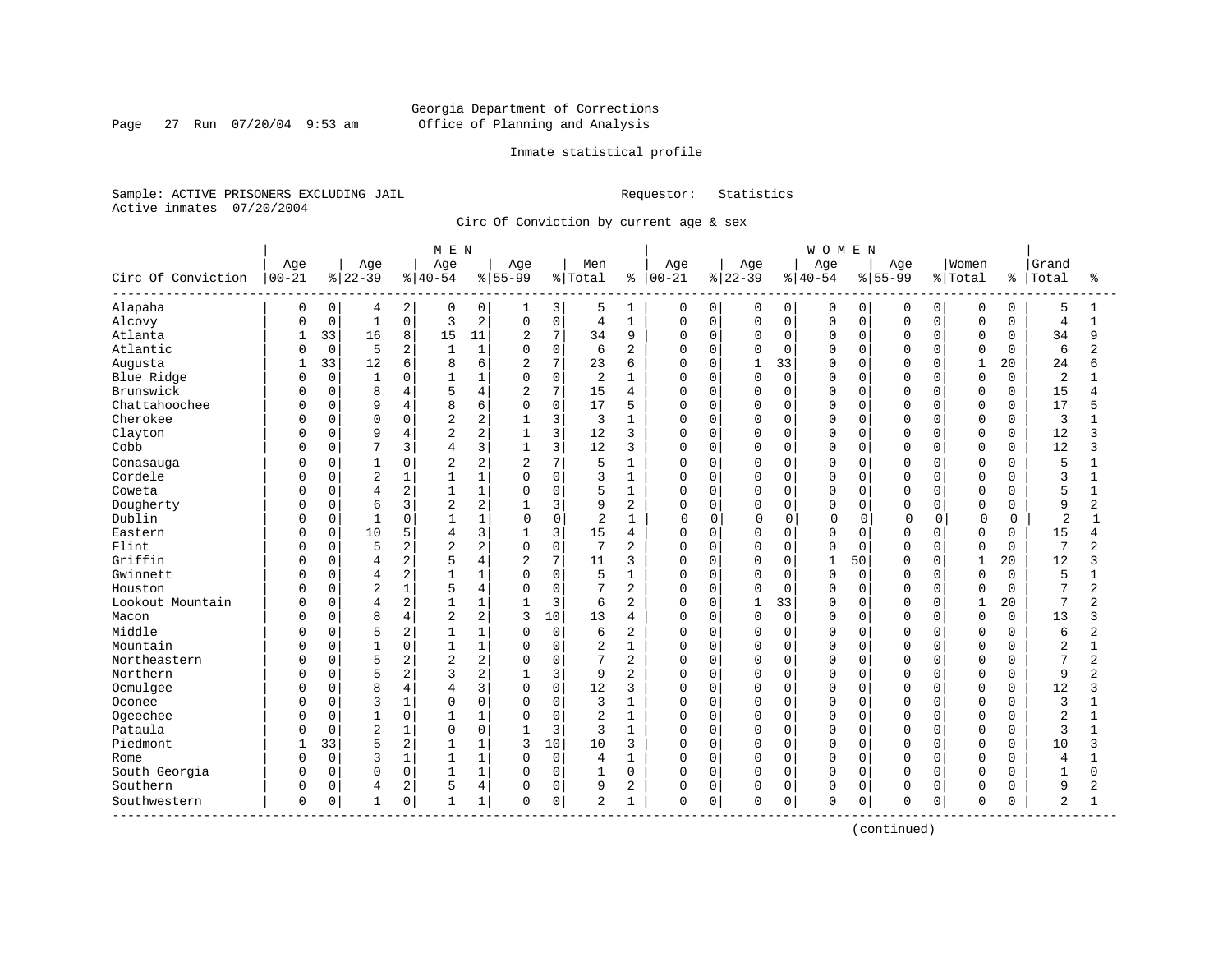Page 28 Run 07/20/04 9:53 am

## Inmate statistical profile

Sample: ACTIVE PRISONERS EXCLUDING JAIL Requestor: Statistics Active inmates 07/20/2004

Circ Of Conviction by current age & sex (continued)

|                    |                  |       |                  |          | M E N            |                |                  |       |                |          |                   |           |                  |             | <b>WOMEN</b>    |             |                 |           |                  |          |                |       |
|--------------------|------------------|-------|------------------|----------|------------------|----------------|------------------|-------|----------------|----------|-------------------|-----------|------------------|-------------|-----------------|-------------|-----------------|-----------|------------------|----------|----------------|-------|
| Circ Of Conviction | Age<br>$00 - 21$ |       | Age<br>$ 22-39 $ |          | Age<br>$ 40-54 $ |                | Age<br>$8 55-99$ |       | Men<br>% Total | နွ       | Age<br>$ 00 - 21$ |           | Age<br>$ 22-39 $ |             | Age<br>$ 40-54$ |             | Age<br>$ 55-99$ |           | Women<br>% Total | °        | Grand<br>Total | °     |
| Stone Mountain     | 0                | 0     | 14               | 7        | 9                |                | 2                | 7     | 25             |          | 0                 | $\Omega$  |                  | 33          | 0               | 0           | 0               | 0         |                  | 20       | 26             |       |
| Tifton             | $\Omega$         |       | 0                | 0        |                  |                |                  | 3     | 2              |          | 0                 | $\Omega$  | 0                | $\mathbf 0$ | 0               | 0           | $\Omega$        |           | 0                |          | $\overline{2}$ |       |
| Toombs             | $\Omega$         |       |                  | 0        | 0                | 0              | 0                | 0     |                | $\Omega$ | 0                 |           | Ω                | $\Omega$    |                 |             | $\Omega$        |           | 0                | 0        |                |       |
| Waycross           | 0                |       | 6                | 3        | 8                | б              | 0                | 0     | 14             | 4        | O                 |           | U                |             |                 |             |                 |           | $\Omega$         |          | 14             |       |
| Western            | 0                |       |                  | 2        |                  |                | 0                | 0     | 11             | 3        | O                 |           |                  |             |                 |             |                 |           | $\Omega$         |          | 11             |       |
| Rockdale           |                  |       |                  |          |                  |                | $\Omega$         |       | 4              |          | O                 |           |                  | C           |                 |             |                 |           | $\cap$           |          | $\overline{4}$ |       |
| Douglas            | $\Omega$         |       | 6                | 3        |                  |                | $\Omega$         | 0     | 10             |          | 0                 |           |                  |             |                 | 50          | <sup>0</sup>    |           |                  | 20       | 11             |       |
| Appalachian        | 0                |       |                  | $\Omega$ |                  |                | $\Omega$         |       |                | $\Omega$ | <sup>0</sup>      |           | N                | $\Omega$    |                 |             |                 |           | $\Omega$         | $\Omega$ |                |       |
| Enotah             | $\Omega$         |       |                  | $\Omega$ |                  |                | $\Omega$         |       | 2              |          | O                 |           | O                | $\Omega$    |                 |             |                 |           | $\Omega$         |          | 2              |       |
| Bell-Forsyth       | 0                |       |                  | 0        |                  |                | $\Omega$         |       |                | $\Omega$ | 0                 |           | <sup>0</sup>     | $\Omega$    | O               |             |                 |           | $\Omega$         |          |                |       |
| Towaliga           | $\Omega$         |       |                  | 0        |                  | $\overline{2}$ |                  | 3     | 5              |          | $\Omega$          |           | 0                | $\Omega$    | $\Omega$        |             | $\Omega$        |           | $\Omega$         |          | 5              |       |
| Paulding           | 0                | 0     | $\Omega$         | 0        |                  |                | $\Omega$         | 0     |                | 0        | $\mathbf 0$       | 0         | 0                | $\mathbf 0$ | 0               | $\mathbf 0$ | $\Omega$        | 0         | $\Omega$         | $\Omega$ |                |       |
| Total reported     |                  | 3 100 | 204 100          |          | 132 100          |                | 29 100           |       | 368 100        |          | $\Omega$          | $\Omega$  |                  | 3 100       |                 | 2 100       | $\Omega$        | $\Omega$  |                  | 5 100    | 373 100        |       |
| Percent reported   |                  | 100.0 |                  | 100.0    |                  | 100.0          |                  | 100.0 |                | 100.0    |                   | $\cdot$ 0 |                  | 100.0       |                 | 100.0       |                 | $\cdot$ 0 |                  | 100.0    |                | 100.0 |
| Not reported       | $\mathbf 0$      |       | $\Omega$         |          | $\mathbf 0$      |                | $\Omega$         |       | $\mathbf 0$    |          | 0                 |           | $\mathbf 0$      |             | $\Omega$        |             | $\mathbf 0$     |           | $\Omega$         |          | $\Omega$       |       |
| Total              | 3                |       | 204              |          | 132              |                | 29               |       | 368            |          | $\mathbf 0$       |           | 3                |             | $\overline{c}$  |             | 0               |           | 5                |          | 373            |       |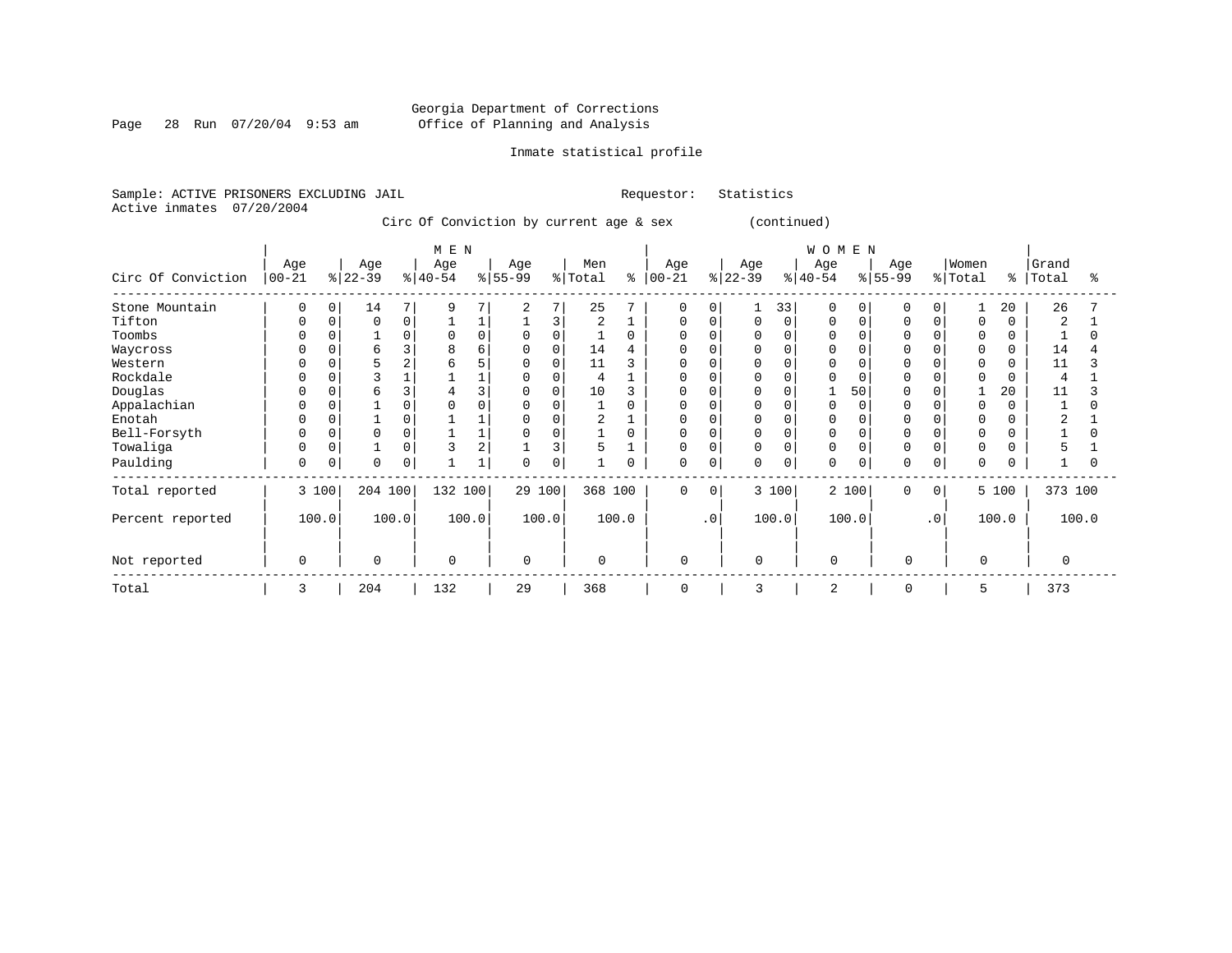## Georgia Department of Corrections Page 29 Run 07/20/04 9:53 am Office of Planning and Analysis

## Inmate statistical profile

Sample: ACTIVE PRISONERS EXCLUDING JAIL Requestor: Statistics Active inmates 07/20/2004

Home County by current age & sex

|                     |           |             |                |              | M E N          |                |              |                |                |              |            |             |             |              | <b>WOMEN</b> |             |             |          |              |             |                         |                |
|---------------------|-----------|-------------|----------------|--------------|----------------|----------------|--------------|----------------|----------------|--------------|------------|-------------|-------------|--------------|--------------|-------------|-------------|----------|--------------|-------------|-------------------------|----------------|
|                     | Age       |             | Age            |              | Age            |                | Age          |                | Men            |              | Age        |             | Age         |              | Age          |             | Age         |          | Women        |             | Grand                   |                |
| Home County         | $00 - 21$ |             | $ 22-39$       |              | $ 40-54$       |                | $8155 - 99$  |                | % Total        | ႜ            | $ 00 - 21$ |             | $ 22-39$    |              | $8 40-54$    |             | $8155 - 99$ |          | % Total      | နွ          | Total                   | ႜ              |
| Appling             | 0         | 0           | 1              | 1            | 0              | 0              | 1            | 4              | 2              | 1            | 0          | $\mathbf 0$ | 0           | 0            | 0            | 0           | 0           | 0        | 0            | 0           | $\overline{c}$          | 1              |
| Atkinson            | 0         | $\mathbf 0$ | $\mathsf 0$    | 0            | $\mathbf 0$    | 0              | $\mathbf{1}$ | $\,4$          | $\mathbf{1}$   | $\mathsf 0$  | 0          | $\mathbf 0$ | 0           | $\mathsf{O}$ | $\mathsf 0$  | 0           | $\mathbf 0$ | 0        | $\mathsf 0$  | $\mathbf 0$ | $\mathbf{1}$            | $\mathbf 0$    |
| Baldwin             | C         | 0           | $\mathbf{1}$   | 1            | 2              | 2              | $\Omega$     | $\mathbf 0$    | 3              | 1            | 0          | $\mathbf 0$ | 0           | $\mathbf 0$  | 0            | 0           | $\Omega$    | $\Omega$ | $\Omega$     | 0           | 3                       | $\mathbf{1}$   |
| Barrow              | U         | $\Omega$    | $\overline{2}$ | $1\,$        | $\Omega$       | 0              |              | $\overline{4}$ | 3              | $\mathbf{1}$ | 0          | $\mathbf 0$ | 0           | $\mathbf 0$  | $\mathbf 0$  | 0           | $\Omega$    | 0        | $\mathbf 0$  | $\Omega$    | 3                       | -1             |
| Bartow              | C         | $\Omega$    | $\mathbf 0$    | $\mathbf 0$  |                | 3              | $\Omega$     | $\mathbf 0$    | 3              | $\mathbf{1}$ | 0          | $\mathbf 0$ | $\Omega$    | $\Omega$     | $\mathbf 0$  | $\Omega$    | $\cap$      | O        | $\Omega$     | $\Omega$    | 3                       |                |
| Ben Hill            | C         | $\Omega$    | $\overline{2}$ | 1            | $\cap$         | $\Omega$       | $\Omega$     | $\mathbf 0$    | $\overline{2}$ | $\mathbf{1}$ | 0          | $\mathbf 0$ | 0           | $\Omega$     | $\mathbf 0$  | $\Omega$    | $\Omega$    | $\Omega$ | $\Omega$     | U           | $\overline{c}$          | $\mathbf{1}$   |
| <b>Bibb</b>         | C         | $\Omega$    | $\overline{4}$ | 2            |                | 1              | 2            | 9              | 7              | 2            | 0          | $\mathbf 0$ | 0           | $\mathbf 0$  | $\Omega$     | $\mathbf 0$ | $\Omega$    | $\Omega$ | $\Omega$     | $\Omega$    | 7                       | $\overline{2}$ |
| Bleckley            | C         | $\Omega$    | $\sqrt{2}$     | $\mathbf 1$  | $\mathbf{1}$   | 1              | $\Omega$     | 0              | 3              | 1            | 0          | $\mathbf 0$ | 0           | $\Omega$     | 0            | $\Omega$    | $\Omega$    | $\Omega$ | $\mathbf 0$  | $\Omega$    | 3                       |                |
| Brooks              | C         | 0           | $\mathbf{1}$   | $\mathbf 1$  | $\Omega$       | 0              | $\mathbf 0$  | 0              | 1              | $\mathbf 0$  | 0          | $\mathbf 0$ | 0           | 0            | $\mathbf 0$  | 0           | $\Omega$    | $\Omega$ | $\mathbf 0$  | $\Omega$    | 1                       | O              |
| Bulloch             | C         | 0           | $\mathbf 0$    | 0            |                | $\mathbf 1$    | $\Omega$     | $\mathsf 0$    | 1              | 0            | 0          | $\mathbf 0$ | 0           | $\mathbf 0$  | $\mathbf 0$  | $\Omega$    | $\Omega$    | O        | $\Omega$     | $\Omega$    | $\mathbf{1}$            |                |
| Burke               | C         | $\Omega$    | $\overline{2}$ | 1            | 1              | 1              | $\Omega$     | $\mathbf 0$    | 3              | 1            | 0          | $\mathbf 0$ | 0           | $\mathbf 0$  | $\mathbf 0$  | $\Omega$    | $\Omega$    | O        | $\Omega$     | $\cap$      | 3                       |                |
| <b>Butts</b>        | C         | 0           | $\Omega$       | 0            | $\Omega$       | $\Omega$       | $\mathbf{1}$ | $\overline{4}$ | 1              | $\Omega$     | 0          | $\mathbf 0$ | 0           | $\Omega$     | $\Omega$     | $\Omega$    | $\Omega$    | 0        | $\Omega$     | $\Omega$    | 1                       | O              |
| Camden              | C         | $\Omega$    | $\mathbf 0$    | 0            | 1              | 1              | $\Omega$     | $\mathbf 0$    | $\mathbf{1}$   | $\mathbf 0$  | 0          | $\mathbf 0$ | 0           | $\Omega$     | $\mathbf 0$  | $\Omega$    | $\Omega$    | $\Omega$ | $\Omega$     | $\Omega$    | $\mathbf{1}$            | O              |
| Carroll             | C         | 0           | $\sqrt{2}$     | 1            | $\Omega$       | 0              | $\Omega$     | $\mathsf 0$    | $\overline{2}$ | 1            | 0          | $\mathbf 0$ | $\Omega$    | $\Omega$     | $\Omega$     | $\Omega$    | $\Omega$    | 0        | $\Omega$     | $\Omega$    | $\overline{\mathbf{c}}$ |                |
| Catoosa             | C         | 0           | $\Omega$       | $\mathbf 0$  | $\mathbf{1}$   | 1              | $\Omega$     | $\mathbf 0$    | $\mathbf{1}$   | $\mathbf 0$  | 0          | $\mathbf 0$ | $\Omega$    | $\Omega$     | $\mathbf 0$  | $\Omega$    | $\Omega$    | 0        | $\Omega$     | $\Omega$    | $\mathbf{1}$            | $\Omega$       |
| Chatham             | C         | 0           | 10             | 6            |                | 6              |              | $\,4$          | 18             | 6            | 0          | $\mathbf 0$ | 0           | 0            | 0            | $\Omega$    | $\Omega$    | O        | $\Omega$     | $\Omega$    | 18                      |                |
| Chattooga           | C         | $\Omega$    | $\mathbf{1}$   | $1\,$        | $\Omega$       | $\Omega$       | $\Omega$     | $\mathbf 0$    | 1              | $\Omega$     | O          | $\mathbf 0$ | $\Omega$    | $\Omega$     | $\Omega$     | $\Omega$    | $\Omega$    | $\Omega$ | $\Omega$     | $\Omega$    | $\mathbf{1}$            | U              |
| Cherokee            | C         | $\Omega$    | $\mathbf{1}$   | $\mathbf{1}$ | 1              | 1              | $\Omega$     | $\mathbf 0$    | $\overline{2}$ | $\mathbf{1}$ | 0          | $\mathbf 0$ | 0           | $\Omega$     | $\mathbf 0$  | $\Omega$    | $\Omega$    | $\Omega$ | $\Omega$     | $\Omega$    | $\overline{2}$          |                |
| Clarke              | C         | $\Omega$    | 5              | 3            | 4              | 4              | $\Omega$     | $\mathsf 0$    | 9              | 3            | 0          | $\mathbf 0$ | $\Omega$    | $\mathbf 0$  | $\Omega$     | 0           | $\Omega$    | $\Omega$ | $\Omega$     | $\Omega$    | 9                       | 3              |
| Clayton             | C         | $\Omega$    | 6              | 3            | $\mathbf{1}$   | 1              | $\mathbf{1}$ | $\overline{4}$ | 8              | 3            | O          | $\mathbf 0$ | $\mathbf 1$ | 33           | 0            | $\mathbf 0$ | $\Omega$    | 0        | $\mathbf{1}$ | 20          | 9                       | κ              |
| Cobb                | C         | 0           | 3              | 2            | 5              | 4              |              | $\overline{4}$ | 9              | 3            | 0          | $\mathbf 0$ | 0           | $\mathbf 0$  | 0            | $\Omega$    | $\Omega$    | O        | $\mathbf 0$  | $\Omega$    | 9                       | ζ              |
| Coffee              | C         | $\Omega$    | $\mathbf 0$    | 0            | $\mathbf{1}$   | 1              | $\Omega$     | 0              | $\mathbf{1}$   | 0            | 0          | $\mathbf 0$ | $\Omega$    | $\mathbf 0$  | $\mathbf 0$  | $\Omega$    | $\Omega$    | $\Omega$ | $\Omega$     | $\Omega$    | $\mathbf{1}$            |                |
| Colquit             | C         | 0           | $\mathbf 0$    | 0            | $\overline{2}$ | 2              | $\Omega$     | $\mathbf 0$    | $\overline{2}$ | $\mathbf{1}$ | 0          | $\mathbf 0$ | 0           | $\mathbf 0$  | $\mathbf 0$  | $\Omega$    | $\Omega$    | $\Omega$ | $\Omega$     | $\Omega$    | 2                       |                |
| Columbia            | C         | 0           | $\Omega$       | 0            | $\Omega$       | 0              | $\mathbf{1}$ | $\overline{4}$ | 1              | $\mathbf 0$  | 0          | $\mathbf 0$ | 0           | 0            | $\mathbf 0$  | 0           | $\Omega$    | $\Omega$ | $\Omega$     | $\Omega$    | 1                       | O              |
| Cook                | C         | 0           | $\mathbf{1}$   | 1            | $\Omega$       | 0              | $\Omega$     | $\mathsf 0$    | 1              | 0            | 0          | $\mathbf 0$ | 0           | $\mathbf 0$  | 0            | 0           | $\Omega$    | 0        | $\mathbf 0$  | 0           | $\mathbf{1}$            | O              |
| Coweta              |           | 0           | $\mathbf{1}$   | $\mathbf 1$  | $\Omega$       | 0              | $\Omega$     | $\mathbf 0$    | 1              | $\mathbf 0$  | 0          | $\mathbf 0$ | 0           | $\Omega$     | 0            | $\mathbf 0$ | $\Omega$    | 0        | $\mathbf 0$  | $\Omega$    | $\mathbf 1$             | O              |
| Crisp               | C         | 0           | $\mathbf 0$    | $\mathbf 0$  |                | 1              | $\Omega$     | $\mathbf 0$    | 1              | 0            | 0          | $\mathbf 0$ | 0           | 0            | $\mathbf 0$  | 0           | $\Omega$    | 0        | $\mathbf 0$  | 0           | $\mathbf{1}$            | O              |
| Decatur             | C         | $\Omega$    | $\Omega$       | $\mathbf 0$  | $\overline{c}$ | $\overline{2}$ | $\Omega$     | $\mathbf 0$    | $\overline{2}$ | $\mathbf{1}$ | 0          | $\mathbf 0$ | $\Omega$    | $\Omega$     | $\mathbf 0$  | $\Omega$    | $\Omega$    | $\Omega$ | $\Omega$     | $\Omega$    | $\overline{2}$          |                |
| DeKalb              | C         | $\Omega$    | 20             | 12           | 5              | 4              | $\Omega$     | $\Omega$       | 25             | 8            | 0          | $\mathbf 0$ | 0           | $\Omega$     | $\Omega$     | $\Omega$    | $\Omega$    | $\Omega$ | $\Omega$     | $\Omega$    | 25                      | 8              |
| Dougherty           | 0         | $\Omega$    | 4              | 2            |                | 2              |              | 4              | 7              | 2            | 0          | $\mathbf 0$ | $\Omega$    | $\Omega$     | $\mathbf 0$  | $\Omega$    | $\Omega$    | $\Omega$ | $\mathbf 0$  | $\Omega$    | 7                       | 2              |
| Douglas             | C         | $\Omega$    | 2              | $\mathbf{1}$ |                | 3              | $\Omega$     | $\mathbf 0$    | 5              | 2            | 0          | 0           | $\Omega$    | $\mathbf 0$  | $\mathbf{1}$ | 50          | $\Omega$    | 0        | $\mathbf{1}$ | 20          | 6                       | 2              |
| Effingham           | C         | 0           | $\mathbf{1}$   | 1            | $\Omega$       | $\Omega$       | $\Omega$     | $\mathbf 0$    | $\mathbf{1}$   | $\mathbf 0$  | 0          | $\mathbf 0$ | $\Omega$    | $\mathbf 0$  | $\mathbf 0$  | $\Omega$    | $\Omega$    | $\Omega$ | $\mathbf 0$  | $\Omega$    | $\mathbf 1$             | $\Omega$       |
| Elbert              | C         | 0           | $\mathbf{1}$   | 1            | $\Omega$       | 0              |              | $\overline{4}$ | $\overline{a}$ | 1            | 0          | $\mathbf 0$ | 0           | $\mathbf 0$  | $\mathbf 0$  | $\Omega$    | $\Omega$    | 0        | $\Omega$     | $\Omega$    | $\overline{2}$          |                |
| Fayette             | 0         | 0           | $\mathbf 0$    | $\mathbf 0$  | $\mathbf{1}$   | 1              | $\mathbf{1}$ | $\overline{4}$ | $\overline{2}$ | 1            | 0          | $\mathbf 0$ | $\Omega$    | $\Omega$     | $\mathbf 0$  | $\mathbf 0$ | $\Omega$    | $\Omega$ | $\Omega$     | $\Omega$    | $\overline{2}$          | $\mathbf{1}$   |
| Floyd               | C         | 0           | 3              | 2            | $\Omega$       | 0              | $\mathbf 0$  | 0              | 3              | 1            | 0          | $\mathbf 0$ | 0           | 0            | $\mathbf 0$  | $\mathbf 0$ | $\Omega$    | 0        | $\Omega$     | O           | 3                       | -1             |
| Franklin<br>------- | 0         | 0           | 2              | 1            | 0              | 0              | $\Omega$     | $\mathsf 0$    | $\overline{2}$ | 1            | 0          | $\mathbf 0$ | 0           | 0            | 0            | 0           | $\Omega$    | 0        | $\mathbf 0$  | $\Omega$    | 2                       | 1              |

(continued)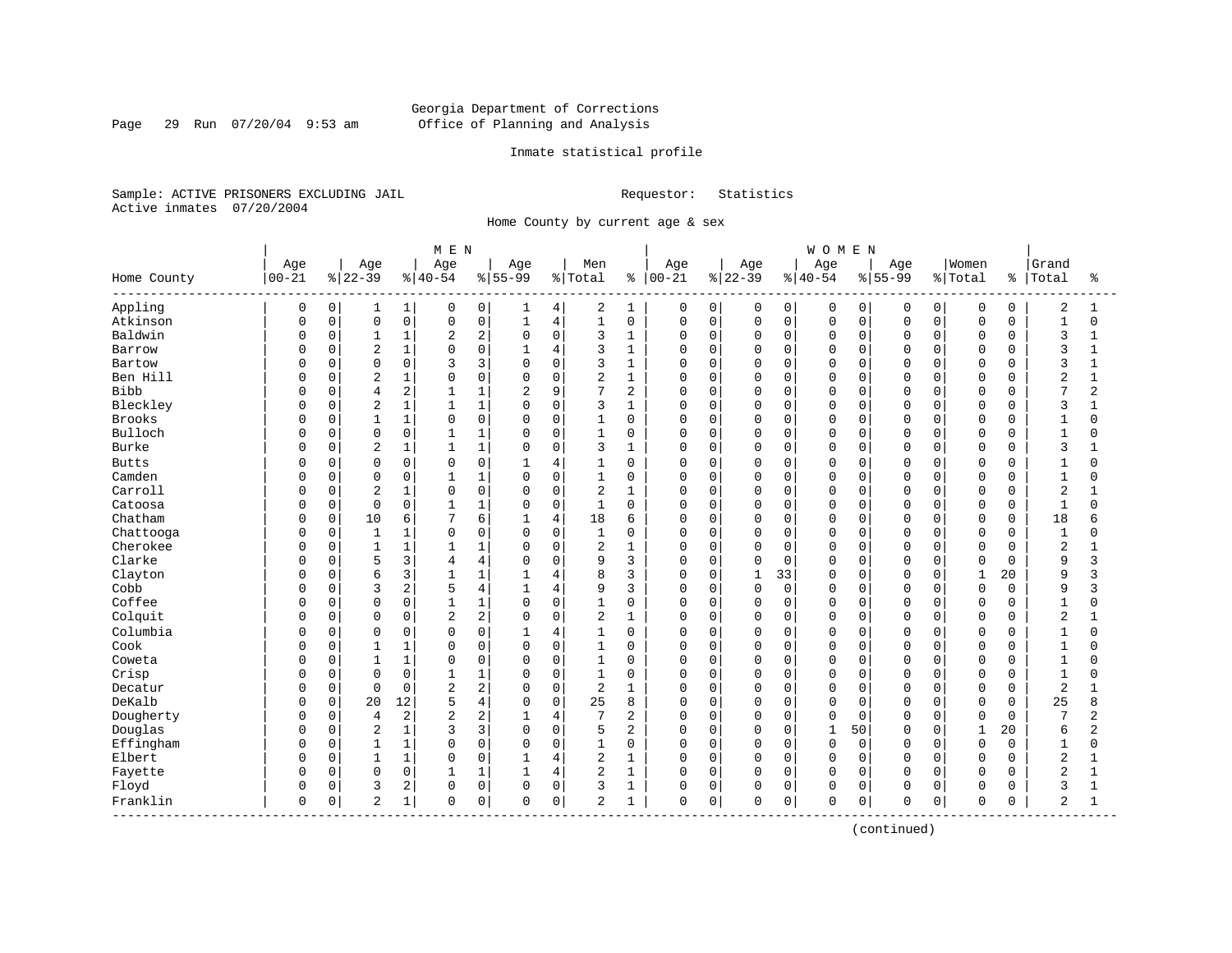Page 30 Run 07/20/04 9:53 am

## Inmate statistical profile

Sample: ACTIVE PRISONERS EXCLUDING JAIL Requestor: Statistics Active inmates 07/20/2004

Home County by current age & sex (continued)

|             |              |          |                |              | M E N          |                |              |                |                |                |              |             |             |             | <b>WOMEN</b> |          |           |          |              |          |                |              |
|-------------|--------------|----------|----------------|--------------|----------------|----------------|--------------|----------------|----------------|----------------|--------------|-------------|-------------|-------------|--------------|----------|-----------|----------|--------------|----------|----------------|--------------|
|             | Age          |          | Age            |              | Age            |                | Age          |                | Men            |                | Age          |             | Age         |             | Age          |          | Age       |          | Women        |          | Grand          |              |
| Home County | $00 - 21$    |          | $ 22-39$       |              | $ 40-54 $      |                | $8 55-99$    |                | % Total        | နွ             | $00 - 21$    |             | $ 22-39$    |             | $ 40-54$     |          | $8 55-99$ |          | % Total      | ి        | Total          | ႜ            |
| Fulton      | 1            | 33       | 22             | 13           | 17             | 15             | 2            | 9              | 42             | 13             | 0            | 0           | 0           | 0           | 0            | 0        | $\Omega$  | 0        | 0            | 0        | 42             | 13           |
| Gilmer      | $\Omega$     | 0        | $\mathbf{1}$   | $1\,$        | $\Omega$       | $\mathbf 0$    | $\Omega$     | $\mathbf 0$    | 1              | $\mathbf 0$    | 0            | $\mathbf 0$ | 0           | $\mathbf 0$ | $\mathbf 0$  | $\Omega$ | $\Omega$  | $\Omega$ | $\mathbf 0$  | $\Omega$ | $\mathbf{1}$   | $\Omega$     |
| Glynn       | 0            | 0        | 4              | $\sqrt{2}$   | 2              | 2              |              | 4              | 7              | 2              | 0            | 0           | 0           | 0           | $\mathbf 0$  | 0        | $\Omega$  | $\Omega$ | 0            | $\Omega$ | 7              | 2            |
| Gordon      | U            | 0        | $\mathbf{1}$   | $\mathbf{1}$ |                | $\mathbf{1}$   |              | $\overline{4}$ | 3              | $\mathbf{1}$   | $\Omega$     | $\mathbf 0$ | 0           | $\Omega$    | $\mathbf 0$  | 0        | $\Omega$  | $\Omega$ | $\Omega$     | $\Omega$ | 3              |              |
| Greene      | U            | $\Omega$ | $\mathbf{1}$   | $\mathbf{1}$ | $\Omega$       | $\mathbf 0$    | $\Omega$     | $\Omega$       | 1              | $\Omega$       | 0            | $\Omega$    | 0           | $\Omega$    | $\Omega$     | $\Omega$ | $\Omega$  | O        | $\Omega$     | $\cap$   | 1              | $\Omega$     |
| Gwinnett    | U            | $\Omega$ | 2              | $\mathbf 1$  | 4              | 4              | $\Omega$     | $\mathbf 0$    | 6              | 2              | $\Omega$     | $\mathbf 0$ | 0           | $\Omega$    | $\mathbf 0$  | $\Omega$ | $\Omega$  | $\Omega$ | $\Omega$     | 0        | 6              | 2            |
| Habersham   | U            | $\Omega$ | $\Omega$       | $\mathsf 0$  |                | $\mathbf{1}$   | $\Omega$     | $\mathbf 0$    | 1              | $\mathbf 0$    | 0            | $\mathbf 0$ | 0           | $\mathbf 0$ | $\Omega$     | 0        | $\Omega$  | 0        | $\Omega$     | $\Omega$ | 1              | $\Omega$     |
| Hall        | O            | 0        | 4              | $\sqrt{2}$   |                | $\mathbf{1}$   |              | 4              | 6              | $\overline{2}$ | 0            | $\Omega$    | 0           | $\Omega$    | $\Omega$     | 0        | $\Omega$  | $\Omega$ | $\Omega$     | $\Omega$ | 6              | 2            |
| Hancock     | <sup>0</sup> | $\Omega$ | $\Omega$       | $\mathbf 0$  | $\overline{a}$ | 2              | $\Omega$     | $\Omega$       | $\overline{2}$ | $\mathbf{1}$   | $\Omega$     | $\mathbf 0$ | $\mathbf 0$ | $\Omega$    | $\Omega$     | $\Omega$ | $\Omega$  | $\Omega$ | $\Omega$     | $\Omega$ | $\overline{2}$ | 1            |
| Harris      | 0            | 0        | 0              | $\mathbf 0$  |                | 1              | 0            | $\mathbf 0$    |                | $\mathbf 0$    | 0            | $\mathbf 0$ | 0           | 0           | $\mathbf 0$  | 0        | $\Omega$  | $\Omega$ | 0            | 0        | 1              | $\Omega$     |
| Hart        | U            | 0        | $\mathbf{1}$   | $1\,$        | 1              | $\mathbf{1}$   | $\Omega$     | $\mathbf 0$    | $\overline{2}$ | $\mathbf{1}$   | $\Omega$     | $\mathbf 0$ | 0           | $\Omega$    | $\mathbf 0$  | 0        | $\Omega$  | 0        | $\Omega$     | $\Omega$ | $\overline{2}$ |              |
| Henry       | 0            | 0        | $\overline{2}$ | $1\,$        |                | 1              | 0            | $\mathbf 0$    | 3              | 1              | 0            | 0           | 0           | $\Omega$    | $\mathbf 0$  | 0        | $\Omega$  | O        | $\Omega$     | O        | 3              |              |
| Houston     | O            | 0        | $\overline{2}$ | $\mathbf{1}$ | 4              | $\overline{4}$ | $\Omega$     | $\mathbf 0$    | 6              | $\overline{2}$ | 0            | $\Omega$    | 0           | $\Omega$    | $\mathbf 0$  | 0        | $\Omega$  | O        | $\Omega$     | $\Omega$ | 6              | 2            |
| Jackson     | 1            | 33       | $\Omega$       | $\mathbf 0$  | $\mathbf{1}$   | 1              | 1            | $\overline{4}$ | 3              | $\mathbf{1}$   | $\Omega$     | $\Omega$    | 0           | $\Omega$    | $\Omega$     | $\Omega$ | $\Omega$  | $\Omega$ | $\Omega$     | $\Omega$ | 3              | $\mathbf{1}$ |
| Jeff Davis  | O            | $\Omega$ |                | $1\,$        | $\Omega$       | $\mathbf 0$    | $\Omega$     | $\mathbf 0$    |                | $\mathbf 0$    | 0            | $\mathbf 0$ | 0           | $\Omega$    | $\Omega$     | $\Omega$ | $\Omega$  | $\Omega$ | $\Omega$     | $\Omega$ | $\mathbf{1}$   | $\Omega$     |
| Jenkins     |              | 0        | 2              | $1\,$        | 0              | $\mathbf 0$    | $\Omega$     | $\mathbf 0$    | $\overline{c}$ | $\mathbf{1}$   | 0            | 0           | 0           | $\Omega$    | $\Omega$     | 0        | $\Omega$  | 0        | $\Omega$     | $\Omega$ | $\overline{c}$ |              |
| Laurens     | U            | $\Omega$ | $\overline{2}$ | $\mathbf{1}$ | $\Omega$       | $\mathbf 0$    | $\Omega$     | $\Omega$       | 2              | $\mathbf{1}$   | 0            | $\Omega$    | 0           | $\Omega$    | $\Omega$     | 0        | $\Omega$  | $\Omega$ | $\Omega$     | $\Omega$ | $\overline{2}$ | $\mathbf{1}$ |
| Liberty     | O            | 0        | $\overline{2}$ | $\mathbf 1$  |                | 1              | $\Omega$     | $\mathbf 0$    | 3              | $\mathbf{1}$   | 0            | $\mathbf 0$ | 0           | $\mathbf 0$ | $\mathbf 0$  | 0        | $\Omega$  | $\Omega$ | $\mathbf 0$  | $\Omega$ | 3              |              |
| Lincoln     | U            | 0        |                | $1\,$        |                | $\mathbf 0$    | 0            | $\mathsf 0$    |                | $\mathbf 0$    | $\Omega$     | $\mathbf 0$ | 0           | $\Omega$    | $\mathbf 0$  | 0        | $\Omega$  | $\Omega$ | $\Omega$     | $\Omega$ |                | O            |
| Long        | U            | 0        |                | 1            | $\Omega$       | $\mathbf 0$    | $\Omega$     | $\mathbf 0$    | $\mathbf{1}$   | $\Omega$       | 0            | $\Omega$    | 0           | $\Omega$    | $\mathbf 0$  | 0        | $\Omega$  | $\Omega$ | $\Omega$     | $\Omega$ | $\mathbf{1}$   |              |
| Lowndes     |              | $\Omega$ | $\overline{2}$ | $\mathbf 1$  | $\mathbf{1}$   | $\mathbf{1}$   | $\Omega$     | $\Omega$       | 3              | $\mathbf{1}$   | 0            | $\Omega$    | O           | $\Omega$    | $\Omega$     | $\Omega$ | $\Omega$  | $\Omega$ | $\Omega$     | $\Omega$ | 3              |              |
| Marion      | 0            | $\Omega$ | $\mathbf{1}$   | $\mathbf 1$  | $\Omega$       | $\Omega$       | $\Omega$     | $\mathbf 0$    | $\mathbf{1}$   | $\Omega$       | 0            | $\mathbf 0$ | 0           | $\Omega$    | $\mathbf 0$  | $\Omega$ | $\Omega$  | $\Omega$ | $\Omega$     | 0        |                | 0            |
| McDuffie    | 0            | 0        | $\Omega$       | $\mathsf 0$  |                | $\mathbf{1}$   | $\Omega$     | $\mathbf 0$    | 1              | $\mathbf 0$    | $\Omega$     | $\mathbf 0$ | 0           | $\mathbf 0$ | $\mathbf 0$  | 0        | $\Omega$  | 0        | $\Omega$     | $\Omega$ | $\mathbf{1}$   | 0            |
| McIntosh    | 0            | 0        |                | 1            |                | 1              | 0            | $\mathbf 0$    | 2              | $\mathbf{1}$   | 0            | $\mathbf 0$ | 0           | 0           | $\Omega$     | 0        | $\Omega$  | $\Omega$ | $\Omega$     | $\Omega$ | $\overline{2}$ | 1            |
| Miller      | 0            | 0        | $\mathbf{1}$   | $\mathbf 1$  | $\Omega$       | $\mathbf 0$    | $\Omega$     | $\mathbf 0$    | $\mathbf{1}$   | $\Omega$       | 0            | $\mathbf 0$ | 0           | $\Omega$    | $\mathbf 0$  | 0        | $\Omega$  | $\Omega$ | $\Omega$     | $\Omega$ | $\mathbf{1}$   | 0            |
| Mitchell    | U            | 0        | 1              | $1\,$        | $\Omega$       | $\mathbf 0$    | $\Omega$     | $\mathbf 0$    | 1              | 0              | 0            | $\mathbf 0$ | 0           | $\mathbf 0$ | $\mathbf 0$  | 0        | $\Omega$  | $\Omega$ | $\Omega$     | $\Omega$ | $\mathbf{1}$   | U            |
| Monroe      | <sup>0</sup> | 0        | $\Omega$       | $\mathsf 0$  |                | 1              | $\Omega$     | $\Omega$       | 1              | $\mathbf 0$    | 0            | $\mathbf 0$ | 0           | 0           | $\mathbf 0$  | 0        | $\Omega$  | $\Omega$ | $\Omega$     | $\Omega$ | $\mathbf{1}$   | U            |
| Morgan      | U            | $\Omega$ |                | 1            | $\Omega$       | $\mathbf 0$    | $\Omega$     | $\mathbf 0$    | $\mathbf{1}$   | $\mathbf 0$    | $\Omega$     | $\Omega$    | 0           | $\Omega$    | $\mathbf 0$  | 0        | $\Omega$  | $\Omega$ | $\Omega$     | $\Omega$ | $\mathbf{1}$   |              |
| Muscogee    | O            | $\Omega$ | 6              | 3            | 5              | 4              | $\Omega$     | $\Omega$       | 11             | 4              | 0            | $\Omega$    | O           | $\Omega$    | $\Omega$     | $\Omega$ | $\Omega$  | $\Omega$ | $\Omega$     | $\Omega$ | 11             |              |
| Newton      | U            | $\Omega$ | $\mathbf{1}$   | $\mathbf{1}$ | $\Omega$       | $\Omega$       | $\Omega$     | $\Omega$       | 1              | $\Omega$       | 0            | $\Omega$    | 0           | $\Omega$    | $\Omega$     | $\Omega$ | $\Omega$  | $\Omega$ | $\Omega$     | $\Omega$ | $\mathbf{1}$   | O            |
| Oglethorpe  | U            | 0        |                | $\mathbf 1$  | $\Omega$       | $\mathbf 0$    |              | $\overline{4}$ | $\overline{2}$ | $\mathbf{1}$   | 0            | $\mathbf 0$ | 0           | $\mathbf 0$ | $\mathbf 0$  | 0        | $\Omega$  | 0        | $\Omega$     | 0        | $\overline{2}$ |              |
| Paulding    | 0            | 0        | $\Omega$       | $\mathsf 0$  |                | $\mathbf{1}$   | $\Omega$     | $\mathbf 0$    | $\mathbf{1}$   | $\mathbf 0$    | 0            | $\mathbf 0$ | 0           | $\mathbf 0$ | $\mathbf 0$  | 0        | $\Omega$  | 0        | $\Omega$     | $\Omega$ | $\mathbf{1}$   | $\Omega$     |
| Pierce      | O            | 0        | $\Omega$       | 0            |                | $\mathbf 1$    | $\Omega$     | $\mathbf 0$    | $\mathbf{1}$   | $\Omega$       | <sup>0</sup> | $\Omega$    | 0           | $\Omega$    | $\Omega$     | 0        | $\Omega$  | $\Omega$ | $\Omega$     | $\Omega$ | $\mathbf{1}$   | U            |
| Pike        | 0            | 0        |                | 1            |                | $\mathbf 1$    | <sup>0</sup> | 0              | 2              | 1              | 0            | 0           | 0           | 0           | $\mathbf{1}$ | 50       | $\Omega$  | 0        | $\mathbf{1}$ | 20       | 3              |              |
| Putnam      | $\Omega$     | 0        | 1              | $1\,$        | 1              | $\mathbf 1$    | $\Omega$     | $\mathbf 0$    | $\overline{a}$ | 1              | 0            | 0           | 0           | 0           | $\Omega$     | 0        | $\Omega$  | 0        | $\Omega$     | 0        | 2              |              |

(continued)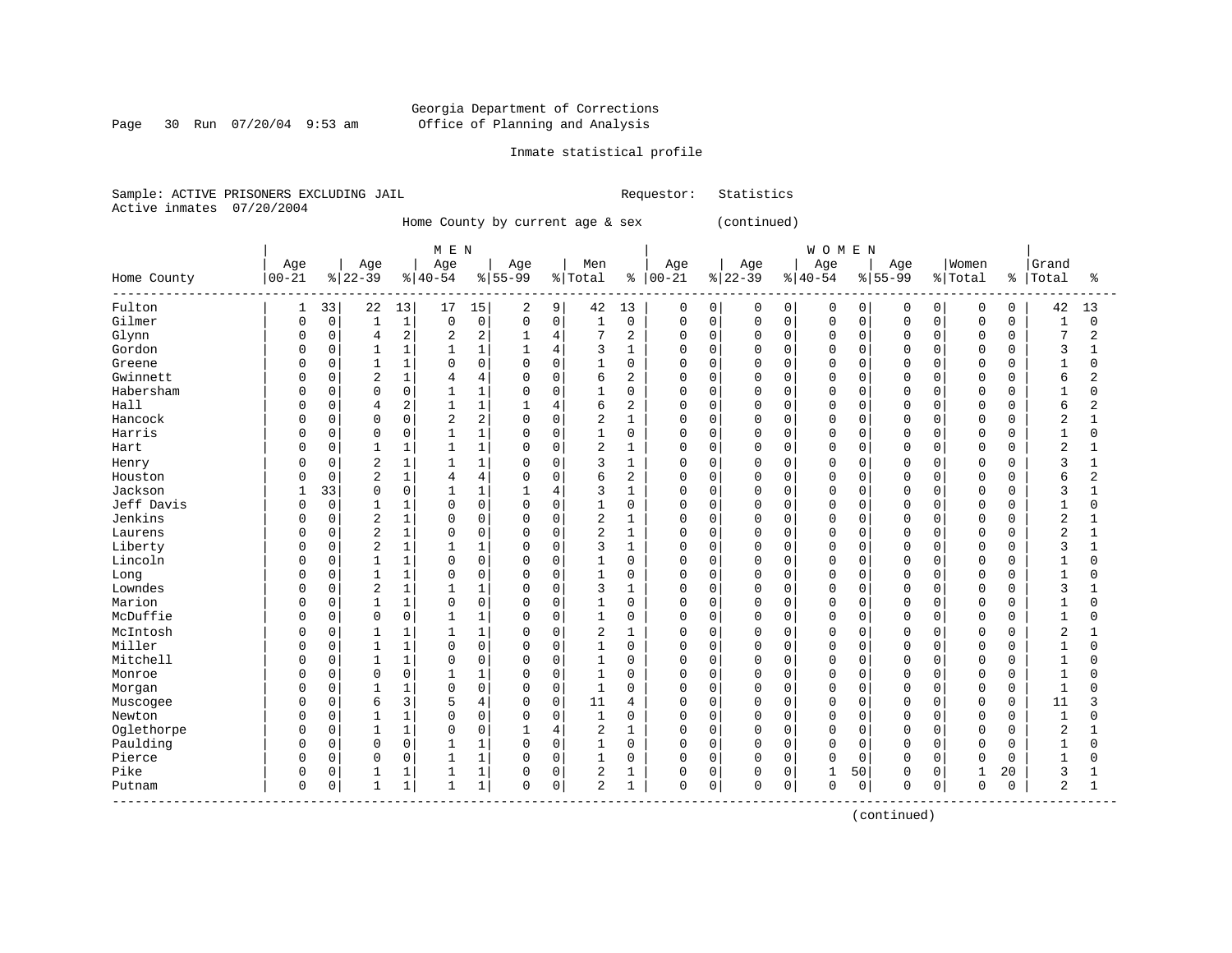Page 31 Run 07/20/04 9:53 am

## Inmate statistical profile

Sample: ACTIVE PRISONERS EXCLUDING JAIL Requestor: Statistics Active inmates 07/20/2004

Home County by current age & sex (continued)

|                  |           |             |                |              | M E N    |                |           |                |              |             |              |           |              |             | WOMEN       |          |             |             |             |               |         |      |
|------------------|-----------|-------------|----------------|--------------|----------|----------------|-----------|----------------|--------------|-------------|--------------|-----------|--------------|-------------|-------------|----------|-------------|-------------|-------------|---------------|---------|------|
|                  | Age       |             | Age            |              | Age      |                | Age       |                | Men          |             | Age          |           | Age          |             | Age         |          | Age         |             | Women       |               | Grand   |      |
| Home County      | $00 - 21$ |             | $8 22-39$      |              | $ 40-54$ |                | $8 55-99$ |                | % Total      | နွ          | $ 00 - 21$   |           | $ 22-39$     |             | $ 40-54$    |          | $8 55-99$   |             | % Total     | $\frac{8}{6}$ | Total   | ిక   |
| Rabun            | 0         | 0           |                | 1            | 0        | 0              | $\Omega$  | 0              | 1            | 0           | 0            | 0         | 0            | 0           | 0           | 0        | 0           | 0           | 0           | O             |         | U    |
| Randolph         | O         | 0           |                | $\mathbf 1$  | 0        | $\mathbf 0$    |           | 4              | 2            | 1           | $\mathbf 0$  | 0         | $\Omega$     | $\mathbf 0$ | $\Omega$    | 0        | $\Omega$    | $\mathbf 0$ | $\mathbf 0$ | 0             | 2       |      |
| Richmond         | 1         | 33          | 6              | 3            |          | $\overline{4}$ |           | $\overline{4}$ | 12           | 4           | $\Omega$     | 0         | 1            | 33          | $\Omega$    | $\Omega$ | $\Omega$    | $\Omega$    | 1           | 20            | 13      | 4    |
| Rockdale         |           | 0           |                | $\mathbf 0$  |          | $\mathbf{1}$   | 0         | $\Omega$       |              | $\mathbf 0$ | 0            | 0         | $\Omega$     | $\mathbf 0$ | $\Omega$    | O        | n           | $\Omega$    | $\mathbf 0$ | $\Omega$      | 1       | U    |
| Seminole         |           | $\mathbf 0$ |                | 1            |          | $\mathbf 0$    | 0         | $\Omega$       |              | $\Omega$    | 0            | $\Omega$  | $\Omega$     | $\Omega$    | 0           | O        |             | $\Omega$    | $\Omega$    | U             |         | N    |
| Spalding         |           | $\mathbf 0$ | $\overline{2}$ | $\mathbf{1}$ | 2        | $\overline{c}$ | 0         | $\Omega$       | 4            |             | 0            | 0         | $\Omega$     | $\Omega$    | 0           | $\Omega$ | n           | $\Omega$    | $\Omega$    | N             | 4       |      |
| Stephens         |           | 0           | $\Omega$       | $\mathbf 0$  |          |                | 0         | ∩              |              | $\Omega$    | 0            | $\Omega$  | $\Omega$     | $\Omega$    | $\Omega$    | U        | n           | $\Omega$    | $\Omega$    | ∩             |         | U    |
| Sumter           |           | $\Omega$    | $\Omega$       | $\Omega$     |          |                | $\Omega$  | $\cap$         |              | 0           | <sup>0</sup> | 0         | $\Omega$     | $\Omega$    | $\cap$      | $\cap$   | $\Omega$    | $\Omega$    | $\Omega$    |               | -1      | O    |
| Tattnall         |           | 0           |                | 1            |          | $\Omega$       | 0         | $\cap$         |              | $\Omega$    | <sup>0</sup> | 0         | $\Omega$     | $\Omega$    | $\Omega$    | O        |             | $\Omega$    | $\Omega$    |               |         | O    |
| Thomas           | U         | 0           |                | $\mathbf{1}$ |          |                | 0         | $\Omega$       | 2            |             | 0            | U         | $\Omega$     | 0           | $\Omega$    | O        | n           |             | $\Omega$    |               | 2       |      |
| Tift             | O         | 0           | $\Omega$       | $\mathbf 0$  |          |                |           |                | 2            | 1           | 0            | $\Omega$  | $\Omega$     | 0           | $\Omega$    | O        | $\Omega$    | $\Omega$    | 0           | U             | 2       |      |
| Toombs           |           | 0           | 2              |              |          |                | 0         | $\Omega$       | 3            |             | 0            |           | 0            | 0           |             | $\Omega$ |             | $\Omega$    | $\Omega$    |               |         |      |
| Troup            |           | O           |                | 1            |          | $\Omega$       | $\Omega$  | $\cap$         |              | $\Omega$    | <sup>0</sup> | U         | $\Omega$     | $\Omega$    | $\Omega$    | $\cap$   |             | $\Omega$    | $\Omega$    | n             |         | U    |
| Union            |           | 0           | $\Omega$       | $\mathbf 0$  |          |                | $\Omega$  | ∩              |              | $\Omega$    | <sup>0</sup> | 0         | $\Omega$     | $\Omega$    | $\cap$      | $\cap$   | n           | $\Omega$    | $\Omega$    | ∩             |         | O    |
| Upson            |           | 0           | $\Omega$       | $\mathbf 0$  |          |                | 0         | $\cap$         |              | $\Omega$    | 0            | U         | $\Omega$     | $\mathbf 0$ | $\Omega$    | O        | $\cap$      | $\Omega$    | $\Omega$    | U             |         | N    |
| Walker           | U         | 0           | $\overline{c}$ | $\mathbf{1}$ |          | $\mathbf 0$    | 0         | $\Omega$       | 2            |             | 0            |           | $\mathbf{1}$ | 33          | $\Omega$    | U        |             |             |             | 20            | ς       |      |
| Walton           | U         | 0           | $\Omega$       | $\mathbf 0$  |          | $\overline{c}$ | 0         | $\cap$         | 2            | 1           | $\Omega$     | 0         | $\Omega$     | $\mathbf 0$ | $\Omega$    | O        | n           | $\Omega$    | $\mathbf 0$ | 0             | 2       |      |
| Ware             |           | 0           |                | 2            |          | $\mathbf{1}$   | $\Omega$  | $\Omega$       | 5            | 2           | $\Omega$     | 0         | $\Omega$     | $\Omega$    | $\Omega$    | O        | $\Omega$    | $\Omega$    | $\mathbf 0$ | O             | 5       | 2    |
| Washington       |           | $\mathbf 0$ | 3              | 2            | 0        | $\mathbf 0$    | $\Omega$  | $\Omega$       | 3            | 1           | $\Omega$     | 0         | $\Omega$     | $\mathbf 0$ | $\Omega$    | $\Omega$ | $\Omega$    | $\Omega$    | $\Omega$    | N             |         |      |
| Wayne            |           | $\mathbf 0$ | $\overline{2}$ | $\mathbf{1}$ |          | $\mathbf 0$    | 0         | $\Omega$       | 2            | 1           | 0            | $\Omega$  | $\Omega$     | $\Omega$    | $\Omega$    | $\Omega$ | 0           | $\Omega$    | 0           | U             | 2       |      |
| Whitfield        | O         | $\mathbf 0$ | $\Omega$       | $\mathbf 0$  |          |                | $\Omega$  | $\Omega$       |              | 0           | 0            | $\Omega$  | $\Omega$     | $\Omega$    | $\Omega$    | $\Omega$ | 0           | $\Omega$    | $\Omega$    | በ             |         | N    |
| Wilkinson        | 0         | $\mathsf 0$ |                | $\mathbf 1$  | $\Omega$ | $\mathsf 0$    | $\Omega$  | $\mathbf 0$    | $\mathbf{1}$ | 0           | $\mathbf 0$  | 0         | $\mathbf 0$  | 0           | $\Omega$    | 0        | $\Omega$    | 0           | $\Omega$    | $\Omega$      | 1       | O    |
| Total reported   |           | 3 100       | 172 100        |              | 114 100  |                | 23 100    |                | 312 100      |             | $\Omega$     | $\Omega$  |              | 3 100       |             | 2 100    | $\mathbf 0$ | $\mathbf 0$ |             | 5 100         | 317 100 |      |
| Percent reported |           | 100.0       |                | 84.3         |          | 86.4           |           | 79.3           |              | 84.8        |              | $\cdot$ 0 |              | 100.0       |             | 100.0    |             | $\cdot$ 0   |             | 100.0         |         | 85.0 |
| Not reported     | 0         |             | 32             |              | 18       |                | 6         |                | 56           |             | 0            |           | 0            |             | $\mathbf 0$ |          | 0           |             | $\mathbf 0$ |               | 56      |      |
| Total            | 3         |             | 204            |              | 132      |                | 29        |                | 368          |             | 0            |           | 3            |             | 2           |          | 0           |             | 5           |               | 373     |      |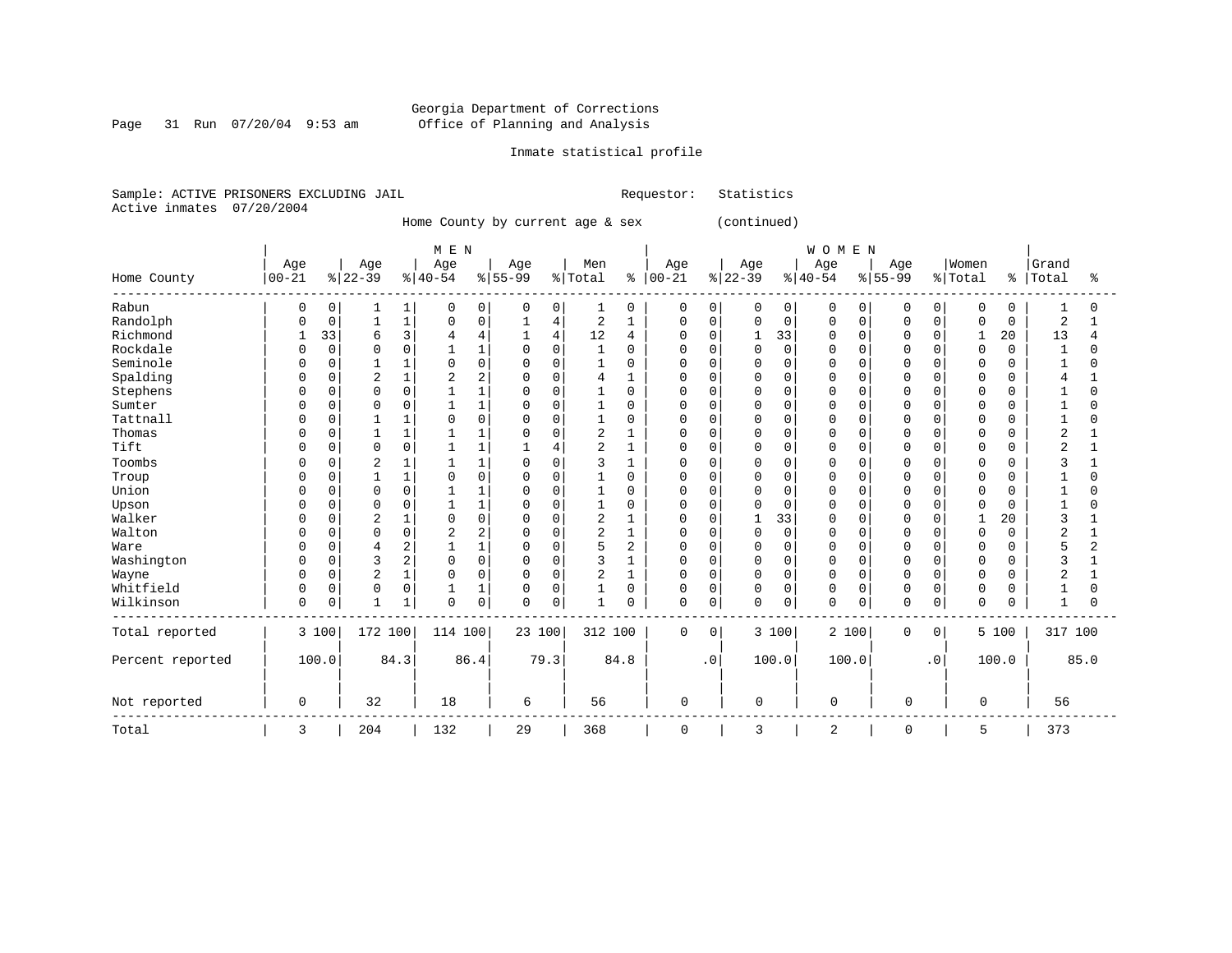## Georgia Department of Corrections Page 32 Run 07/20/04 9:53 am Office of Planning and Analysis Inmate statistical profile Sample: ACTIVE PRISONERS EXCLUDING JAIL Requestor: Statistics

Active inmates 07/20/2004

## Prison Sentence In Years by current age & sex

|                                    |                  |                 | M E N           |                    |                |                      |                  | <b>WOMEN</b>    |                  |                  |                         |
|------------------------------------|------------------|-----------------|-----------------|--------------------|----------------|----------------------|------------------|-----------------|------------------|------------------|-------------------------|
| Sentence In Years                  | Age<br>$00 - 21$ | Age<br>$ 22-39$ | Age<br>$ 40-54$ | Age<br>$8155 - 99$ | Men<br>% Total | Age<br>$8   00 - 21$ | Age<br>$ 22-39 $ | Age<br>$ 40-54$ | Age<br>$ 55-99$  | Women<br>% Total | Grand<br>%   Total<br>ႜ |
| $0 - 1$                            | 0                | 0               | 0               | 0                  | 0              | 0                    | 0                | $\overline{0}$  | 0                | 0                | 0                       |
|                                    | 0                | 0               | 0               | 0                  | 0              | 0                    | 0                | 0               | 0                | 0                | $\Omega$                |
| $1.1 - 2$                          | $\mathsf 0$      | $\mathsf 0$     | $\mathsf 0$     | 0                  | 0              | 0                    | $\mathbf 0$      | 0               | 0                | 0                | $\Omega$                |
|                                    | $\Omega$         | $\mathbf 0$     | $\mathbf 0$     | 0                  | 0              | 0                    | 0                | $\mathbf 0$     | 0                | 0                | 0                       |
| $2.1 - 3$                          | $\mathsf 0$      | $\mathbf 0$     | 0               | $\mathbf 0$        | 0              | 0                    | 0                | 0               | $\mathbf 0$      | 0                | $\mathbf 0$             |
|                                    | 0                | 0               | $\mathbf 0$     | 0                  | 0              | 0                    | $\mathbf 0$      | 0               | $\Omega$         | 0                | $\Omega$                |
| $3.1 - 4$                          | $\mathbf 0$      | $\mathbf 0$     | $\mathbf 0$     | $\mathbf 0$        | 0              | $\Omega$             | $\mathbf 0$      | $\mathbf 0$     | 0                | $\Omega$         | $\Omega$                |
|                                    | <sup>0</sup>     | $\Omega$        | $\mathbf 0$     | 0                  | $\Omega$       | 0                    | $\Omega$         | $\mathbf 0$     | O                | 0                | $\Omega$                |
| $4.1 - 5$                          | 0                | $\mathbf 0$     | 0               | 0                  | 0              | 0                    | $\mathbf 0$      | $\mathbf 0$     | $\mathbf 0$      | 0                | 0                       |
|                                    | <sup>0</sup>     | $\mathbf 0$     | $\mathbf 0$     | 0                  | 0              | 0                    | $\mathbf 0$      | $\mathbf 0$     | $\Omega$         | 0                | $\Omega$                |
| $5.1 - 6$                          | $\mathbf 0$      | $\mathbf 0$     | $\mathbf 0$     | $\mathbf 0$        | 0              | $\mathbf 0$          | $\mathbf 0$      | $\mathbf 0$     | $\mathbf 0$      | 0                | $\Omega$                |
|                                    | <sup>0</sup>     | $\Omega$        | 0               | 0                  | $\Omega$       | $\Omega$             | $\Omega$         | 0               | $\Omega$         | 0                | $\Omega$                |
| $6.1 - 7$                          | $\mathbf 0$      | $\mathbf 0$     | $\mathbf 0$     | $\mathbf 0$        | 0              | $\Omega$             | $\mathbf 0$      | $\mathbf 0$     | $\mathbf 0$      | 0                | $\Omega$                |
|                                    | $\Omega$         | $\Omega$        | $\mathbf 0$     | 0                  | $\Omega$       | $\Omega$             | $\Omega$         | $\mathbf 0$     | $\Omega$         | 0                | $\Omega$                |
| $7.1 - 8$                          | $\mathbf 0$      | $\mathbf 0$     | $\mathbf 0$     | $\mathbf 0$        | 0              | 0                    | $\mathbf 0$      | $\mathbf 0$     | $\mathsf{0}$ .   | 0                | $\Omega$                |
|                                    | $\Omega$         | $\mathbf 0$     | 0               | 0                  | $\Omega$       | $\Omega$             | $\Omega$         | $\mathbf 0$     | $\Omega$         | 0                | $\Omega$                |
| $8.1 - 9$                          | 0                | $\mathbf 0$     | 0               | $\mathbf 0$        | 0              | 0                    | $\mathbf 0$      | $\mathbf 0$     | $\Omega$         | 0                | $\Omega$                |
|                                    | $\Omega$         | $\mathbf 0$     | $\mathbf 0$     | 0                  | $\Omega$       | $\mathbf 0$          | $\mathbf 0$      | 0               | $\mathbf 0$      | 0                | $\Omega$                |
| $9.1 - 10$                         | $\mathbf 0$      | $\mathbf 0$     | $\mathbf 0$     | $\mathbf 0$        | 0              | $\mathbf 0$          | $\mathbf 0$      | $\mathbf 0$     | $\Omega$         | 0                | $\Omega$                |
|                                    | 0                | $\mathbf 0$     | $\mathbf 0$     | 0                  | 0              | 0                    | 0                | $\mathbf 0$     | 0                | 0                | $\cap$                  |
| $10.1 - 12$                        | $\mathsf 0$      | $\mathbf 0$     | $\mathbf 0$     | $\mathbf 0$        | 0              | 0                    | $\mathbf 0$      | $\mathbf 0$     | $\mathbf 0$      | 0                | $\cap$                  |
|                                    | $\Omega$         | 0               | 0               | 0                  | $\Omega$       | 0                    | 0                | 0               | $\Omega$         | 0                | 0                       |
| $12.1 - 15$                        | 0                | $\mathbf 0$     | 0               | $\mathbf 0$        | 0              | 0                    | 0                | $\mathbf 0$     | $\mathbf 0$      | 0                | $\mathbf 0$             |
|                                    | $\Omega$         | $\mathbf 0$     | $\mathbf 0$     | 0                  | 0              | 0                    | $\mathbf 0$      | 0               | $\Omega$         | 0                | $\cap$                  |
| $15.1 - 20$                        | $\mathbf 0$      | $\mathbf 0$     | $\mathbf 0$     | 0                  | 0              | $\Omega$             | $\mathbf 0$      | $\mathbf 0$     | 0                | 0                | $\Omega$                |
|                                    | <sup>0</sup>     | $\Omega$        | 0               | 0                  | 0              | $\Omega$             | $\Omega$         | 0               | 0                | O                | $\cap$                  |
| 20.1-OVER                          | $\mathsf 0$      | $\mathsf 0$     | $\mathbf 0$     | $\mathbf 0$        | 0              | 0                    | $\mathbf 0$      | $\mathbf 0$     | $\mathsf 0$      | 0                | 0                       |
|                                    | $\Omega$         | $\mathbf 0$     | $\mathbf 0$     | 0                  | $\Omega$       | 0                    | $\mathsf 0$      | $\mathsf{O}$    | $\Omega$         | 0                | $\cap$                  |
| LIFE                               | $\mathbf 0$      | $\Omega$        | $\Omega$        | $\mathbf 0$        | 0              | $\mathbf 0$          | $\mathbf 0$      | $\mathbf 0$     | $\Omega$         | 0                | $\Omega$                |
|                                    | $\Omega$         | $\Omega$        | 0               | 0                  | 0              | 0                    | $\mathbf 0$      | 0               | 0                | 0                | $\cap$                  |
| <b>DEATH</b>                       | $\mathsf 0$      | $\mathbf 0$     | $\mathbf 0$     | $\mathbf 0$        | 0              | $\Omega$             | 0                | $\mathbf 0$     | $\Omega$         | 0                | $\Omega$                |
|                                    | $\Omega$         | $\cap$          | $\Omega$        | $\mathbf 0$        | $\Omega$       | 0                    | $\mathbf 0$      | $\Omega$        | 0                | 0                | $\Omega$                |
| LIFE W/O PAROLE                    | 100<br>3         | 100<br>204      | 132<br>100      | 29<br>100          | 368<br>100     | 0<br>0               | 3<br>100         | 2<br>100        | 0<br>0           | 5<br>100         | 373 100                 |
| YOUTHFUL OFFENDERS                 | 0                | $\mathbf 0$     | 0               | 0<br>$\mathbf 0$   | 0              | 0<br>0               | $\mathsf 0$      | 0               | 0<br>$\mathbf 0$ | 0                | 0<br>0                  |
|                                    | 0                | 0               | 0               |                    | 0              |                      | 0                | 0               |                  | 0                |                         |
| Total reported                     | 3 100            | 204 100         | 132 100         | 29 100             | 368 100        | $\mathbf 0$<br>0     | 3 100            | 2 100           | $\mathbf 0$<br>0 | 5 100            | 373 100                 |
| Percent reported                   | 100.0            | 100.0           | 100.0           | 100.0              | 100.0          | $\cdot$ 0            | 100.0            | 100.0           | $\cdot$ 0        | 100.0            | 100.0                   |
| NOT REPORTED                       | 0                | 0               | 0               | 0                  | 0              | $\mathbf 0$          | 0                | 0               | 0                | 0                | 0                       |
| Total                              | 3                | 204             | 132             | 29                 | 368            | $\mathbf 0$          | 3                | $\overline{a}$  | $\mathbf 0$      | 5                | 373                     |
| AVG EXCLUDING<br>LIFE, DEATH, YO   | .00              | .00             | .00             | .00                | .00            | .00                  | .00              | .00             | .00              | .00              | .00                     |
| AVG INCLUDING<br>LIFE=21, YO=3 YRS | 3.00             | 3.00            | 3.00            | 3.00               | 3.00           | .00.                 | 3.00             | 3.00            | .00              | 3.00             | 3.00                    |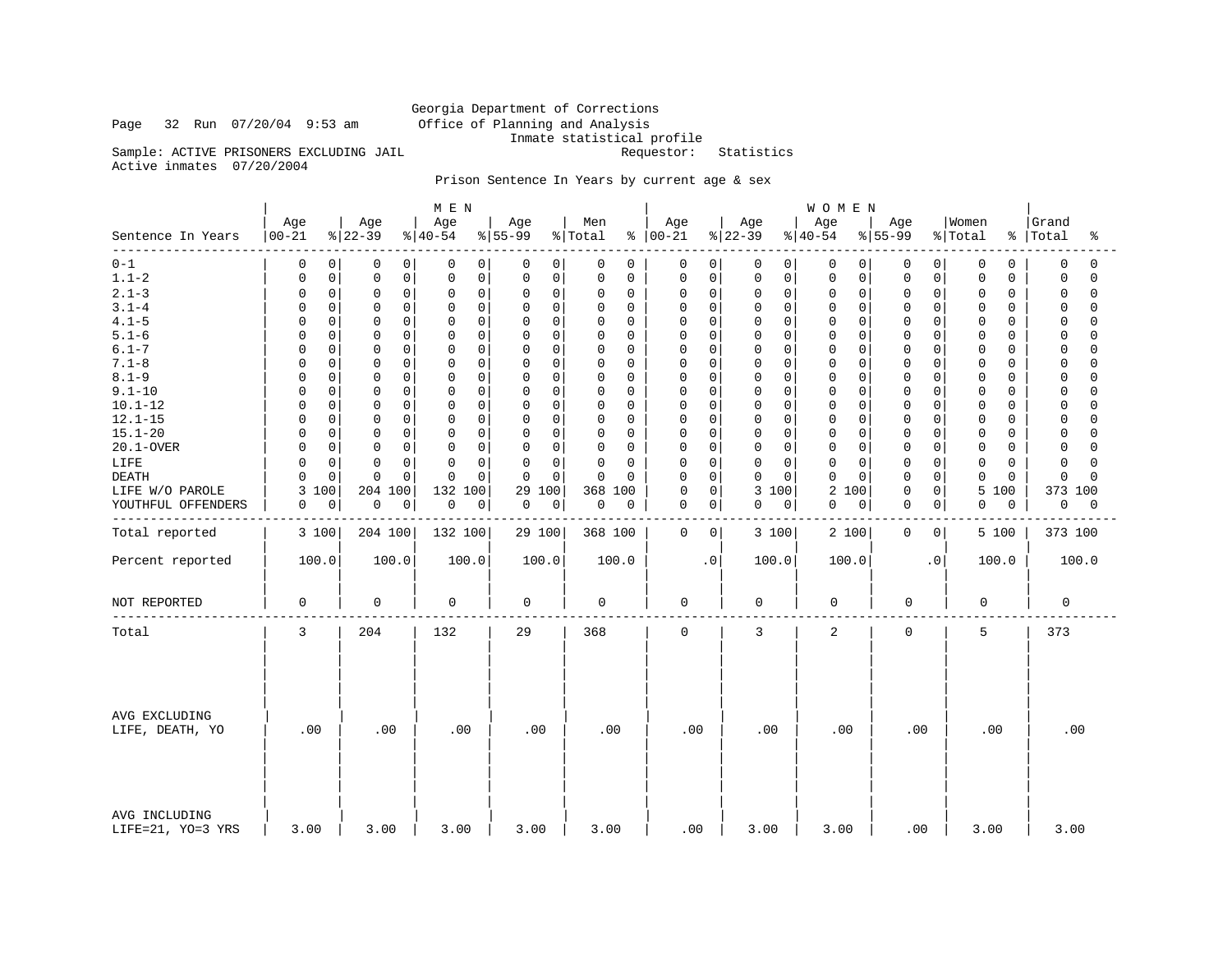Page 33 Run 07/20/04 9:53 am

## Inmate statistical profile

Sample: ACTIVE PRISONERS EXCLUDING JAIL Requestor: Statistics Active inmates 07/20/2004

Probation To Follow Prison by current age & sex

| Prob After Prison                   | Age<br>$ 00 - 21$                   | Age<br>$ 22-39 $    | M E N<br>Age<br>$ 40-54 $ | Age<br>$8155 - 99$<br>% Total | Men<br>ွေ            | Aqe<br>$ 00-21$                         | Age<br>Age<br>$8 22-39$<br>$8 40-54$         | <b>WOMEN</b><br>Age<br>$8155 - 99$                                         | Women<br>% Total<br>៖         | Grand<br>Total<br>$\sim$ $\approx$ |
|-------------------------------------|-------------------------------------|---------------------|---------------------------|-------------------------------|----------------------|-----------------------------------------|----------------------------------------------|----------------------------------------------------------------------------|-------------------------------|------------------------------------|
| PROBATION TO FOLLOW<br>NO PROBATION | $\overline{0}$<br>$\Omega$<br>3 100 | 8<br>4<br>96<br>196 | 9<br>93<br>123            | 3 I<br>28<br>97               | 5<br>18<br>350<br>95 | 0<br>0<br>$\mathbf 0$<br>0 <sup>1</sup> | $\mathbf{0}$<br>$\overline{0}$<br>0<br>3 100 | 0 <sup>1</sup><br>$\overline{0}$<br>$\mathbf 0$<br>0 <sup>1</sup><br>2 100 | $\Omega$<br>$\Omega$<br>5 100 | 18<br>355<br>95                    |
| Total reported                      | 3 100                               | 204 100             | 132 100                   | 29 100                        | 368 100              | 0<br>$\overline{0}$                     | 3 100                                        | 2 100<br>0<br>$\circ$                                                      | 5 100                         | 373 100                            |
| Percent reported                    | 100.0                               | 100.0               | 100.0                     | 100.0                         | 100.0                | $\cdot$ 0                               | 100.0                                        | 100.0<br>.0 <sup>1</sup>                                                   | 100.0                         | 100.0                              |
| NOT REPORTED                        | $\mathbf 0$                         | $\mathbf 0$         | $\mathbf 0$               | $\mathbf 0$                   | $\mathbf 0$          | 0                                       | 0<br>$\mathbf 0$                             | $\mathbf 0$                                                                | $\overline{0}$                | $\Omega$                           |
| Total                               |                                     | 204                 | 132                       | 29                            | 368                  | 0                                       | 2                                            | 0                                                                          |                               | 373                                |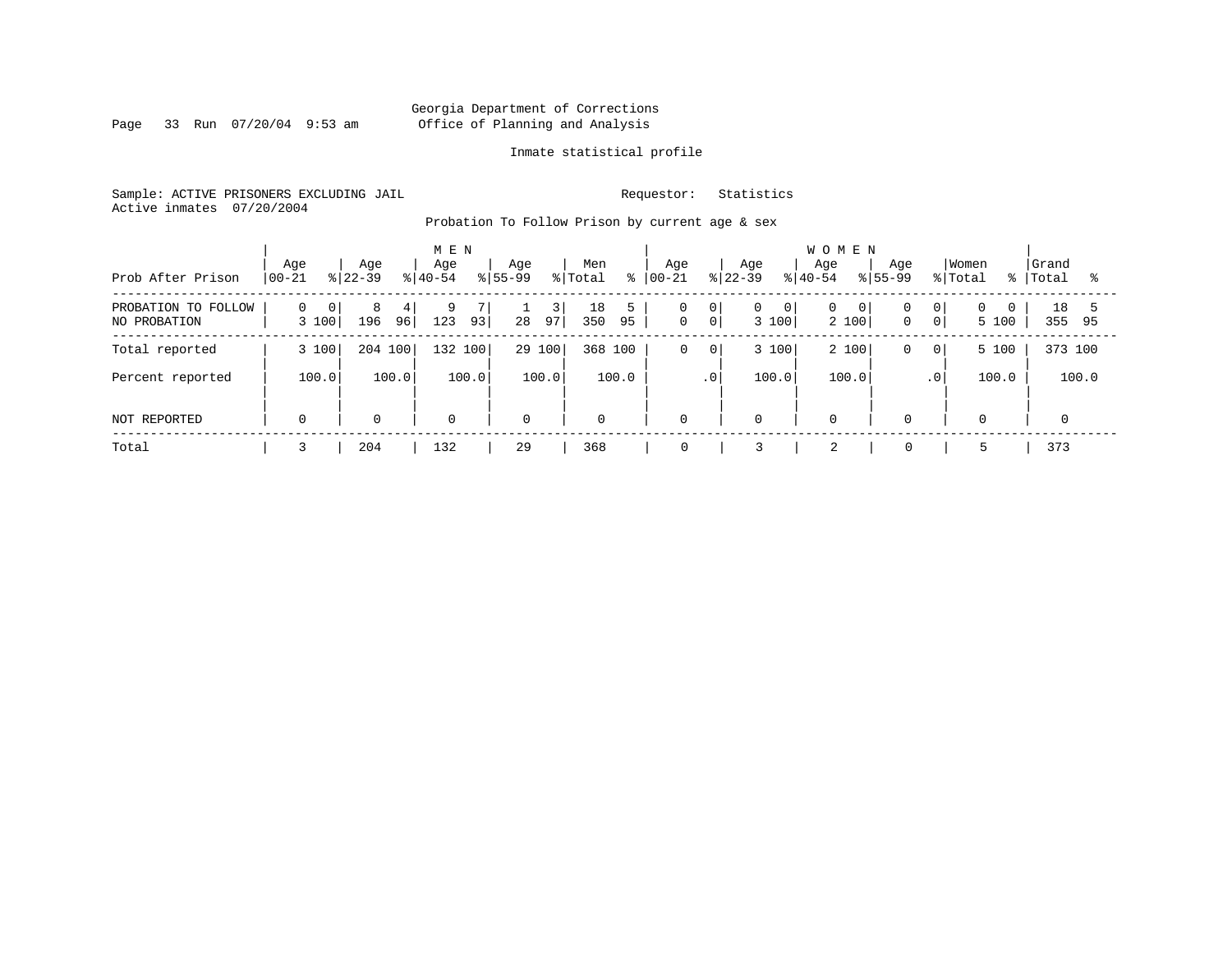Page 34 Run 07/20/04 9:53 am

## Inmate statistical profile

Sample: ACTIVE PRISONERS EXCLUDING JAIL Requestor: Statistics Active inmates 07/20/2004

Admission Type by current age & sex

|                      |                  |             |                  |          | M E N           |              |                  |          |                |                |                   |             |                  |             | <b>WOMEN</b>          |              |                  |          |                  |              |                |        |  |
|----------------------|------------------|-------------|------------------|----------|-----------------|--------------|------------------|----------|----------------|----------------|-------------------|-------------|------------------|-------------|-----------------------|--------------|------------------|----------|------------------|--------------|----------------|--------|--|
| Admission Type       | Age<br>$00 - 21$ |             | Age<br>$ 22-39 $ |          | Age<br>$ 40-54$ |              | Age<br>$8 55-99$ |          | Men<br>% Total | ွေ             | Age<br>$ 00 - 21$ |             | Age<br>$ 22-39 $ |             | Age<br>$ 40-54$       |              | Age<br>$8 55-99$ |          | Women<br>% Total | ៖            | Grand<br>Total | °      |  |
|                      |                  |             |                  |          |                 |              |                  |          |                |                |                   |             |                  |             |                       |              |                  |          |                  |              |                |        |  |
| COMMITTED FROM COURT |                  | 33          | 55               | 27       | 38              | 29           |                  | 24       | 101            | 27             | 0                 | 0           | 2                | 67          | O                     | 0            | O                | O        | 2                | 40           | 103            | 28     |  |
| RETURN APPEAL/BOND   |                  | $\mathbf 0$ | $\mathbf 0$      | 0        | $\Omega$        | $\Omega$     | $\Omega$         | $\Omega$ | $\Omega$       | $\Omega$       | <sup>0</sup>      | $\mathbf 0$ | <sup>0</sup>     | $\mathbf 0$ | O                     | $\Omega$     | $\Omega$         | O        | $\Omega$         | $\Omega$     | $\Omega$       | $\cap$ |  |
| PAROLE REV/NEW SENT  |                  | $\Omega$    | 13               | б.       | 16              | 12           |                  | 10       | 32             | 9              | $\Omega$          | 0           | N                | $\Omega$    | O                     | $\Omega$     | $\Omega$         | $\Omega$ | $\Omega$         | 0            | 32             | 9      |  |
| PAR REV/NO NEW SENT  |                  |             |                  |          |                 |              |                  | $\Omega$ | 4              |                |                   | $\Omega$    |                  | $\Omega$    | $\Omega$              | $\Omega$     | U                | O        |                  |              |                |        |  |
| PROB VIOL/TOTAL REV  |                  |             | $\Omega$         | $\Omega$ |                 | $\Omega$     | $\Omega$         | U        | O              | 0              | U                 | $\Omega$    | ი                | $\Omega$    | $\Omega$              | O            |                  | U        |                  |              |                |        |  |
| PROB VIOL/PARTIAL    |                  |             |                  | 0        |                 |              | O                | U        |                |                | U                 | $\Omega$    | Ω                | $\Omega$    | O                     | O            | U                | U        | ∩                | 0            |                |        |  |
| ADMIT FM OTHER CUST  |                  | U           | $\Omega$         | $\Omega$ |                 | $\Omega$     | $\Omega$         | $\Omega$ | O              | $\Omega$       | U                 | $\Omega$    | O                | $\Omega$    | O                     | O            | ∩                | U        | ∩                | 0            | Ω              |        |  |
| SHOCK INCARCERATION  |                  | U           | $\Omega$         | $\Omega$ |                 | O            | $\Omega$         | $\Omega$ | U              | $\Omega$       | U                 | $\Omega$    | U                | $\Omega$    | O                     | O            | U                | O        | ∩                | 0            |                |        |  |
| PROB REV/REMAINDER   |                  | $\Omega$    | 6                | 3        |                 | 2            |                  | $\Omega$ | 9              | $\overline{2}$ | በ                 | $\Omega$    | ი                | $\Omega$    | U                     | <sup>0</sup> | U                | 0        | ∩                | 0            | q              |        |  |
| NEW SENT/PAR REV PND |                  | $\Omega$    | $\Omega$         | $\Omega$ |                 | $\mathbf{1}$ | $\Omega$         | $\Omega$ |                | $\Omega$       | በ                 | $\Omega$    | ი                | $\Omega$    | U                     | ∩            | $\cap$           | 0        | $\cap$           | $\Omega$     |                |        |  |
| LIFE W/O PAROLE      |                  | 67          | 126              | 62       | 71              | 54           | 19               | 66       | 218            | 59             |                   | $\Omega$    |                  | 33          | $\overline{2}$<br>100 |              | $\Omega$         | 0        | 3                | 60           | 221            | 59     |  |
| PAROLE REV BOOT CAMP |                  | $\Omega$    | $\Omega$         | $\Omega$ | n               | $\Omega$     | $\Omega$         | $\Omega$ | O              | $\Omega$       | Ω                 | $\Omega$    | U                | $\Omega$    | U                     | $\Omega$     | U                | 0        | $\Omega$         | 0            | n              | U      |  |
| PAR REV/RSN UNKNOWN  |                  | $\Omega$    | $\Omega$         | $\Omega$ |                 |              | $\Omega$         | $\Omega$ |                | O              | በ                 | $\Omega$    | U                | $\Omega$    | U                     | $\Omega$     | U                | $\Omega$ | $\cap$           | 0            |                |        |  |
| PROBATION/PAROLE REV |                  | $\cap$      | $\Omega$         | $\Omega$ |                 | $\Omega$     | $\cap$           | U        | U              | U              | በ                 | $\Omega$    | O                | $\cap$      | U                     | $\cap$       | U                | U        | $\cap$           | <sup>n</sup> | n              |        |  |
| PB PAROLE RESCINDED  |                  | U           | $\Omega$         | $\Omega$ |                 | $\cap$       | O                | U        | U              | $\Omega$       | U                 | $\Omega$    | U                | $\Omega$    | U                     | $\cap$       | U                | U        | $\cap$           | U            | Λ              |        |  |
| PROB REVOC/SPEC COND |                  | U           | $\Omega$         | 0        |                 | U            | O                | U        | U              | U              | በ                 | $\Omega$    | ი                | $\Omega$    | U                     | $\cap$       | $\cap$           | U        | $\cap$           | U            |                |        |  |
| PAR REV/REVOC CENTER |                  | $\Omega$    | $\Omega$         | 0        |                 | O            | O                | U        | O              | O              | በ                 | $\Omega$    |                  | $\Omega$    | O                     | $\Omega$     | $\cap$           | U        |                  |              |                |        |  |
| INFORMATION ONLY     |                  |             | $\Omega$         | O        |                 | O            |                  | U        | O              | O              |                   | $\Omega$    |                  | $\Omega$    | O                     | O            |                  | U        |                  |              |                |        |  |
| INCOMPLETE SENT PKG  |                  |             | $\Omega$         | 0        |                 | O            | 0                | U        | O              | 0              | U                 | $\Omega$    | ი                | $\Omega$    | O                     | O            | $\cap$           | U        |                  | U            |                |        |  |
| HANCOCK REVOC CENTER | n                | $\Omega$    | $\Omega$         | 0        | O               | O            | $\Omega$         | $\Omega$ | O              | $\Omega$       | O                 | $\Omega$    | U                | $\Omega$    | O                     | $\Omega$     | $\cap$           | U        | $\cap$           | 0            |                |        |  |
| WHITWORTH DETENTION  |                  | $\Omega$    | $\Omega$         | 0        |                 | 0            | $\Omega$         | $\Omega$ | O              | $\Omega$       | U                 | $\Omega$    | U                | $\Omega$    | O                     | $\Omega$     | $\cap$           | $\Omega$ | $\cap$           | 0            |                |        |  |
| DCYS AT RISK         |                  | $\Omega$    | $\Omega$         | 0        |                 | 0            | O                | 0        | O              | O              | <sup>0</sup>      | 0           | 0                | $\Omega$    | O                     | $\Omega$     | U                | 0        | ∩                | 0            |                |        |  |
| <b>OTHER</b>         | <sup>0</sup>     | 0           | $\Omega$         | 0        | $\cap$          | 0            | 0                | 0        | $\Omega$       | O              | 0                 | 0           | <sup>0</sup>     | 0           | O                     | 0            | $\cap$           | 0        | $\Omega$         | 0            | Ω              |        |  |
| Total reported       |                  | 3 100       | 204 100          |          | 132 100         |              |                  | 29 100   | 368 100        |                | 0                 | $\Omega$    |                  | 3 100       | 2 100                 |              | 0                | 0        |                  | 5 100        | 373 100        |        |  |
| Percent reported     |                  | 100.0       |                  | 100.0    |                 | 100.0        |                  | 100.0    |                | 100.0          |                   | . 0         |                  | 100.0       | 100.0                 |              |                  | . 0      |                  | 100.0        |                | 100.0  |  |
| <b>UNKNOWN</b>       | 0                |             | 0                |          | 0               |              | $\mathbf 0$      |          | 0              |                | 0                 |             | 0                |             | 0                     |              | 0                |          | 0                |              | 0              |        |  |
| Total                | 3                |             | 204              |          | 132             |              | 29               |          | 368            |                | 0                 |             | 3                |             | $\overline{2}$        |              | 0                |          | 5                |              | 373            |        |  |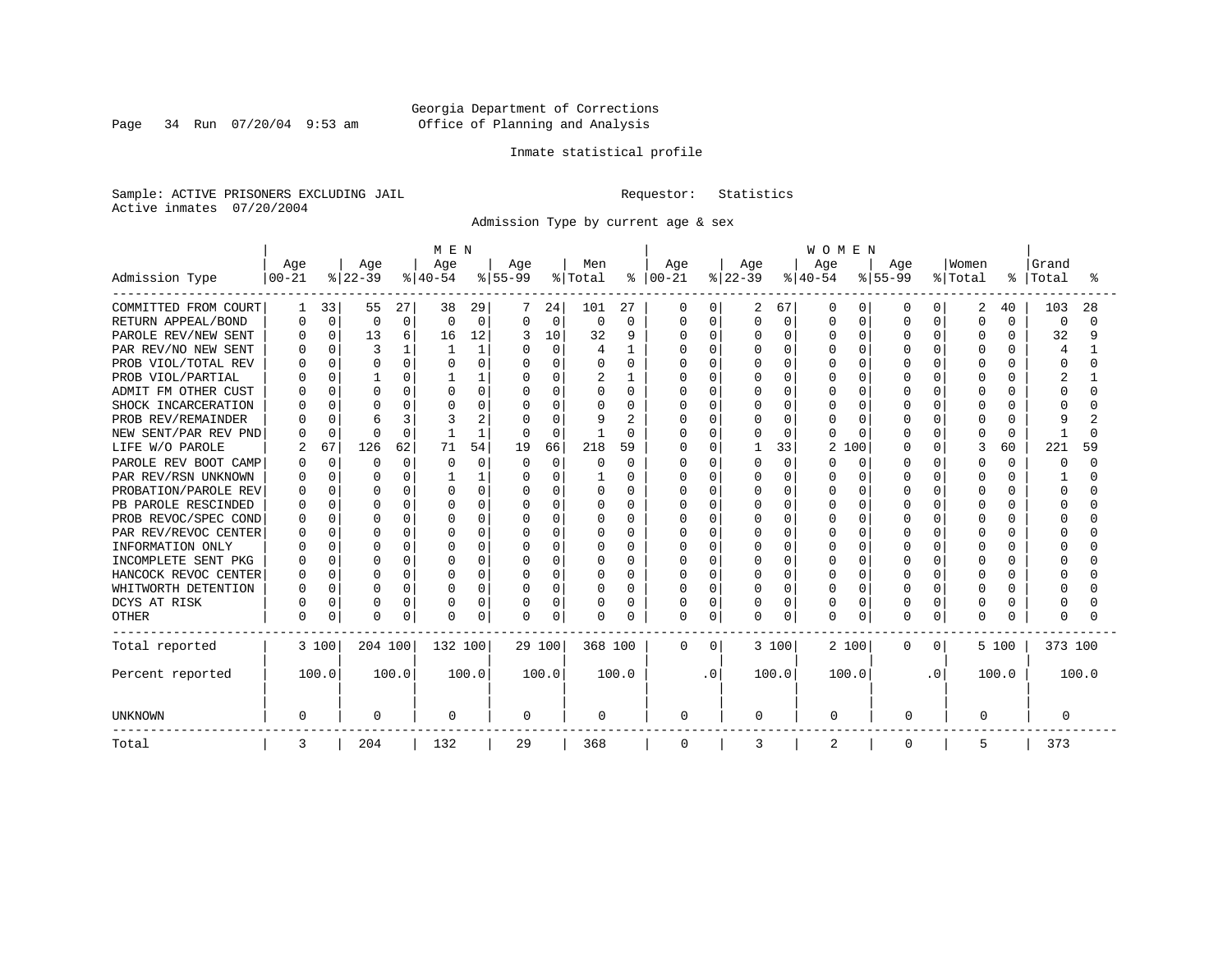Page 35 Run 07/20/04 9:53 am

## Inmate statistical profile

Sample: ACTIVE PRISONERS EXCLUDING JAIL Requestor: Statistics Active inmates 07/20/2004 Release Type by current age & sex

|              |                   |                    | MEN |                |                                                            |                    |         | <b>WOMEN</b>                                                                                                                                                           |                          |       |
|--------------|-------------------|--------------------|-----|----------------|------------------------------------------------------------|--------------------|---------|------------------------------------------------------------------------------------------------------------------------------------------------------------------------|--------------------------|-------|
| Release Type | Age<br>$100 - 21$ | Age<br>$8122 - 39$ | Age | Age            | , Men                                                      | $\overline{a}$ Age | Age     | Age<br>Aqe<br>$\frac{1}{2}$ (40-54 $\frac{1}{2}$   55-99 $\frac{1}{2}$   Total $\frac{1}{2}$   00-21 $\frac{1}{2}$   22-39 $\frac{1}{2}$   40-54 $\frac{1}{2}$   55-99 | Women<br>% Total % Total | Grand |
| Active       | 3 100             |                    |     |                |                                                            |                    |         | 204 100   132 100   29 100   368 100   0 0   0 3 100   2 100   0 0   5 100   373 100                                                                                   |                          |       |
| Total        | $\frac{3}{2}$     |                    |     | 204   132   29 | $\begin{array}{ c c c c c } \hline \text{368} \end{array}$ |                    | 0 3 2 1 |                                                                                                                                                                        | 0   5   373              |       |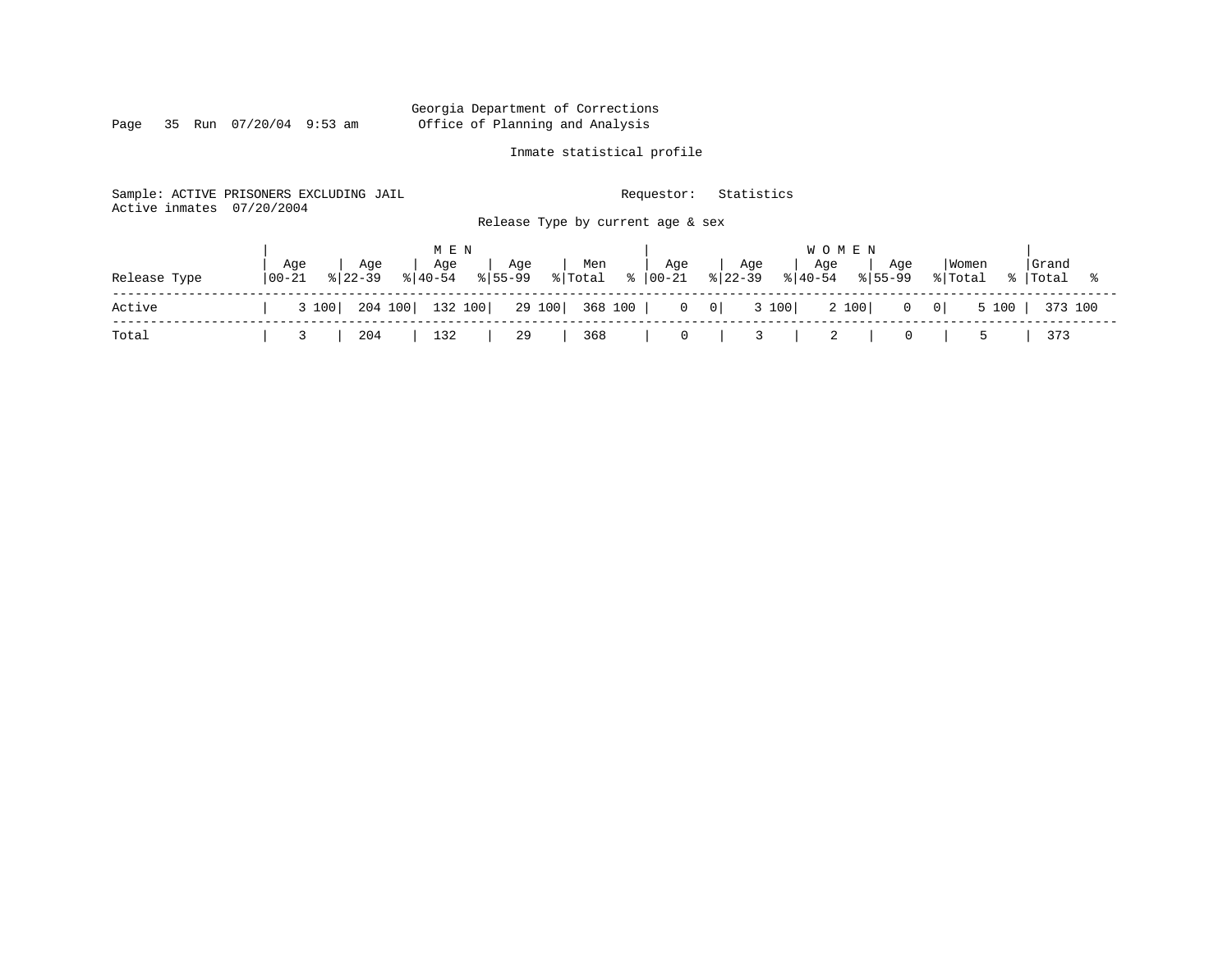Page 36 Run 07/20/04 9:53 am

## Inmate statistical profile

|                           | Sample: ACTIVE PRISONERS EXCLUDING JAIL |                                       | Requestor:               | Statistics                            |                                        |
|---------------------------|-----------------------------------------|---------------------------------------|--------------------------|---------------------------------------|----------------------------------------|
| Active inmates 07/20/2004 |                                         |                                       |                          |                                       |                                        |
|                           |                                         | Inst By Group by current age & sex    |                          |                                       |                                        |
|                           |                                         | MEN                                   |                          | <b>WOMEN</b>                          |                                        |
|                           | Age<br>Age                              | Age<br>Age<br>Men                     | Age                      | Age<br>Age<br>Age                     | Grand<br>Women                         |
| Inst By Group             | 00-21<br>$8122 - 39$                    | % Total<br>$8155 - 99$<br>$8140 - 54$ | $\frac{1}{6}$   00-21    | $ 22-39 $<br>$8 40-54$<br>$8155 - 99$ | % Total<br>%   Total                   |
| State prison              | 204 100<br>3 100                        | 132 100<br>29 100                     | 368 100  <br>$0 \quad 0$ | 2 100<br>3 100<br>$\mathbf{0}$        | $5 100$  <br>373 100<br>$\overline{0}$ |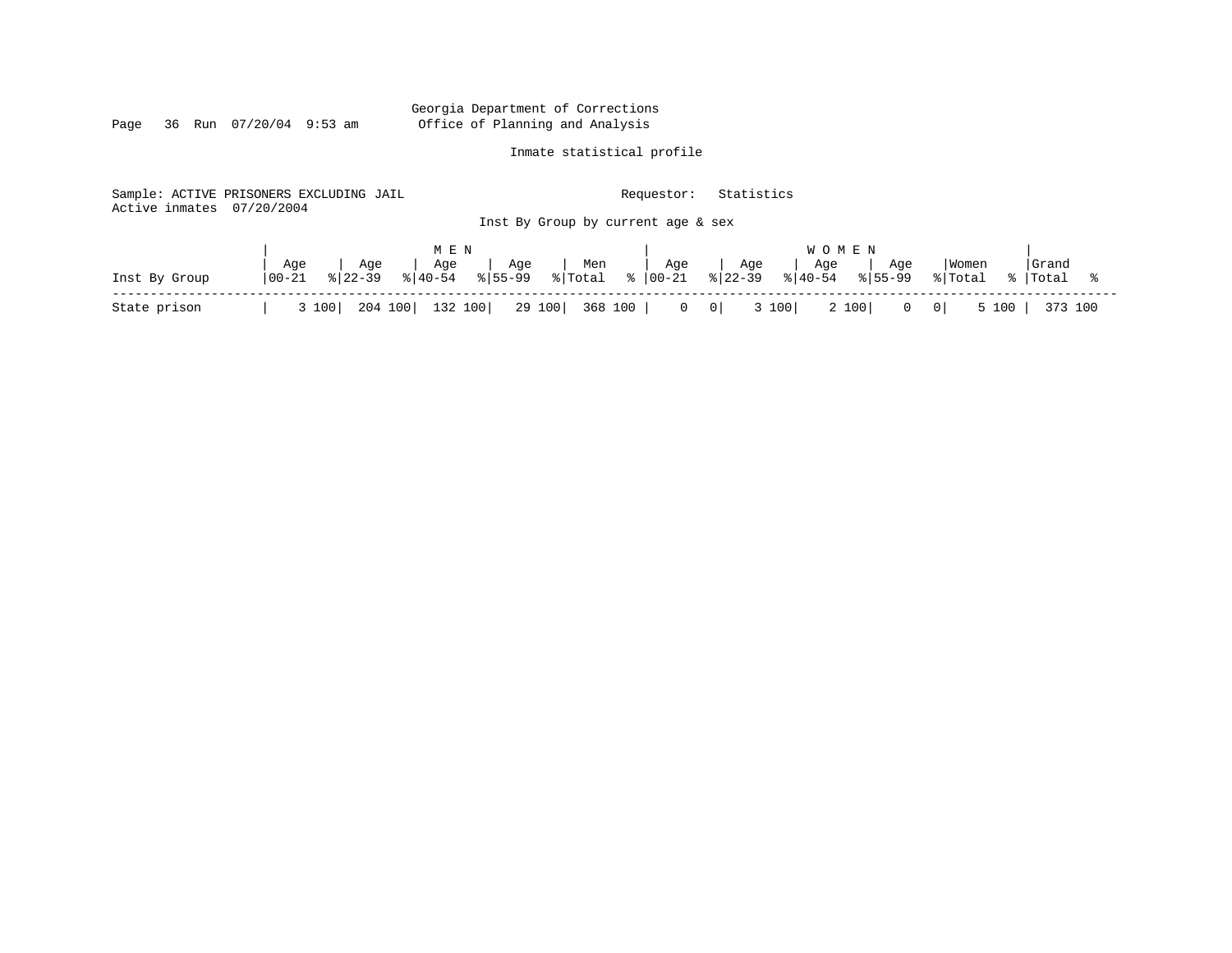Page 37 Run 07/20/04 9:53 am

## Inmate statistical profile

Sample: ACTIVE PRISONERS EXCLUDING JAIL Requestor: Statistics Active inmates 07/20/2004

Institution by current age & sex

|                      |              |          |              |          | M E N    |                |           |          |              |                |               |              |           |          | <b>WOMEN</b>   |          |              |           |               |              |                |       |
|----------------------|--------------|----------|--------------|----------|----------|----------------|-----------|----------|--------------|----------------|---------------|--------------|-----------|----------|----------------|----------|--------------|-----------|---------------|--------------|----------------|-------|
|                      | Age          |          | Age          |          | Age      |                | Age       |          | Men          |                | Age           |              | Age       |          | Age            |          | Age          |           | Women         |              | Grand          |       |
| Institution          | $ 00 - 21$   |          | $ 22-39 $    |          | $ 40-54$ |                | $ 55-99 $ |          | % Total      |                | $8   00 - 21$ |              | $ 22-39 $ |          | $ 40-54$       |          | $8155 - 99$  |           | % Total       | ႜ            | Total          |       |
| Ware Prison          | n            | $\Omega$ | 15           |          | 15       | 11             | 2         | 7        | 32           | 9              | $\Omega$      | O            | O         | $\Omega$ | O              | O        | U            | 0         | $\Omega$      | 0            | 32             |       |
| Phillips Prison      |              |          |              | 3        |          | 2              | 0         | $\Omega$ | 10           | 3              | 0             | $\cap$       | በ         | $\Omega$ | U              | $\Omega$ |              |           | $\Omega$      | $\Omega$     | 10             |       |
| Arrendale Prison     |              | $\cap$   | $\mathsf{R}$ | 4        | Я        | 6              | $\Omega$  | $\Omega$ | 16           | 4              | $\Omega$      | <sup>n</sup> | O         | $\Omega$ | U              | $\Omega$ | U            | $\cap$    | $\Omega$      | $\Omega$     | 16             |       |
| Georgia State Prison | <sup>0</sup> |          | 29           | 14       | 16       | 12             | б         | 21       | 51           | 14             |               |              |           | $\Omega$ |                | $\cap$   | $\cap$       |           | $\Omega$      | 0            | 51             | 14    |
| Jackson Prison-Diag  |              |          | 3            | 1        |          | $\overline{2}$ | $\Omega$  | $\Omega$ | 6            | $\overline{2}$ |               |              |           | $\Omega$ |                | $\Omega$ |              |           | $\Omega$      |              | 6              |       |
| Jackson Prison-Perm  |              | $\cap$   | O            | 0        |          |                | O         | U        |              | $\Omega$       | N             | $\cap$       |           | $\Omega$ |                | $\Omega$ | $\cap$       |           | $\Omega$      |              |                |       |
| Coastal Prison       |              |          | 6            | 3        |          |                | U         | U        | q            |                | U             |              |           | $\Omega$ |                | U        | $\cap$       |           | $\Omega$      |              | q              |       |
| Central Prison       |              | $\cap$   | $\cap$       | $\Omega$ |          |                |           | 3        |              | U              |               |              |           | $\Omega$ |                | ∩        |              |           | $\Omega$      | <sup>n</sup> |                |       |
| Augusta Med Prison   |              | 33       | q            | 4        |          | $\overline{2}$ |           | 14       | 17           | 5              |               |              |           | $\Omega$ |                | $\Omega$ |              |           | $\Omega$      | $\cap$       | 17             |       |
| Valdosta Prison      |              | $\Omega$ | 25           | 12       | 14       | 11             | U         | $\Omega$ | 39           | 11             | $\cap$        | $\cap$       | U         | $\Omega$ |                | $\Omega$ |              |           | $\Omega$      | <sup>n</sup> | 39             | 10    |
| Hays Prison          |              | 33       | 15           | 7        | 11       | 8              |           | 14       | 31           | 8              | Ω             | $\Omega$     | N         | $\Omega$ |                | $\Omega$ | $\cap$       |           | $\Omega$      | 0            | 31             |       |
| Hancock Prison       |              | $\Omega$ | 16           | 8        |          | 5              |           | 3        | 24           | 7              | <sup>0</sup>  | $\Omega$     | ი         | $\Omega$ |                | $\Omega$ | <sup>0</sup> |           | $\Omega$      | $\Omega$     | 24             |       |
| Telfair Prison       |              | 33       | 24           | 12       | 21       | 16             |           | 7        | 48           | 13             | O             | $\Omega$     |           | $\Omega$ |                | n        | U            |           | $\Omega$      | <sup>n</sup> | 48             | 13    |
| Macon Prison         |              | $\Omega$ | 24           | 12       | 19       | 14             | 4         | 14       | 47           | 13             | U             | $\Omega$     |           | $\Omega$ |                | ∩        |              |           | $\Omega$      | $\Omega$     | 47             | 13    |
| Smith Prison         |              | $\Omega$ | 22           | 11       | 8        | б.             |           | 17       | 35           | 10             |               | $\Omega$     | N         | $\Omega$ |                | $\cap$   |              |           | $\cap$        | $\Omega$     | 35             |       |
| Washingtn Women Pris | $\Omega$     | $\Omega$ | $\cap$       | $\Omega$ | U        | $\Omega$       | $\Omega$  | $\Omega$ | $\Omega$     | $\Omega$       | U             | $\Omega$     | O         | $\Omega$ | $\overline{a}$ | 100      | $\cap$       | $\cap$    |               | 40           | $\overline{a}$ |       |
| Baldwin Prison       |              |          |              | 0        | $\cap$   | 0              | $\Omega$  | $\Omega$ |              | 0              | $\Omega$      | <sup>n</sup> | O         | $\Omega$ |                | $\Omega$ |              |           | $\cap$        | $\cap$       |                |       |
| Metro Womens Prison  |              | $\Omega$ | $\Omega$     | 0        |          | 0              | $\Omega$  | $\Omega$ | <sup>0</sup> | 0              | 0             | $\Omega$     | 2         | 67       |                | $\Omega$ | <sup>0</sup> | O.        | $\mathcal{D}$ | 40           | $\overline{a}$ |       |
| Pulaski Womens Pris  | $\Omega$     | $\Omega$ | $\Omega$     | $\Omega$ | $\Omega$ | 0              | $\Omega$  | $\Omega$ | $\Omega$     | O              | $\Omega$      | $\Omega$     |           | 33       | 0              | $\Omega$ | U            | $\Omega$  |               | 20           | $\mathbf{1}$   |       |
| Total reported       |              | 6 100    | 408 100      |          | 264 100  |                |           | 58 100   | 736 100      |                | $\mathbf 0$   | $\Omega$     |           | 6 100    | 4 100          |          | $\Omega$     | 0         | 10 100        |              | 746 100        |       |
| Percent reported     |              | 100.0    |              | 100.0    |          | 100.0          |           | 100.0    |              | 100.0          |               | $\cdot$ 0    |           | 100.0    | 100.0          |          |              | $\cdot$ 0 |               | 100.0        |                | 100.0 |
| Not Reported         | $\Omega$     |          | ∩            |          | $\Omega$ |                | $\cap$    |          | $\Omega$     |                | 0             |              | U         |          | $\Omega$       |          | $\cap$       |           | $\cap$        |              | $\Omega$       |       |
| Total                | 3            |          | 204          |          | 132      |                | 29        |          | 368          |                | 0             |              | 3         |          | 2              |          | 0            |           | 5             |              | 373            |       |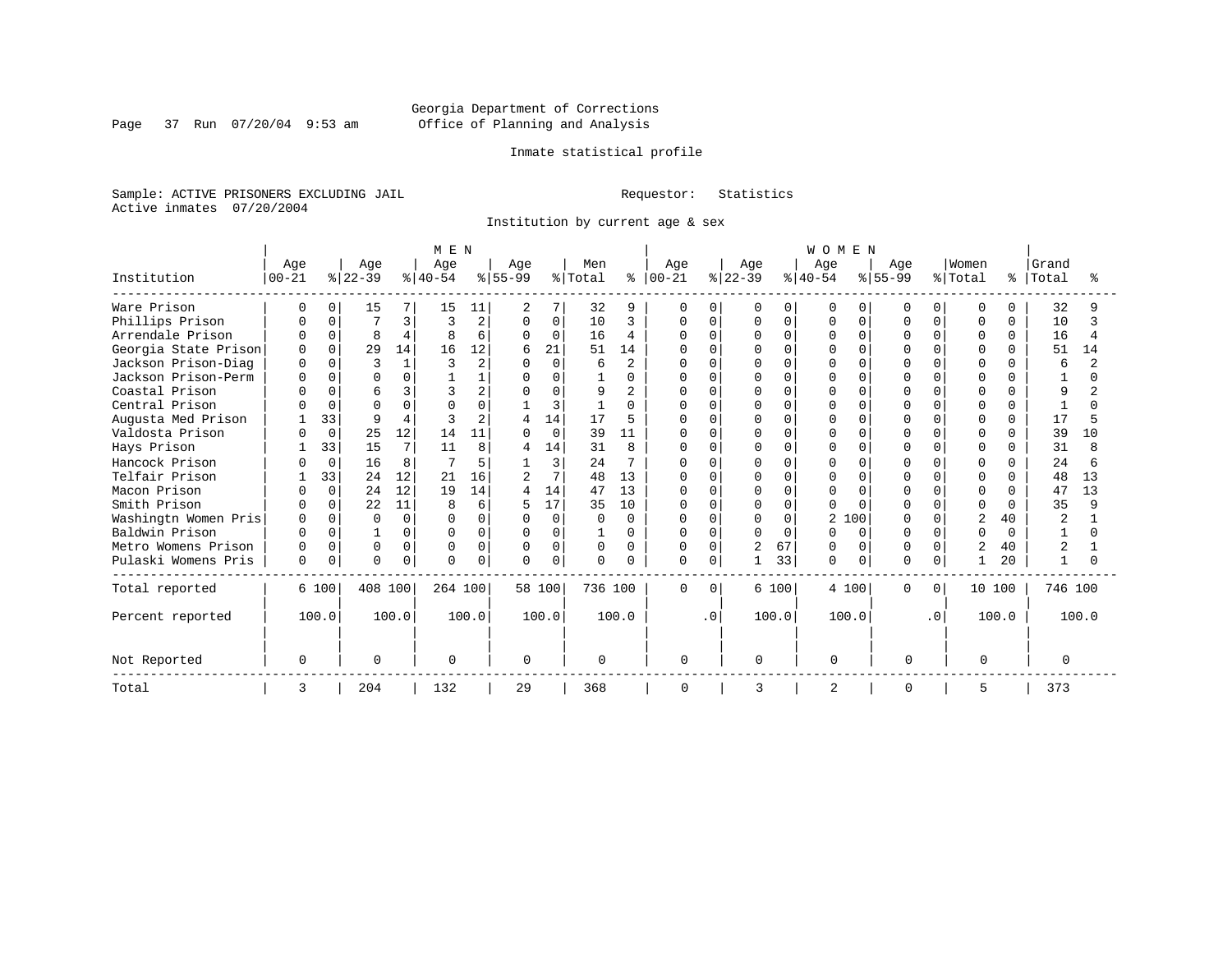Page 38 Run 07/20/04 9:53 am

## Inmate statistical profile

Sample: ACTIVE PRISONERS EXCLUDING JAIL Requestor: Statistics Active inmates 07/20/2004

Misdemeanors And Felonies by current age & sex

| Crime Type            | Age<br>$ 00-21$ | Age<br>$8122 - 39$                    | M E N<br>Age<br>$8 40-54$ | Age<br>$ 55-99 $              | Men<br>% Total               | Age<br>$8   00 - 21$                                 | Age<br>$ 22-39 $                      | <b>WOMEN</b><br>Age<br>Age<br>$8 40-54$<br>$8155 - 99$ | Women<br>% Total                                      | Grand<br>%   Total     |
|-----------------------|-----------------|---------------------------------------|---------------------------|-------------------------------|------------------------------|------------------------------------------------------|---------------------------------------|--------------------------------------------------------|-------------------------------------------------------|------------------------|
| MISDEMEANOR<br>FELONY | 0 <br>3 100     | $\Omega$<br>0 <sup>1</sup><br>204 100 | 0<br>0<br>132 100         | 0<br>$\overline{0}$<br>29 100 | $\mathbf{0}$<br>0<br>368 100 | 0<br>0 <sup>1</sup><br>$\mathbf 0$<br>0 <sup>1</sup> | $\mathbf{0}$<br>$\mathbf{0}$<br>3 100 | 0<br>0<br>0<br>2 100<br>$\mathbf 0$                    | $\overline{0}$<br>$\Omega$<br>0 <sup>1</sup><br>5 100 | $0 \quad 0$<br>373 100 |
| Total reported        | 3 100           | 204 100                               | 132 100                   | 29 100                        | 368 100                      | $\mathbf 0$<br>0 <sup>1</sup>                        | 3 100                                 | 2 100<br>$\mathbf 0$                                   | 5 100<br>0 <sup>1</sup>                               | 373 100                |
| Percent reported      | 100.0           | 100.0                                 | 100.0                     | 100.0                         | 100.0                        | .0 <sup>1</sup>                                      | 100.0                                 | 100.0                                                  | 100.0<br>$\cdot$ 0                                    | 100.0                  |
| NOT REPORTED          | $\Omega$        | $\mathbf 0$                           | $\mathbf 0$               | $\mathbf 0$                   | $\mathbf 0$                  | 0                                                    | 0                                     | $\mathbf 0$<br>$\Omega$                                | $\Omega$                                              | $\Omega$               |
| Total                 |                 | 204                                   | 132                       | 29                            | 368                          | 0                                                    |                                       | $\overline{2}$<br>$\mathbf 0$                          |                                                       | 373                    |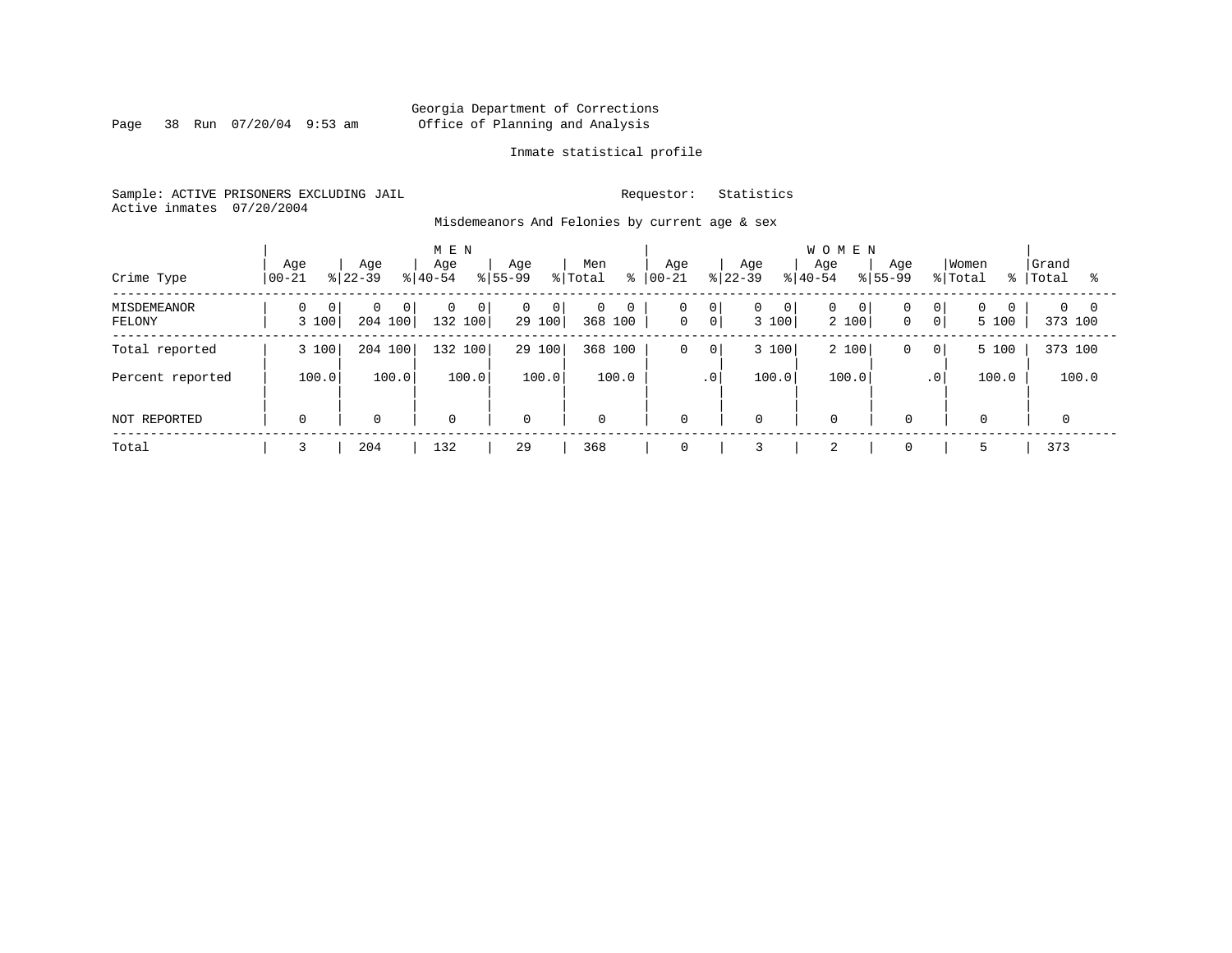Page 39 Run 07/20/04 9:53 am

## Inmate statistical profile

Sample: ACTIVE PRISONERS EXCLUDING JAIL Requestor: Statistics Active inmates 07/20/2004

Crimes By Group by current age & sex

|                      | MEN              |             |                 |       |                 |             |                  |          |                |                |                   | <b>WOMEN</b> |                 |          |                 |          |                  |                |                  |          |                |          |  |
|----------------------|------------------|-------------|-----------------|-------|-----------------|-------------|------------------|----------|----------------|----------------|-------------------|--------------|-----------------|----------|-----------------|----------|------------------|----------------|------------------|----------|----------------|----------|--|
| Crimes By Group      | Age<br>$00 - 21$ |             | Age<br>$ 22-39$ |       | Age<br>$ 40-54$ |             | Age<br>$8 55-99$ |          | Men<br>% Total | ႜ              | Age<br>$ 00 - 21$ |              | Age<br>$ 22-39$ |          | Age<br>$ 40-54$ |          | Age<br>$8 55-99$ |                | Women<br>% Total | °        | Grand<br>Total | °        |  |
|                      |                  |             |                 |       |                 |             |                  |          |                |                |                   |              |                 |          |                 |          |                  |                |                  |          |                |          |  |
| HOMICIDE             |                  | 3 100       | 139             | 68    | 57              | 43          | 16               | 55       | 215            | 58             | 0                 | 0            |                 | 3 100    | 2 100           |          | 0                | 0              | 5                | 100      | 220            | 59       |  |
| ABORTION             | 0                | $\mathbf 0$ | 0               | 0     | 0               | 0           | $\mathbf 0$      | 0        | $\Omega$       | $\mathbf 0$    | 0                 | $\mathbf 0$  | 0               | 0        | 0               | 0        | $\Omega$         | 0              | $\Omega$         | 0        | 0              | $\Omega$ |  |
| BODILY INJRY&REL OFF | U                | 0           | 16              | 8     | 23              | 17          | 2                | 7        | 41             | 11             | 0                 | 0            | 0               | 0        | 0               | 0        | 0                | $\Omega$       | $\Omega$         | 0        | 41             | 11       |  |
| ARSON & REL OFF      |                  | 0           | $\Omega$        | 0     | 0               | 0           | $\Omega$         | 0        |                | 0              | Ω                 | 0            | C               | 0        | 0               | $\Omega$ | $\Omega$         | O              | $\Omega$         | O        | 0              | $\cap$   |  |
| DAMAGE OF PROPERTY   |                  | $\Omega$    | <sup>0</sup>    | 0     |                 | $\Omega$    | $\Omega$         | 0        |                | $\Omega$       | Ω                 | 0            | U               | $\Omega$ | O               | $\Omega$ | $\Omega$         | U              | $\Omega$         | $\cap$   | $\Omega$       |          |  |
| BURGLARY & REL OFF   |                  | $\Omega$    | $\Omega$        | 0     |                 | 1           | $\Omega$         | 0        |                | $\Omega$       | Ω                 | 0            | 0               | $\Omega$ | 0               | 0        | $\Omega$         | 0              | $\Omega$         | $\Omega$ | 1              |          |  |
| FORGERY & REL OFF    |                  | 0           | C               | O     |                 | 0           | $\Omega$         | 0        | $\Omega$       | 0              | Ω                 | $\mathbf 0$  | C               | $\Omega$ | 0               | $\Omega$ | $\Omega$         | O              | $\Omega$         | $\Omega$ | $\Omega$       |          |  |
| <b>THEFT</b>         |                  | 0           | $\Omega$        | 0     | $\Omega$        | $\mathbf 0$ | $\Omega$         | 0        | $\Omega$       | 0              | Ω                 | 0            | U               | $\Omega$ | O               | $\Omega$ | $\Omega$         | 0              | $\Omega$         | $\Omega$ | $\Omega$       | n        |  |
| <b>ROBBERY</b>       |                  | 0           | 25              | 12    | 22              | 17          | 8                | 28       | 55             | 15             | 0                 | 0            | Ω               | $\Omega$ | 0               | $\Omega$ | $\Omega$         | O              | $\Omega$         | $\Omega$ | 55             | 15       |  |
| SEXUAL OFFENSES      |                  | 0           | 20              | 10    | 24              | 18          |                  | 10       | 47             | 13             | 0                 | 0            | O               | $\Omega$ | O               | 0        | $\Omega$         | U              | $\Omega$         | $\Omega$ | 47             | 13       |  |
| OBSCENITY CRIMES     |                  | 0           | 0               | 0     | $\Omega$        | 0           | 0                | 0        | $\Omega$       | 0              | Ω                 | 0            | 0               | $\Omega$ | 0               | 0        | $\Omega$         | 0              | $\Omega$         | $\Omega$ | $\Omega$       | $\cap$   |  |
| TREASON & REL OFF    |                  | $\Omega$    | <sup>0</sup>    | O     | O               | $\Omega$    | O                | $\Omega$ | $\left($       | $\Omega$       | Ω                 | $\mathbf 0$  | 0               | $\Omega$ | 0               | 0        | O                | 0              | $\Omega$         | O        | ∩              |          |  |
| CRIMES INVOLVNG GOVT |                  | 0           | $\bigcap$       | 0     |                 | 0           | 0                | 0        |                | $\Omega$       | Ω                 | $\mathbf 0$  | C               | $\Omega$ | $\Omega$        | $\Omega$ | $\Omega$         | O              | $\Omega$         | O        | $\Omega$       |          |  |
| FALSIFICATIONS       |                  | $\Omega$    | <sup>0</sup>    | 0     | O               | $\Omega$    | O                | $\Omega$ | $\Omega$       | $\Omega$       | Ω                 | 0            | U               | $\Omega$ | O               | $\Omega$ | $\Omega$         | 0              | $\Omega$         | O        | ∩              |          |  |
| OBSTRUCT LAW ENFORCE |                  | $\Omega$    | C               | 0     | O               | $\Omega$    | O                | O        | O              | $\Omega$       | Ω                 | 0            | C               | $\Omega$ | 0               | $\Omega$ | $\Omega$         | O              | $\Omega$         | O        | ∩              |          |  |
| DISORDERLY CONDUCT   |                  | $\Omega$    | C               | 0     |                 | $\Omega$    | O                | O        |                | $\Omega$       | Ω                 | 0            | U               | $\Omega$ | O               | $\Omega$ | $\Omega$         | U              | $\Omega$         | U        | C              |          |  |
| GAMBLING & REL OFF   |                  | $\Omega$    | $\Omega$        | O     | O               | $\Omega$    | O                | $\Omega$ | O              | $\Omega$       | Ω                 | $\mathbf 0$  | U               | $\Omega$ | 0               | $\Omega$ | $\Omega$         | 0              | $\Omega$         | O        | ∩              |          |  |
| CRUELTY TO CHILDREN  |                  | $\Omega$    | <sup>0</sup>    | 0     |                 | 0           | O                | 0        |                | $\Omega$       |                   | $\mathbf 0$  | U               | $\Omega$ | 0               | $\Omega$ | $\Omega$         | 0              | $\Omega$         | O        | ∩              |          |  |
| CRIMES WITH GUNS     |                  | $\Omega$    | C               | O     |                 | $\Omega$    | $\Omega$         | O        |                | $\Omega$       | Ω                 | $\mathbf 0$  | U               | $\Omega$ | 0               | $\Omega$ | $\Omega$         | O              | $\Omega$         | $\Omega$ | ∩              |          |  |
| INVASION PRIVACY     |                  | $\Omega$    | C               | 0     | O               | 0           | O                | 0        | O              | $\Omega$       | Ω                 | 0            | O               | $\Omega$ | O               | $\Omega$ | $\Omega$         | O              | $\Omega$         | O        | ∩              |          |  |
| RACKETEERING         |                  | O           | C               | 0     |                 | $\Omega$    | O                | 0        |                | 0              | Ω                 | $\mathbf 0$  | C               | $\Omega$ | $\Omega$        | O        | O                | O              | $\Omega$         | O        | C              |          |  |
| DRUG ABUSE OFFENSES  |                  | $\Omega$    | 3               | 1     |                 | 4           | O                | $\Omega$ | 8              | $\overline{c}$ | Ω                 | 0            | O               | $\Omega$ | 0               | $\Omega$ | $\Omega$         | $\Omega$       | $\Omega$         | O        | 8              |          |  |
| DRUG TRAFFICKING     |                  | $\Omega$    |                 | 0     | O               | 0           | O                | 0        |                | $\Omega$       | Ω                 | $\mathbf 0$  | 0               | $\Omega$ | 0               | 0        | $\Omega$         | 0              | $\Omega$         | O        |                |          |  |
| AUTO CRIMES          |                  | 0           | 0               | 0     | O               | 0           | 0                | 0        | 0              | 0              | Ω                 | $\mathbf 0$  | 0               | 0        | 0               | 0        | 0                | 0              | 0                | O        | $\Omega$       |          |  |
| REVENUE & CONTRABAND |                  | 0           | C               | 0     | O               | 0           | 0                | 0        |                | $\Omega$       | Ω                 | 0            | 0               | 0        | O               | 0        | $\Omega$         | 0              | $\Omega$         | O        | ∩              |          |  |
| CRIMES OF OTH STATES | U                | 0           | 0               | 0     | O               | 0           | 0                | 0        | $\Omega$       | 0              | 0                 | 0            | 0               | 0        | 0               | 0        | O                | 0              | 0                | $\Omega$ | ∩              |          |  |
| MISC. FELONIES       | 0                | 0           | 0               | 0     |                 | 0           | 0                | 0        | 0              | 0              | 0                 | 0            | 0               | 0        | 0               | 0        | 0                | 0              | 0                | 0        | $\Omega$       |          |  |
| MISDEMEANORS         | 0                | 0           | <sup>0</sup>    | 0     | 0               | 0           | 0                | 0        | 0              | 0              | 0                 | 0            | 0               | 0        | 0               | 0        | $\Omega$         | 0              | $\Omega$         | O        | 0              |          |  |
| Total reported       |                  | 3 100       | 204 100         |       | 132 100         |             |                  | 29 100   | 368 100        |                | 0                 | 0            |                 | 3 100    | 2 100           |          | 0                | $\overline{0}$ |                  | 5 100    | 373 100        |          |  |
| Percent reported     |                  | 100.0       |                 | 100.0 |                 | 100.0       |                  | 100.0    |                | 100.0          |                   | . 0          |                 | 100.0    | 100.0           |          |                  | $\cdot$ 0      |                  | 100.0    |                | 100.0    |  |
| NOT REPORTED         | 0                |             | $\Omega$        |       | 0               |             | 0                |          | 0              |                | 0                 |              | 0               |          | 0               |          | 0                |                | 0                |          | 0              |          |  |
| Total                | 3                |             | 204             |       | 132             |             | 29               |          | 368            |                | $\mathbf 0$       |              | 3               |          | $\overline{2}$  |          | $\mathbf 0$      |                | 5                |          | 373            |          |  |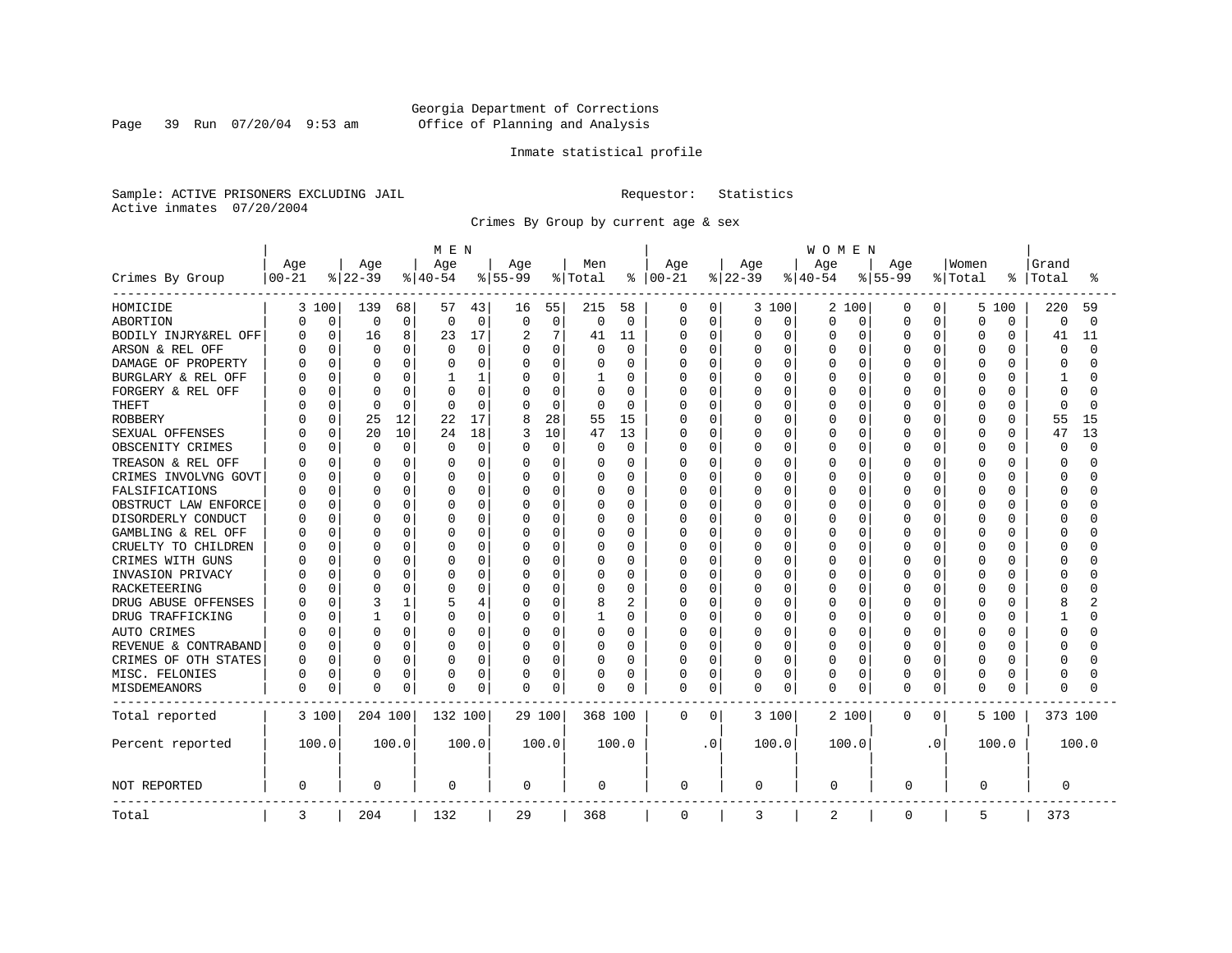Page 40 Run  $07/20/04$  9:53 am

## Inmate statistical profile

Sample: ACTIVE PRISONERS EXCLUDING JAIL Requestor: Statistics Active inmates 07/20/2004

Most Serious Offense by current age & sex

| Most Serious Offense 00-21                                                                                                            | Age |          | Age<br>$ 22-39 $ |    | MEN<br>Age<br>୫∣40-54 |              | Age<br>% 55-99 |          | Men<br>% Total |          | Age<br>$8   00 - 21$ | Age<br>$ 22-39 $ |       | <b>WOMEN</b><br>Age<br>$ 40-54 $ |     | Age<br>% 55-99 | Women<br>% Total | $\approx$ 1 | Grand<br>Total |     |
|---------------------------------------------------------------------------------------------------------------------------------------|-----|----------|------------------|----|-----------------------|--------------|----------------|----------|----------------|----------|----------------------|------------------|-------|----------------------------------|-----|----------------|------------------|-------------|----------------|-----|
| In the table below, misdemeanors come first, and are in lower-case letters. AFTER THAT COME FELONIES, IN UPPER-CASE LETTERS.<br>NOTE: |     |          |                  |    |                       |              |                |          |                |          |                      |                  |       |                                  |     |                |                  |             |                |     |
| <b>MURDER</b>                                                                                                                         |     | 3 100    | 139              | 68 | 56                    | 42           | 16             | 55       | 214            | 58       |                      |                  | 3 100 |                                  | 100 |                |                  | 5 100       | 219            | 59  |
| VOLUNTARY MANSLAUGHT                                                                                                                  |     | $\Omega$ | $\Omega$         |    |                       |              | $\Omega$       | $\Omega$ |                | $\Omega$ |                      |                  |       |                                  |     |                |                  |             |                |     |
| KIDNAPPING                                                                                                                            |     |          | 16               | 8  | 23                    | 17           |                |          | 41             | 11       |                      |                  |       |                                  |     |                |                  |             | 41             |     |
| <b>BURGLARY</b>                                                                                                                       |     |          |                  |    |                       |              |                | $\Omega$ |                | U        |                      |                  |       |                                  |     |                |                  |             |                |     |
| ARMED ROBBERY                                                                                                                         |     |          | 24               | 12 | 22                    | 17           |                | 28       | 54             | 15       |                      |                  |       |                                  |     |                |                  |             | 54             | 14  |
| HIJACKING MOTOR VEHI                                                                                                                  |     |          |                  |    |                       | <sup>0</sup> |                | 0        |                | U        |                      |                  |       |                                  |     |                |                  |             |                |     |
| <b>RAPE</b>                                                                                                                           |     |          | 16               | 8  | 19                    | 14           |                | 10       | 38             | 10       |                      |                  |       |                                  |     |                |                  |             | 38             | 1 O |
| AGGRAV SODOMY                                                                                                                         |     |          |                  |    |                       | U            |                |          |                | n        |                      |                  |       |                                  |     |                |                  |             |                |     |
| AGGRAV SEXUAL BATTER                                                                                                                  |     |          |                  |    |                       |              |                |          |                |          |                      |                  |       |                                  |     |                |                  |             |                |     |
| CHILD MOLESTATION                                                                                                                     |     |          |                  |    |                       |              |                |          |                |          |                      |                  |       |                                  |     |                |                  |             |                |     |
| AGGRAV CHILD MOLESTA                                                                                                                  |     |          |                  |    |                       |              |                |          |                |          |                      |                  |       |                                  |     |                |                  |             |                |     |
| VIOL GA CNTRL SBST A                                                                                                                  |     |          |                  |    |                       |              |                |          |                |          |                      |                  |       |                                  |     |                |                  |             |                |     |
| S/D CONT SUB SCHOOL                                                                                                                   |     |          |                  |    |                       |              |                |          |                |          |                      |                  |       |                                  |     |                |                  |             |                |     |
| S/D COCAINE                                                                                                                           |     |          |                  |    |                       |              |                |          |                |          |                      |                  |       |                                  |     |                |                  |             |                |     |
| POSS OF COCAINE                                                                                                                       |     |          |                  |    |                       |              |                |          |                |          |                      |                  |       |                                  |     |                |                  |             |                |     |
| ATT/CONSPRCY COMMT C                                                                                                                  |     |          |                  |    |                       |              |                |          |                |          | O                    |                  |       |                                  |     |                |                  |             |                |     |
| Total                                                                                                                                 |     |          | 204              |    | 132                   |              | 29             |          | 368            |          | $\Omega$             |                  |       |                                  |     |                |                  |             | 373            |     |